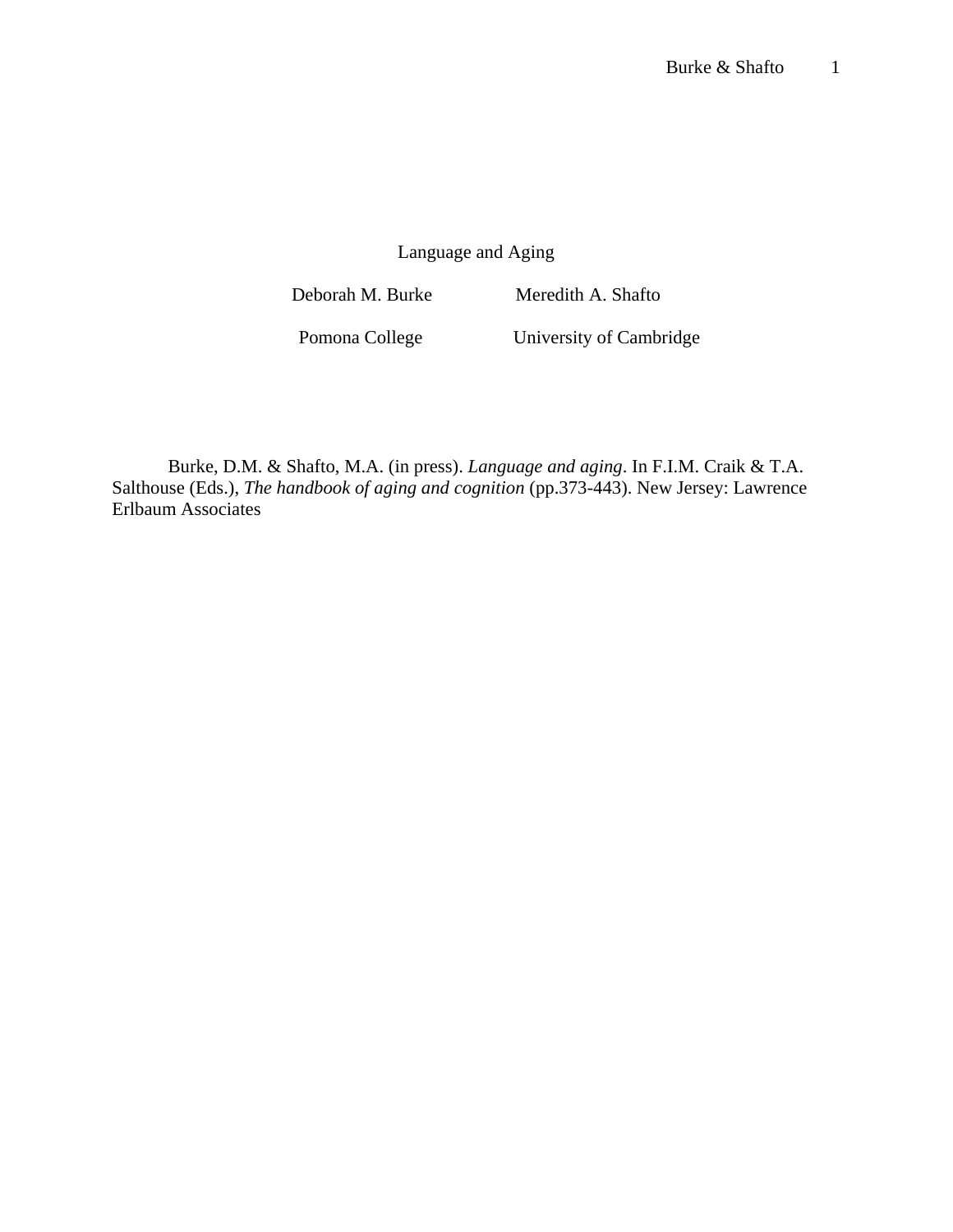# Language and Aging

| Deborah M. Burke | Meredith A. Shafto      |
|------------------|-------------------------|
| Pomona College   | University of Cambridge |

 Language in old age has been an active research area since early experimental investigations in cognitive aging (e.g., Craik & Masani, 1967; Riegel & Riegel, 1964). This is undoubtedly because of the profound importance of language throughout the life span not only in cognition, but in social interactions as well. Declines in language processing, such as increased difficulty in understanding spoken language or in producing a word while speaking, undermine older adults' ability and desire to communicate, and can erode evaluation of their language competence by themselves and by others (e.g., Hummert, Garstka, Ryan & Bonnesen, 2004; Ryan, See, Meneer & Trovato, 1994). Negative self-appraisal promotes withdrawal from social interaction, and negative appraisal by others promotes their use of oversimplified speech to older adults (Hummert et al., 2004; Kemper, Finter-Urczyk, Ferrell, Harden & Billington, 1998). This downward cycle highlights the practical significance of identifying patterns of change in language during adulthood and old age, especially since there is good news about aging in this research. The aging pattern is characterized by stability and improvement during adulthood in some language functions, unlike other cognitive abilities such as episodic or working memory which are characterized by quite uniform age-related decrements.

 Research on language processing has also played an important role in the development of theory in cognitive aging (e.g., Baltes, Staudinger, & Lindenberger, 1999; Burke, Mackay & James, 2000; DeDe, Caplan, Kemtes & Waters, 2004; Hasher, Lustig & Zacks, 2007; Kemper, 2006; Light, 1991; MacKay & Abrams, 1996; Madden, 2001; Murphy, Craik, Li & Schneider, 2000; Stine-Morrow, Miller, & Hertzog, 2006; Tun, Wingfield, Stine & Mecsas, 1992). We will briefly review 6 theories of cognitive aging that motivate much of the research reviewed in this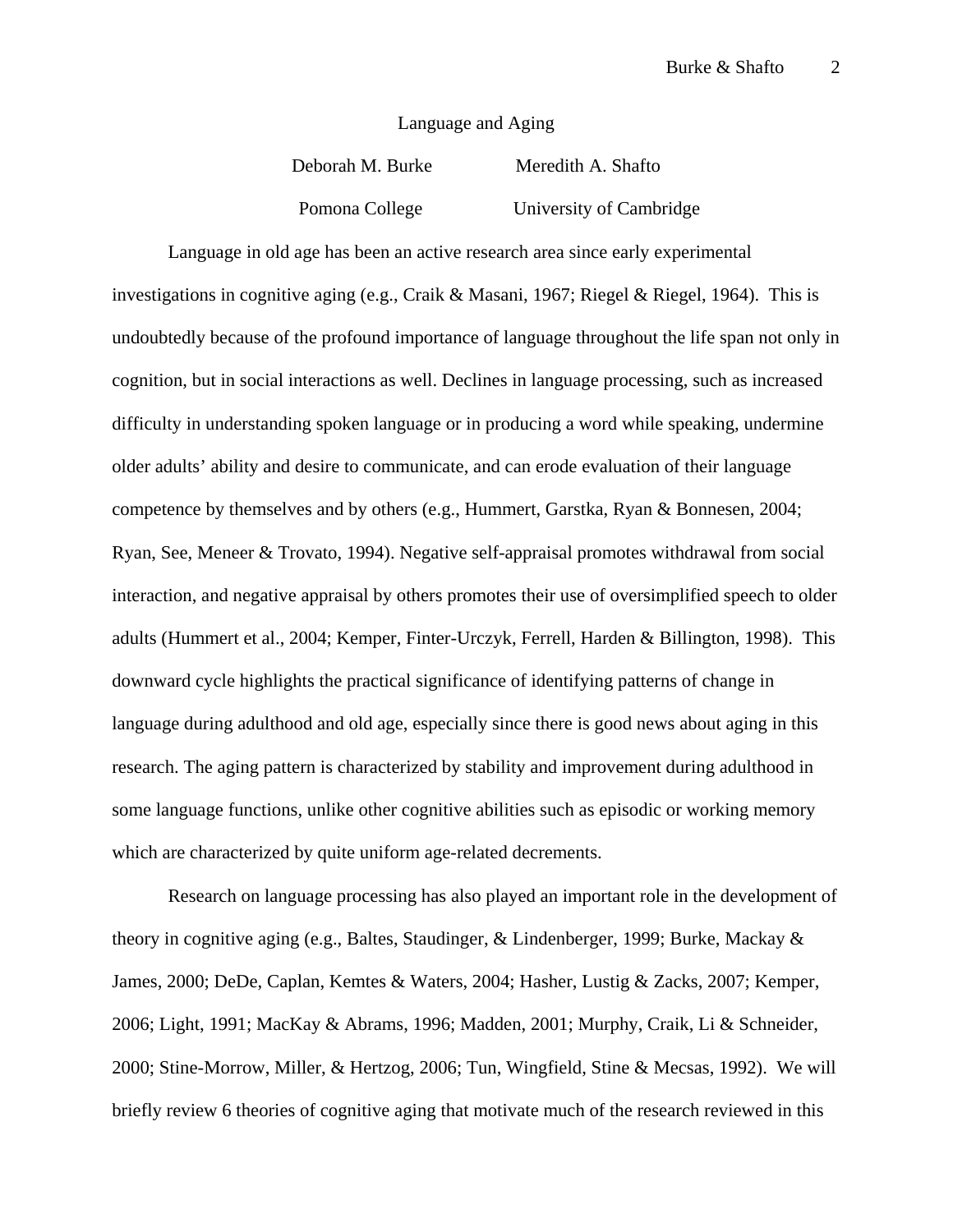chapter. These theories postulate age-related resource deficits, general slowing, inhibition deficits, transmission deficits, declining working memory, or sensory/perceptual deficits. Some of these theories are not independent inasmuch as resource deficits are sometimes specified as declines in processing speed, efficiency of inhibition and working memory capacity. We distinguish these models, however, because they are conceptually distinct and they vary in their relevance to different research paradigms.

Testing these aging theories is aided by the fact that language research in general is a theoretically well developed area of cognitive science. There are a number of well specified models of the organization of the language system and although there are areas of controversy, (e.g., Caramazza, Costa, Miozzo & Bi, 2001; Levelt, Roelofs & Meyer, 1999), there is also agreement about aspects of the architecture and mechanisms. We outline basic principles of a modal model of comprehension and production that are relevant to aging research, and then turn to the six cognitive aging theories relevant to language comprehension and production in old age.

# **The Language System**.

 Figure 1 illustrates a tiny portion of the language system within a model with connectionist architecture and localist/symbolic representations. A vast network of pathways connects representational units organized into sub-systems. The *semantic sub-system* represents proposition and word meanings and lexical information such as syntactic class. The *phonological*/*orthographic sub-system* represents word sounds and spellings (e.g., Burke, MacKay, Worthley & Wade, 1991; Caramazza, 1997; Dell, 1986; Levelt,et al., 1999; MacKay, 1987; Schwartz, Dell, Martin, Gahl, & Sobel, 2006). Although aging models have postulated distributed deficits in specific processes, for example, speed of propagation of excitation in the network (e.g. Salthouse, 1996), aging research has not used models with distributed representations wherein semantic, phonological and orthographic information is represented by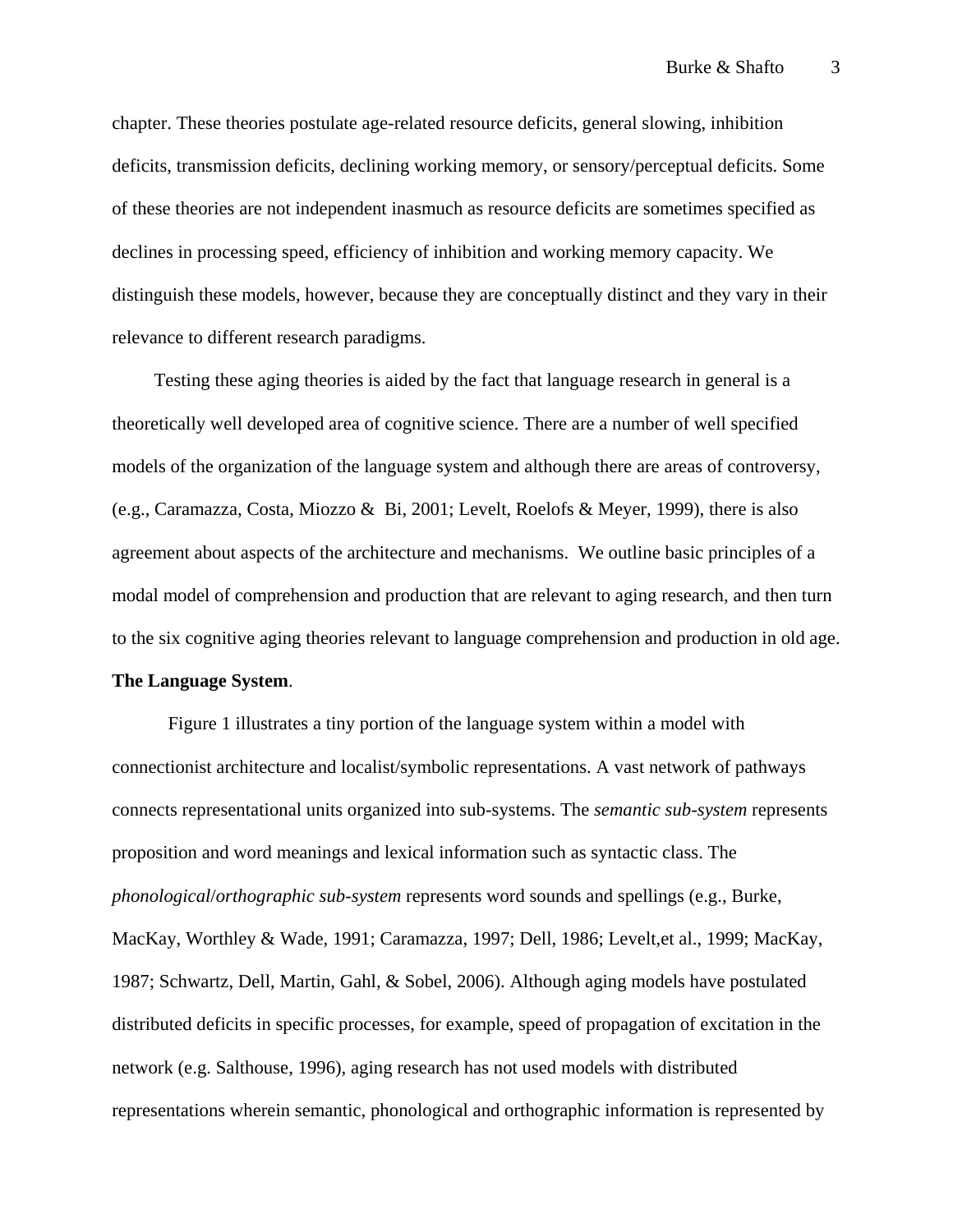patterns of activation over sets of units (e.g., Rogers & McClelland, 2004). Because we emphasize here language models that have been used as a framework in cognitive aging research, our modal model has localist rather than distributed representation.

Retrieval of information encoded in a representation occurs when excitation reaches a threshold, either absolute or relative to the level of excitation of other representations in the domain (Levelt, 2001). We use the term *priming* to refer to pre-threshold excitation that prepares a representational unit for activation, the process that triggers retrieval (MacKay, 1987). Relative thresholds explain, for example, neighborhood effects wherein words that have many phonologically related neighbors are more difficult to hear than words with few neighbors. This occurs because it takes more perceptual processing for the presented word to achieve threshold relative to its phonologically related neighbors, which have also accumulated priming (e.g., Luce & Pisoni, 1998). Interactive activation models of language feature parallel bottom-up and topdown connections between representations that transmit priming between semantic, lexical and phonological/orthographic levels (see Figure 1) allowing feedback among representations at different levels (e.g., Cutting & Ferreira, 1999; Dell, Schwartz, Martin, Saffran & Gagnon, 1997; MacKay, 1987; Rapp & Goldrick, 2000; Schwartz et al., 2006; but see Levelt et al., 1999). During lexical selection, priming spreads to connected units that share semantic or phonological characteristics with the target word (see Figure 1). Language comprehension and production depend on how fast and how much priming can be transmitted across the connections that link representations.

In comprehension of spoken language, the speech signal must be mapped onto abstract phonological representations such as phonemes and syllables. Priming is transmitted bottom-up from phonological representations to corresponding lexical and conceptual representations. This spread of excitation is interactive, cascading bottom-up from the phonological system to the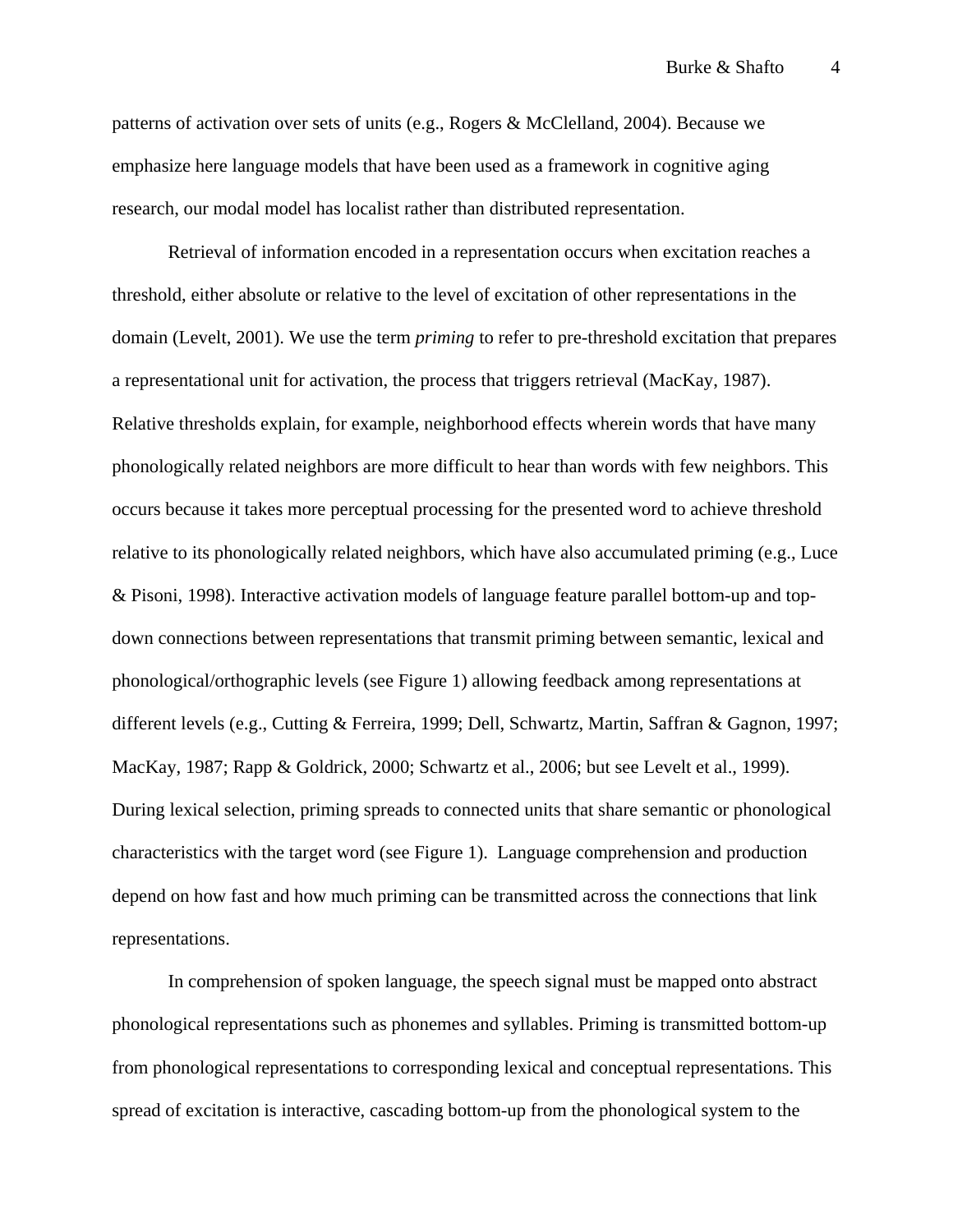semantic system and top-down from lexical and semantic representations to phonological representations. This interactive activation pattern provides the basis for top-down context effects on speech perception. For example, word recognition is more accurate when the target word is presented in a semantically relevant sentence that predicts the word than when it is in an unrelated sentence (e.g., Speranza, Daneman & Schneider, 2000). Within these models, topdown excitation can compensate for reduced bottom-up excitation caused by degraded input as occurs with age-related loss of acuity (cf., Marslen-Wilson & Welsh, 1978).

Production of spoken language begins with the activation of a concept or message to be expressed. Excitation spreads top-down from conceptual representations to corresponding lexical and phonological representations. A word is produced when the lowest level representations, muscle movements, are activated (Dell, 1986; Levelt et al, 1999; MacKay, 1987). During production, top-down priming to the phonological level spreads back up to lexical representations for words phonologically related to the target word, and then back down to the target phonological representations, increasing their priming levels and moving them closer to threshold for retrieval. This interactive spread of priming explains, for example, why large phonological neighborhoods facilitate production: the larger the number of phonologically related neighbors of a word, the greater the cascade of priming to target phonological representations and the faster they will reach threshold (Vitevitch & Sommers, 2003).

Within current models, words and sentences are computed during comprehension and production, in contrast to having pre-existing unitary representations. The mechanism for encoding the correct serial order of sounds within a word and of words within a sentence is a highly significant problem (Lashley, 1951). Most interactive activation models postulate generative rules that define the sequencing possibilities of all representations at a given level. Rules are stated in terms of domains of representations, for example, syntactic rules govern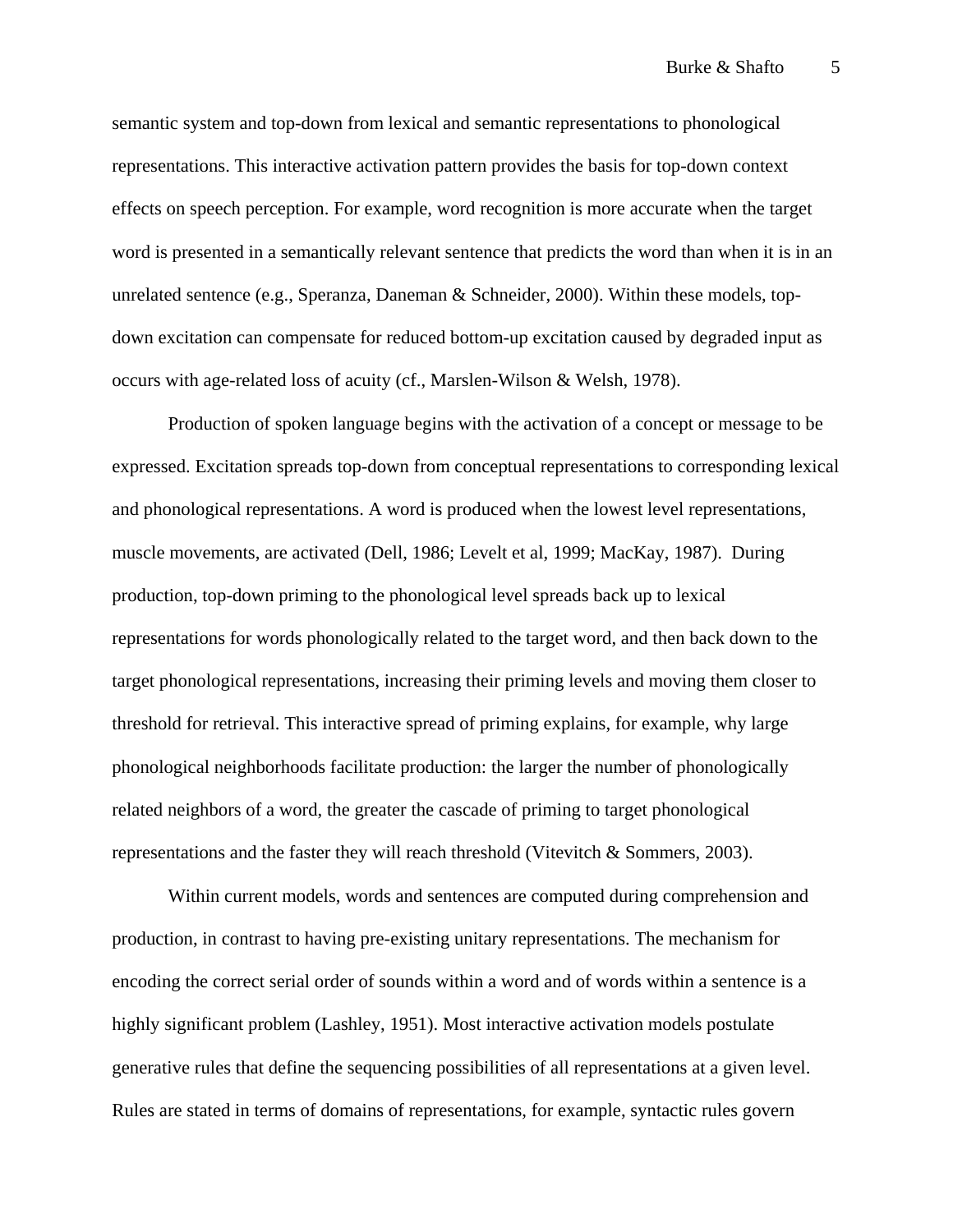lexical domains (noun, verb, etc.), and segmental rules govern phonological domains (initial consonant, vowel, end consonant, etc.). In production, generative rules determine which lexical domain may be activated at each point in construction of a sentence. The most primed word in a lexical domain is selected, and this explains why most word errors in production are from the same syntactic class as the intended word; only representations from a particular domain will be "eligible" for activation (Dell, 1986; MacKay, 1987). Thus transmission of priming and activation dynamics are critical for selection of the correct syntactic domain and the correct word within that domain. Indeed, errors in picture naming have been simulated by varying parameters of activation dynamics (Saffran, Dell & Schwartz, 2000).

In comprehension, sentences must be syntactically parsed and a representation of the sentence meaning is created as well as a model of the discourse more globally. Selection of lexical meaning is influenced by both local and discourse level context. For example, the speed of word identification is affected by the compatibility of the word's meaning with the meaning of adjacent words as well as the meaning of the global discourse (see Ledoux, Camblin, Swaab & Gordon, 2006 for a review). Comprehension models emphasize that the construction of sentence meaning occurs within a limited capacity system. In an influential model, Just and Carpenter (1992) argued that working memory stores perceptual input and the products of semantic and syntactic computations. Storage and computational processes require priming (spreading activation in their model) and the amount of priming available is limited, providing the basis for capacity limitations (for a different view see Caplan & Waters, 1999b; Waters & Caplan, 2001, 2005; and cognitive aging models below). Thus, language deficits can be caused by limitations in working memory capacity. In contrast, capacity constraints are often absent from models of language production. This difference between comprehension and production models is reflected in explanations of age-related changes in language comprehension versus production. For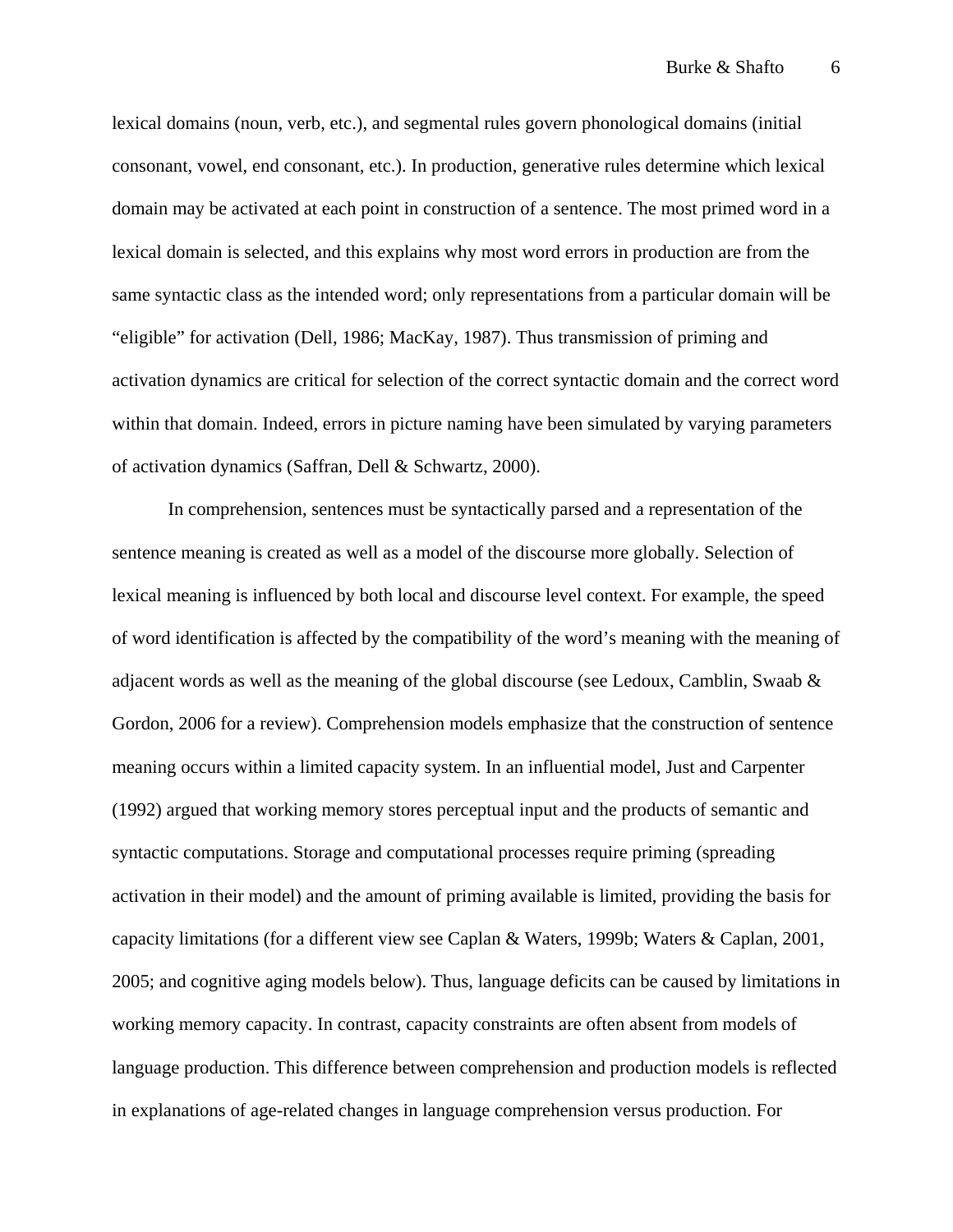example, capacity reductions figure prominently in accounts of age-related declines in language perception and comprehension, but not in production with the exception of production of complex syntax (e.g., Kemper & Kemtes, 1999).

## **Cognitive Aging Models of Language Processing**

We outline below the basic principles of several models of cognitive aging, emphasizing the characteristics of these models most relevant to research on language and aging. One important task for these models is to explain why some language functions decline with aging and others do not. For example, there is considerable evidence that semantic processing at a lexical and discourse level is maintained in old age whereas complex syntactic processing declines. Also, age-related decline is seen in retrieval of phonological and orthographic information about a word, but not in retrieval of lexical semantics (e.g., Burke & MacKay, 1997; Thornton & Light, 2006). As we will see, aging models tend to focus on decrements in language performance and there has been little attempt to evaluate the compatibility of models with both the positive and negative components of older adults' language functioning that we review below. Another challenge for cognitive aging models is to explain the impact of older adults' auditory and visual sensory deficits on higher level language functions. What is the mechanism whereby impairment at the sensory level affects processing at higher semantic or syntactic levels? Finally, cognitive aging models of language must be testable and this requires behavioral measures of critical mechanisms, for example, resources or inhibition. As we will see, there has been mixed success in locating these mechanisms within a language model and in identifying behavioral measures of each mechanism.

*Resource theory* is based on the idea that human capacity for processing information is limited (e.g., Miller, 1956) because a finite pool of attention or resources is shared by different mental processes that occur simultaneously or in close succession (Kahneman, 1973). Thus,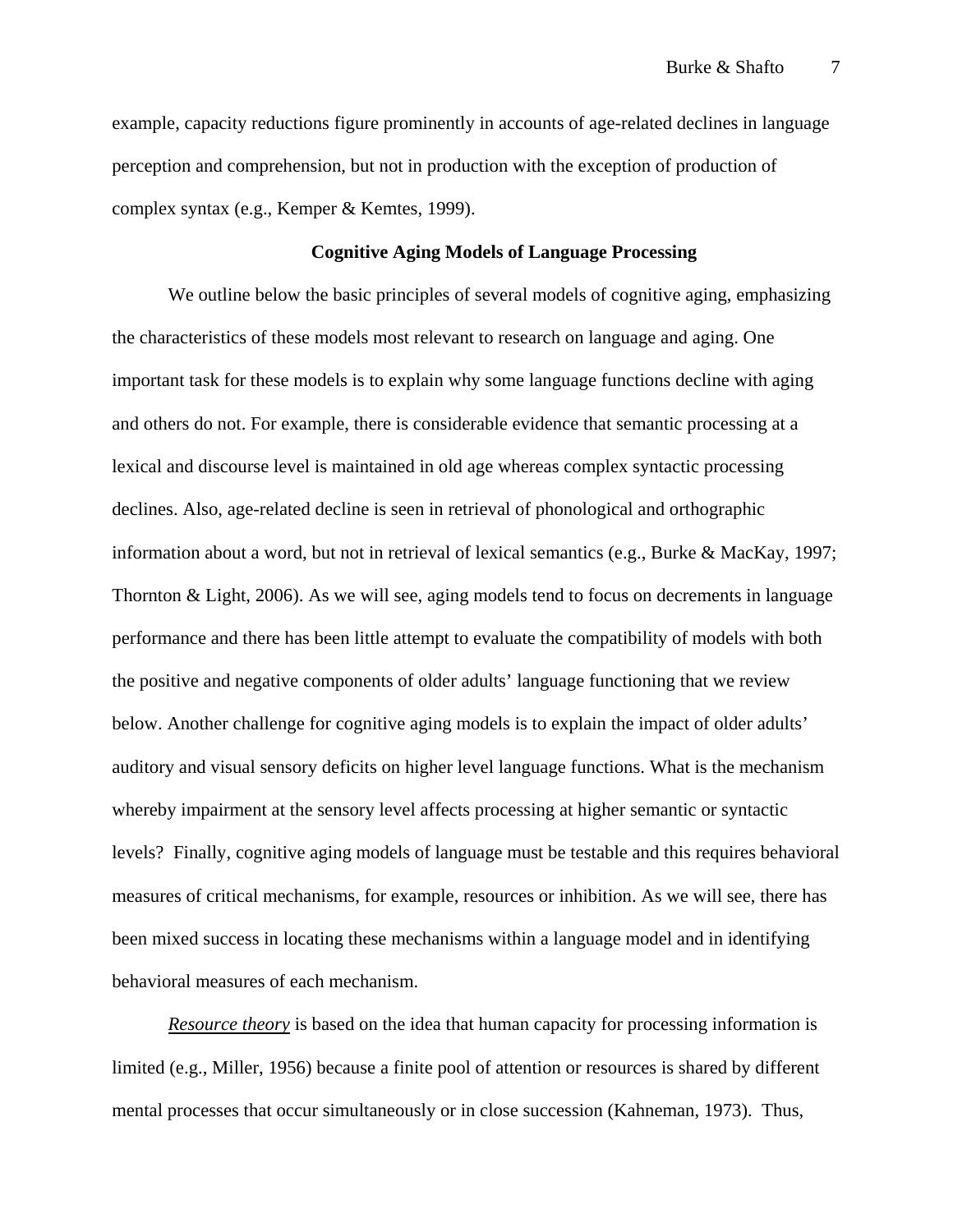under some conditions there may be insufficient resources to complete all the component processes necessary for accurate performance (e.g., Rabbitt, 1968). Resource theory explains age declines in performance by postulating that older adults have reduced resources compared to young adults and that certain operations are more resource demanding for older than young adults. Consequently, older adults reach the point where available resources are insufficient to complete a task before young adults do (Craik & Byrd, 1982; Hasher & Zacks, 1979; McCoy, Tun, Cox, Colangelo, Stewart, & Wingfield, 2005; Murphy et al., 2000).

What are resources? Definitions include processing speed, working memory, attention, and inhibition (Light, 1991; Salthouse & Craik, 2000; Wingfield & Stine-Morrow, 2000). There has been considerable criticism of the vacuity attached to definitions of resources and their underlying mechanisms (Light & Burke, 1988; MacKay, Hadley & Abrams, 2007a; MacKay & James, 2001; McDowd & Shaw, 2000; Navon, 1984; Salthouse & Craik, 2000). Perhaps because of this criticism, recent studies of language and aging tend to focus on a specific resource, e.g., speed, inhibition or working memory, and there has been some attempt to follow Salthouse and Craik's recommendation to conceptualize resources in terms of specific behavioral measures (for problems with these attempts see Burke & Osborne, 2007; MacKay et al., 2007a; Schneider, Daneman & Murphy, 2005; Waters & Caplan, 2001).

The use of the broad term 'resources' in Kahneman's (1973) sense of mental energy is used in language research to explain the relation between perception and memory. It is known that the difficulty of perceiving a word affects subsequent mental operations such as how well it is remembered (Aaronson, 1974; McCoy et al., 2005; Rabbitt, 1968). Within the resources framework, this is because difficult perceptual operations use more resources and this drains resources from subsequent cognitive operations, including language and memory processes. Age-related declines in sensory processing increase the difficulty of identifying words so that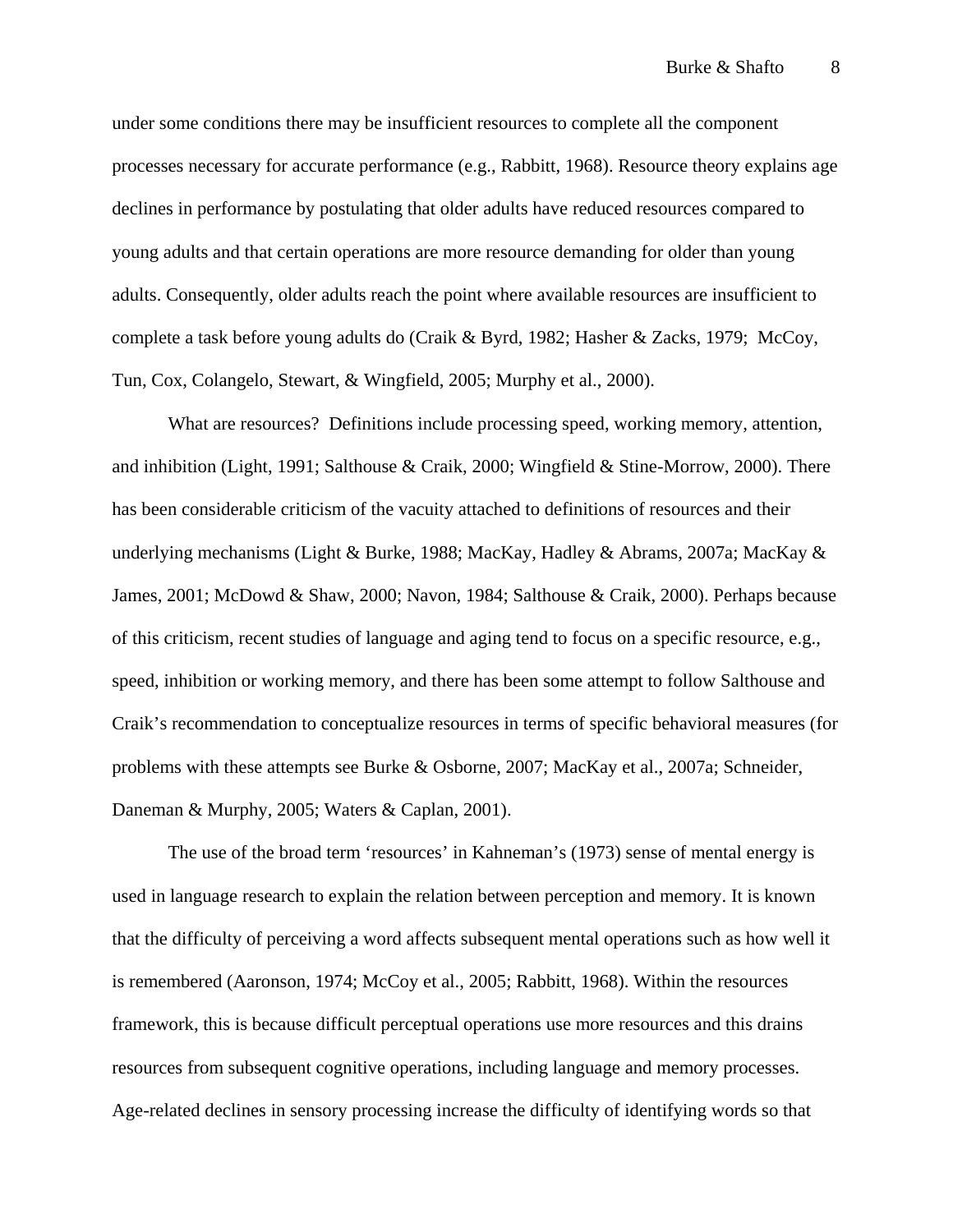older adults, relative to young adults, have reduced resources remaining for subsequent cognitive operations involving those words (McCoy et al., 2005; Wingfield, Tun & McCoy, 2005). Within the framework presented in Figure 1, resource limitations have been conceptualized as limitations in the amount of priming or activation that is shared among language processes and maintenance of items in memory (Haarmann, Just & Carpenter, 1997; Just & Carpenter, 1992; Saffran et al., 2000). This level of specificity increases the predictive power of a resource model, but has not been developed in aging models which remain challenged by the need to specify resources in terms of a theoretical mechanism and a behavioral measure.

Theories focusing on a specific definition of resources, namely, speed, inhibition or working memory, have attempted to identify underlying mechanisms and behavioral measures that isolate the resource. *General slowing theories* postulate that age-related declines in cognitive performance are caused by slowing of component processes (Birren, 1965; Cerella, 1985; Madden, 2001; Myerson, Hale, Wagstaff, Poon & Smith, 1990; Salthouse, 1985, 1996, 2000) and are the most extensively researched of theories of cognitive aging. They are supported by findings showing that measures of perceptual-motor speed share much of the age-related variance in performance on a broad range of cognitive tasks, including some language tasks (e.g., Salthouse, 1985). There has been, however, disagreement about whether behavioral measures are successful in isolating speed from other processes, for example, memory processes (e.g., Parkin & Java, 2000).

There are different views on how general age-related slowing is. Some have argued that the amount of age–related slowing is the same for all cognitive operations (Cerella, 1985) and others have argued that slowing differs between verbal and spatial domains (Lima, Hale  $\&$ Myerson, 1991). Currently, it is acknowledged that the degree of age-related slowing varies considerably for different cognitive operations (Allen, Madden & Slane, 1995; Fisher, Duffy &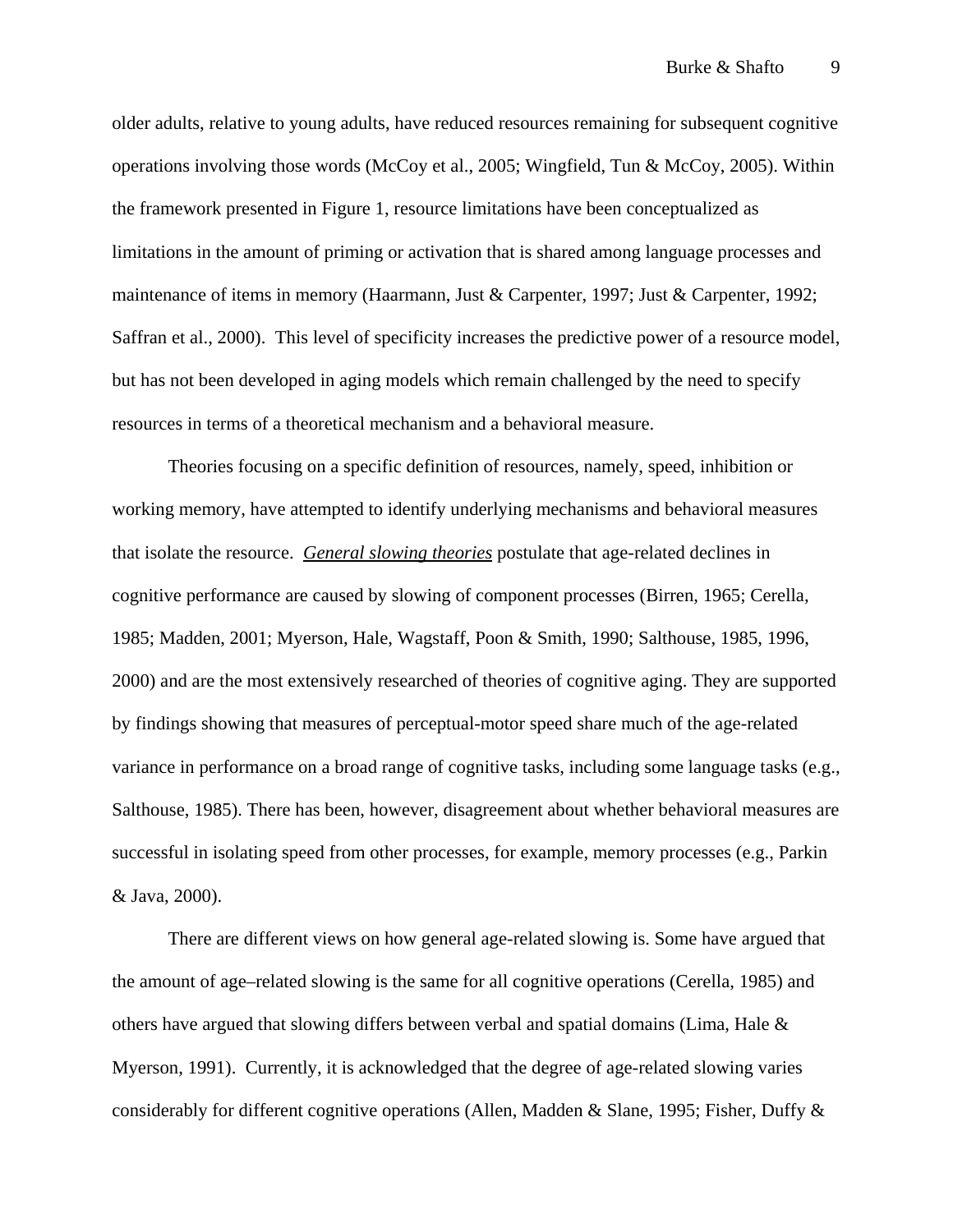Katsikopoulos, 2000). Slowing has been applied to older adults' language processing as an explanation, for example, of their greater difficulty in comprehending speeded speech (Wingfield, 1996), their greater benefit from semantic context in word recognition (Madden 1988) and their failure to use sentential context to disambiguate homophones (Dagerman, MacDonald & Harm, 2006).

Salthouse (1996) postulated mechanisms through which general slowing causes errors. Some cognitive operations may be executed too slowly for their successful completion in the available time or their completion may spill over depleting the time available for successive operations. Both outcomes would cause an increase in speech comprehension errors. For example, speed of processing is critical with speech because the signal extends through time and no single moment is adequate for recognition. Rapid processing is essential for correct identification of fast changing components of the speech signal, such as voice onset time that distinguishes /pa/ from /ba/. If the processing is slowed, the stimulus may be gone before identification is possible. Within interactive activation models (see Figure 1) slowing would affect the dynamics of priming such as speed of transmission of priming. Slower transmission during a fixed interval would reduce the information that is prepared for activation and retrieval (Dell, 1986; Dell, Chang & Griffin, 1999).

Slowing impairs functions requiring simultaneous availability of information because information from early processes may have decayed by the time information from later processes is produced. For example, sentence comprehension requires co-activation of successive words and their meaning in the sentence in order to build a representation of the sentence meaning. Comprehension will suffer if processing is so slow that the meaning of initial words has decayed before final words are represented (Saffran et al., 2000). Indeed, aging effects on language that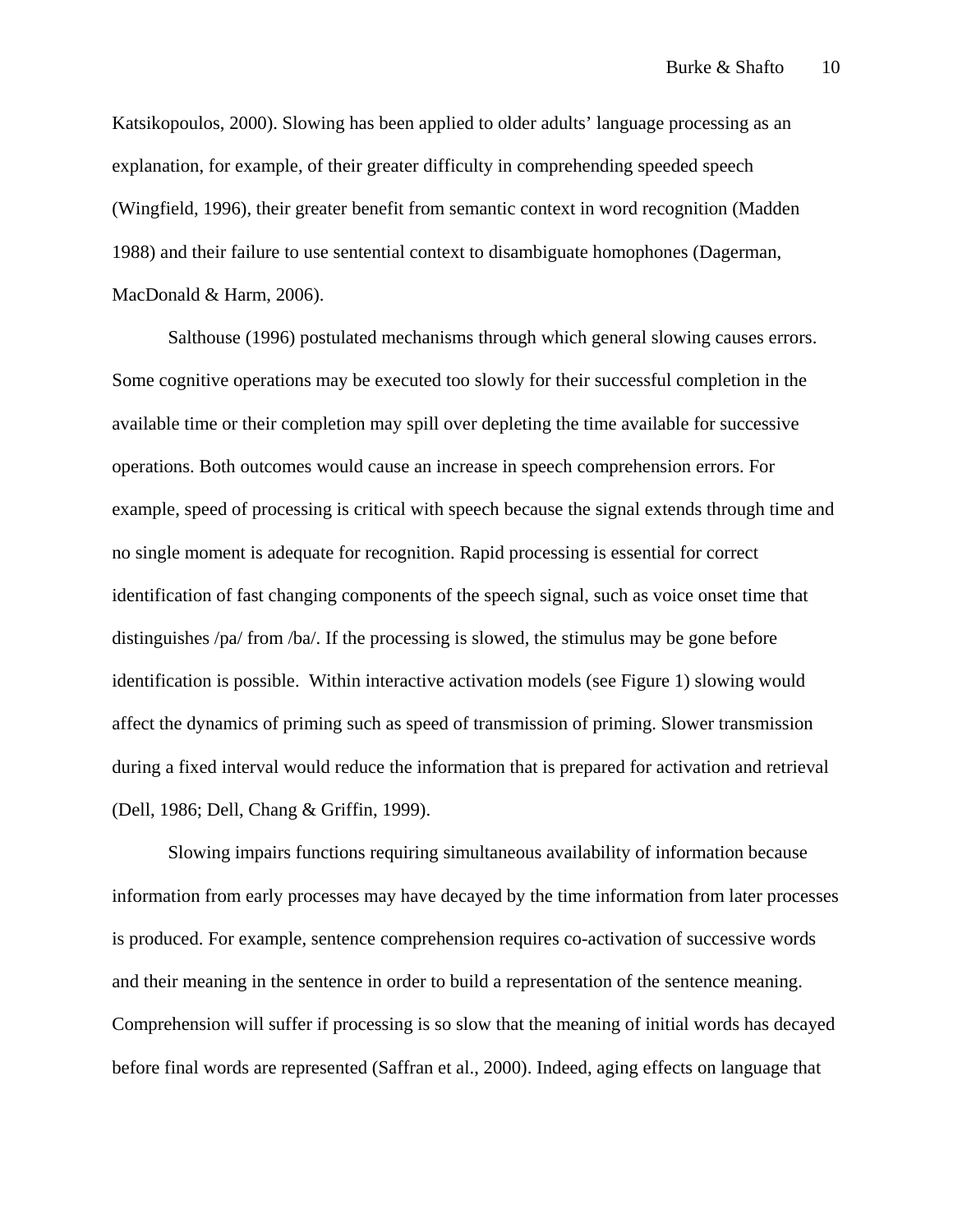have been attributed to older adults' smaller working memory capacity can be accounted for by slowing alone (MacDonald & Christiansen, 2002).

*Inhibition deficit theory* proposes that aging weakens inhibitory processes that regulate attention and the contents of working memory, thereby affecting a broad range of cognitive performance, including comprehension and production of language (Hasher et al., 2007; Hasher & Zacks, 1988). Inhibition deficit theory has been applied to older adults' language processing to explain, for example, why older adults' performance suffers more from distracting stimuli during reading (Connelly, Hasher & Zacks, 1991) or listening (Hasher et al., 2007; Tun, O'Kane and Wingfield, 2002), and why older adults' conversations are more likely to go off topic (e.g., Arbuckle, Nohara-LeClair & Pushkar, 2000). Hasher and Zacks view inhibition as a controlled attentional process that occurs after automatic activation processes during the access function. Some language processing models postulate automatic inhibition of competitors during lexical selection (e.g., McClelland & Rumelhart, 1981), but such obligatory inhibition is not relevant to the Hasher and Zacks model (e.g., Zacks & Hasher, 1997). Nevertheless, inhibition deficits have been invoked to explain age differences in processes not under attentional control, such as competition between phonologically related neighbors and a target word during lexical selection in speech perception (e.g., Sommers & Danielson, 1999)

W*orking memory theories* of cognitive aging build on models that postulate both storage and processing functions for working memory and subsume the principles of *Resource theories* (e,g., Baddeley, 1986; Engle, Tuholski, Laughlin, & Conway, 1999; Just & Carpenter, 1992). It is proposed that older adults suffer reductions in working memory capacity and this constrains their ability to comprehend and produce complex semantic content and complex syntax (Kemper & Kemtes, 1999). For example, the computational demands of complex syntax such as left branching sentences are hypothesized to require more working memory than simpler syntax such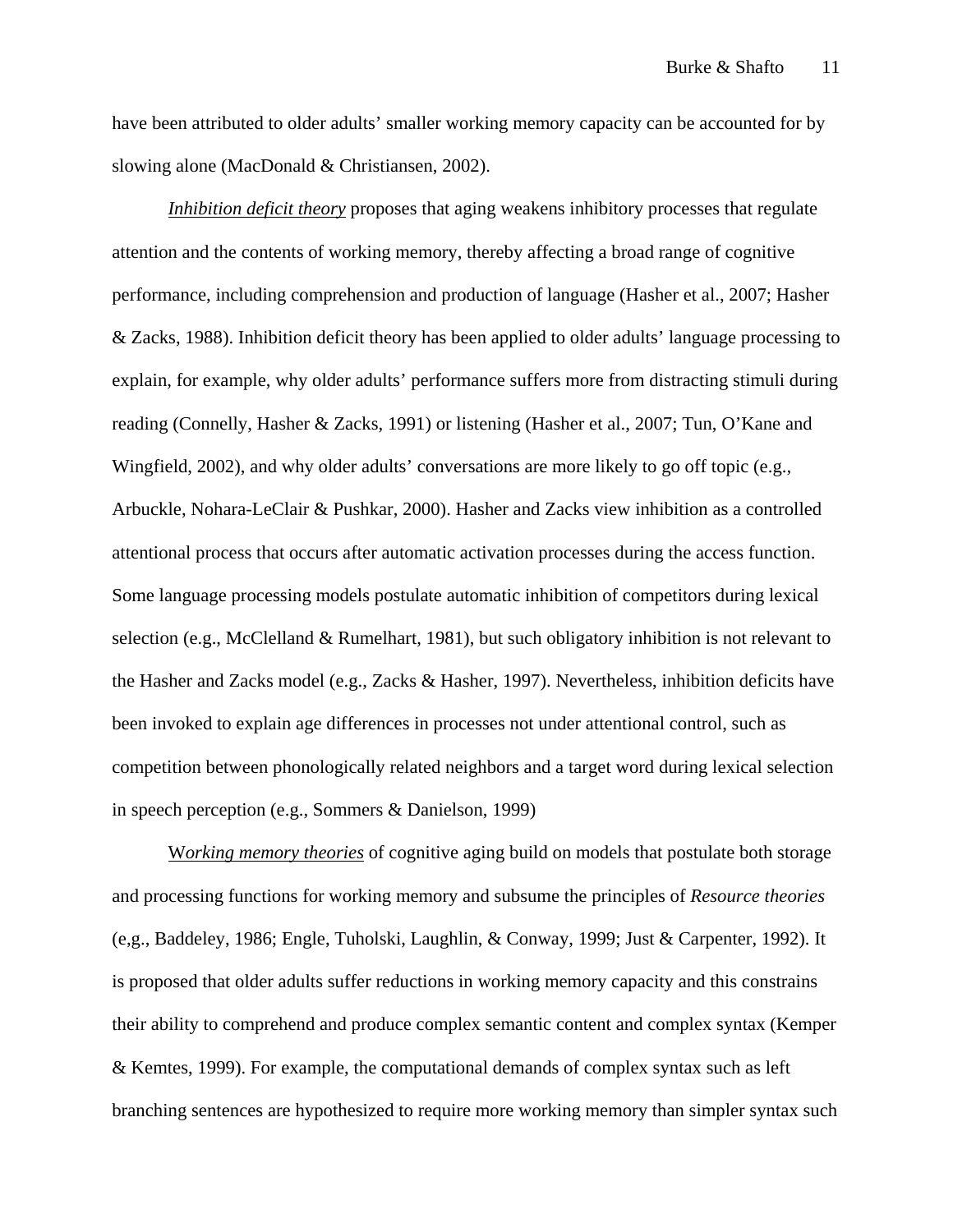as right branching sentences. A listener must retain a longer initial clause in the left-branching sentence, "The gal who runs a nursery school for our church is awfully young" than in the right ranching sentence, "She's awfully young to be running a nursery school for our church" (from Kemper, Thompson & Marquis, 2001). Older adults' preference for producing right branching sentences has been attributed to their reduced working memory (Kemper & Kemtes, 1999).

Some researchers have argued that language and other cognitive functions share the same working memory capacity that is measured with traditional span tasks (e.g., Just & Carpenter, 1992). Caplan and Waters (1999; Waters & Caplan, 2001, 2005), however, have argued for a dedicated working memory that is specialized for on-line interpretive processing of sentences, in particular for resolving the syntactic structure and the meaning of the sentence, and is not related to traditional span measures. Traditional measures of working memory span are related to postinterpretive processes which are controlled and conscious, and are involved in, for example, offline tasks such as plausibility judgments and sentence recall. The Caplan and Waters approach emphasizes the distinction between on-line and off-line language processes, with the latter but not the former affected by memory processes. This is an important distinction for aging research which aims to investigate language processes uncontaminated by age-related memory declines.

These working memory models of aging appear to differ conceptually from a general resources model in requiring a separate working memory component that is limited in terms of capacity rather than limited by the overall processing efficiency of the language system. MacDonald and Christiansen (2002) argue that this commits working memory theorists to explaining individual differences in language, including aging effects, in terms of changes in finite capacity (e.g., Just  $&$  Carpenter, 1992). An alternative approach is that the processing efficiency of the language system depends on properties such as the rate of transmission of excitation which in turn is influenced by experience or aging, with no working memory structure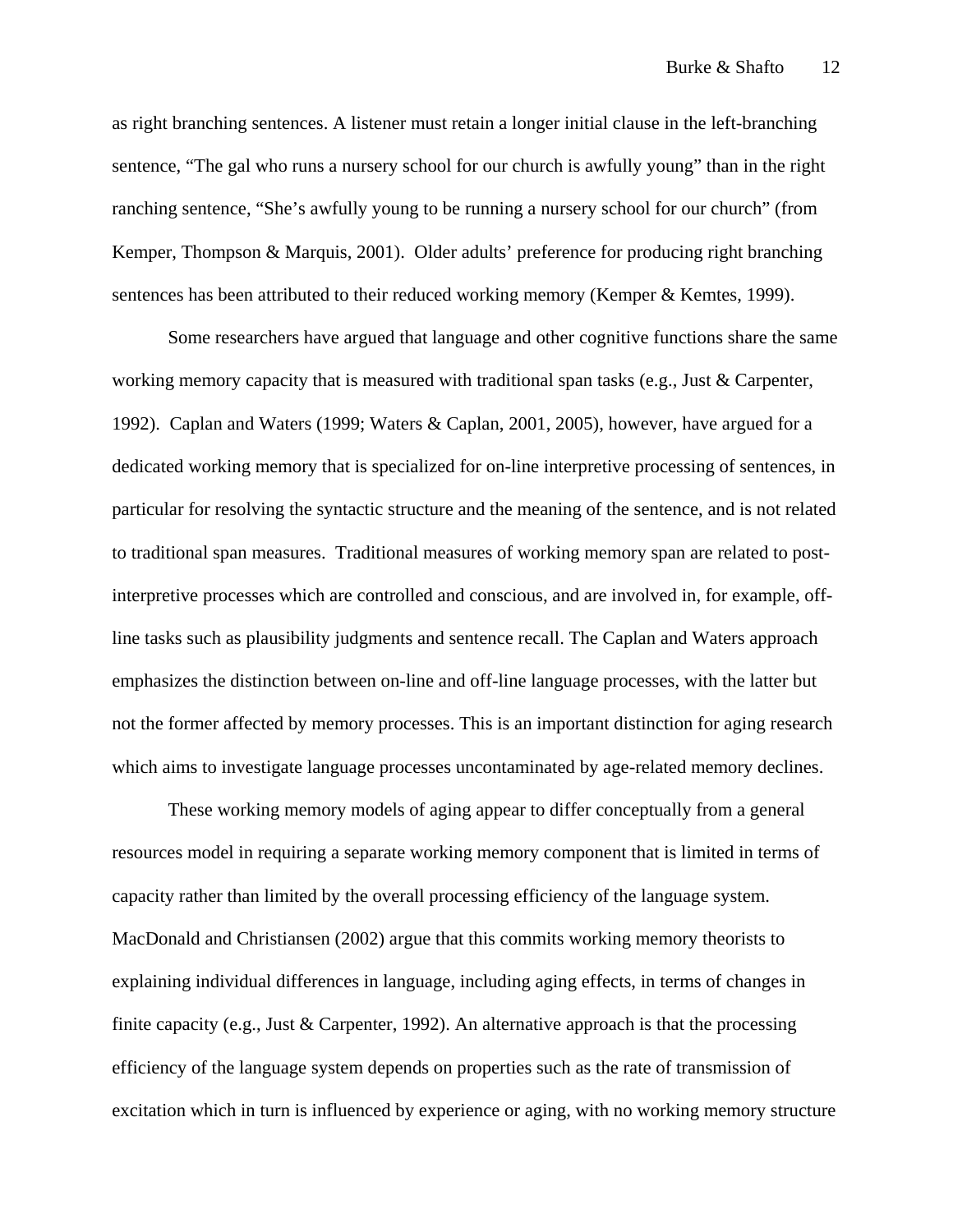required. Less efficient processing would deplete finite resources sooner than efficient processing, but there is no difference among groups in finite capacity in this alternative to a working memory model (MacDonald & Christiansen, 2002; Saffran et al., 2000).

*Transmission deficit theory* is based on a model with connectionist architecture and localist/symbolic representations as in Figure 1 (MacKay, 1987). It postulates that connections among representational units in the network are strengthened by frequent and recent use (activation) and are weakened by aging. As connection strength weakens, it decreases the transmission of priming which may become so reduced that it is inadequate to activate connected representations. Aging weakens connection strength universally, causing general processing deficits, rather than deficits limited to a single process such as working memory or inhibition (Burke & MacKay, 1997; MacKay & Abrams, 1996; MacKay & Burke, 1990). Indeed, the theory does not include a resource mechanism and accounts for processing limitations through architecture and activation dynamics (cf. Dell et al., 1997; MacDonald & Christiansen, 2002). The Transmission Deficit theory is consistent with neurobiological characteristics of aging. For example, age-related atrophy of white matter has been linked to a reduction of the total length of the myelinated fibers of white matter, reducing neural connectivity (e.g., Marner, Nyengaard, Tang & Pakkenberg, 2003; Tang, Nyengaard, Pakkenberg & Gundersen, 1997; see Raz, 2000 for a review). At a functional level, consistent with weaker connections, somatosensory eventrelated potentials show that peripheral and central conduction time slows with aging in adulthood (Shaw, 1992; Tanosaki, Ozaki, Shimamura, Baba & Matsunaga, 1999).

Although age-related transmission deficits are distributed across the representational system, the functional effects of transmission deficits depend on the architecture of the language system. For example, pathways diverge from the single lexical representation of a word (see Figure 1) to the phonological representations that are hierarchically organized in levels of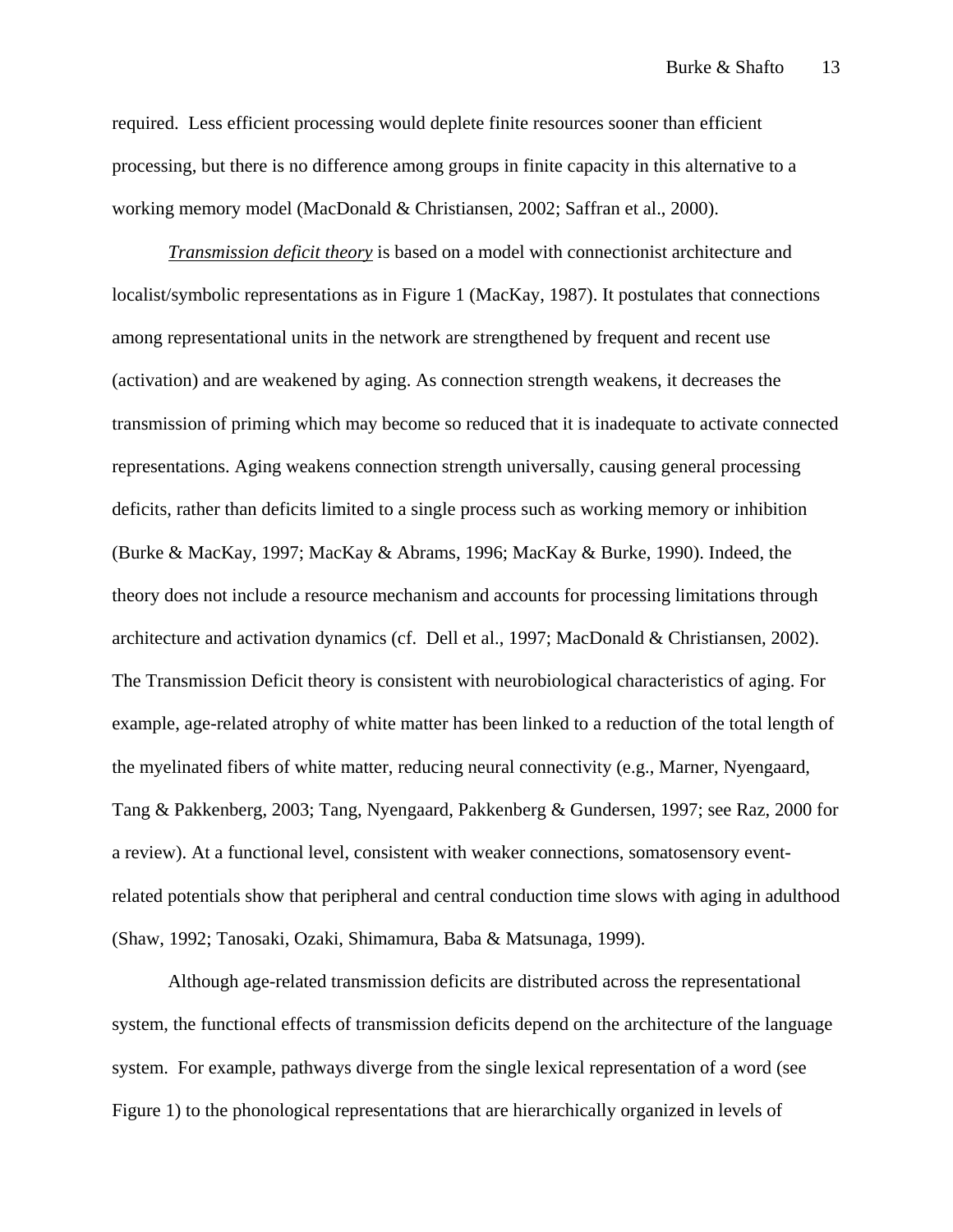syllables, phonological compounds down to the lowest level of phonological features (not shown in Figure 1). The single connections to phonological representations make them more vulnerable to transmission deficits during production, consistent with older adults' increased phonological retrieval failures in tip of the tongue experiences (e.g., Burke et al., 1991) and slips of the tongue (MacKay & James, 2004). In contrast to the phonological system, the semantic system is characterized by redundancy and converging of connections among representations that make them less vulnerable to transmission deficits, consistent with older adults' well-maintained semantic processing (e.g., Thornton & Light, 2006). For example, the representation of the semantic knowledge that *frogs spend time in water* would be an unlikely candidate for transmission deficit and retrieval failure after activation of the lexical representation for *frog*. It would receive excitation not just from the lexical representation but also from associated semantic information, for example, that frogs are amphibians, that they swim, etc.

The sensory/perceptual deficit account or *degraded signal* account is the least developed theory but it makes a straight forward prediction: Age-related declines in sensory and perceptual processes yield incomplete or erroneous input to the computation of lower level phonological and orthographic codes; this impairs lexical selection and other subsequent linguistic processes so that older adults select incorrect words or none at all (e.g., Brown & Pichora-Fuller, 2000; Murphy, McDowd & Wilcox, 1999; Pichora-Fuller & Singh, 2006; Schneider et al., 2005; Schneider, Daneman, Murphy & Kwong See, 2000; Schneider & Pichora-Fuller, 2000). Under the degraded signal account, impairment in word recognition should be eliminated when accuracy of language perception is equated across age.

As we will see, there is controversy about the extent to which errors in higher level language processes should be attributed to a degraded signal alone, or if resources available for cognitive processes are also required to account for the results (Humes, 1996; Schneider &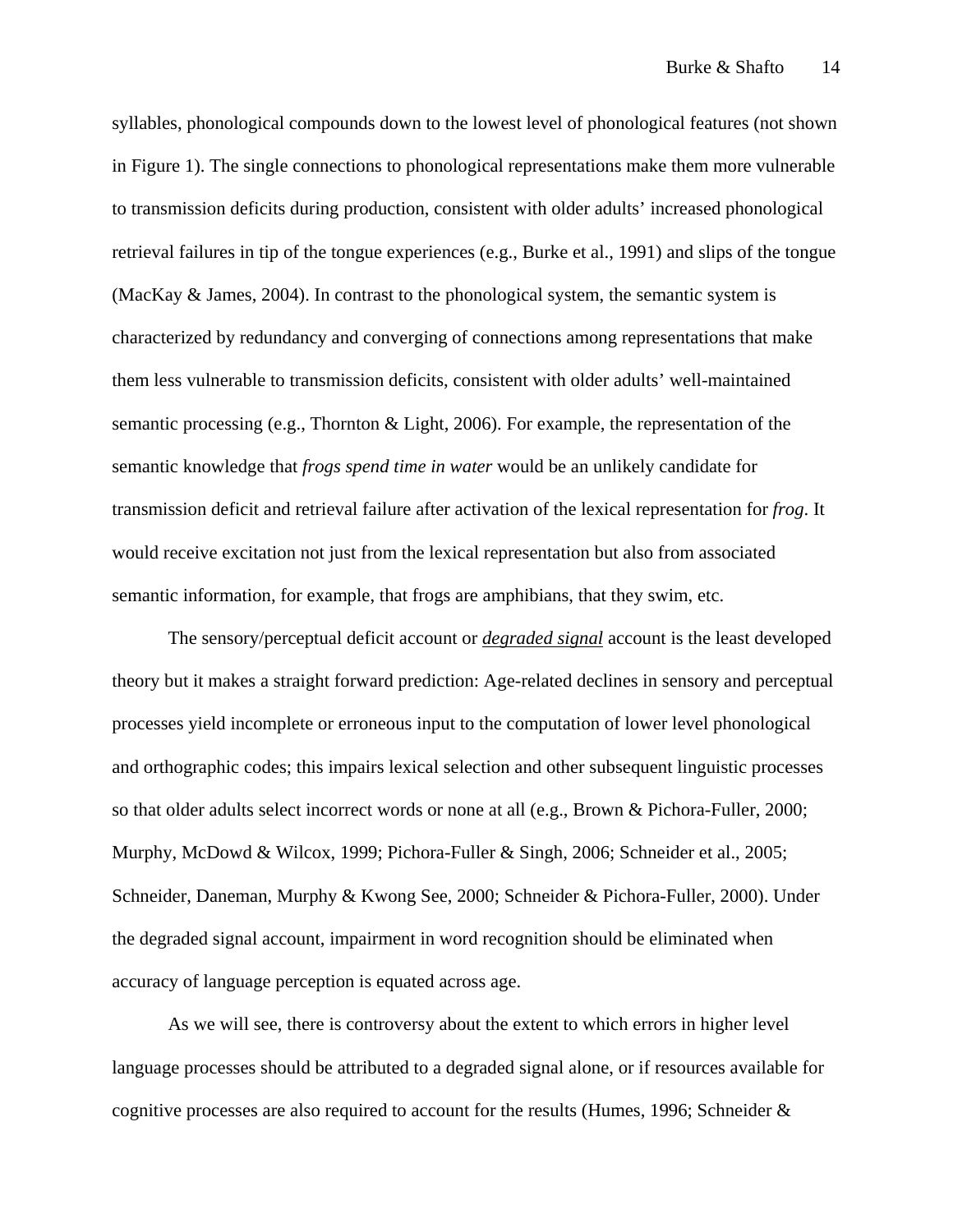Pichora-Fuller, 2000; Scialfa, 2002; Tun et al., 2002). There is, however, agreement that agerelated perceptual declines directly influence language processing, especially under difficult perceptual conditions (e.g., Madden & Whiting, 2004; Schneider & Pichora-Fuller, 2000; Wingfield et al., 2005).

**Organization of this review**. Because of the interactive nature of language processes, it is difficult to isolate processing of phonological/orthographic, semantic and syntactic information. These different types of knowledge, however, constitute different levels in linguistic theory, each with its own generative rules that guide production and understanding of familiar and novel constructions at each level. Within psycholinguistic models, the levels involve different architectures and mechanisms and thus may vary in their sensitivity to aging. We review relevant research for each of these three levels in separate sections. Within each section we organize our review by the units of analysis in the research, namely word, sentence and discourse, where relevant, and by the language function, namely comprehension/perception or production. We tend to focus on research published since Wingfield and Stine-Morrow's (2000) excellent review of language and aging in the last *Handbook of Aging and Cognition.*

### **Perception of Phonology and Orthography**

Visual and auditory acuity show steady decline with aging during adulthood with some studies showing an increased rate of decline after the age of 70 years (e.g., Baltes  $\&$ Lindenberger, 1997; Committee on Hearing and Bioacoustics and Biomechanics [CHABA], 1988; Corso, 1971; Lindenberger & Baltes, 1994; Salthouse, Hancock, Meinz & Hambrick, 1996). Baltes and Lindenberger pointed out in 1997 that there had been little consideration of age differences in sensory functions in studies of aging effects on cognition. Indeed, Schneider and Pichora-Fuller (2000) reviewed 288 published articles measuring young and older adults' cognitive performance involving auditory or visual stimuli. Acuity was measured in only 18% of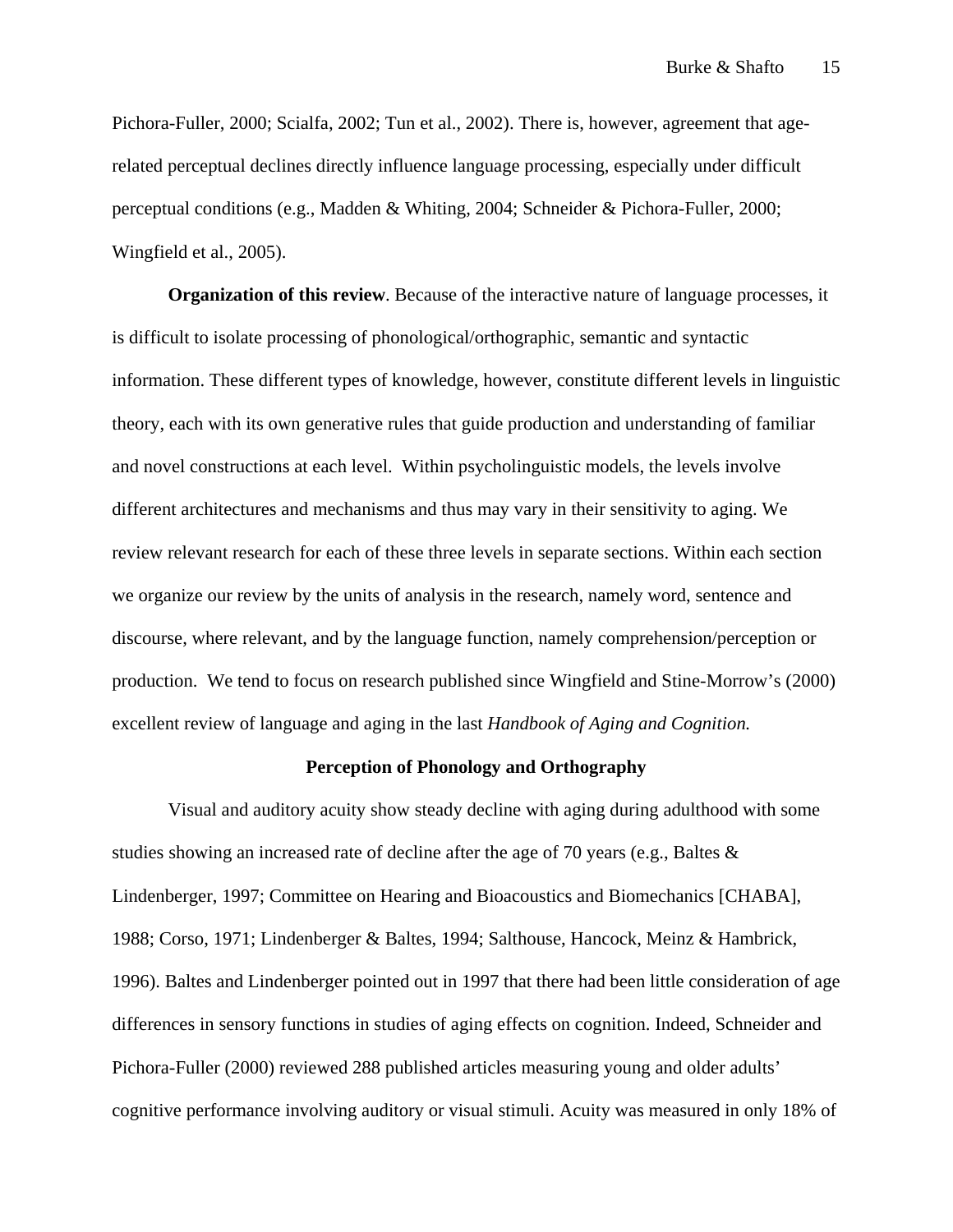the studies using auditory stimuli and in only 21% of the studies using visual stimuli, and in only 6 studies was acuity co-varied in the statistical analyses.

 Thus, investigation of the sensory analysis of spoken or written language and investigation of higher level language processes have been carried out in remarkably separate domains of aging research. The relative lack of contact between these two separate subfields, namely sensory aging and cognitive aging, is surprising in the investigation of language because models of language processing emphasize the interaction between sensory, lexical and semantic processes (e.g., Dell, 1986; Marslen-Wilson & Welsh, 1978; McClelland & Rumelhart, 1981; Rapp & Goldrick, 2000). Moreover, it is well established that when perceptual processing becomes more difficult, higher level cognitive functions may suffer (Aaronson, 1974; Rabbitt, 1968).

Recently however, interest in the interaction between sensory and cognitive processes in language has grown (e.g., Murphy et al., 2000; Pichora-Fuller & Singh, 2006; Wingfield et al., 2005) stimulated in part by compelling evidence that decline in sensory processes strongly affects higher level cognitive processing of language in old age (see Schneider & Pichora-Fuller, 2000 for an excellent review). Several different investigative approaches link sensory declines to language performance.

### **Correlations between visual/auditory acuity and language performance.**

Large scale cross-sectional and longitudinal studies have demonstrated that considerable age-related variance in cognitive performance is shared with measures of auditory and visual acuity. Many of these studies included a few measures of language functions in their cognitive batteries, for example, vocabulary tests, category fluency, confrontation naming of pictures, and the National Adult Reading Test (NART) requiring pronunciation of irregularly spelled words (e.g., Anstey, Hofer & Luszcz, 2003; Anstey, Luszcz & Sanchez, 2001; Anstey & Smith, 1999;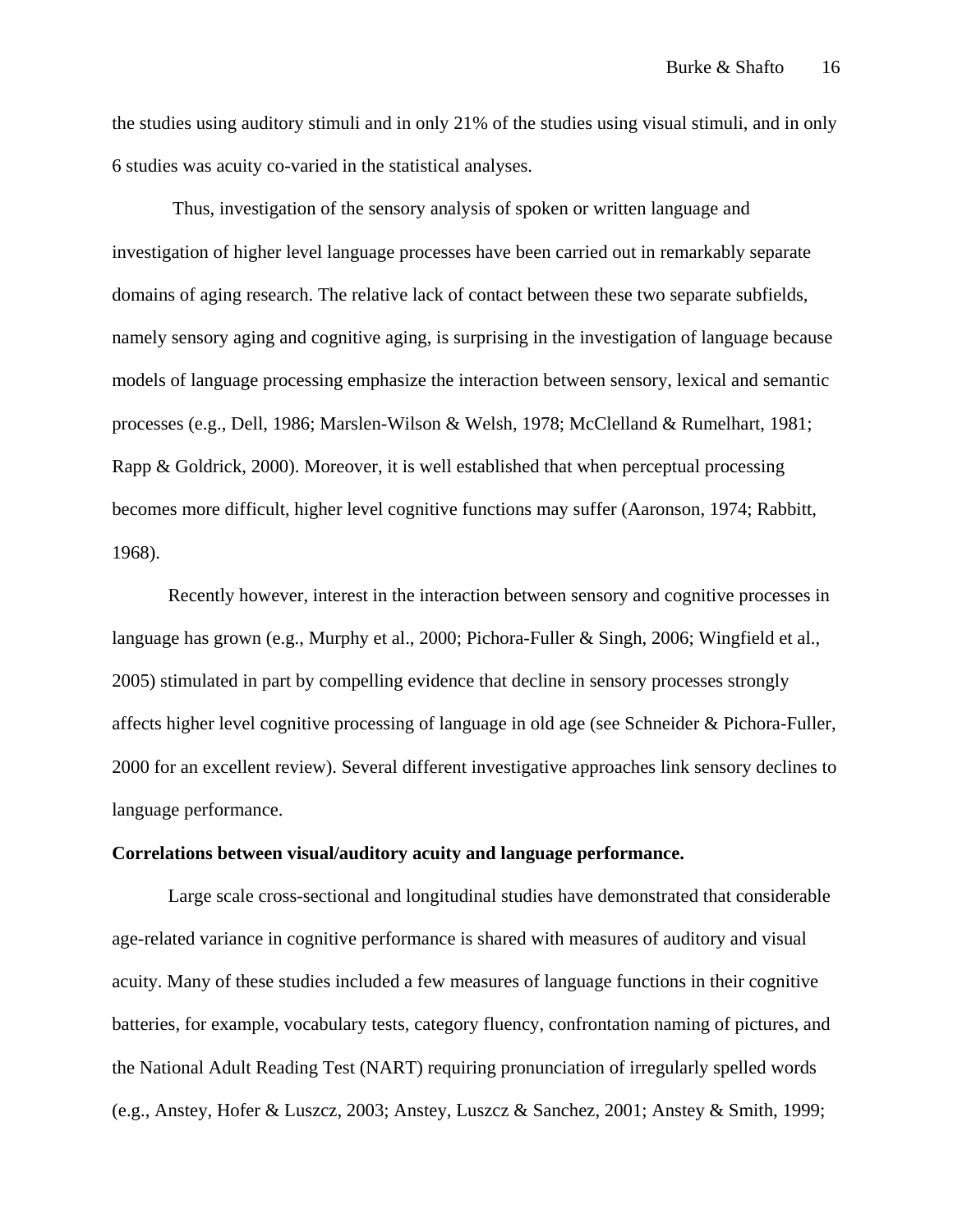Baltes & Lindenberger, 1997; Christensen, MacKinnon, Korten, & Jorm, 2001; Ghisletta & Lindenberger, 2005; Lindenberger & Baltes, 1994). The tests primarily measure semantic and phonological retrieval at the word level, and are relatively undemanding in terms of sensory processes because they tend to be untimed and stimuli are available for repeated inspection (e.g., NART). Nonetheless, language tests and visual and auditory acuity share considerable agerelated variance. For example, Baltes and Lindenberger (1997) reported that controlling for auditory and visual acuity produced a 20-fold decrease in the age-related variance in language measures, eliminating the significant effect of age.

Several accounts have been proposed to explain the relation between sensory acuity and cognitive performance, including language tests, in these large scale studies (Baltes  $\&$ Lindenberger, 1997; Lindenberger & Baltes, 1994; Salthouse et al., 1996). Although older adults' sensory declines may produce a degraded signal, this approach cannot explain why the link between language performance and sensory acuity occurs even when they involve different sensory modalities (Lindenberger & Baltes, 1994), or why language performance is correlated with physiological markers such as respiratory efficiency (Christensen et al., 2001). Moreover, degraded input would have little influence on tests such as fluency where the only sensory input is the instructions. In an experimental test of the degraded signal hypothesis, Lindenberger, Scherer & Baltes (2001) reduced visual and auditory acuity of middle- aged adults to the level of adults aged 70 to 84 years but found no decline in their performance on the cognitive tests used in their earlier studies (e.g., Lindenberger & Baltes, 1994; but see Gilmore, Spinks & Thomas, 2006 for a contrary result).

The dominant explanation of why sensory acuity shares age-related variance with cognitive performance in these large scale studies is that a *common cause* is responsible for agerelated decline in sensory and cognitive functions, including language (but see Anstey et al.,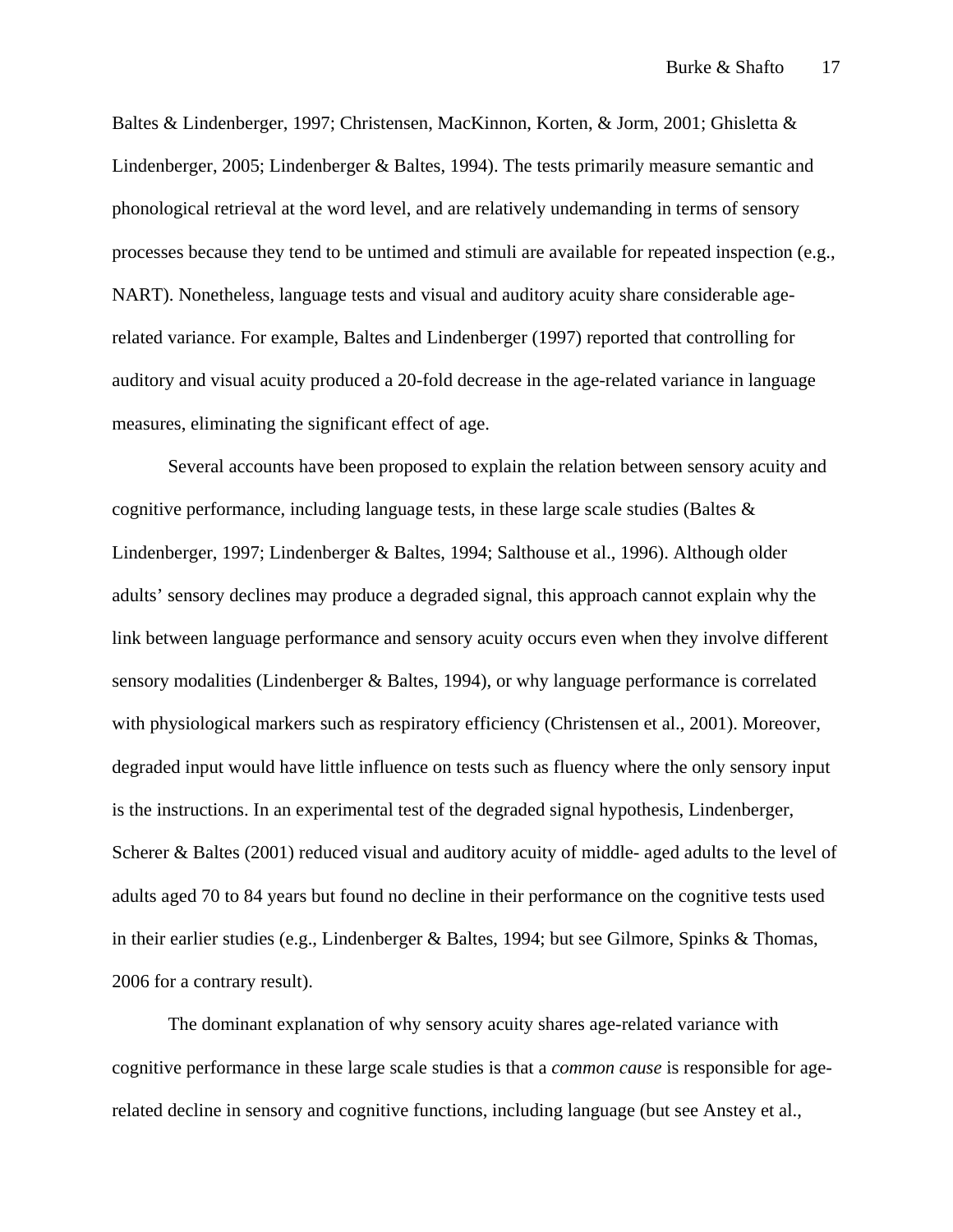2003). This account is supported by findings that sensory, language and other cognitive measures load on a common cause factor in samples with a large or narrow age range (Christensen et al, 2001). Candidates for the common cause are the structural and physiological integrity of the brain (Baltes & Lindenberger, 1997; Li & Lindenberger, 2002) or the integrity of conscious cognitive processes (Salthouse, Hambrick, & McGuthrey, 1998). However, age does not have a homogeneous effect on the neurophysiological integrity of different regions of the brain. Structural MRI analyses have demonstrated that the rate of gray matter atrophy with age varies for different brain regions (Good, Johnsrude, Ashburner, Henson, Friston & Frackowiak, 2001; Ohnishi, Matsuda, Tabira, Asada & Uno, 2001; Resnick, Pham, Kraut, Zonderman & Davatzikos, 2003; Sowell, Peterson, Thompson, Welcome, Henkenius & Toga, 2003) and fMRI has demonstrated that age differences are found in neural activation of some brain regions and not others (see Raz, 2000 for an excellent review of differential vulnerability of neural regions). This differential age sensitivity of neural regions predicts that the amount of age-related variance accounted for by sensory acuity would depend on the neural substrate for the cognitive function, contrary to the common cause hypothesis. This is especially relevant to language functions where there is considerable regional specificity of semantic, phonological and orthographic processes (e.g., Indefrey & Levelt, 2004).

The cross-sectional and longitudinal studies investigating the relation between sensory and cognitive performance used only a few language measures that depended heavily on vocabulary size. A far more extensive relationship between sensory functioning and language processes has been demonstrated in experimental studies that examine language performance after manipulating sensory processing either directly or statistically so that young and older adults' recognition accuracy is equivalent. These studies provide evidence that the efficiency of sensory processing directly affects the integrity of higher level language processes. This is a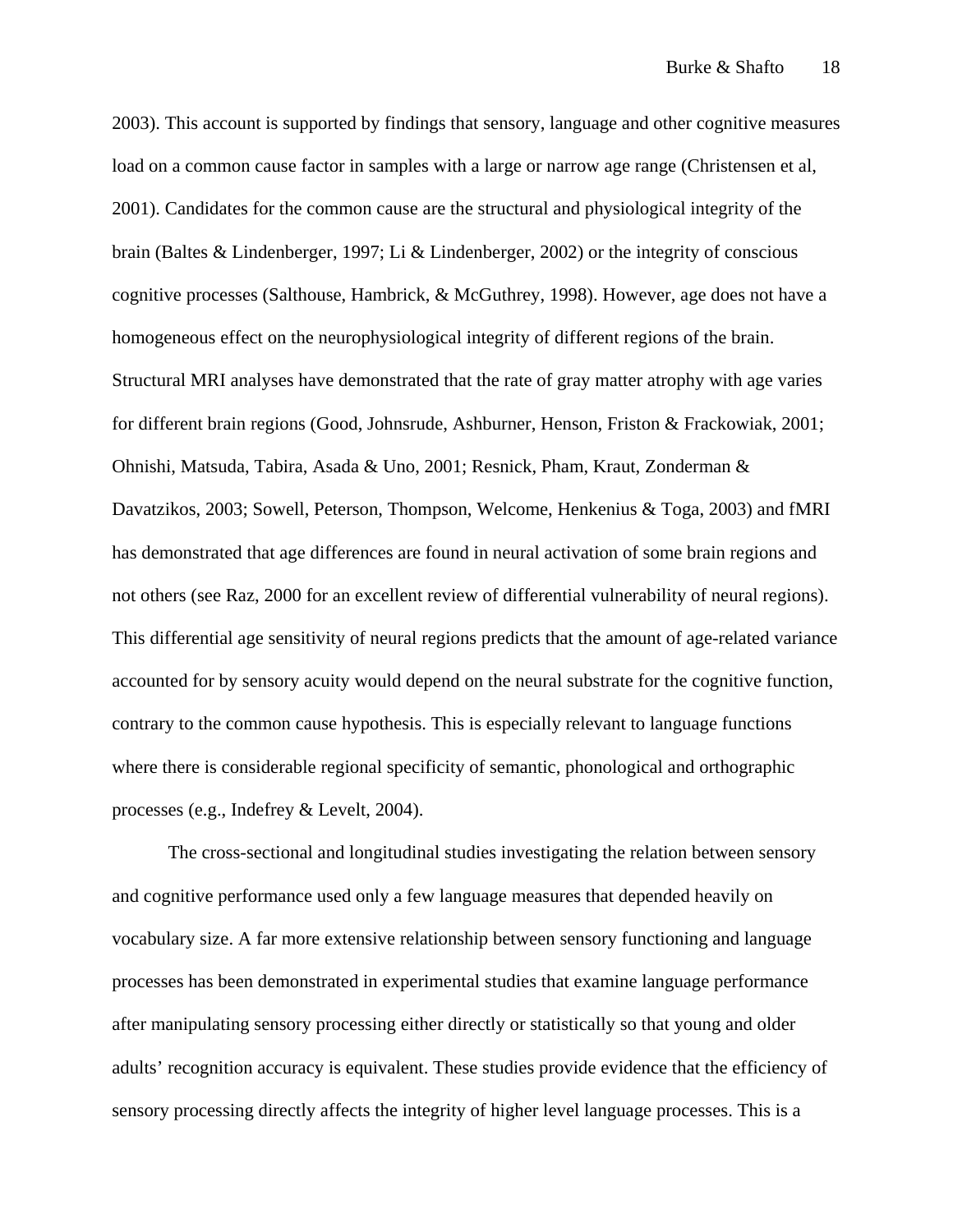specific factor that may, in addition to a common cause, contribute to the relation between sensory and language functions. We consider first research on the effect of perceptual factors on older adults' auditory language processing.

### **Speech recognition: Effect of auditory sensory and perceptual changes**.

Presbycusis is age-related hearing loss, influenced by both physiological and environmental factors, and is characterized by bilateral loss of higher frequencies, the frequencies important for speech (e.g., Cheesman, 1997; CHABA, 1988). In a sample of adults older than age 65, about one third report significant hearing loss (Pichora-Fuller & Singh, 2006). The relation between acuity and speech recognition is well established. For example, in the Framingham Heart Study pure tone thresholds for 1,662 participants aged 63-92 years predicted correct word recognition (Gates, Feeney & Higdon, 2003; see also Humes, Watson, Christensen, Cokely, Halling & Lee, 1994; van Rooij & Plomp, 1990). Consistent with this relation between acuity and speech intelligibility, older adults with hearing loss are poorer than normal hearing older adults at identifying speech stimuli ranging from syllables to sentences (Halling & Hume, 2000; Phillips, Gordon-Salant, Fitzgibbons & Yeni-Kombshian, 2000).

There are, however, factors in addition to presbycusis that contribute to older adults' reduced ability to recognize speech (CHABA, 1988; Schneider, 1997; Schneider & Pichora-Fuller, 2000). Although much of the variance in speech intelligibility is accounted for by pure tone thresholds (Humes, 1996), age differences linger when young and older adults are matched on hearing loss, and for normal hearing adults when the speech is speeded or presented in noise (e.g., CHABA, 1988; Corso, 1971; Humes & Christopherson, 1991). These findings implicate age-related changes in auditory perceptual functions beyond acuity and higher level cognitive functions important for speech recognition. We turn to this issue next.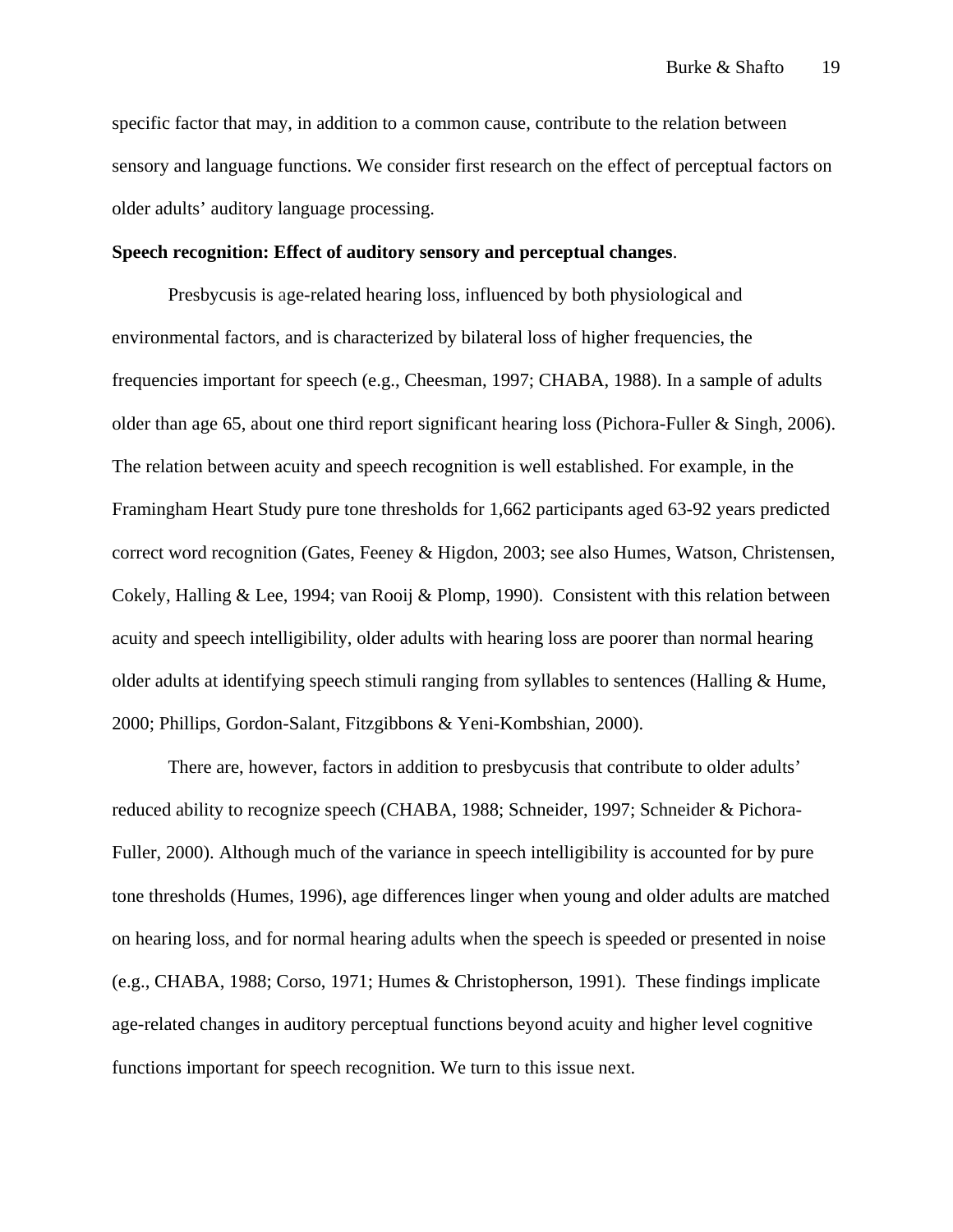Auditory temporal processing is a critical perceptual function that declines with age and affects older adults' speech perception, especially for the fine structure of the speech signal (Fitzgibbons & Gordon-Salant, 1996; Humes & Christopherson, 1991; Schneider & Pichora-Fuller, 2001). Aging is associated with loss of auditory temporal synchrony in both the peripheral and central nervous system (e.g., Brown & Pichora-Fuller, 2000; Schneider, 1997). In an attempt to simulate age-related asynchrony in young adults, Brown and Pichora-Fuller (2000) presented sentences to young adults that had been 'jittered' by changing slightly the timing of successive amplitudes in the speech signal. Young adults' performance in identifying and remembering the final word in the jittered sentences resembled older adults' performance with intact sentences, consistent with the hypothesis that older adults' speech processing is disrupted by internal jitter.

Detection of temporal gaps and the order of sounds are other aspects of auditory temporal processing that decline with aging (Fozard & Gordon-Salant, 2001; Schneider, Pichora-Fuller, Kowalchuk & Lamb, 1994; Schneider, Speranza & Pichora-Fuller, 1998; Trainor & Trehub, 1989). Older adults' gap detection threshold is about twice the size of young adults' (Schneider, Daneman & Pichora-Fuller, 2002). Gap detection thresholds are negatively associated with recognition of syllables in noise (Phillips et al., 2000) and words in noise (Snell, Mapes, Hickman & Frisina, 2002) but are uncorrelated with audiometric thresholds suggesting that temporal acuity is unrelated to hearing loss (Schneider et al., 1994). Perception of temporal acoustic cues is essential for distinguishing speech sounds that differ in voice onset time (VOT), as in /pa/ versus /ba/, because the initial phonemes differ primarily in the interval between the consonant stop release and the onset of voicing. Older adults performed more poorly than young adults in discriminating speech sounds that differ in VOT (Strouse, Ashmean, Ohde & Grantham, 1998; Tremblay, Piskosz & Souza, 2002), whereas age differences have not been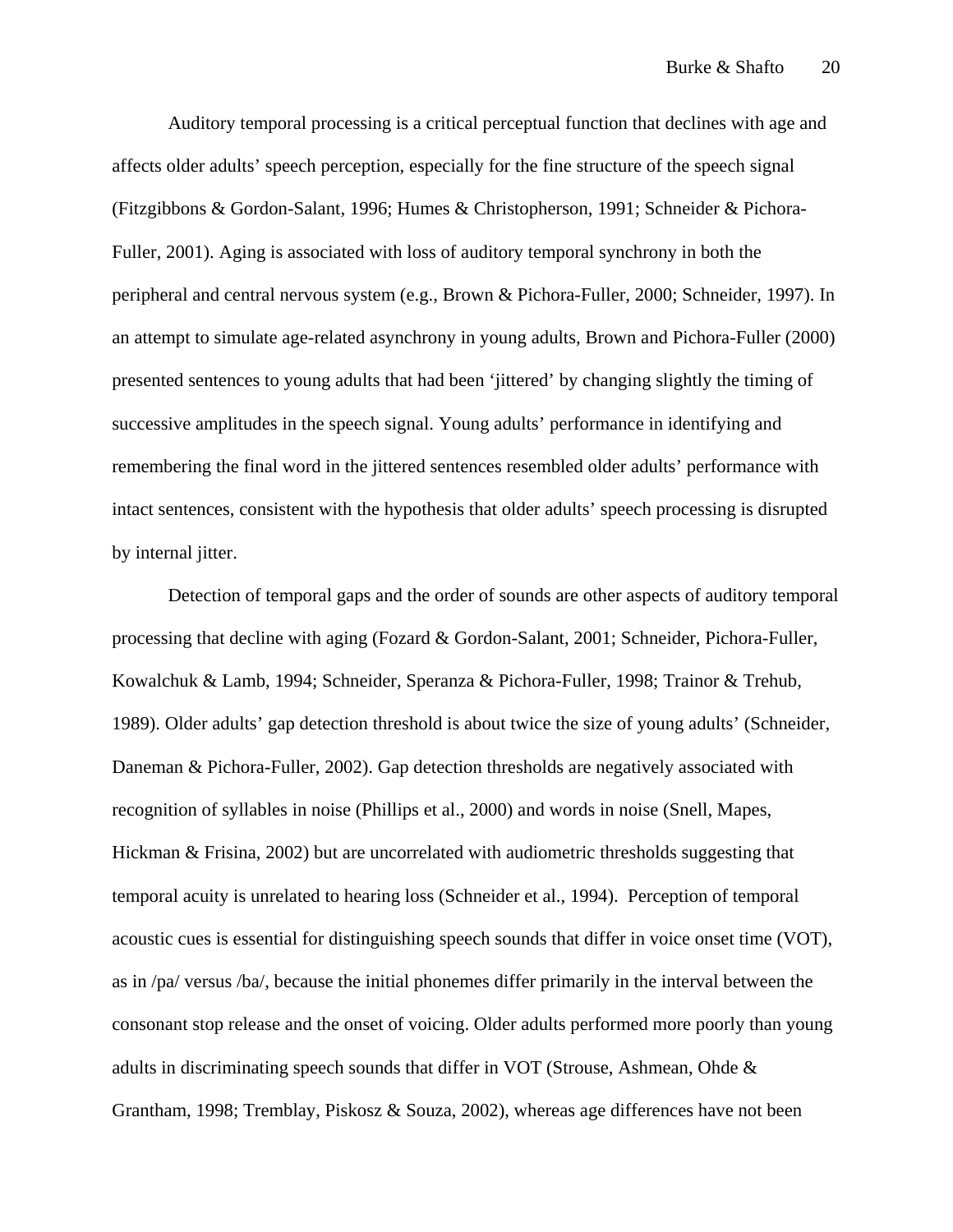found in discriminating vowels which are more steady state than consonants (Coughlin, Kewley-Port, & Humes, 1998). Despite the evidence for age-related declines in temporal processing of segmental and sub-segmental speech cues, temporal processing at the supra-segmental level is well maintained in the use of prosody (Wingfield, Lindfield & Goodglass, 2000).

Frequency discrimination also depends on temporal synchrony and is a critical component of speech perception; aging impairs frequency resolution ability, (Schneider, 1997). Individual differences in the ability to resolve frequency may explain why some adults with hearing loss have good ability to recognize speech while others do not. Older adults with mild hearing loss and poor speech recognition were impaired in frequency resolution of complex stimuli compared to older adults also having mild hearing loss but with good speech recognition (Phillips et al. 2000).

These studies suggest a direct effect of age-related sensory and perceptual changes on language processing. The contribution of cognitive factors to speech recognition has been examined in experiments that degrade speech either with background distraction or by fast presentation rates. We turn to these studies next.

# **Speech recognition: The interaction of perception and cognition**

**Resources, inhibition and word recognition with distraction**. Older adults complain about the difficulty of perceiving speech under conditions where there is a noisy background or multiple people speaking at once. Laboratory research supports this complaint because older adults' speech recognition declines more than young adults' as the signal to noise ratio (SNR) decreases (CHABA, 1988; Snell et al., 2002; Tun, 1998), even when there are no detectable age differences in performance in quiet (e.g., Dubno, Dirks & Morgan, 1984; Pichora-Fuller, Schneider & Daneman, 1995; Tun & Wingfield, 1999). These studies find age deficits at a noise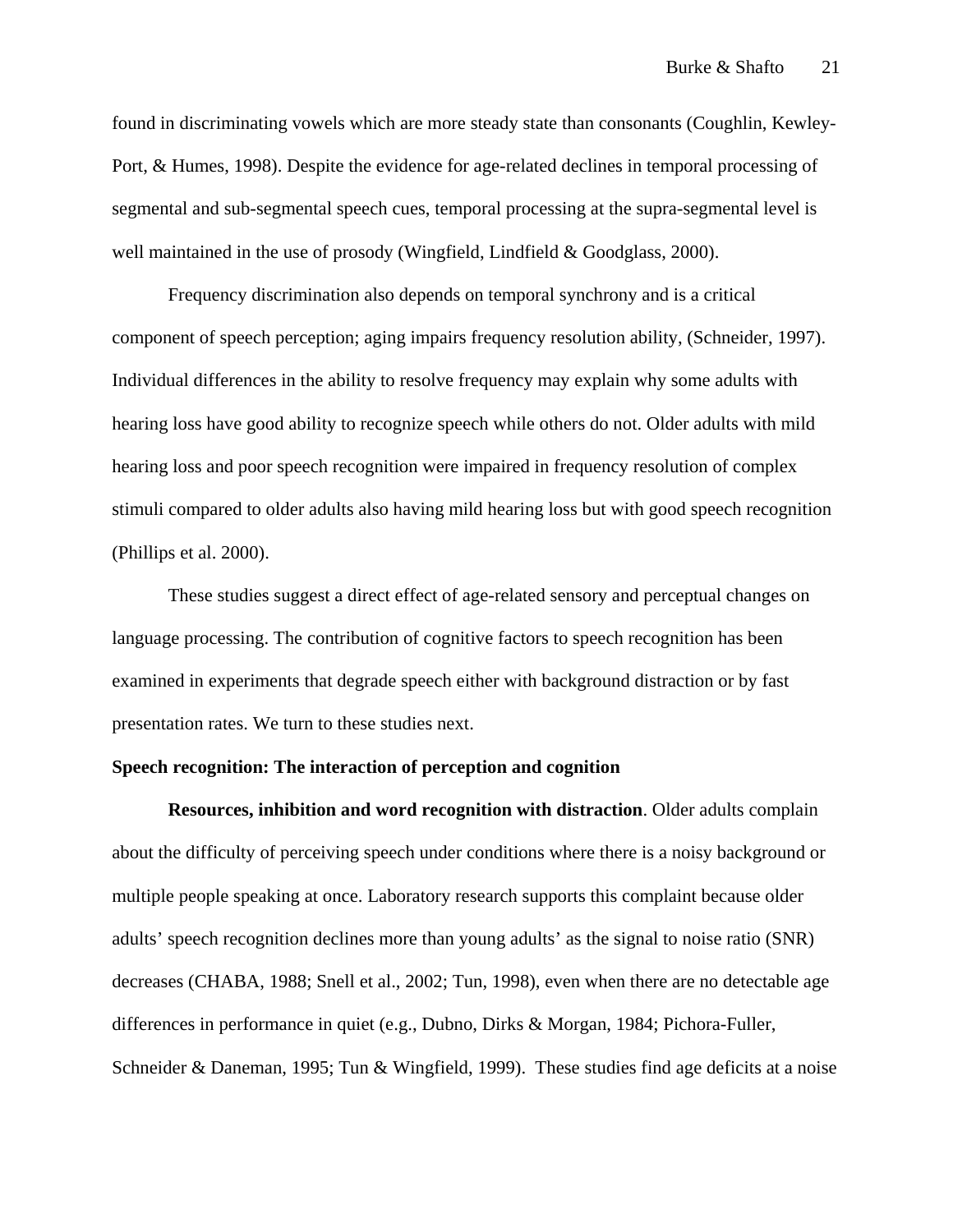level typical of common everyday environments such as restaurants, subways and parties, and thus we would expect older adults' speech recognition to be impaired in these environments.

Although it is generally acknowledged that older adults' sensory and perceptual deficits contribute to their vulnerability to noisy backgrounds (CHABA, 1988; Humes, 1996; Schneider & Pichora-Fuller, 2000; Tun & Wingfield, 1999; Wingfield et al., 2005), there is disagreement over the relative importance of sensory and cognitive factors. Some researchers argue that older adults' vulnerability to noise is primarily a consequence of auditory not cognitive deficits (Humes, 1996; Li, Daneman, Qi & Schneider, 2004; Schneider et al., 2000; Schneider et al., 2002). This position is consistent with the correlations found between the level of speech recognition in noise and perceptual functions, for example, gap detection (Snell et al., 2002). In contrast, other researchers have argued that cognitive deficits play a major role in noise effects (Hasher et al., 2007; Sommers & Danielson, 1999; Tun et al., 2002). Under the resources account, aging reduces resource capacity and increases resources required during word recognition because of sensory deficits, leaving older adults insufficient resources for comprehension and memory (Pichora-Fuller et al, 1995; Wingfield et al., 2005). Under the inhibition deficit account, perception of speech in noise is a selective attention task in which older adults' inhibition deficits impair their ability to selectively attend to the target speech and ignore the irrelevant background noise (Hasher et al, 2007; Tun et al, 2002; Tun & Wingfield, 1999). Under general slowing, older adults are impaired more in noise because fast processing is necessary to analyze bits of target speech that are available during pauses in the noise but that must be analyzed before being masked by subsequent input (Tun & Wingfield, 1999).

Some of the most powerful evidence supporting a primary role for age-related sensory deficits comes from experiments that eliminate older adults' sensory deficit by equating perceptibility of stimuli across age. If perceptual problems are responsible for older adults'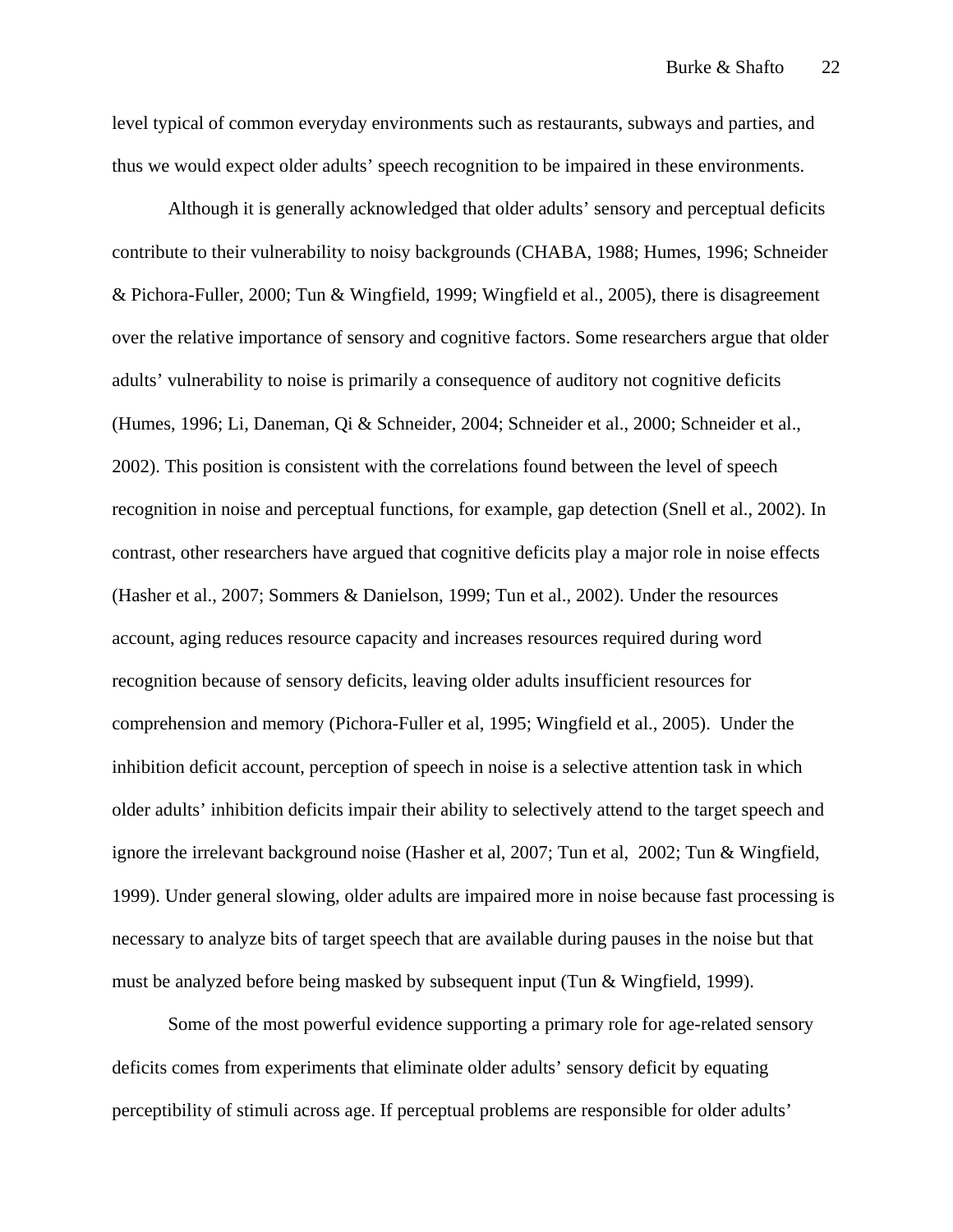impaired language processing in noise, then age differences observed when young and old are tested with no acuity adjustment should disappear when SNR is adjusted on the basis of each participant's threshold for word recognition in noise. On the other hand, if diminished inhibition or resources contribute to older adults' impaired language processing in noise, then this adjustment for acuity will not eliminate age differences in the negative effect of increased background noise levels. When Schneider et al. (2000) presented prose passages at an adjusted SNR, age differences in correct answers to detail questions about the passage were eliminated at all SNR's except the lowest. Schneider et al. argued for the degraded signal account: Agerelated declines in perceptual processes produce errors in the perceptual representation of speech and these errors impair subsequent comprehension and memory, especially for details in the prose that may be easy to miss when audition is poor. Even when Schneider et al.. added a secondary task, its effect on correct responses was the same for young and older adults.

Using the same SNR adjustment technique to compensate for age differences in hearing, Murphy, Daneman and Schneider (2006) eliminated age differences in recall of dialogues presented in quiet and noise except when the two speakers were spatially separated. This suggests that older adults' difficulty in following conversations may be a consequence of perceptual deficits in word recognition and in using auditory cues to spatially differentiate the speakers. Murphy et al. (1999) equated speech intelligibility across age and in three experiments, each using a different distraction paradigm, found that when stimuli were equivalent in perceptibility across age, there was no age-related deficit in the effect of distracting information. These results are consistent with a degraded signal account, but not with either an inhibition deficit or a resource account which predict that older adults will show a greater effect of factors that tax inhibition or resources, namely noise, distraction or a secondary task.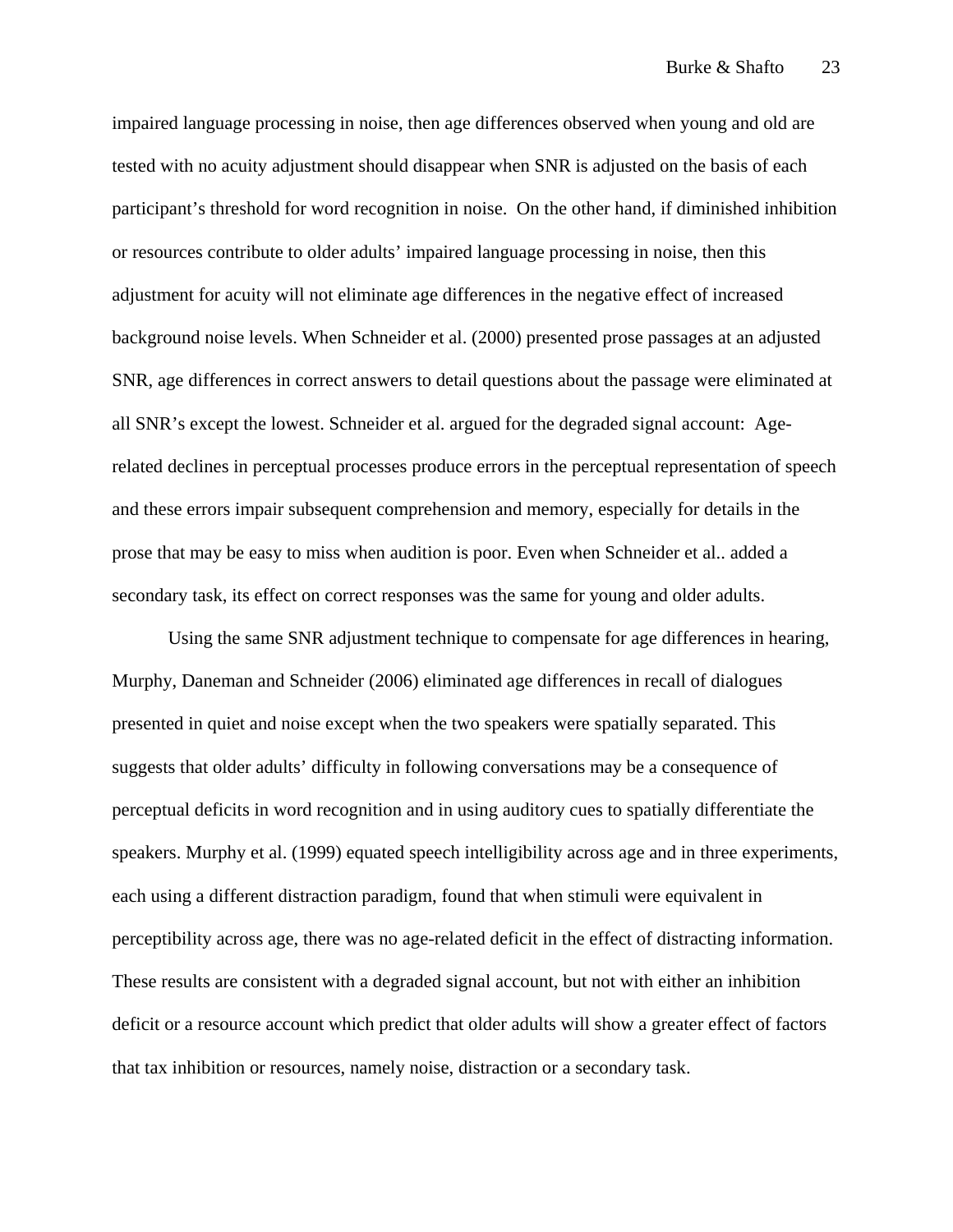Tun et al. (2002) reached different conclusions about the role of inhibition deficits. They argued that if distracting irrelevant speech has a greater effect on older adults' speech processing because of their sensory declines, then the semantic content of the distracting background speech should be irrelevant to the age difference (Lustig & Hasher, 2001). They found that recall of sentences was impaired more for older than young adults when the distraction was meaningful text compared to random words or quiet. Recall in the distraction conditions was related to performance on the Trail Making Test which the authors interpreted as evidence that processing speech with distraction involves executive control processes (but see Salthouse et al., 2000 for alternative interpretations of the Trail Making Test). Li et al. (2004) reported comparable decline across age in sentence recall with syntactically correct but meaningless sentences as distraction compared to white noise. Moreover, spatial separation of target and distraction virtually eliminated the difference in interfering effect of speech and noise for both young and older adults, providing no evidence that older adults were less able to ignore distraction. Future research is needed to identify the critical characteristics of distracting speech that are required for age differences in the distraction effect. Moreover, on-line measures in addition to memory measures would indicate whether age differences in distraction effects occur during language processing, or after.

Finally, McCoy et al. (2005) manipulated the difficulty of word recognition not with noise, but by comparing normal and hearing impaired older adults and by manipulating the amount of predictive context. With words correctly identified, recall declined more for impaired than normal adults and more for the low versus high predictive contexts. Under the resources account, the greater perceptual difficulty imposed by hearing impairment and low context drains resources from memory processes. The results are not compatible with the degraded signal account alone because the words were perceived correctly.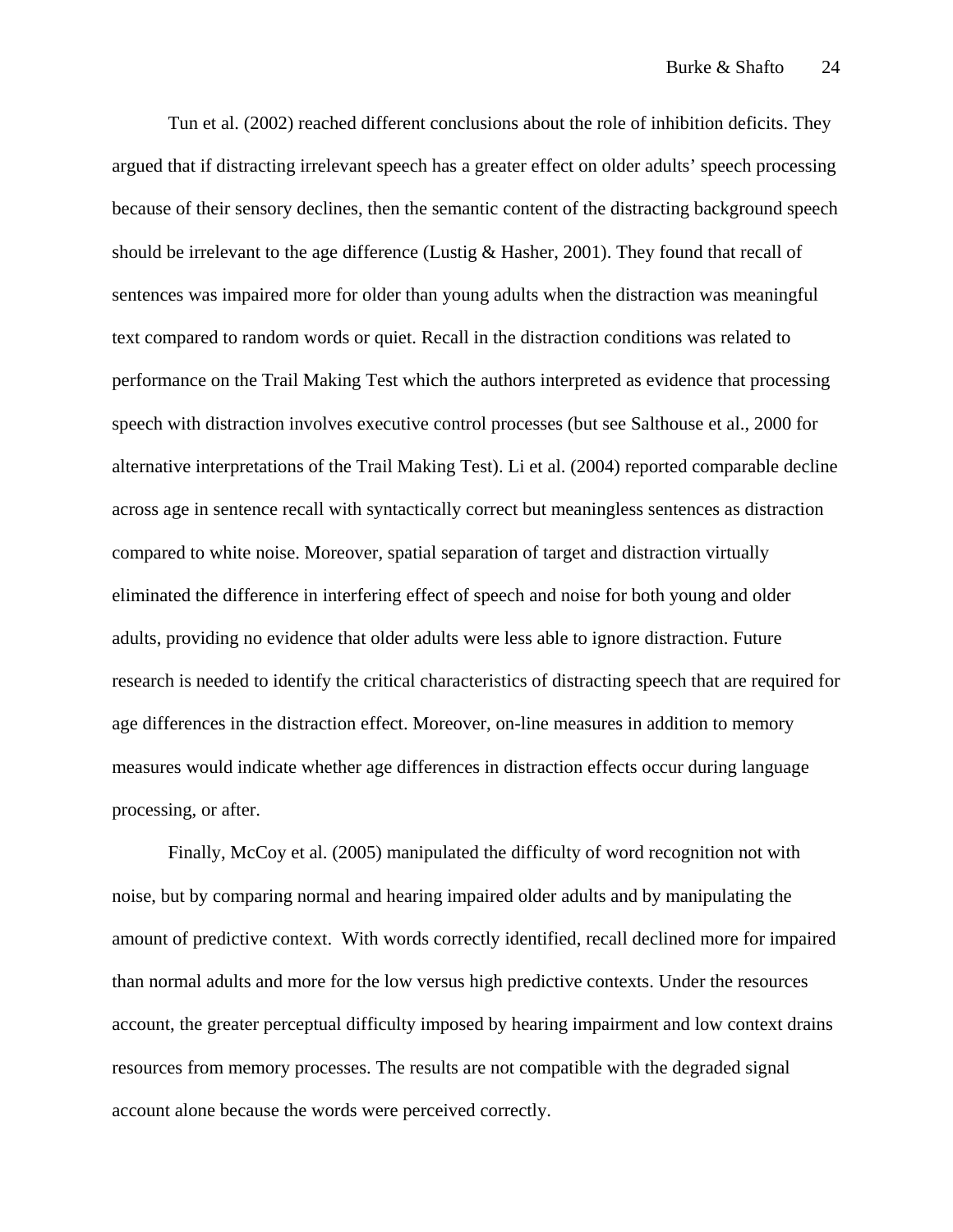In summary, the investigation of sensory and cognitive factors influencing age differences in language processing in noise has yielded results that are not consistent in their entirety with a single theoretical account. Much of the evidence suggests that equating word recognition across age removes age differences in the effects of noise, contrary to the inhibition deficit account. The strongest case, however, for the primary role of perceptual rather than inhibition deficits can be made when an interaction between age and noise level occurs without adjustment for acuity and then disappears with the acuity adjustment. This has not been demonstrated. The resources account of perceptual effects is supported by evidence that older adults' recall is impaired under conditions where they have correctly identified the signal, but word recognition is difficult because of hearing impairment or poor semantic context.

**Phonological neighborhood.** Word recognition is also influenced by a 'background' that is activated internally during word recognition, namely, words that share most phonemes with the target word, known as the phonological neighborhood. Words with dense neighborhoods have many phonological neighbors and are more difficult to perceive than words with sparse neighborhoods, an effect attributed to lexical competition for recognition among phonologically similar words in the lexicon (Luce & Pisoni, 1998). Sommers (1996; Sommers & Danielson, 1999) adjusted SNRs for young and older adults so that identification of sparse neighborhood (easy) words was the same across age. Using these adjusted SNRs, identification was poorer for dense neighborhood (hard) words, with greater decline in identification for older than young adults. Sommers attributed older adults' greater neighborhood density effect to inefficient inhibition of alternative words that competed during lexical selection. Consistent with this, young and older adults' ability to identify dense neighborhood words was negatively related to an interference score derived from tasks believed to measure inhibition such as Stroop (Sommers & Danielson, 1999). These findings suggest that inhibition occurring automatically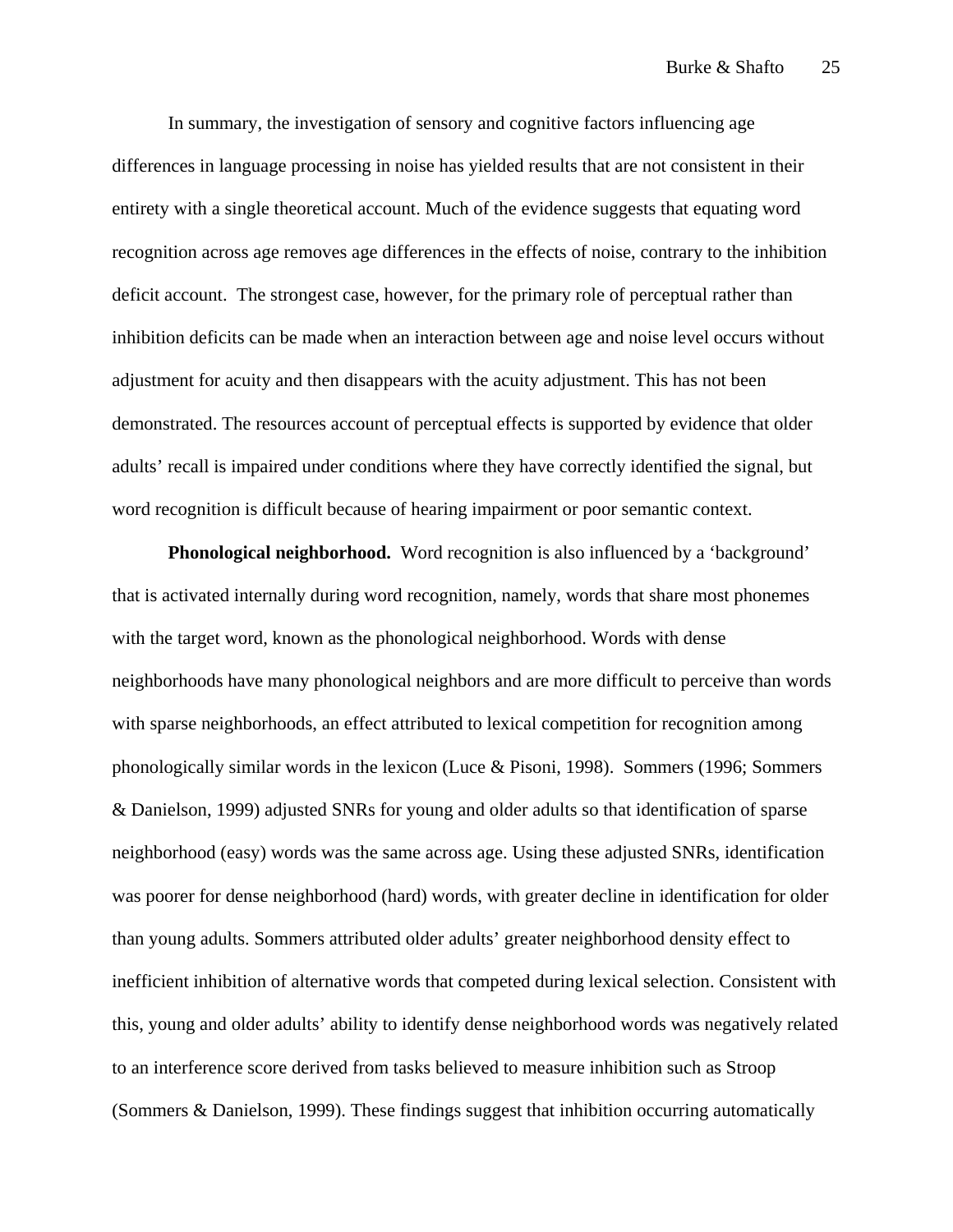during lexical selection (involved in the neighborhood effect) is related to inhibition that is under conscious control (involved in ignoring a Stroop baseword) and that both are negatively affected by aging (cf. Zacks & Hasher, 1997).

Studies testing young normal hearing adults and older adults with hearing loss, however, found comparable effects of high neighborhood density (plus low word frequency) on word recognition across age (Carter & Wilson, 2001; Takayanagi, Dirks & Moshfegh, 2002). Clearly, the relation of aging and acuity to phonological neighborhood effects in an important area for future research. It is interesting to note in this context that strong *semantic* competitors that are primed internally during lexical selection because of shared semantic features, not sensory features, show equivalent effects on word production and recognition for young and older adults (Persson, et al., 2004; Prull, Godard-Gross & Karas, 2004; Stine & Wingfield, 1994).

 **Effect of speech rates on perception.** When speech rates are accelerated, older adults decline more than young adults in speech perception (Gordon-Salant & Fitzgibbons, 1999), comprehension (Wingfield, Peelle & Grossman, 2003), and recall (Stine, Wingfield & Poon, 1986; Tun et al., 1992; Wingfield, Poon, Lombardi & Lowe, 1985; Wingfield, Tun, Koh & Rosen, 1999). Recall of accelerated speech improves with practice and the improvement is comparable for young and older adults, although older adults show less transfer of improvement to different accelerated speech rates (Peelle & Wingfield, 2005). Increasing meaningfulness and syntactic structure also improved speech processing at fast rates and the improvement is often greater for older adults (Gordon-Salant & Fitzgibbons, 2001; Wingfield et al., 1985). Indeed, age differences in comprehension of meaningful sentences often do not occur until speech rates become very fast, for example, at least 595 wpm for short sentences, a rate that would not be encountered in normal everyday conversation (Wingfield et al., 2003). As we saw in studies of background noise, older adults are adept at using linguistic context to aid processing. It is clear,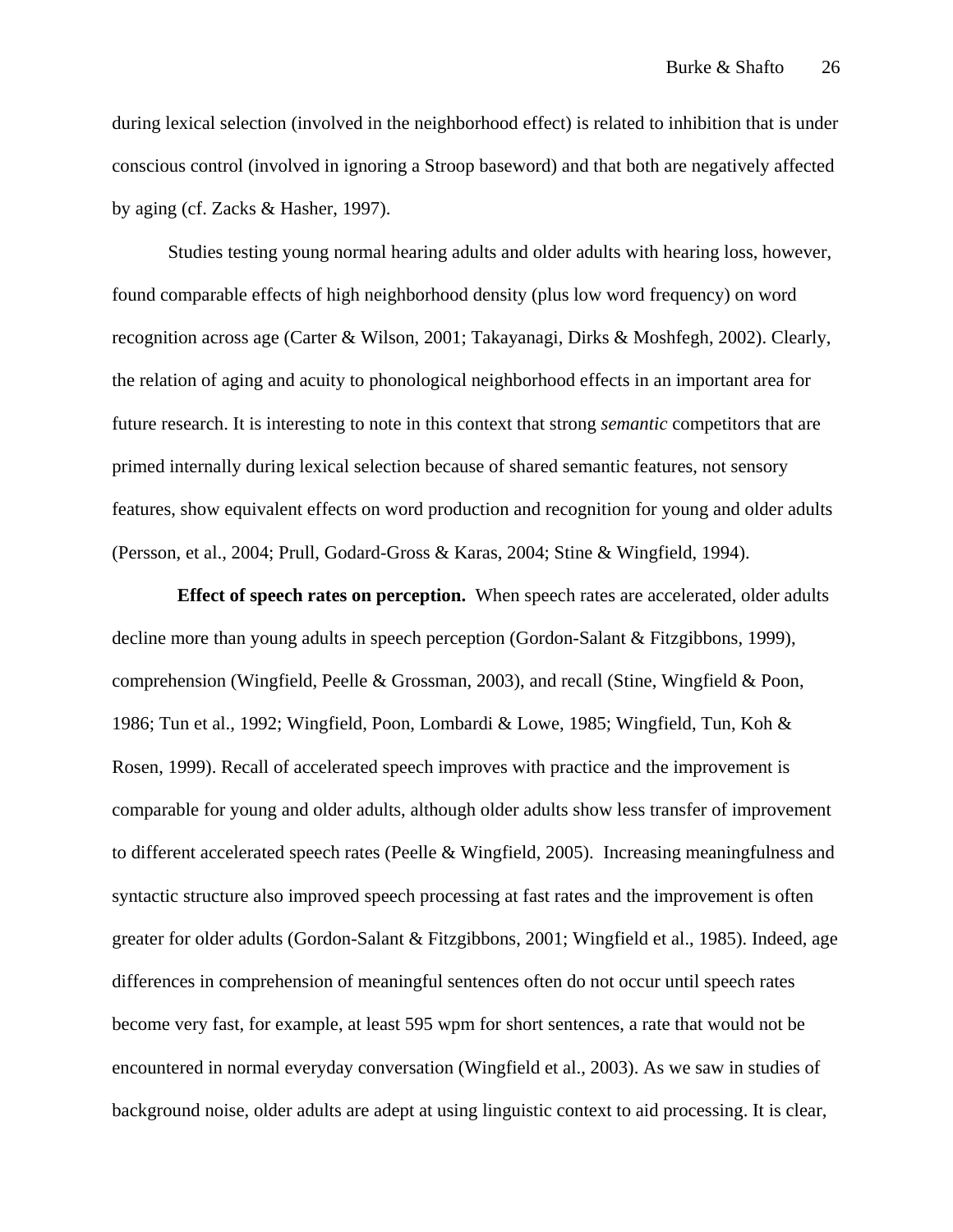however, that in general older adults perform better at slower speech rates and that they prefer them (Wingfield & Ducharme, 1999).

Both degraded signal accounts and cognitive accounts have been used to explain why fast speech rates affect older adults more than young adults and there is disagreement about which account is primary (e.g., Schneider et al., 2005; Wingfield et al. 2005). The usual method for speeding speech rates is to eliminate tiny segments of speech at regular intervals. The degraded signal account postulates that speeded speech primarily affects the difficulty of perceptual processing by making transient acoustic cues even briefer, compounding older adults' problems in processing temporal aspects of the speech signal that are critical for word recognition (Gordon-Salant & Fitzgibbons, 2001). Thus older adults may not correctly perceive compressed words. Adding a resource account, the increased difficulty of perception drains resources from higher level cognitive processes. On the other hand, faster speech rates reduce the time available for processing and this may directly disrupt older adult's syntactic, semantic and memory processes, as well as perceptual processes, under general slowing.

Although hearing impairment increases speech compression effects for both young and older adults (Gordon-Salant & Fitzgibbons, 2001; Wingfield, McCoy, Peelle, Tun, & Cox, 2007), older adults perform more poorly than young adults with compression even when tone or speech thresholds are matched across age (Wingfield et al, 2003). These results do not eliminate the degraded signal account because older adults' deficit in processing transient cues may only be visible under speeded conditions; matching thresholds in unspeeded conditions would not control this deficit in temporal processing.

Wingfield and his colleagues reported that syntactically difficult sentences impaired comprehension compared to syntactically simpler sentences, and the impairment increased with compression and more so for older adults and hearing impaired adults (Wingfield et al., 2007;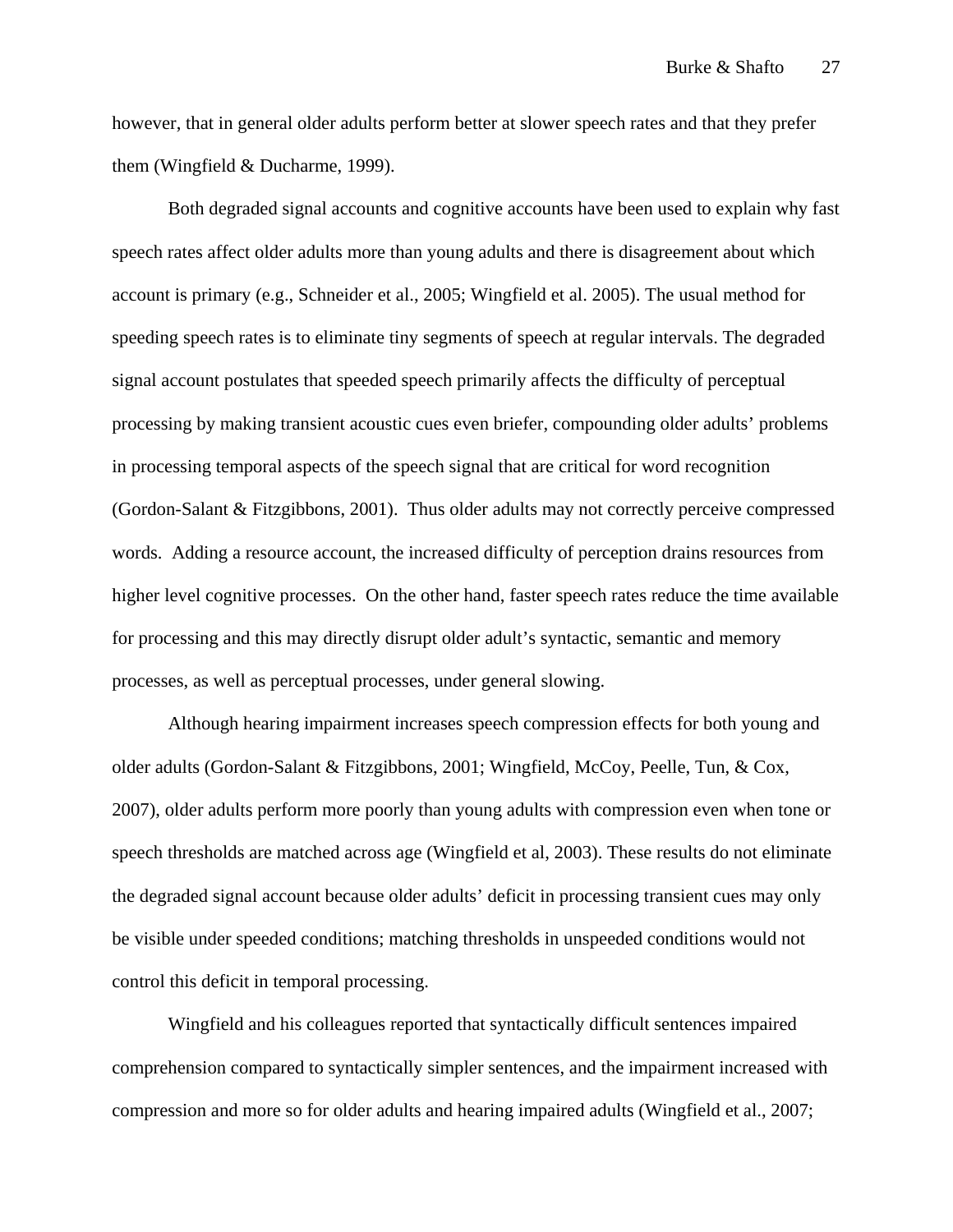Wingfield et al., 2003). They argued that compression affects both the quality of the speech signal and higher level syntactic processes. Under the resource account, compression exacerbates older adults' sensory deficits and the greater difficulty of sensory analysis reduces time or resources available for subsequent syntactic processes. Under general slowing, compression may limit the time available for syntactic processing, independent of sensory analysis, which will impair older adults more because they are slower to complete syntactic analysis. The degraded signal account is inadequate because the quality of the stimulus should not be affected by syntactic complexity.

One approach to differentiating the degraded signal and slowing accounts is to increase speech rate by compressing different parts of the speech signal. Consonants are characterized by transient acoustic cues requiring rapid processing compared to vowels or pauses which are more steady state. Gordon-Salant and Fitzgibbons (2001) reported that selective compression of consonants produced greater age deficits in sentence recall than selective compression of vowels or pauses; performance with consonant compression was the best predictor of uniform compression performance. Schneider et al., (2005) reported comparable compression effects on word recognition across age when they compressed only steady state portions of the sentence (e.g., pauses, steady state portions of vowels), but greater compression effects for older adults when they compressed sentences in the usual way by deleting 10 msec segments at regular intervals. The former technique leaves intact cues for identifying phonemes, but eliminates time for higher level cognitive processes such as semantic and syntactic analysis. These results suggest that compression reduces older adults' performance not by reducing time for processing, but rather by reducing critical temporal features of speech. Wingfield et al. (1999) selectively *restored* deleted time to compressed speech by inserting silent intervals at random locations in a passage or at clause and sentence boundaries. Only the restored time at clause or sentence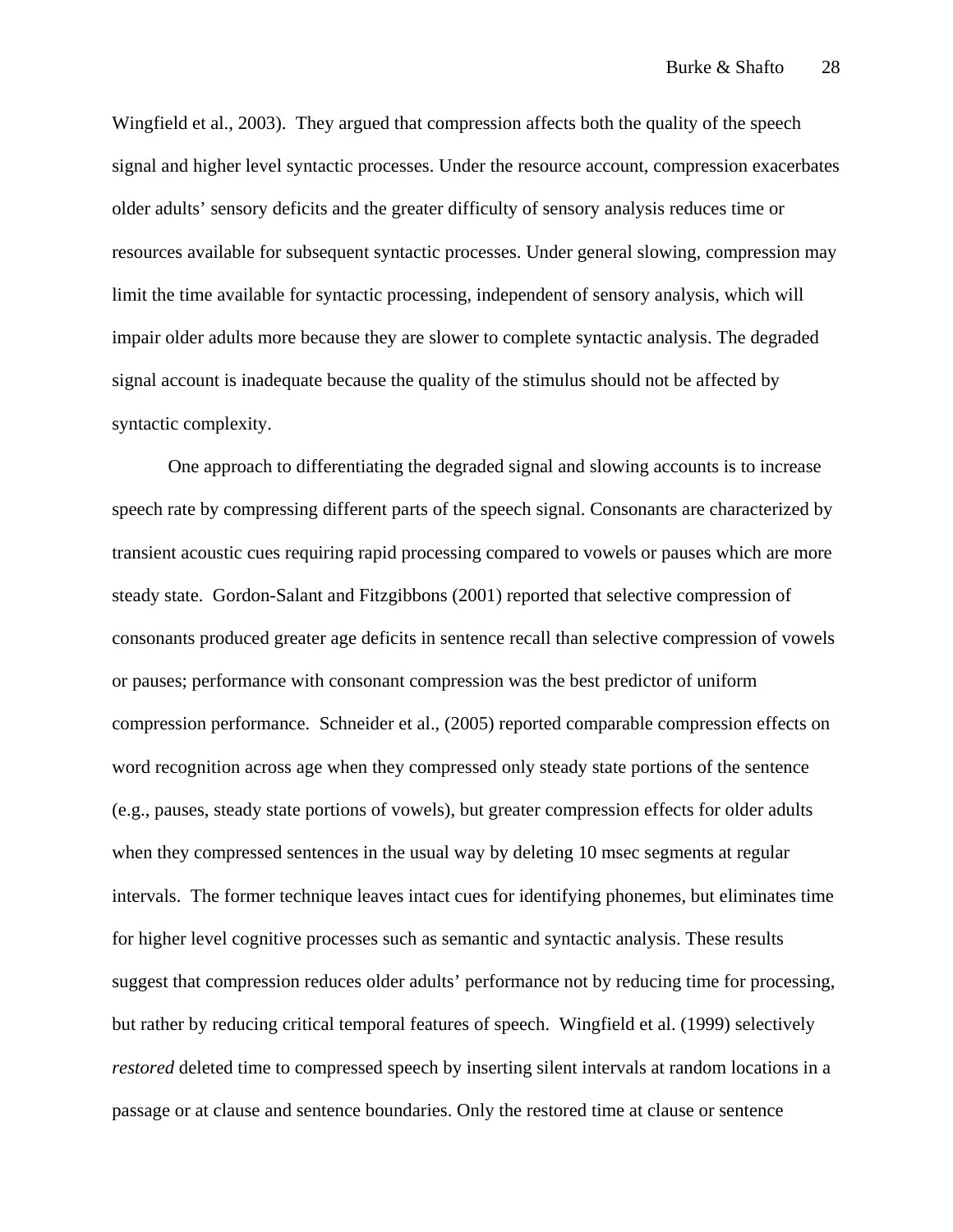boundaries improved recall, and recall was lifted to the level for unaltered speech only for young adults, not older adults. The results are consistent with age-related decrements in processing at all levels but also with an age-specific perceptual decrement that cannot be corrected by adding time at linguistic boundaries.

In sum, the pattern of findings overall provides evidence that accelerated speech rates impair older adults' perceptual processing more than young adults', especially of transient acoustic cues. Acceleration of speech also impairs older adults' higher level processing, either directly by removing time needed for syntactic analysis (general slowing account) or indirectly by increasing the difficulty of perceptual analysis, thereby reducing available resources (resources account).

### **Visual word recognition: Effects of sensory and perceptual processes**

In addition to declines in visual acuity, older adults exhibit other visual processing deficits that are relevant to reading, for example, retinal blurring (Artal, Ferro, Miranda & Navarro, 1993), reduced accuracy of voluntary saccadic eye movements (Scialfa, Hamaluk, Pratt & Skaloud, 1999), and reduced retinal illumination and loss of contrast sensitivity (Haegerstrom-Portnoy, Schneck & Brabyn, 1999). Aging reduces the amount of light transmitted to the retina so that under comparable viewing conditions retinal illumination is considerably lower for older than young adults, a factor likely to increase word recognition threshold (Scialfa, 2002; for excellent reviews of visual sensory and perceptual deficits in older adults, see Fozard & Gordon-Salant, 2001; Madden & Whiting, 2004; Schneider & Pichora-Fuller, 2000; Scialfa, 2002). Even corrected vision is negatively related to age (Salthouse et al., 1996).

Recent research suggests that such sensory and perceptual changes affect the ability to read text under certain conditions. Steenbekkers (1998) determined the font size required for adults aged 20 to 80+ years, wearing corrective lenses when appropriate, to read text that was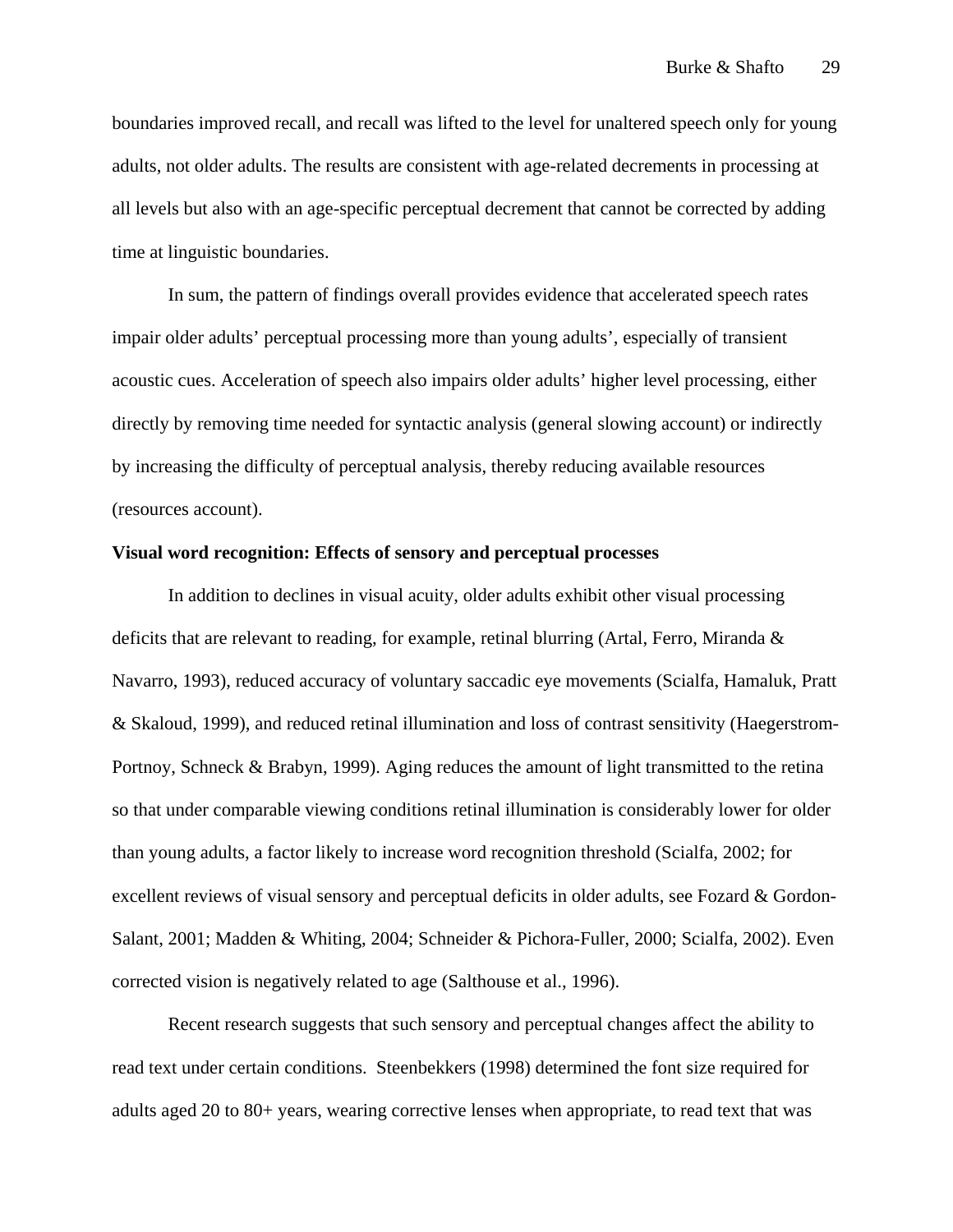presented with 4 levels of contrast and under 3 levels of room illumination. Font size varied from 3.2 to 12.6 points. There were age deficits under all conditions, with the greatest differences for lower illumination and lower contrast. Participants in their 70's required a font that was almost twice as large as that of 20-30 year-olds to read without excessive delays.

Studies of visual language processing often rely on participants' reports of corrected to normal vision to rule out effects of age-related sensory deficits. The results of MacKay, Taylor and Marian (2007b) suggest that this procedure is inadequate. They administered a close vision acuity test to young and older participants who self-reported 20/20 corrected vision; 20% of the older adults and 79% of the young adults actually scored 20/20. Older adults who reported 20/20 vision were faster to read large words (30 point lower case and 24 point upper case) than small words (24 point lower case and 18 point upper case) whereas young adults showed no effect of word size and were faster overall. Akutsu, Legge, Ross and Schuebel (1991) also reported that older adults with self reported normal vision were slower than young adults to read text in the range used by MacKay et al. (2007b), and also to read very small and very large text. Clearly, studies of visual language processing should report levels of contrast and illumination, administer vision tests and compensate for observed age differences in visual acuity.

There is also evidence that age-related sensory deficits are linked to age- related declines in activation of visual cortex during word recognition. Increasing word length slowed older adults' lexical decision latency more than young adults' and was associated with decreased visual cortex (BA 17) activation (Madden et al., 2002; Whiting, et al., 2003). Whiting et al reported that the advantage in lexical decisions for high frequency words over low frequency words increased with activation of both anterior (BA 17 and 18) and posterior (BA 37) regions of the occipito-temporal pathway for older adults only. They suggest that the frequency effects indicate that older adults access lexical level features of words to aid in word recognition and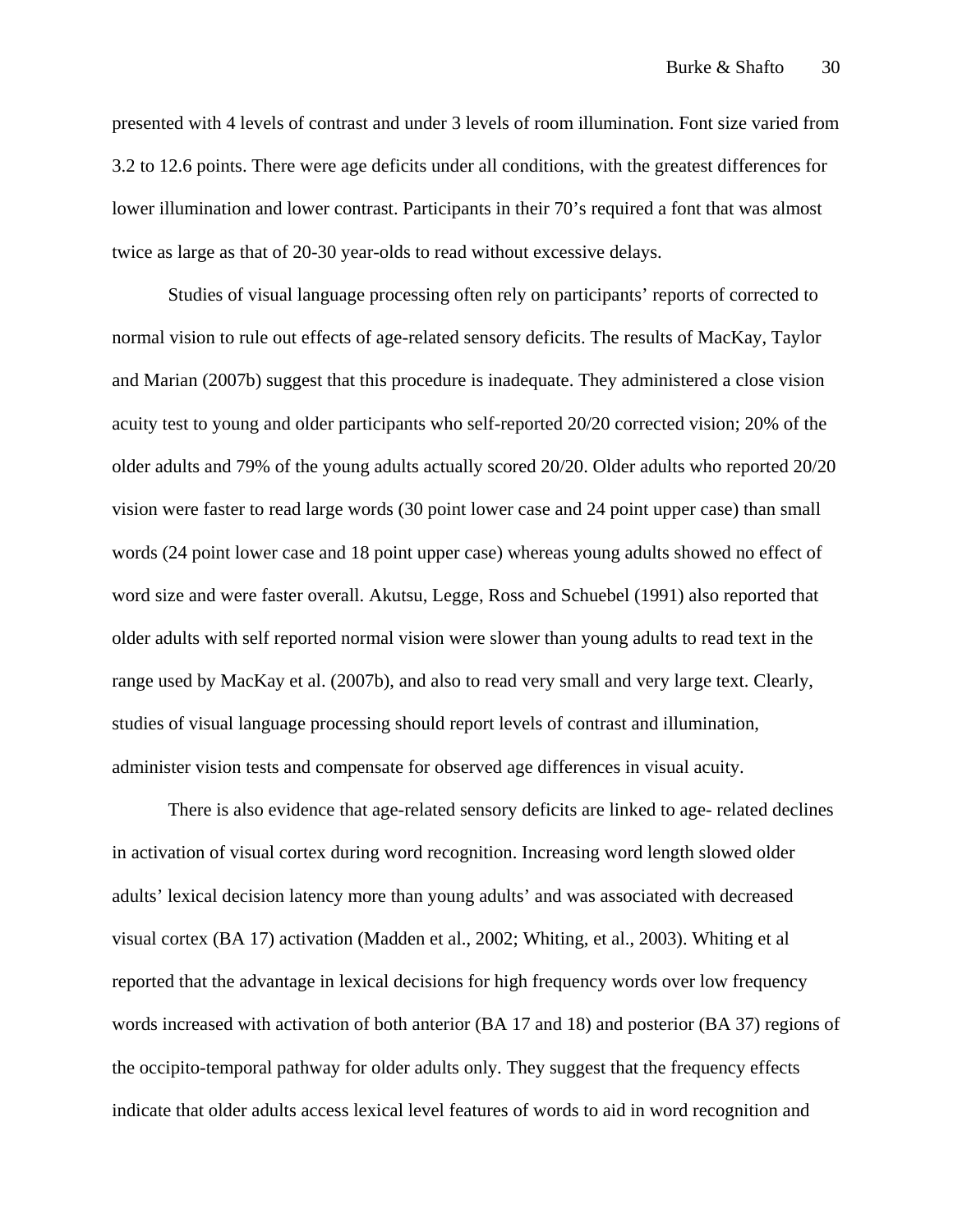compensate for age-related declines in sensory analysis of the visual stimulus (Madden, Whiting & Huettel, 2005).

Evaluation of aging, visual acuity and word recognition has been carried out within a larger framework to test whether aging affects perceptual, lexical and semantic processes during word recognition to the same extent. General slowing models predict a general rather than a process specific effect of aging on word recognition processes (e.g., Lima et al., 1991). A number of studies, however, have shown that variables differ in their effect on young and older adults depending on the processes involved. Degradation of visual words, for example, by presenting words in visual noise or with asterisks between letters, produces a greater effect on older than young adults, as was also true for auditory processing in noise (Allen, Madden, Weber & Groth, 1993; Madden, 1992; Speranza et al., 2000). Madden (1992) reported this greater cost of degradation on lexical decision latency even when visual acuity was co-varied. Statistical control of performance on a test of speed reduced age-related variance in lexical decision latency and in the degradation effect, although age effects remained for both measures. Madden found that the benefit for semantically related compared to unrelated words, and for words compared to nonwords, was equivalent across age suggesting that these lexical and semantic components of word recognition are unaffected by general slowing (for similar conclusions see Allen, Lien, Murphy, Sanders & McCann, 2002; Madden, Pierce & Allen, 1993; see Semantics section below for further discussion).

 Spieler & Balota (2000) reported that, relative to young adults, older adults' word reading latency showed a smaller effect of word length and neighborhood density, variables affecting perception, and a greater effect of word frequency, a lexical level variable. They argued that older adults rely less on perceptual analysis during recognition because of their sensory deficits and rely more on lexical level characteristics. However, other studies have not reported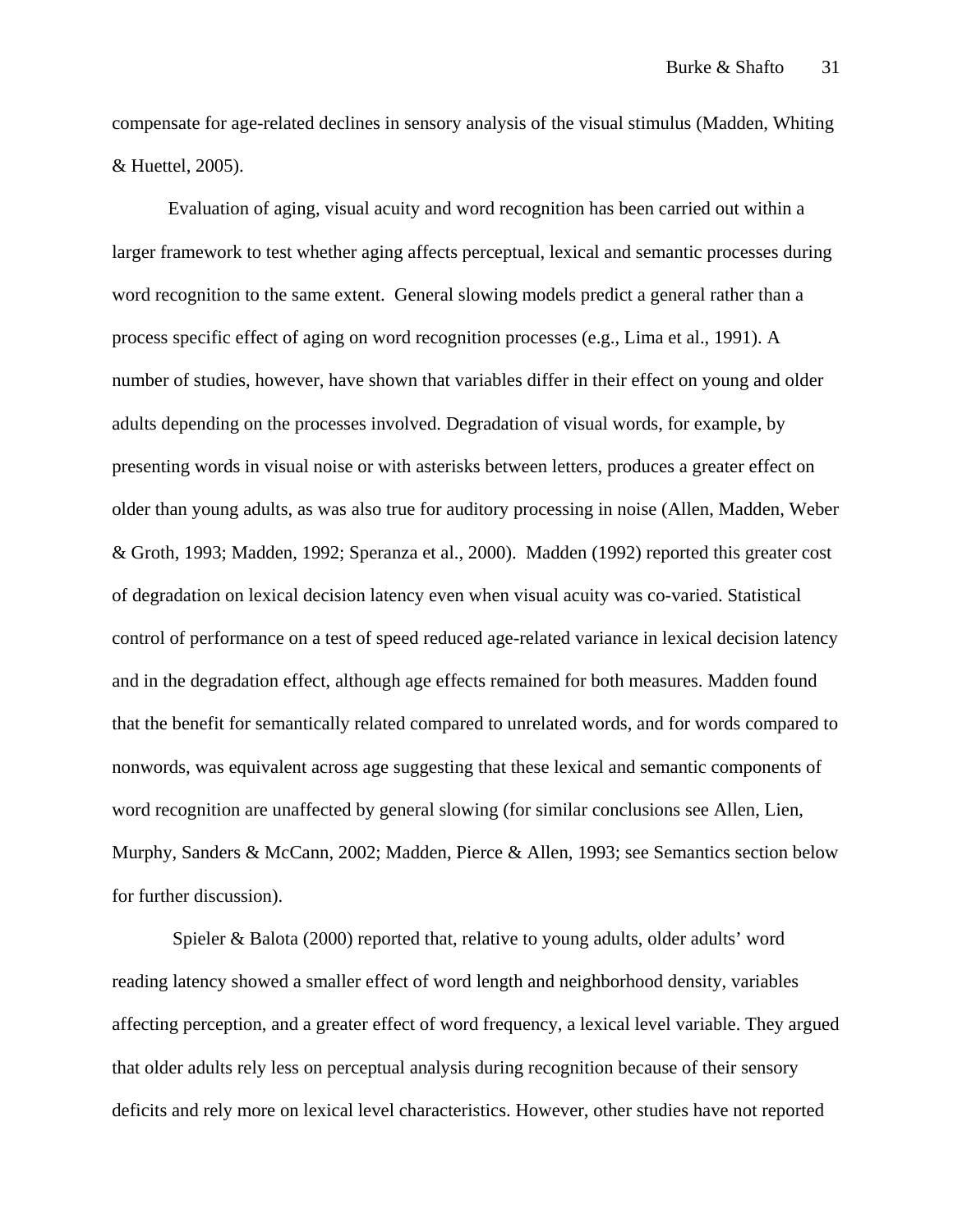the same effects of these variables in word naming (Morrison, Hirsh & Duggan, 2003) or lexical decision (Tainturier, Tremblay & Lecours, 1989; Whiting et al., 2003). Although age of acquisition and frequency of occurrence are correlated, Morrison et al. (2003) argued that age of acquisition rather than frequency predicts word naming latency and that it has equivalent effects on young and older adults.

### **Visual word recognition: Cognitive operations and studies of distraction.**

As was true for auditory language processing, background visual noise (known as distraction in reading research) has a greater effect on older than young adults' visual language processing Targets are typically written in one font and the distracters in another so that to read correctly the participant must discriminate between italicized and normal font (Carlson, Hasher, Zacks & Connelly, 1995; Connelly et al., 1991; Duchek, Balota & Thessing, 1998; Dywan & Murphy, 1996; Earles et al., 1997; Li, Hasher, Jonas, May, & Rahhal, 1998). The dominant framework for explaining why visual noise slows reading time more for older than young adults has been the inhibition deficit account: Older adults' inhibition deficits impair their ability to ignore the distracting material so that it enters working memory and undermines the reading of the target text (Hasher et al., 2007). Alternatively, under the degraded signal account, age-related declines in perceptual processing make differentiation of targets and distracters more difficult for older than young adults (Burke & Osborne, 2007). When targets were distinguished from distracters spatially so discrimination between italics and standard font was no longer required, no age differences in distracter interference were observed (Carlson et al., 1995). Distracters that are semantically related to the target text increase interference more for older than young adults, a finding consistent with inhibition deficits (Carlson et al. 1995; Connelly et al., 1991; Li et al., 1998). On the other hand, older adults compensate for sensory losses under conditions of difficult reading conditions by engaging in more top-down processing than young adults (e.g.,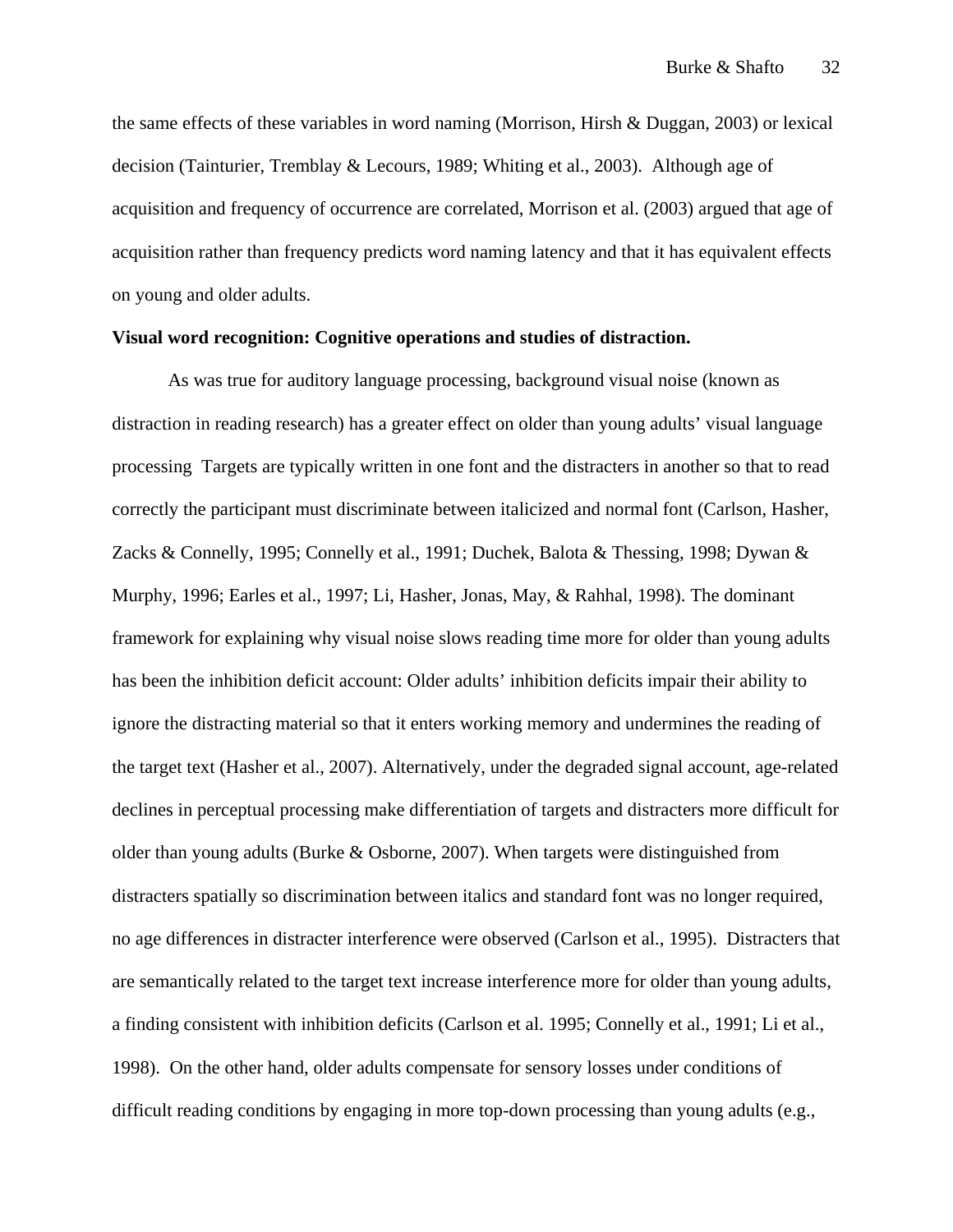Speranza et al., 2000) so this effect is also consistent with sensory deficits. Visual acuity for participants is not typically reported in reading with distraction studies so the impact of a degraded signal is an important question for future research.

Kemper and McDowd (2006) introduced a new approach for investigating age differences in the effect of distraction on reading, namely, measurement of on-line eye movements during reading. They hypothesized that inhibition deficits would produce greater eye fixation on distracters. Sentences with a distracter word were read more slowly and comprehended more poorly than sentences without a distracter, but these effects were the same across age. Participants looked back more at distracters related to the sentences than unrelated distracters and more at distracters distinguished by font than by color but again the effect was age invariant. These results provide no support for age-related inhibition deficits.

In sum, older adults' visual word recognition is affected by their declining perceptual processing, but it remains for future research to determine whether perceptual declines also contribute to age differences in distraction.

**Summary of perception of phonology and orthography.** There is consistent evidence that age-related declines in acuity and perceptual processes, especially temporal processes in audition, impair older adults' language performance. In studies of auditory processing, equating intelligibility of stimuli across age eliminates much of the age differences in identifying and remembering language when background noise is increased. The direct effect of a degraded signal in older adults is in addition to the common cause hypothesized as the basis for correlations between sensory acuity and a range of cognitive functions including language (e.g., Baltes & Lindenberger, 1997). There is also evidence for indirect effects of perceptual declines in older adults wherein their greater difficulty in perceptual processing affects subsequent processes by constraining available resources, according to a resource account. Overall, findings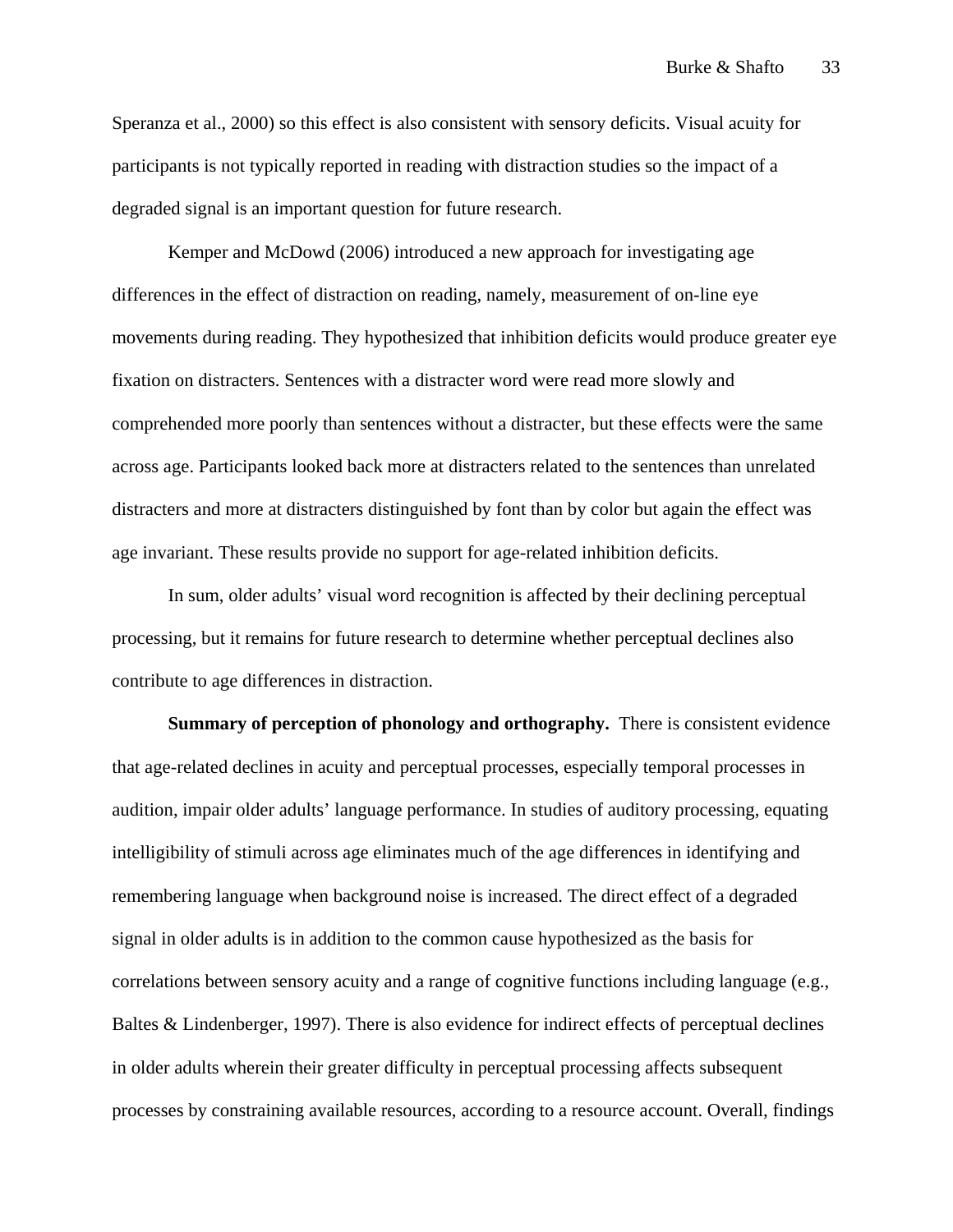emphasize the necessity of equating across age the intelligibility of auditory or visual language before making inferences about age declines in non-perceptual processes important for language.

### **Production of Phonology and Orthography**

Language production is an extraordinary skill that allows a speaker to retrieve words from a lexicon of 50-100,000 words and speak them at a quite normal rate of 2 to 4 words per second. Moreover, errors in word production occur rarely, once or twice in 1,000 words (Levelt, 2001). Older adults know more words than young adults (Kemper & Sumner, 2001; see Vocabulary section below), but they are more likely than young adults to experience difficulty producing a specific word (see Burke et al., 2000; Kemper, 2006; Thornton & Light, 2006). What level of the language system is responsible for this age-related change in production? There has been consensus for a number of years that semantic representations and the processes that act on them are well maintained and some actually improve during adulthood until very old age (Botwinick, 1977; Burke & MacKay, 1997; Kemper, 1992; Light, 1991; Wingfield & Stine-Morrow, 2000). In contrast, retrieval of phonological and orthographic information appears to decline with aging (see Burke & Shafto, 2004; Mortensen, Meyer & Humphreys, 2006 for reviews). A variety of evidence suggests that the locus of the deficit causing age-related increases in word finding failures is in the phonological and orthographic system. We now consider this evidence.

#### **Phonological production**

**Picture Naming**. Dozens of studies over the last 30 years have examined aging effects on picture naming and there has been controversy about the conclusions (e.g., Connor, Spiro, Obler & Albert, 2004; Feyereisen, 1997; Goulet, Ska & Kahn, 1994; Schmitter-Edgecombe, Vesneski & Jones, 2000). The evidence suggests that older adults make more errors in naming pictures of objects or actions than young adults but this difference does not become significant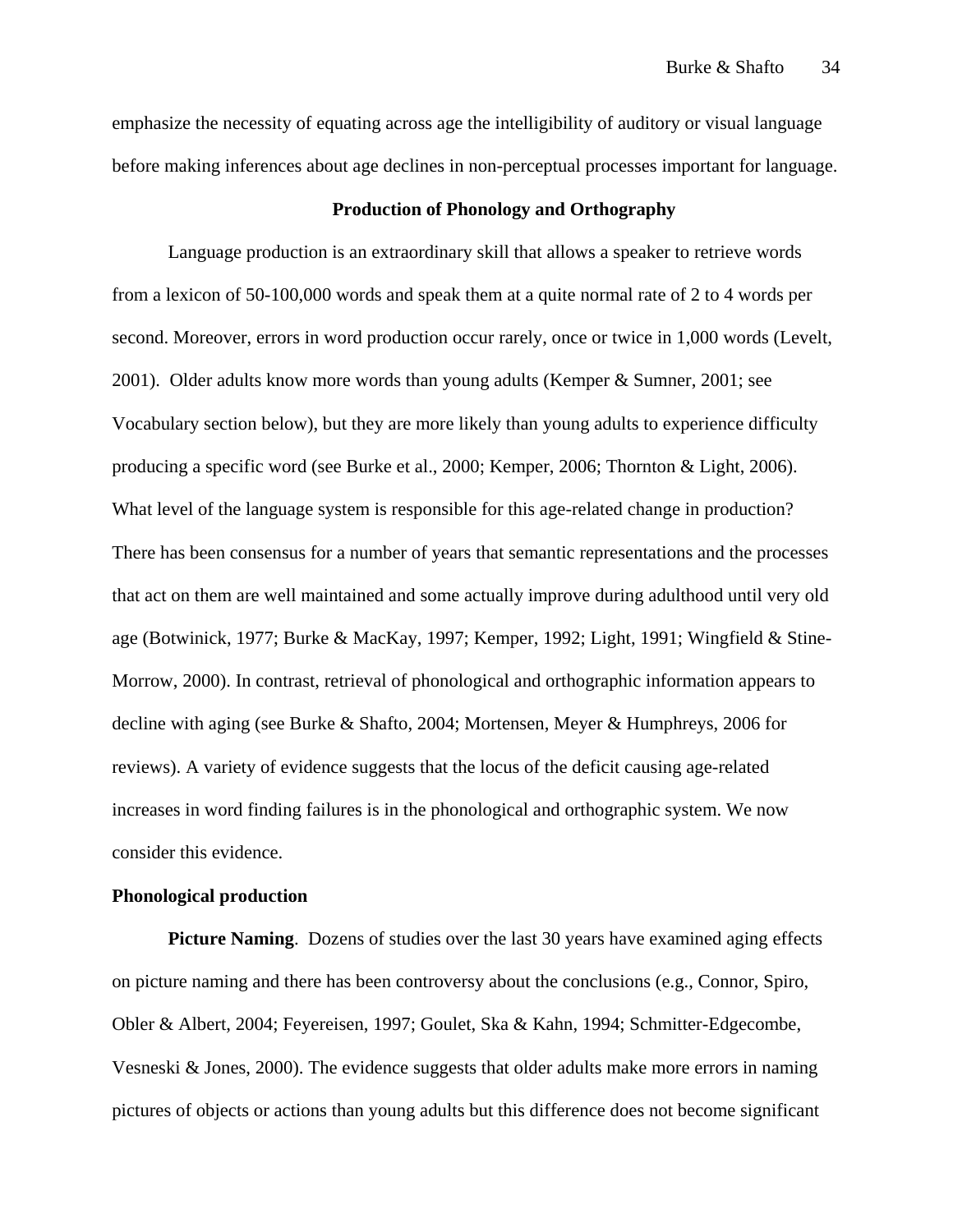until older adults are in their 70's (e.g., Barresi, Nicholas, Connor, Obler & Albert, 2000; Connor et al., 2004; MacKay, Connor, Albert & Obler, 2002; Morrison et al., 2003; Nicholas, Obler, Albert & Goodglass, 1985; for a meta-analysis, see Feyereisen, 1997). Age deficits in picture naming, however, are not consistently found in individual studies (Goulet et al., 1994). One explanation of this inconsistency is that older adults' larger vocabulary (see Semantics section) allows them to identify pictures of rare objects better than young adults, e.g., *trellis, abacus* in the Boston Naming Test, compensating for errors caused by word retrieval deficits (Schmitter-Edgecombe et al., 2000). In the context of this account, it is interesting that vocabulary (Lindenberger & Baltes, 1997) as well as picture naming decline after age 70.

Although perceptual, semantic, lexical and phonological deficits can cause naming errors, analyses of types of errors (Albert, Heller & Milberg, 1988), patterns of errors over repeated presentations (Barresi et al., 2000), and the greater effectiveness of phonological cues over semantic cues (MacKay et al., 2002) suggest that older adults' naming errors reflect deficits in lexical or phonological access rather than semantic access (see Mortensen et al., 2006). It is difficult, however, to use picture naming to unambiguously locate the level of the deficit in the language system that causes a naming error (Hodgson & Ellis, 1998).

Older adults are also slower than young adults to name pictures and several studies have varied characteristics of the picture or its name in an attempt to identify the processes responsible for the age-related slowing. Morrison et al. (2003) reported that visual complexity of pictured actions affected latency to produce the appropriate verb for old but not young adults, suggesting age differences in perceptual recognition time. However, the age difference in latency was equivalent for word reading and picture naming when general slowing was taken into account, a finding inconsistent with a greater effect of visual complexity of pictures for older adults. Age of acquisition and name agreement also affected naming latency but with comparable effects for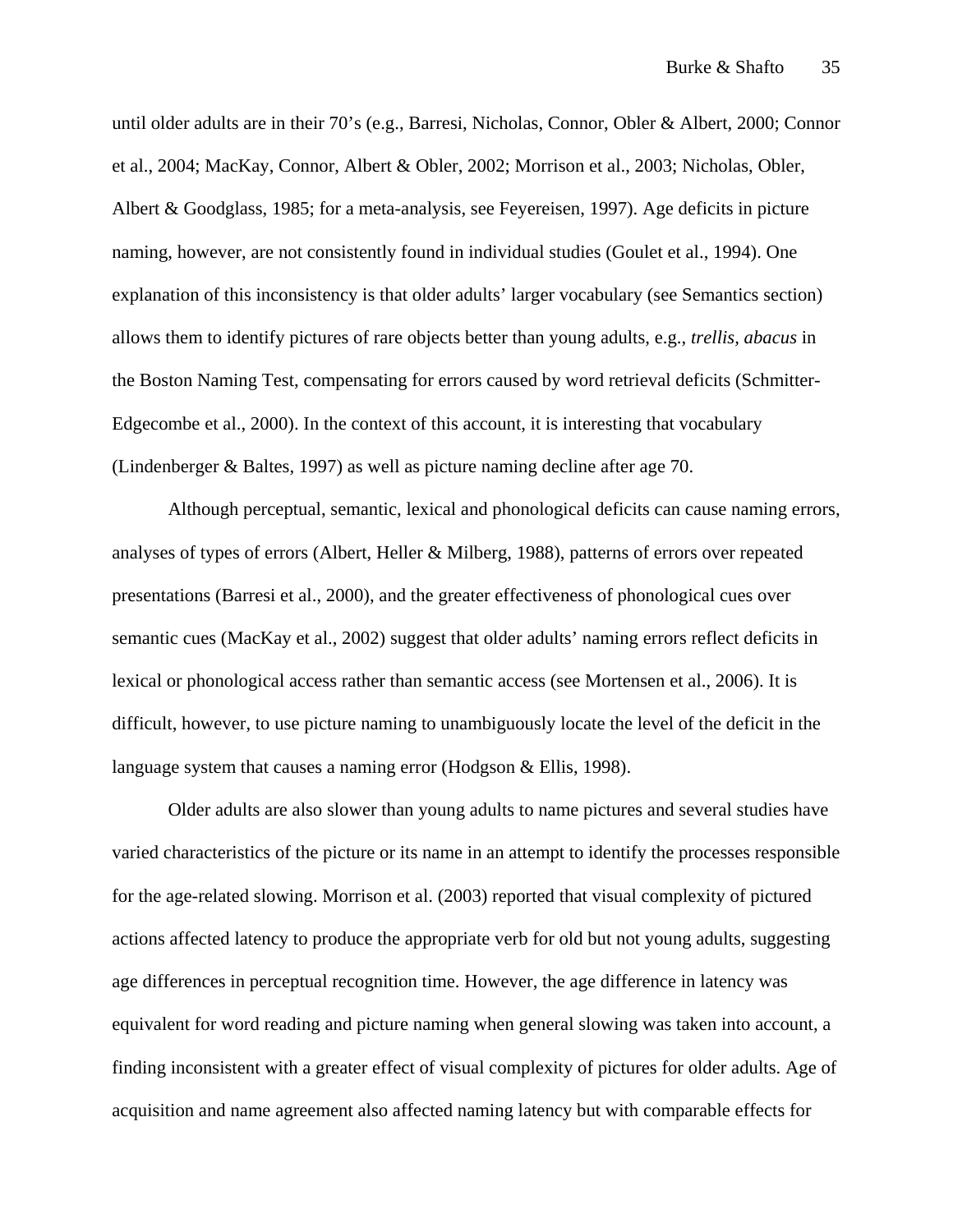young and older adults (Mitchell, 1989; Morrison et al., 2003). In sum, although there is some evidence that older adults' picture naming errors reflect lexical or phonological retrieval problems, we lack comparable evidence for naming latency.

**Tip-of-the-tongue experiences**. Perhaps the strongest evidence that older adults suffer deficits in phonological retrieval comes from studies of tip-of-the-tongue states (TOT) in which a person is temporarily unable to produce a well known word. In the throes of a TOT, a person can produce semantic and grammatical information about the TOT target, but only partial information about the phonology of the word, such as number of syllables or first phoneme (e.g., Brown & McNeill, 1966; Burke et al., 1991; Miozzo & Caramazza, 1997). Older adults rate word finding failures as a cognitive problem that is most frequent, most affected by aging, and the most annoying (Lovelace & Twohig, 1990; Rabbitt, Maylor, McInnes, Bent & Moore, 1995; Ryan et al., 1994; Schweich et al., 1992; Sunderland, Watts, Baddeley, & Harris, 1986).

Consistent with retrospective self-reports, in diary studies older adults record more spontaneous TOTs during their everyday life than young adults (Burke et al., 1991; Heine, Ober & Shenaut, 1999). Older adults also report more TOTs than young adults when they are induced in the laboratory with pictures or definitions for relatively low frequency words (Gollan  $\&$ Brown, 2006; Heine et al., 1999; Rastle & Burke, 1996; Shafto, Burke, Stamatakis, Tam, & Tyler. in press; see also Brown & Nix, 1996). TOTs for low frequency words in the laboratory, however, are relatively rare and the age difference in number of TOTs is not always obtained (Burke et al., 1991; Vitevitch & Sommers, 2003; White & Abrams, 2002). However, the majority of naturally occurring TOTs are for proper names for both young and older adults (Burke et al., 1991) and there are consistent age-related increases in TOTs for proper names in the laboratory (Burke, Locantore, Austin & Chae, 2004; Cross & Burke, 2004; Maylor, 1990)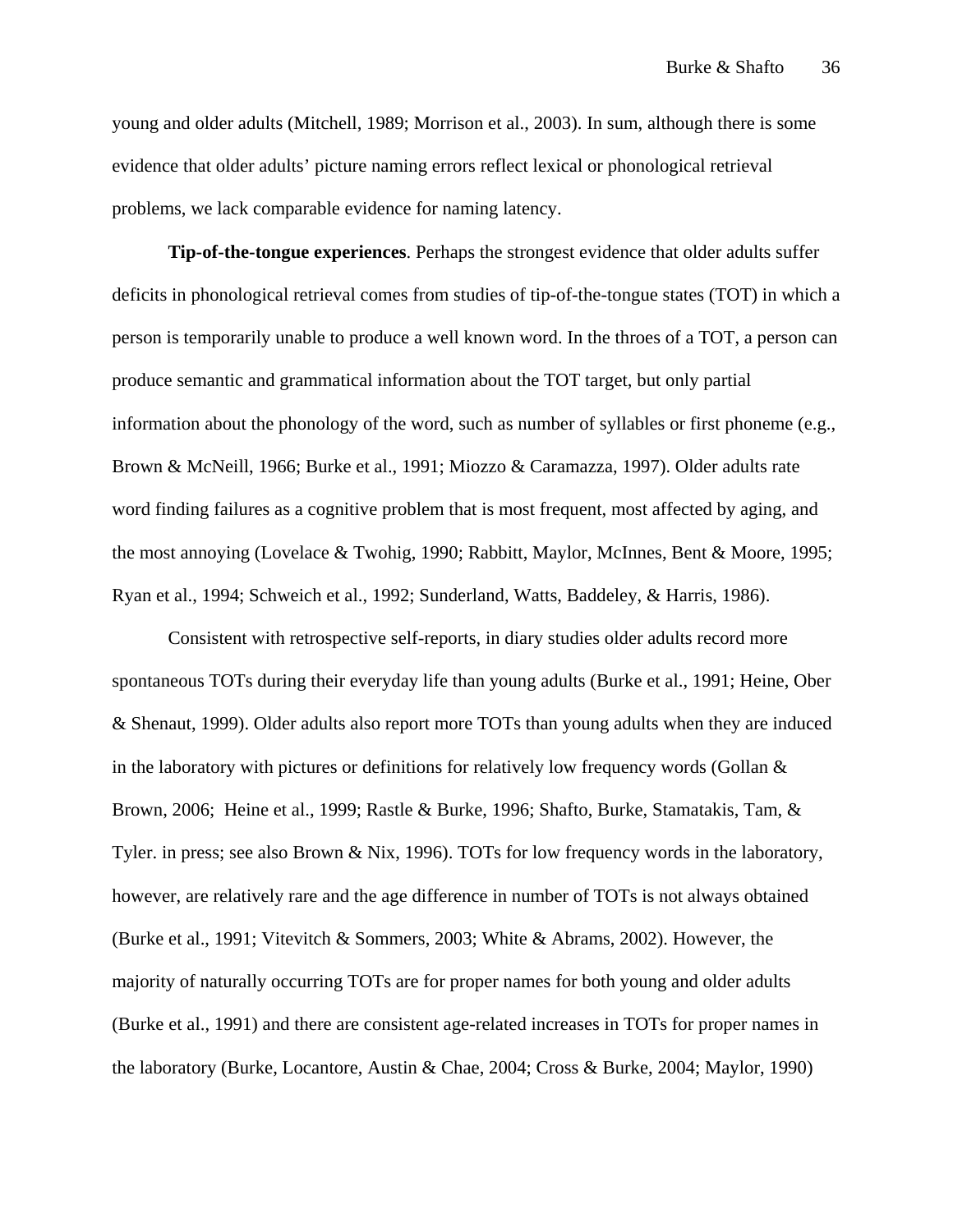with a greater age-related increase for proper names than for other types of words (Burke et al., 1991; Evrard, 2002; James, 2006; Rastle & Burke, 1996).

A leading account of TOTs is the transmission deficit theory that TOTs occur when connections between lexical and phonological representations in the language system are too weak to transmit adequate priming for phonological representations to reach threshold. Activation of a lexical representation produces a feeling of knowing the word and makes available syntactic information about the word, but awareness of the phonological code for the word requires activation of representations in the phonological system down to the lowest level. Infrequent or non-recent use of a word and aging of the participant weaken connections to and within the phonological system (Burke et al., 1991; Burke & Shafto, 2004). Consistent with this account, Vitevitch and Sommers (2003) demonstrated that both young and older adults produced more TOTs for low than high frequency words. They also reported that in young adults words with few phonological neighbors were more susceptible to TOTs than words with dense neighborhoods. A paucity of phonologically related neighbors reduces the spread of priming to phonological representations for the target. In older adults, however, the density effect only occurred for low frequency neighborhoods, perhaps because transmission of priming in dense neighborhoods was already reduced by aging.

If aging reduces transmission of excitation to phonological representations, then older adults should recall less phonological information while in a TOT state, as observed (Brown & Nix, 1996; Burke et al., 1991; Heine et al., 1999). Moreover, TOTs should be decreased by production of words that share phonology but not meaning with the target word because activation of phonological representations, required for production, strengthens connections. This prediction was confirmed: When young and older adults pronounced words sharing a few phonemes with a target word, it decreased the probability of inducing a TOT for the target word,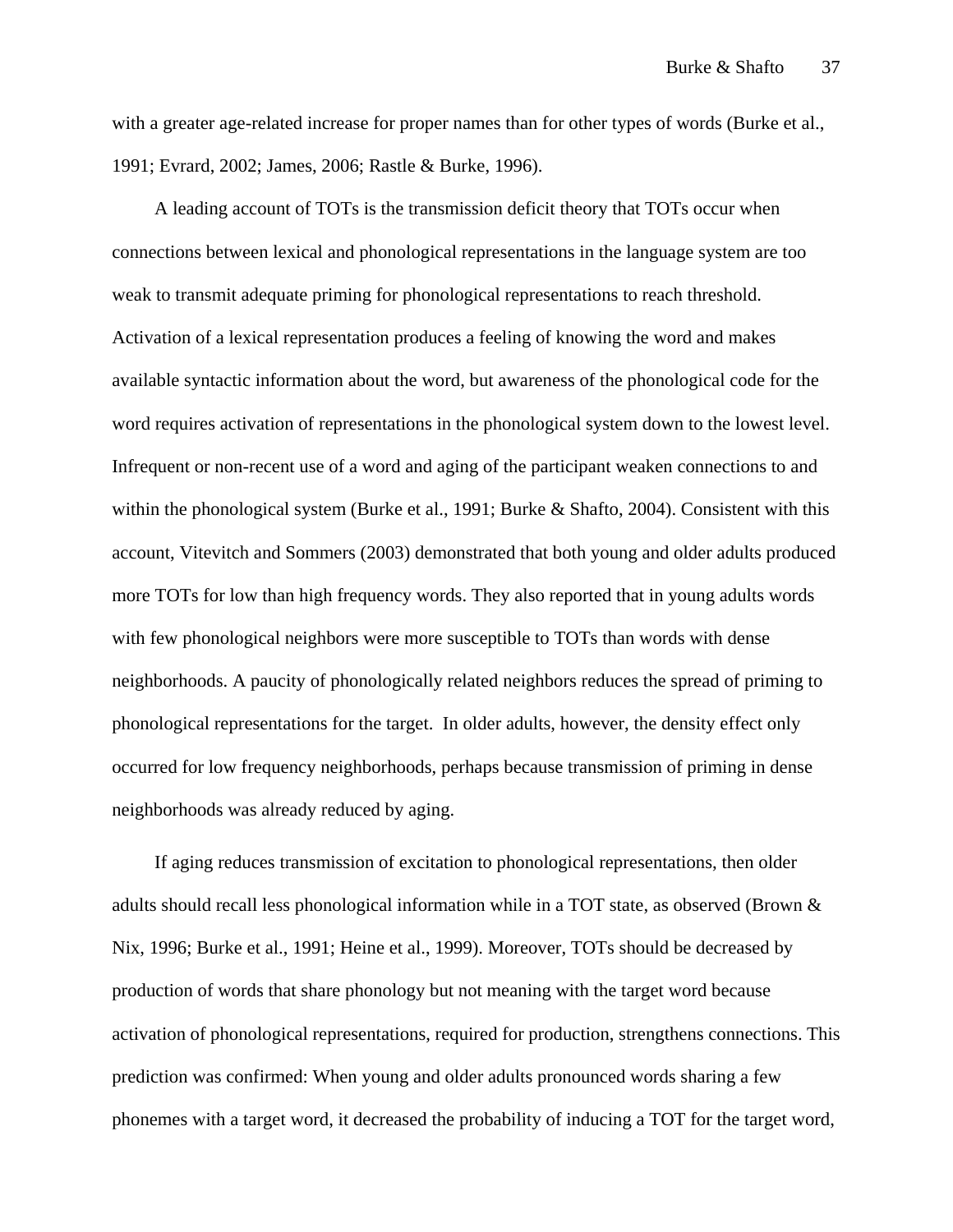for example, saying *decreed* and *pellet* decreased the probability of a TOT for v*elcro* (James & Burke, 2000). Prior production of a homophone (e.g., [cherry] *pit*) increased correct naming and reduced TOTs for the name of a famous person (e.g., *Brad Pitt*) for older but not young adults when there was no awareness of the homophone manipulation (Burke et al., 2004).

Pronunciation of phonologically related words not only reduces the likelihood of a TOT, but in the midst of a TOT state it actually increases resolution of a TOT for both young and older adults (James & Burke, 2000). Words sharing the initial syllable with the target are more effective than words sharing the middle or final syllable (White & Abrams, 2002) In the only phonological priming study to divide older adults into young-old and old-old groups, White and Abrams found that old-old adults, aged 73-80 years, showed no priming effect. In very old age connections to phonological representations may become so weak that multiple activations are required to overcome transmission deficits. This is consistent with reports that phonological cuing in picture naming is less effective for adults older than 70 years compared to younger adults (Au et al., 1995).

There has been some controversy about whether older adults suffer a disproportionate impairment in producing known proper names compared to other types of words (James, 2006; Maylor, 1997; Rendell, Castell & Craik, 2005). The transmission deficit model predicts that proper names are more susceptible to retrieval failures than common names because proper names carry reference but not meaning. Thus, proper name representations at the lexical level lack converging top-down semantic connections from representations of meaning and this makes them vulnerable to transmission deficits in the single connections from conceptual representations of their referents (see Burke et al., 1991; Burke et al., 2004). The strongest relevant evidence comes from studies that control familiarity of the names across age. Rendell et al. (2005) found older adults in their 70's named fewer famous people who were known than did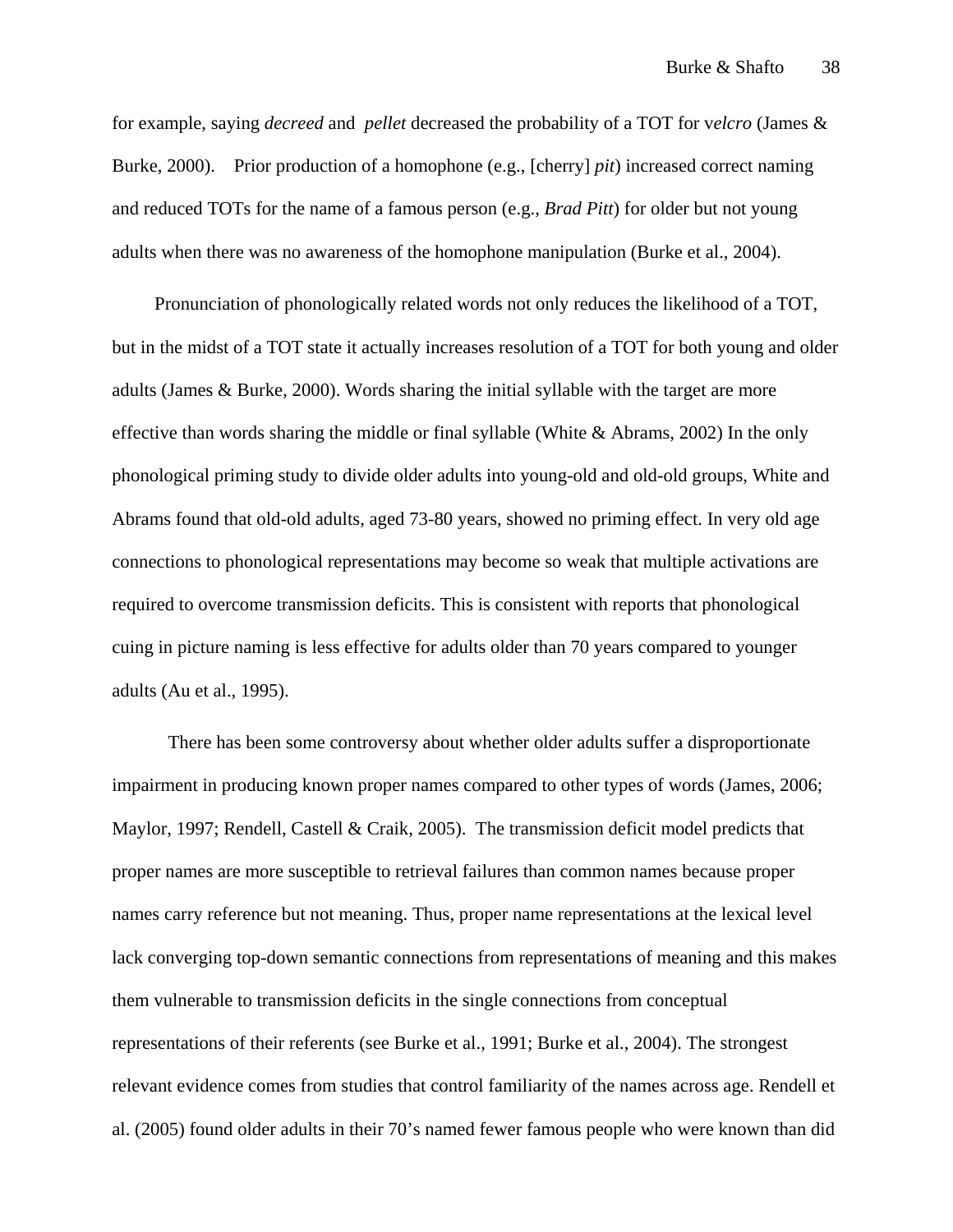younger adults, although there were no age differences in naming known objects. James (2006) asked young and older adults to name and give occupations for familiar famous people. Participants produced more TOTs for names than occupations, and the increase was greater for older than young adults. Thus, the evidence suggests that retrieval is more difficult for proper names than other types of words, especially for older adults.

An alternative explanation for TOTs is that they are caused by a more accessible but incorrect alternate word that comes spontaneously to mind and interferes with retrieval of the target word (e.g., Jones, 1989; Logan & Balota, 2003; Zacks & Hasher, 1997). Under the inhibition deficit model, older adults are impaired in the ability to inhibit the alternate irrelevant word and this increases interference and the likelihood of a TOT. Contrary to this prediction, older adults are less likely than young adults to experience an alternate word during a TOT (Burke et al., 1991; Heine et al., 1999; White & Abrams, 2002). Moreover, when young and older adults were cued to produce an alternate name (e.g., *Eliza Doolittle*) prior to producing the name of an actor/actress pictured depicting this character (e.g., *Audrey Hepburn*), the alternate name did not increase the probability of a TOT, even though older adults produced more TOTs than young adults (Cross & Burke, 2004).

In sum, there is considerable evidence for age-related increases in phonological retrieval failures in research on picture naming and TOTs. Phonological priming techniques have been used to show that strengthening phonological connections decreases the likelihood of a TOT and increases resolution of a TOT, without the participant's awareness of the phonological relation. There is some evidence that retrieval failures in adults in their 70's and older may involve connections so weak that they respond poorly to phonological cues or priming. The evidence is consistent with the Transmission Deficit model which postulates that aging weakens connections between semantic and phonological representations of verbal knowledge. This is counter to the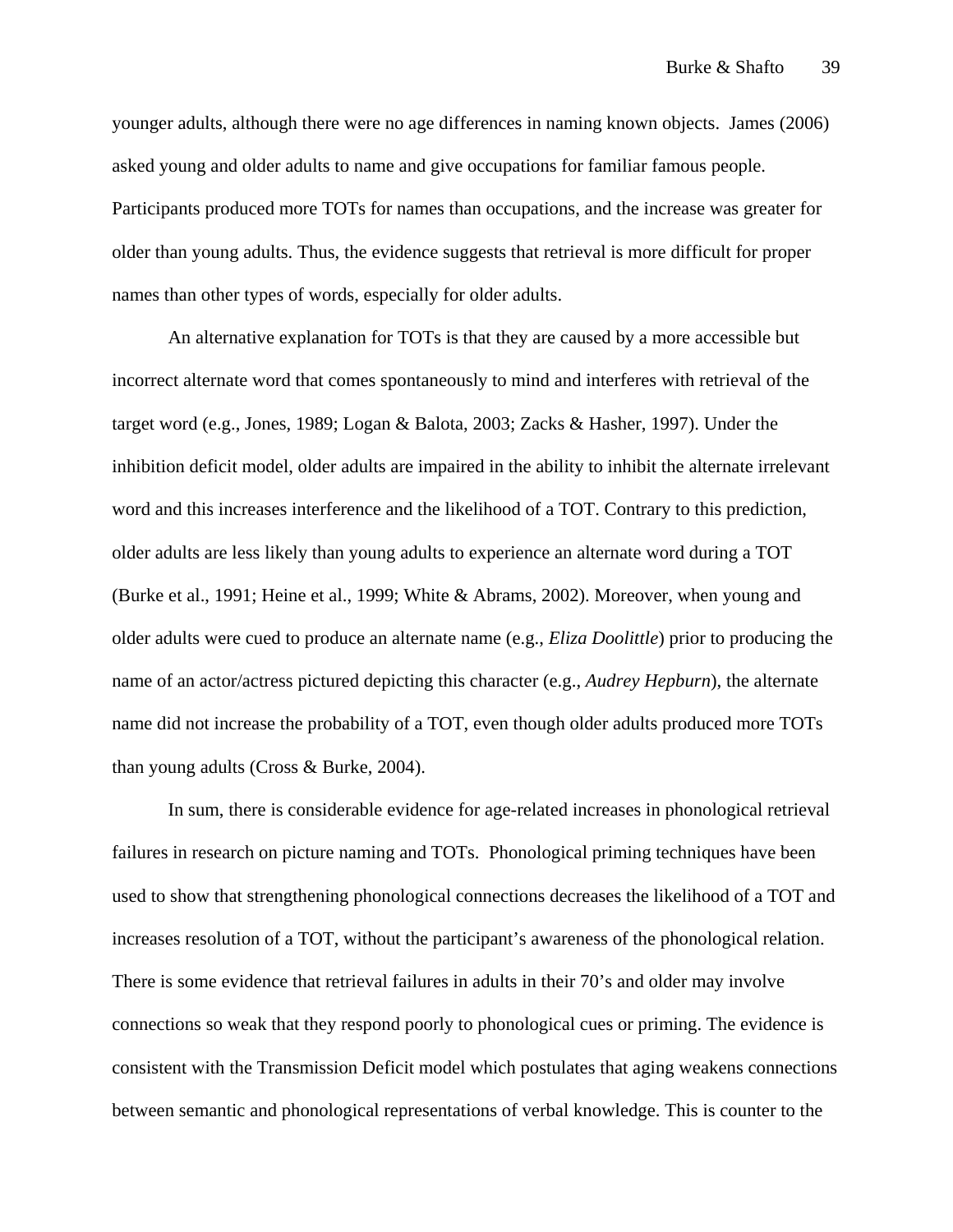view that existing knowledge representations, the basis for crystallized intelligence/cognitive pragmatics, are insensitive to aging (e.g., Baltes et al., 1999; see Burke, 2006).

**Competitor priming in phonological and orthographic production.** If older adults are less efficient than young adults in inhibiting competitors during word production, than priming competitors should have a more deleterious effect on production for older than young adults. Wheeldon and Monsell (1994) defined competitors in picture naming as sharing both physical and conceptual similarity with a target word. When they elicited a competitor with a verbal cue, e.g., *largest creature that swims in the sea* – response: *whale*, latency was slower to name a picture of a shark compared to when the verbal cue elicited an unrelated word. Results using a similar paradigm provide no evidence that the delay in picture naming caused by a primed competitor was greater for older then young adults (Burke, 1999; Tree & Hirsh, 2003). Examining the role of competitors in lexical retrieval more broadly, Logan and Balota (2003) reported that presentation of an orthographically related (but incorrect) competitor (e.g., *ANALOGY*) slowed the completion of a fragment (e.g., *A-L- -GY*) with a previously studied correct word (e.g., *ALLERGY*) and increased errors. These effects were again comparable for young and older adults, but older adults made more intrusions errors by producing the competitor than young adults. Logan and Balota concluded that older adults have more difficulty differentiating the source of activation for competitors and targets.

Competitors do not have to be explicit but rather can be internally and implicitly generated. In a verb generation task, a low competition noun cue elicited a single dominant verb response (e.g., *broom*  $\rightarrow$  *sweep*), and a high competition noun cue elicited no dominant verb response (, e.g., *pill*  $\rightarrow$  *swallow, take*, etc). Under the inhibition deficit theory, age differences in retrieval time should be greater for high than low competition nouns because they require suppression of competing alternatives to select a response. Responses were slower for high than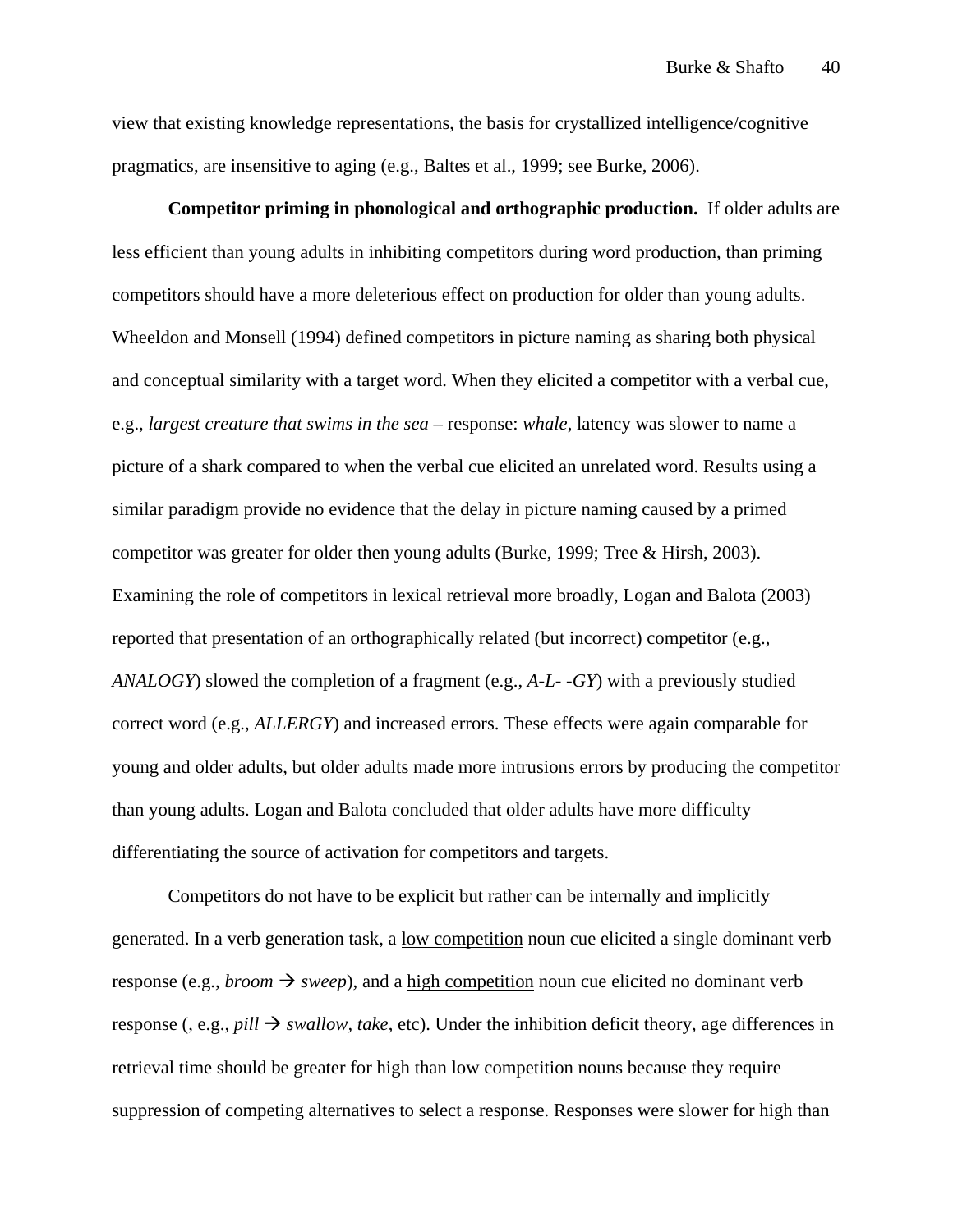low competition nouns, but there was no age difference in the magnitude of this effect, contrary to the prediction (Persson et al., 2004; Prull et al., 2004). An alternative explanation of competitor effects is that they slow production because it takes longer for the lexical representation of target word to reach a critical threshold relative to the level of excitation of competitors (e.g., Burke, 1999; Wheeldon & Monsell, 1994). It is interesting that in auditory word perception, the effect of internally generated competitors is greater for older than young adults (Sommers & Danielson, 1999; see above). Thus, there are age differences in effects of internal perceptual competitors but not of internal semantic competitors.

In sum, studies of the effect of implicit and explicit competitors on lexical production provide little evidence that older adults are less able to inhibit competitors for selection. We return to competitor effects in the Semantic section where we consider interference from semantically related words.

**Slips of the tongue and dysfluencies.** There are relatively few aging studies of a phenomenon that has been central to the study of language production: speech errors known as slips of the tongue. In a slip of the tongue, the speaker misproduces one or more sounds in an intended word, for example, saying "coffee cot" instead of *coffee pot,* or one or more words in a sequence, for example, saying "take the hands out of the guns of people" instead of "take the guns out of the hands of people"*.* Slips have been critical in the development of language production models which must account for the systematic patterns in these errors, for example, sequential class regularity as when nouns replace other nouns and initial syllables replace other initial syllables.

Although slips are infrequent in spontaneous speech, techniques for inducing slips in the laboratory provide insight into the locus of age changes in language production. MacKay and James (2004) induced slips by asking young and older adults to change /p/ to /b/, or /b/ to /p/,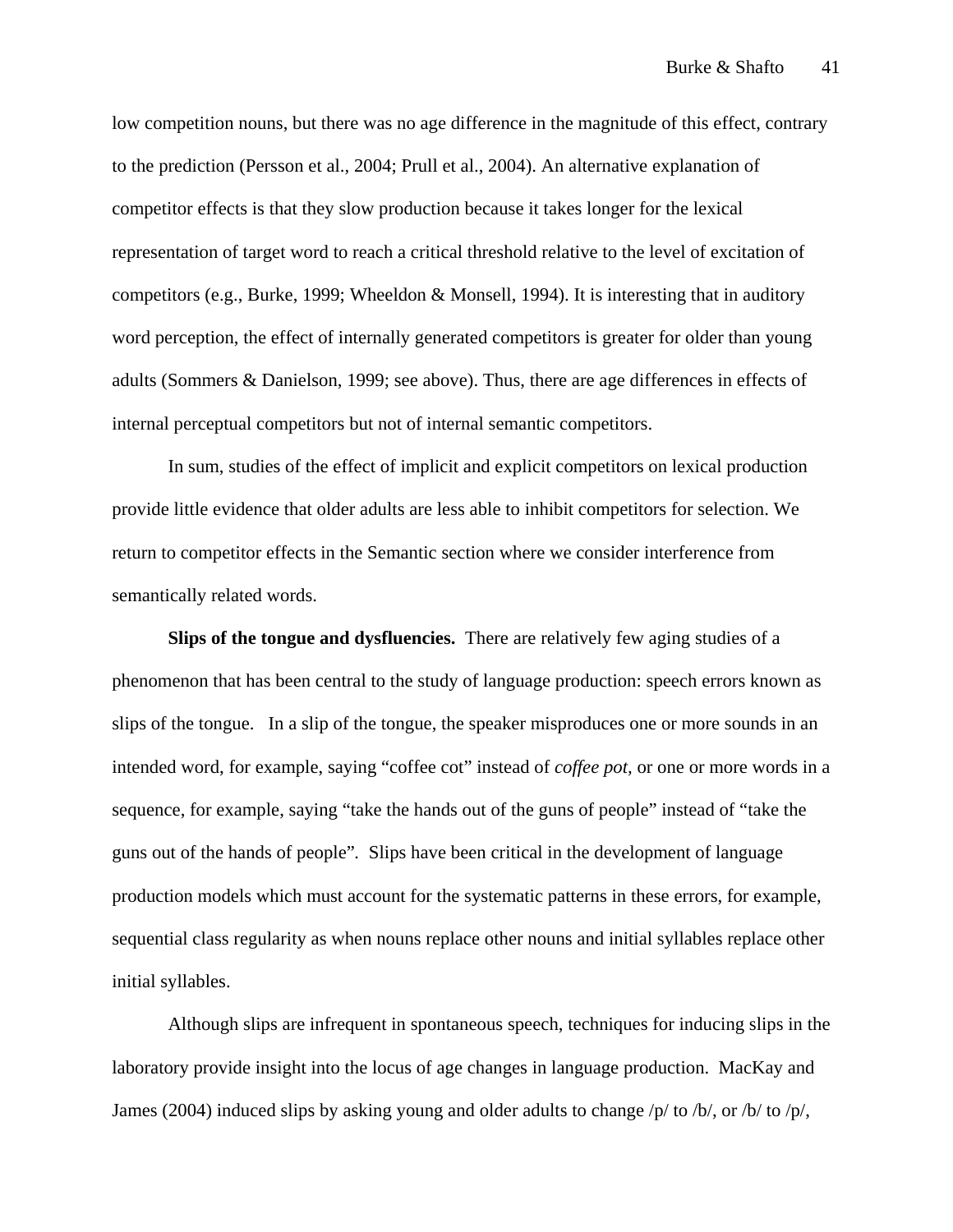when naming a visually presented word with a  $/p/$  or  $/b/$ . Age differences in speech errors in their responses occurred for some error types but not others. Older adults were more likely than young adults to omit sounds (e.g., "beach" instead of breach) whereas young adults were relatively more likely to substitute a different sound ("puck" instead of pug). Studies using tongue twisters (e.g., "The Swiss wristwatch strap snapped") also reported more omissions for older than young adults (Taylor & Burke, 2000) or that older adults added pauses to produce responses (Vousden & Maylor, 2006). This pattern is predicted by the transmission deficit theory because omission errors are caused by insufficient transmission of priming to phonological representations so that they fail to reach threshold for production. Older adults' weaker connections increase the probability of such transmission deficits. Some transformations in the MacKay and James task required phonological accommodation for a suffix under English morphology, as when the stimulus "ribs" /ribz/ is correctly transformed to rips /rips/. Older adults made more errors when this accommodation was required than when it was not, e.g., "bugs" correctly transformed to "pugs". Phonological accommodations errors are predicted by the changes in activation dynamics caused by transmission deficits (see MacKay & James, 2004).

 Dysfluencies are another type of speech error that interrupt the flow of speech and appear to indicate a word retrieval problem. In describing a picture or other stimulus, older adults produced more lexical fillers (e.g., *you know*), non-lexical fillers (e.g., *um*), word repetitions (e.g., *just on the left left side*), lengthy pauses and empty words than young adults, although studies are not always consistent in the specific type of dysfluency showing an age difference (e.g., Bortfeld, Leon, Bloom, Schober & Brennan, 2000; Heller & Dobbs, 1993; Kemper, Rash, Kynette & Norman, 1990; Schmitter-Edgecombe et al., 2000). These dysfluencies have been interpreted as devices to secure time for word finding. Consistent with this, Bortfeld et al.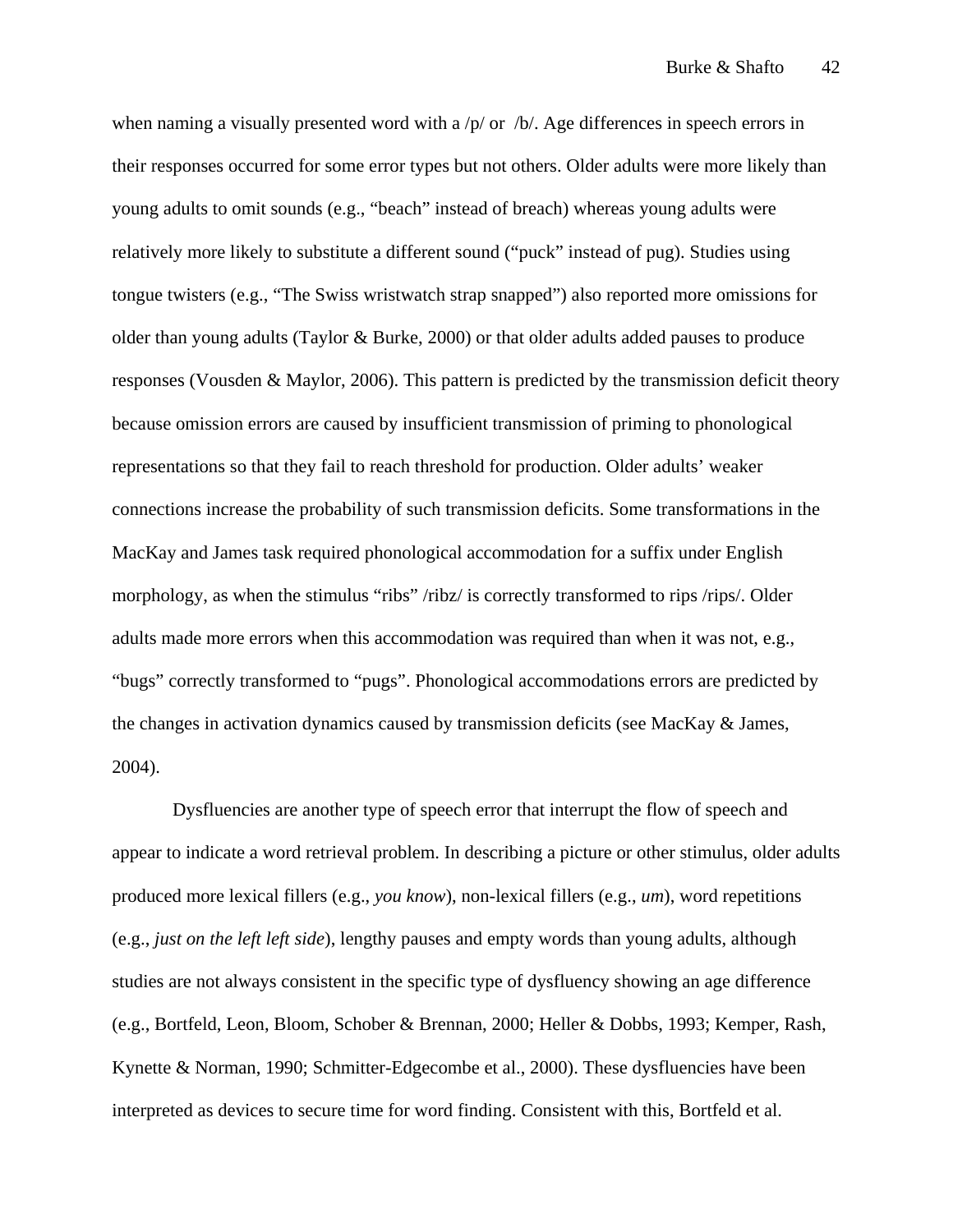reported that older adults produced more fillers than young adults within syntactic phrases where word finding failures might occur, but not between syntactic phrases where fillers can signal the intention to continue speaking.

In sum, speech error data provides evidence for an increase in lexical and phonological retrieval deficits in old age and are consistent with age-related transmission deficits affecting language production.

## **Orthographic Production**

Older adults reported that they can no longer spell words they once knew how to spell, and despite their higher vocabulary and education in these studies, they were more likely than young adults to misspell words they read or heard (Abrams & Stanley, 2004; MacKay & Abrams, 1998). Older adults regularized irregularly spelled letter combinations more than young adults, e.g., *calendar*  $\rightarrow$  *calender*, but only the old-old group (*M* age = 77 years) misspelled regularly spelled combinations, e.g., *calendar*  $\rightarrow$  *kalendar* (MacKay & Abrams, 1998; MacKay, Abrams & Pedroza, 1999). Margolin and Abrams (in press) reported that the age difference was found for poor spellers but not good spellers. The transmission deficit model predicted an agerelated decline in orthographic production (i.e., spelling), parallel to the predicted decline in phonological production. Aging weakens connections, and orthographic representations like phonological representations are especially vulnerable to transmission deficits because of their architecture: Orthography is accessed via single connections from lexical nodes (Burke  $\&$ MacKay, 1997; MacKay et al., 1999).

Cortese, Balota, Sergent-Marshall, and Buckner (2003) reported that older adults made more errors than young adults in spelling spoken homophones with heterogeneous spellings, e.g., *vein, capitol,* and were more likely to produce a spelling that corresponded to the dominant meaning but was a non-dominant spelling for that sound (e.g., *vein*). Young adults' production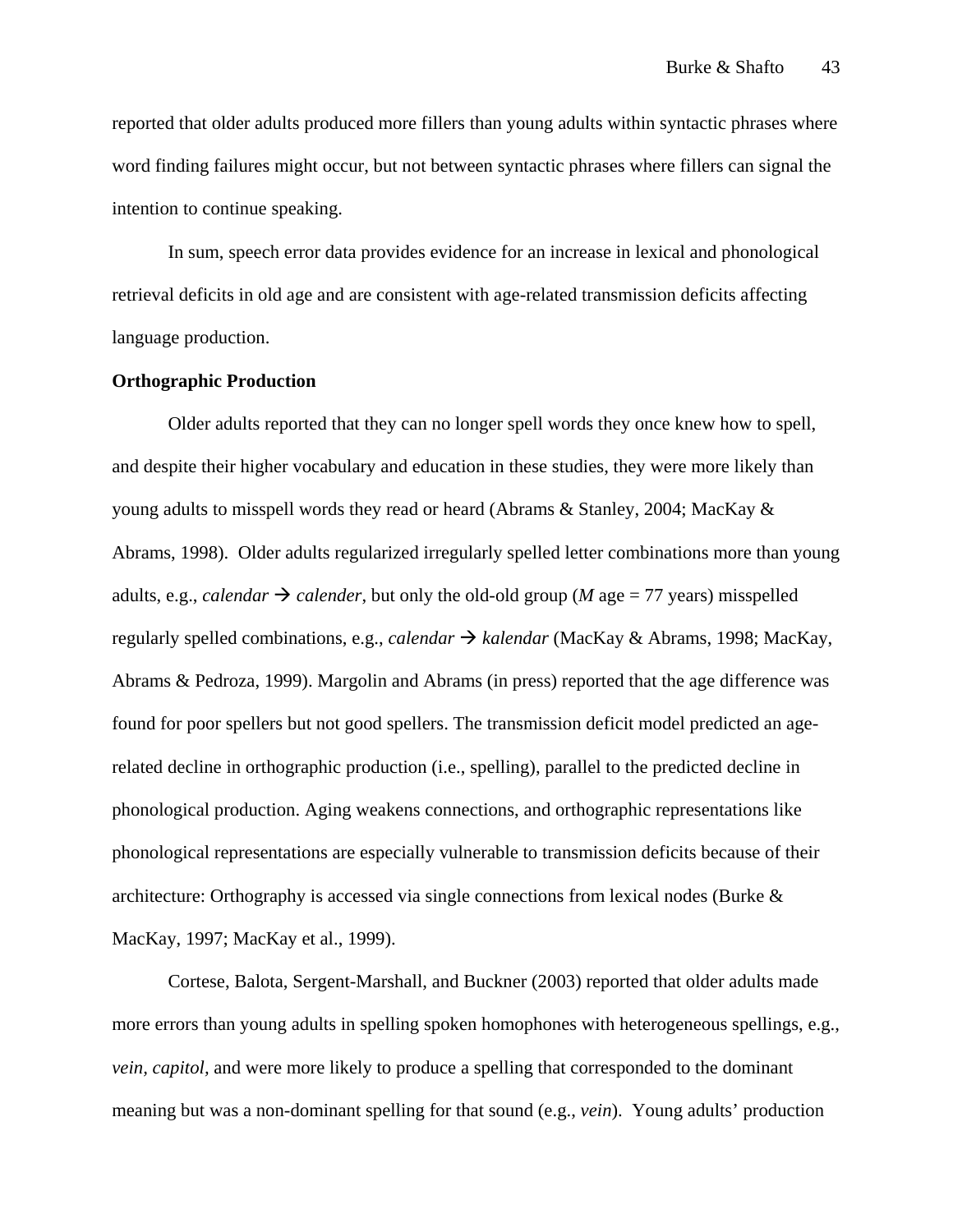favored a spelling that corresponded to a non-dominant meaning but was a dominant spelling for that sound (e.g., *vane*). This suggests that semantics has a stronger effect than orthography on lexical selection for older but not young adults.

In sum, older adults are more vulnerable to lexical retrieval failures while speaking single words and during discourse. Lexical competitor effects in production seem to be comparable for young and older adults. Rather, findings are consistent with phonological retrieval failures caused by transmission deficits. Parallel age-related deficits on orthographic retrieval increase spelling errors in old age.

### **Semantics**

Reviews of language function have consistently concluded that conceptual representations underlying the meaning of language at the word, sentence or discourse level are well preserved during adulthood (e.g., Botwinick, 1984; Burke et al., 2000; Kemper, 1992; Kliegl & Kemper, 1999; Thornton & Light, 2006; Wingfield & Stine-Morrow, 2000; Zacks & Hasher, 2006). Performance on tests of general knowledge improves during adulthood, suggesting that older adults have richer semantic representations than young adults (Ackerman  $\&$ Rolfus, 1999; Beier & Ackerman, 2001). In contrast to age-related declines in retrieval processes at the phonological/orthographic level, there is little evidence for age-related changes in semantic retrieval processes, except in their speed. Where there are age deficits, they tend to appear under specific circumstances, such as in very old age (e.g., Lindenberger & Baltes, 1997) or as measured by on-line electrophysiological techniques such as event-related potential (ERP; e.g., Cameli & Phillips, 2000). Moreover, some age-related changes may not reflect age-related deficits, but rather experience-based changes, for example, in communication goals (e.g., Radvansky, Zwaan, Curiel, & Copeland, 2001). This is especially relevant to semantic performance because experience with language continues to affect the representation and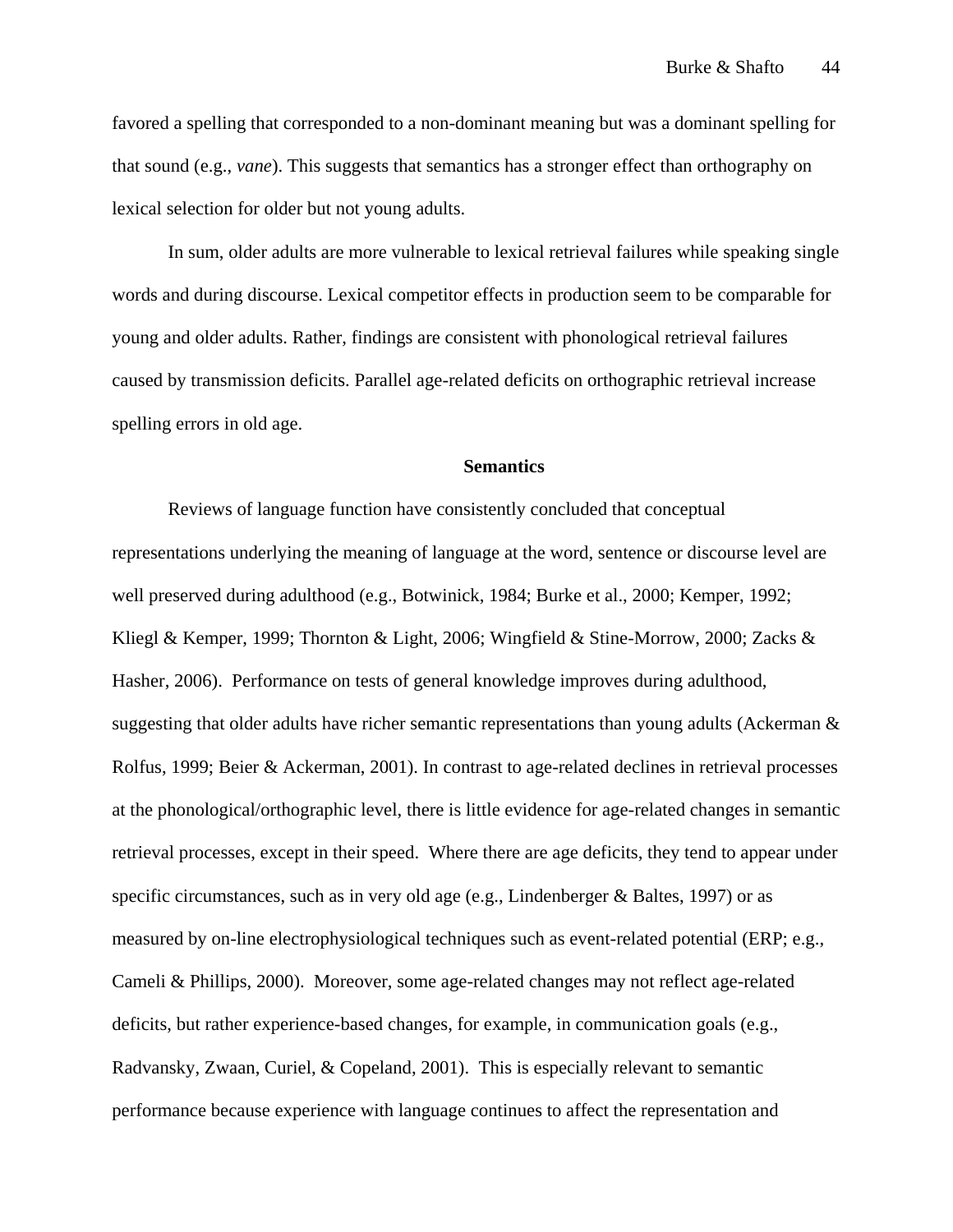structure of the semantic network across the lifespan. Thus, it is a particular challenge for researchers in this area not only to identify age-related deficits which may affect semantic processing, but also to distinguish between the effects of age *per se* and the effects of a lifetime of language experience.

### **Lexical semantics: vocabulary**

Cognitive aging studies often report vocabulary scores in descriptions of their participants' background characteristics and these scores are usually higher for older than young adults; this was confirmed in a meta-analysis of 210 studies published in *Psychology and Aging* between 1986 to 2001 (Verhaeghen, 2003). However, education is strongly related to vocabulary and older adults in the surveyed studies were more highly educated than young adults. When Verhaeghen took education into account, the superior performance of older adults was eliminated for multiple choice vocabulary tests, but not for those requiring production of a definition for a target word. In addition to standard vocabulary measures, the National Adult Reading Test (NART; Nelson, 1985), which requires pronunciation of irregularly spelled words (e.g., *leviathan*), yields superior performance for older than young adults, even after removing education effects (Uttl, 2002). In discourse, older adults demonstrate their larger vocabularies with a greater type-token ratio wherein they produce a greater number of different words relative to the total words produced compared to young adults (Kemper & Sumner, 2001).

There is some recent evidence that older adults' greater vocabulary and verbal experience may affect lexical processing by increasing the relative frequency of low frequency words. In a homophone priming paradigm, young adults had greater priming effects with high frequency than low frequency words, but older adults did not show this frequency effect. In addition, older adults produced the low frequency version of a homophone in an unprimed spelling task more often than young adults, consistent with an age-related increase in relative frequency of use for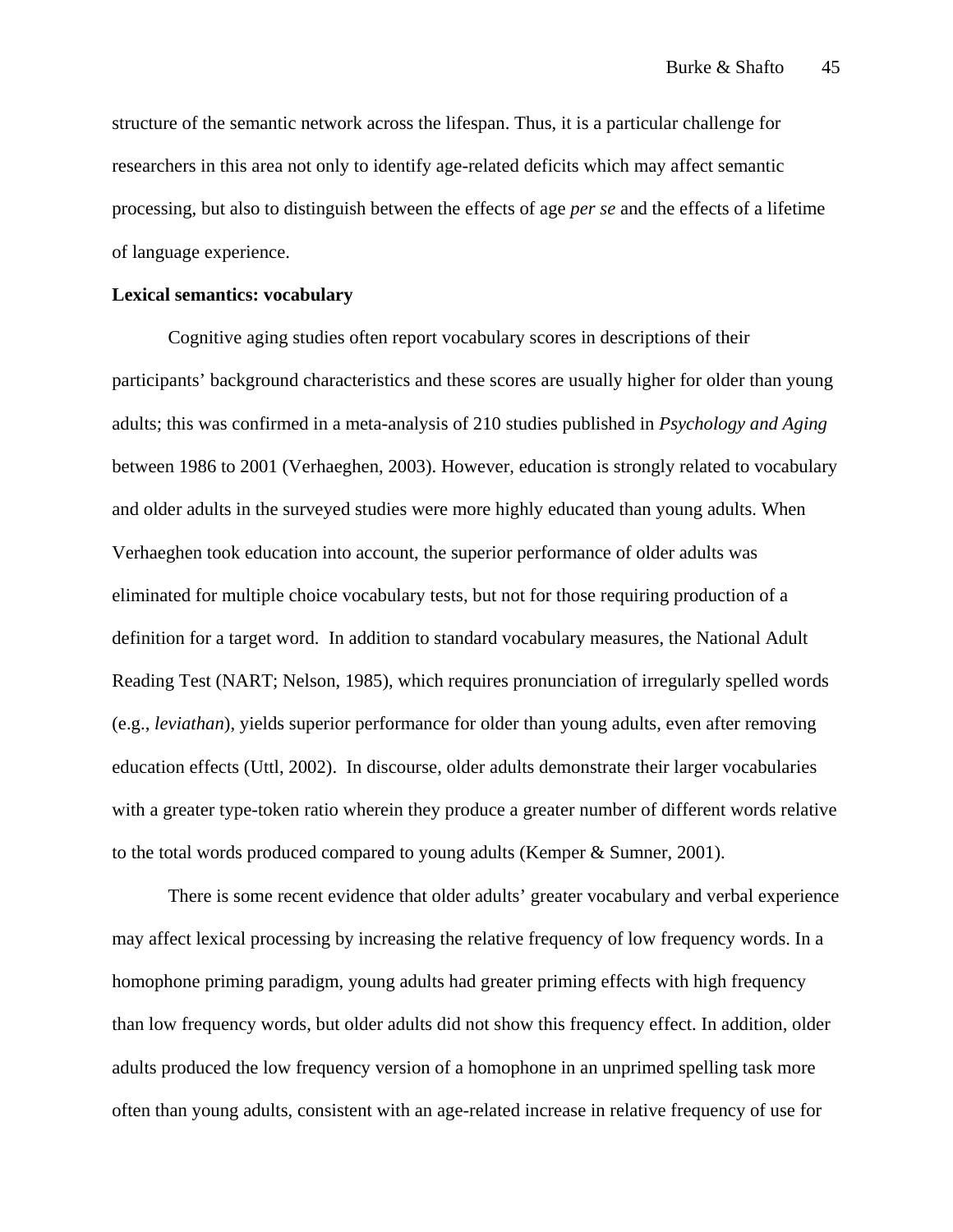low frequency words (Gomez, 2002). Moreover, highly educated older participants (who would be likely to have larger vocabularies) show smaller differences in lexical decision response times to low and high frequency words than young adults (Caza & Moscovitch, 2005).

Although there is a great deal of support for age-related superiority in vocabulary, cohort effects complicate the interpretation of vocabulary differences in cross-sectional studies. Vocabulary scores have increased steadily through the  $20<sup>th</sup>$  century (e.g., Schaie, 2005), and in studies published between 1965 and 1995 the increase over time was greater for older than young adults (Uttl & Van Alstine, 2003). Some but not all of this age difference is because educational level at the time of testing rose for older but not young adults, who are typically college students, again highlighting the importance of controlling education in evaluating the effect of aging on vocabulary. Longitudinal studies, however, confirmed that independent of education and cohort, aging is associated with improved vocabulary during adulthood until very old age (e.g., Schaie, 1994, 2005).

Vocabulary does decline in very old age. Lindenberger and Baltes (1997) reported that vocabulary scores in the Berlin Aging Study declined from age 70 to 103 years in cross-sectional comparisons. However, 6-year longitudinal data showed that vocabulary scores were maintained and did not begin to decline until age 90 (Singer, Verhaeghen, Ghisletta, Lindenberger & Baltes, 2003). Alwin and McCammon (2001) found that after adjusting for cohort effects older adults' scores did not decline to the level of 20-year-olds until participants were in their 80's (see Schaie, 1994, 2005 for similar findings).

Why do vocabulary scores level off in late adulthood and start to decline sometime after the age of 70? Insight into this issue is provided by research on HM, the famous anterograde amnesic whose hippocampus was bilaterally removed in 1953. HM was tested at the age of 71 on a lexical decision task of circling words but not nonwords. HM's correct identification of high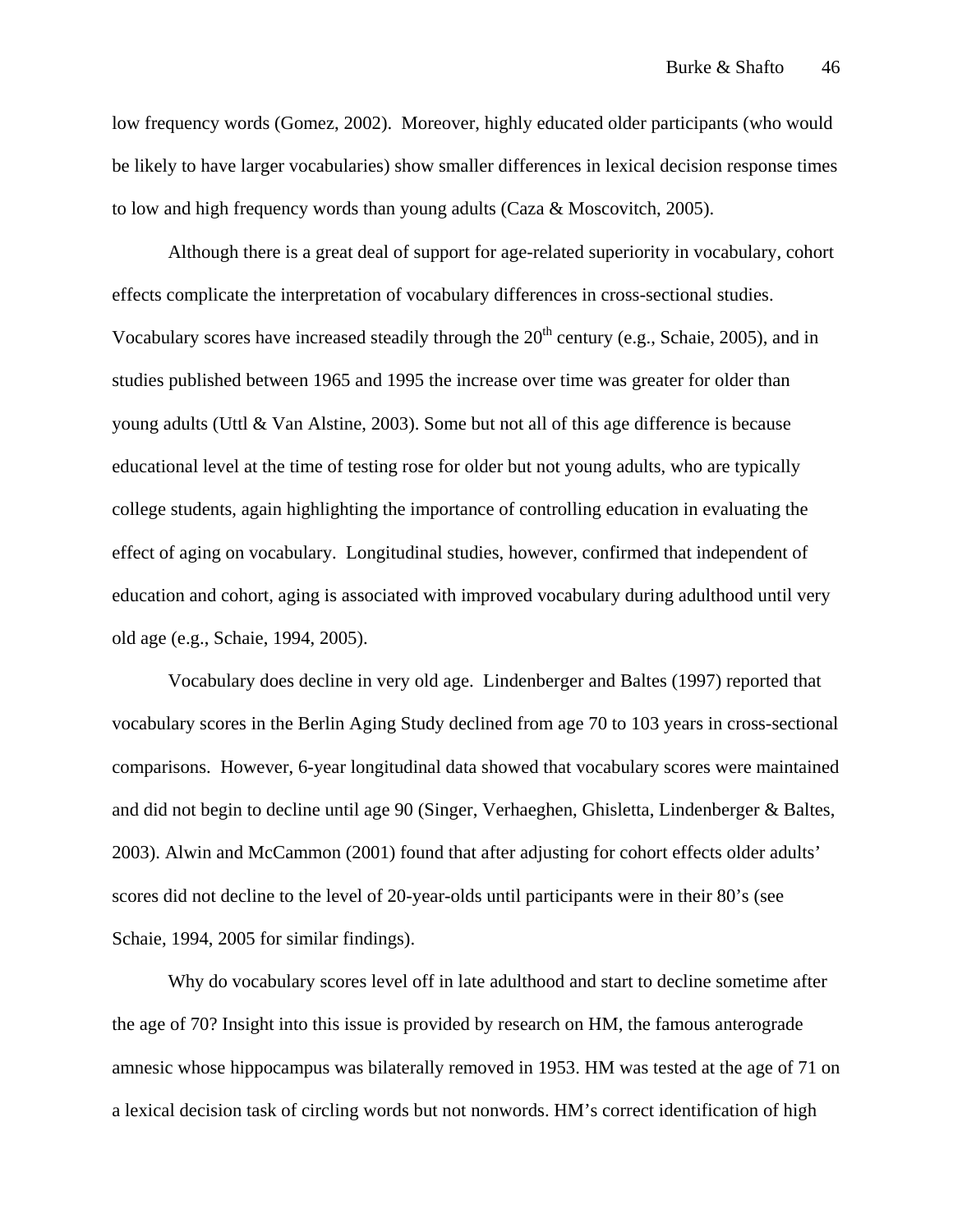frequency words was similar to age and education matched controls', but controls out-performed him in identifying low frequency words by almost 5 standard deviations. Comparing HM's lexical decision performance at age 53 to his performance at age 71 showed that his accuracy in identifying words had declined over 6 standard deviations at age 71 relative to same-age controls. The decline was attributed to errors on low frequency words and constituted an exaggerated age-linked decline (James & MacKay, 2001).

Using the transmission deficit model, James and MacKay argue that frequent and recent use of high frequency words maintains the strong connections in their representations, aiding their retrieval. Connections for low frequency words, however, weaken from disuse and from aging which both cause transmission deficits that impair retrieval. In the case of extreme disuse, all connections to a lexical representation can weaken to the point of being non-functional for the transmission of priming so that the word is no longer in the lexicon. When this happens for controls with no hippocampal damage, new representations can be readily made when the word is encountered again. However, HM because of his hippocampal damage cannot readily form new connections. Thus, low frequency but not high frequency words disappear from his lexicon (James & MacKay, 2001; MacKay, 2006; MacKay & James, 2001). In normal old age, formation of new semantic representations declines (e.g., McIntyre & Craik, 1987; Schacter, Osowiecki, Kaszniak, Kihlstrom, & Valdiserri, 1994), although obviously on a much lower scale than for HM. Nonetheless, this impedes reconstruction of representations of low frequency words that have been lost from extreme transmission deficits. Within this framework, the changes in vocabulary in very old age reflect the weakening and eventual loss without reinstatement of low frequency words, an interesting prediction for future research.

Within this framework, proper names would be expected to be especially vulnerable to loss. In addition to their susceptibility to transmission deficits (see TOT section above), older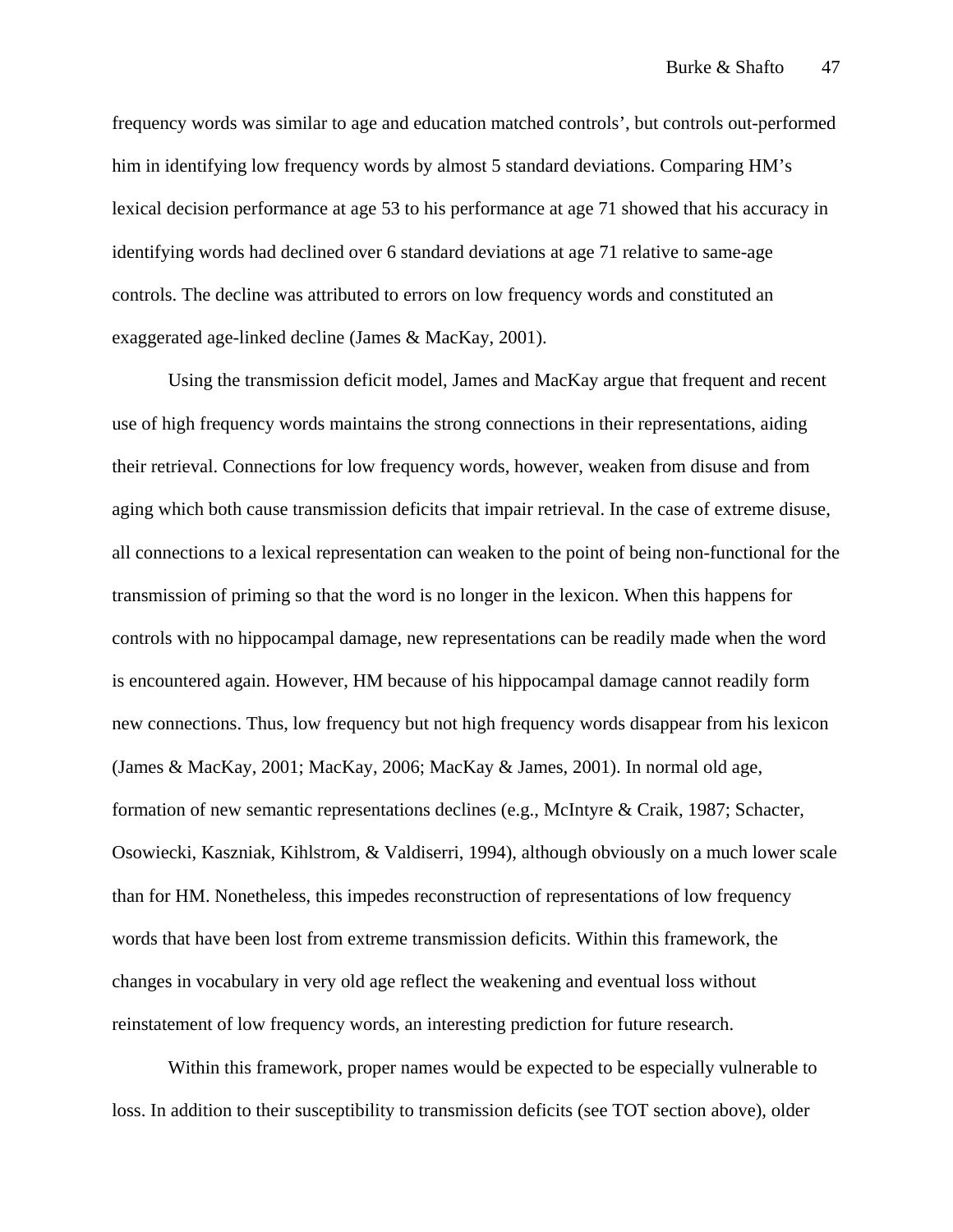adults learn the proper name of an unknown person more poorly than young adults when there are no age differences in learning the occupation (James, 2004). Moreover, other processes necessary for learning new vocabulary decline in very old age. Adults 75 years or older were less able than younger adults to derive the correct meaning of unknown words from context because of declines in inferential processes that are essential for abstraction (McGinnis & Zelinski, 2000, 2003).

 In addition to changes in cognitive processes, Carstensen's socioemotional selectivity theory postulates that there is a shift in old age to emotional goals that bring immediate satisfaction, and away from the goal of accumulating knowledge because the uncertainty of the future calls into question when this knowledge would be put to use (e.g., Carstensen, Isaacowitz, & Charles, 1999; Isaacowitz, Charles & Carstensen, 2000).

In sum, education, cohort and age range all contribute to age differences in vocabulary measures, but the evidence suggests that semantic and lexical knowledge accumulates during adulthood and remains stable until very old age. Further research is needed to understand why vocabulary does not continue to increase in very old age and begins to decline.

### **Semantic organization**

 There is consensus that aging has little effect on the organization of semantic knowledge as revealed, for example, by word associations and the structure of taxonomic categories and scripts (Burke et al., 2000; Light, 1991; Thornton & Light, 2006; Wingfield & Stine-Morrow, 2000).Nonetheless, recent findings show that there is age variance in the strength of specific responses. Contrary to the inhibition deficit prediction that older adults would have more difficulty inhibiting esoteric responses in word production, Hirsh and Tree (2001) found that young adults produced more diverse word association responses than older adults and young and older adults agreed on the dominant response for only 36 out of 90 words. Previous studies have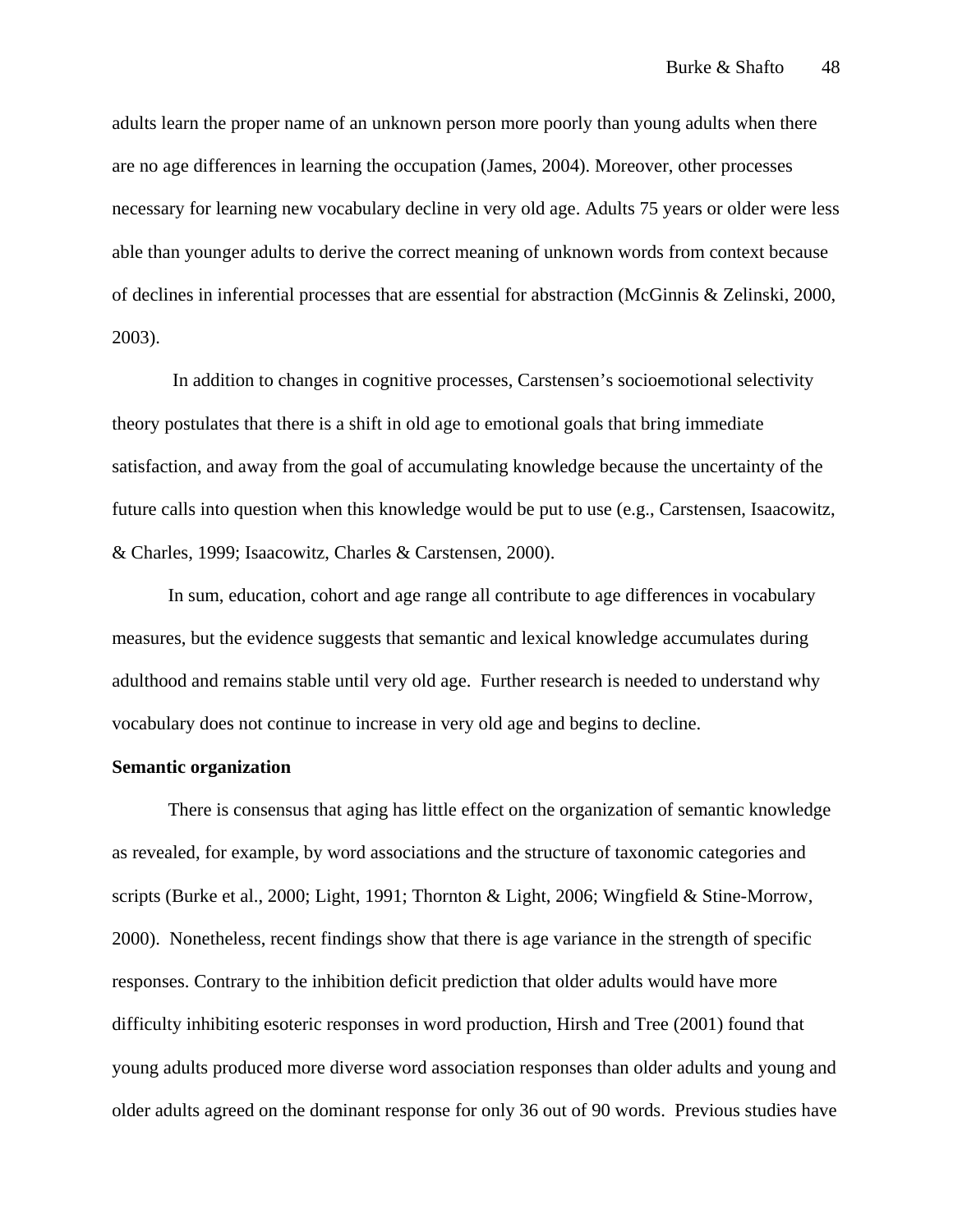reported no age difference in variability (e.g., Burke & Peters, 1986). In a homophone association task, White and Abrams (2004a) found that young and older adults differed in their dominant response on one third of items, and on their dominance ratings for homophones for one half of items. These findings highlight the importance of using association norms based on both young and older adults in semantic research. Associative relationships are similar across age groups with higher levels of contextual support, as when participants generate (Lahar, Tun,  $\&$ Wingfield, 2004) or rate the predictability of sentence-final words (Little, Prentice, & Wingfield, 2004).

# **Lexical level comprehension: Semantic priming**

**Facilitory effects of semantic relatedness.** In addition to word associations, the integrity of semantic organization and processes is often evaluated with semantic priming tasks which show faster response times to a target when preceded by a semantically related prime word or picture compared to an unrelated prime word or picture. This facilitation is attributed to excitation that spreads via semantic connections between the representations of the prime and target, moving the representation for the target closer to threshold. Previous research has provided evidence for preserved priming effects in older adults (e.g., Burke, White & Diaz, 1987; Howard, McAndrews, & Lasaga, 1981), and more recent findings support this conclusion (e.g., Balota, Watson, Ducheck, & Ferraro, 1999; Faust, Balota & Multhaup, 2004; Lazzara, Yonelinas, & Ober, 2002; Tree & Hirsh, 2003). Preserved semantic processing at the lexical level is also supported by studies of the effects of semantic relatedness on the N400 in ERP studies. The N400 is a negatively going potential which is larger in response to semantic anomaly. The N400 to pairs of semantically related words is reduced in magnitude compared to unrelated words and this reduction is the same in magnitude and timing for young and older adults (Federmeier, Van Petten, Schwartz & Kutas, 2003).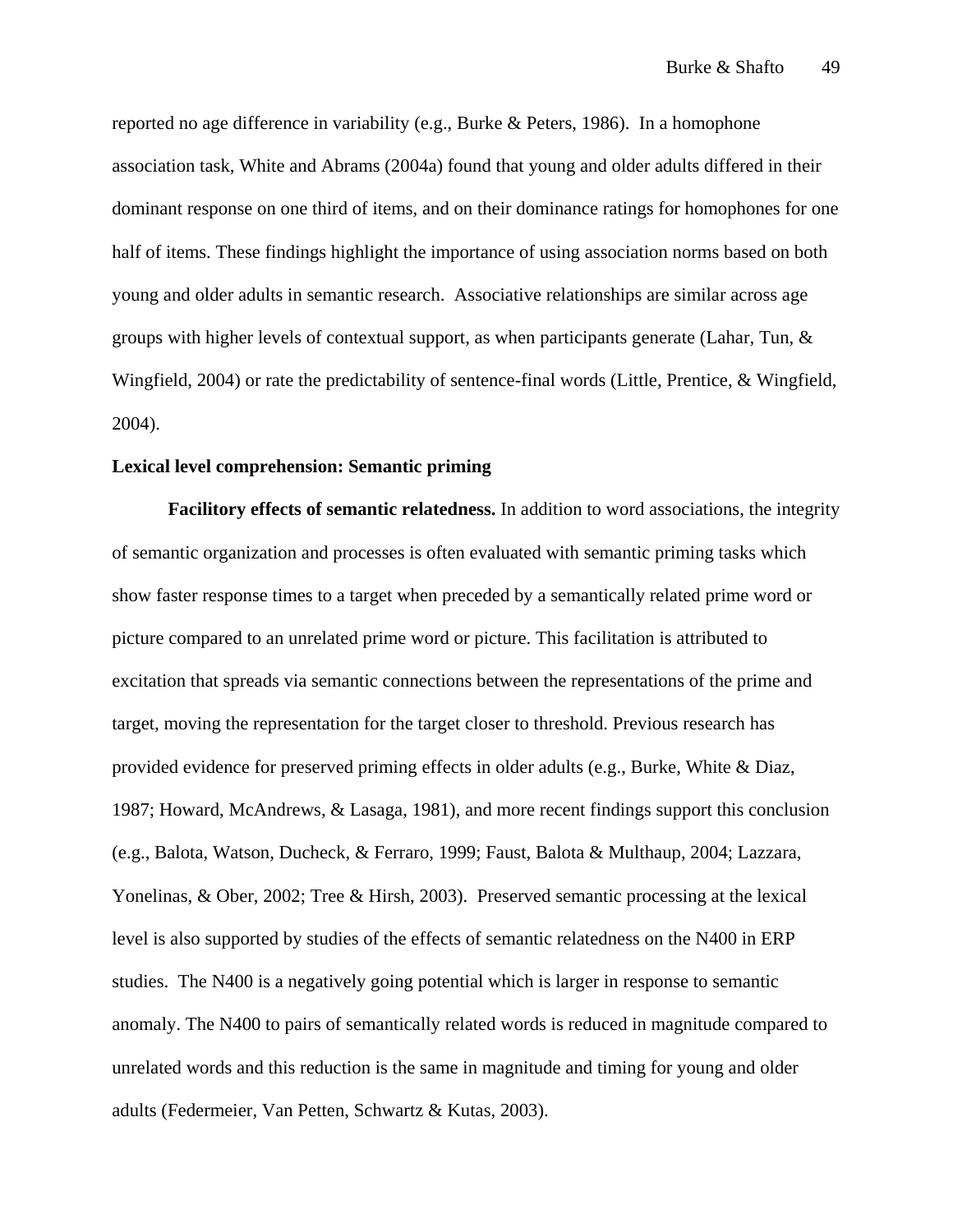As with the frequency effects discussed earlier, older adults' greater linguistic experience may explain some age-related changes to semantic processing, for example, the *greater* semantic priming effects for older than young adults in meta-analyses (Laver & Burke, 1993; Myerson, Ferraro, Hale, & Lima, 1992). One account of this age difference is that during adulthood the semantic network not only gains lexical representations, but additional connections are generated between existing lexical representations so they become more richly connected (Laver & Burke, 1993). Thus, a prime word would have more and stronger connections to a related target, increasing priming effects. An alternative explanation is that greater priming effects are simply a by-product of age-related general slowing (Giffard, Desgranges, & Kerrouche, 2003; Myerson et al., 1992).

Recent studies have attempted to address the general slowing explanation by controlling age differences in response time. If priming effects are greater for older adults when baseline latency is the same across age, this cannot be explained by the general slowing argument that priming effects are proportional to latency. Laver (2000) used four response deadlines (from 100 to 600 ms) to control young and older adults' lexical decision latencies. He reported an agerelated increase in the size of priming effects but no age difference in absolute latency. Giffard et al. (2003) controlled age-related slowing statistically rather than behaviourally by entering unrelated latency and age in a regression on absolute priming effect. Although older adults' absolute semantic priming effects were larger than young adults', unrelated latency but not age was a significant predictor of priming effects in the regression, consistent with the general slowing explanation of age differences. Another approach was taken in a recent word stem completion task (White  $\&$  Abrams, 2004b), where the priming effect was the probability of stem completion with a target word (e.g., *sand*) following a semantically related word (*beach*) compared to an unrelated word (*batch*). Older adults had a larger priming effect, responding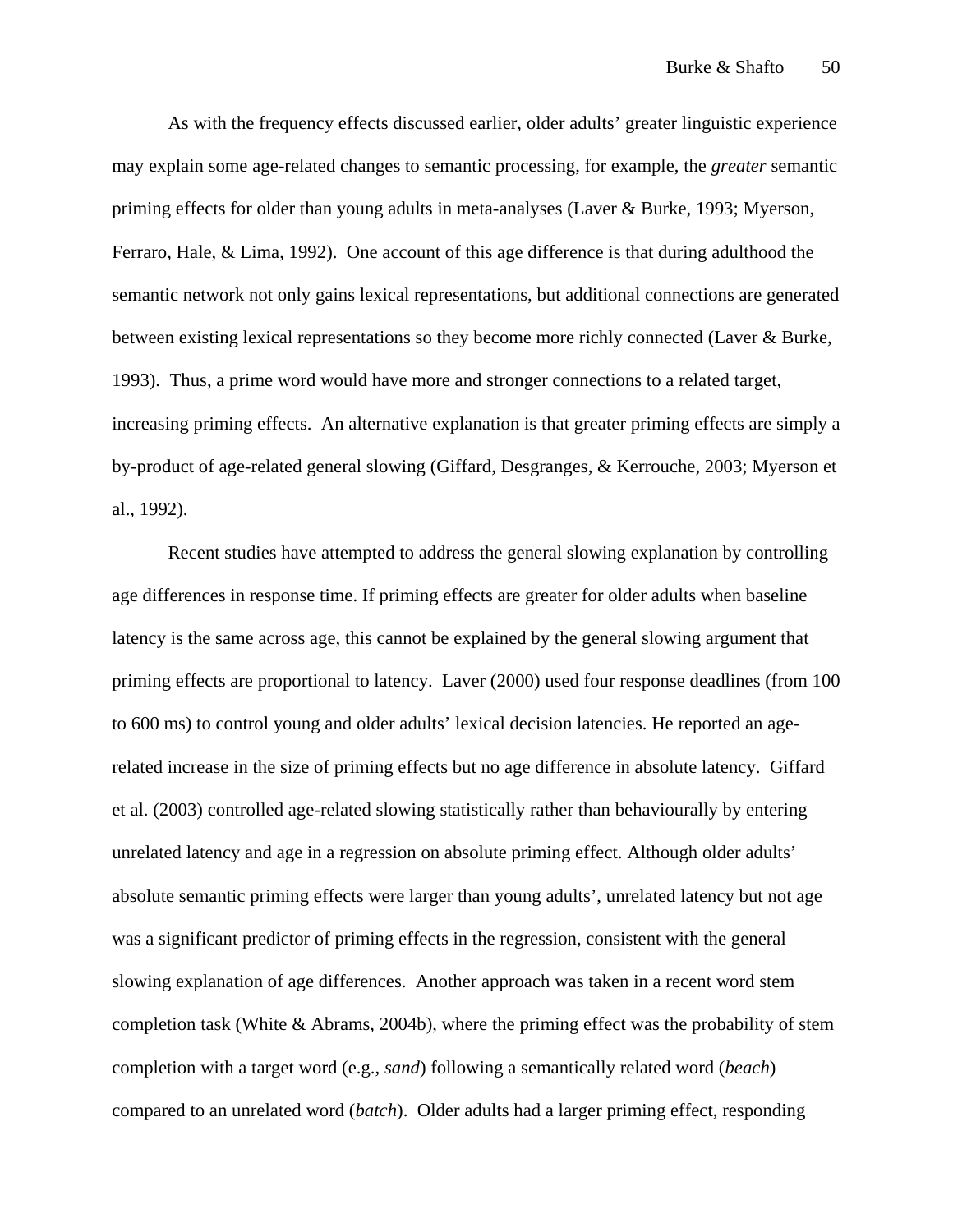more often with the target word following a semantic prime. This was despite no age difference in the size of a mediated *phonological* priming effect, where the target word (*sand*) was produced more often following a word phonologically identical to the semantically related word (*beech*) compared to an unrelated word. It is not clear how this age increase in semantic priming could be explained by slowing. Thus, the evidence is inconclusive as to whether larger priming effects for older adults are caused by cognitive declines such as general slowing, or by an increase in the interconnected nature of the semantic network due to experience.

**Interfering effects of semantic relatedness.** Older adults' reading or listening is disrupted more than younger adults' by visual or auditory distracting information when it is semantically related to the target language (Carlson et al., 1995; Connelly et al., 1991; Li et al., 1998; Tun et al., 2002). Under the inhibition deficit theory, this is because older adults are less efficient in inhibiting the distracting information which competes with the target for attention.

Recent studies provide mixed support for the inhibition deficit explanation. As we saw above in discussing phonological production, production of a semantic competitor before picture naming (e.g., production of *rope* before naming a picture of a *chain*) produces comparable slowing across age (Burke, 1999; Tree & Hirsh, 2003), except at a very short prime-target lag time where young but not older adults showed interference (Tree & Hirsh, 2003). When semantic competitors are implicit (i.e., internally generated without awareness) rather than explicit, production is also slower for both young and older adults with no age differences in the effect (see above: *Competitor priming in phonological and orthographic production*). In the pictureword interference paradigm, participants ignore a word presented with a picture they are to name. Slowing from unrelated word distracters (compared to a white noise condition) and facilitation from distracters phonologically related to the picture name (compared to unrelated distracters) was equivalent across age; only semantically related distracters showed greater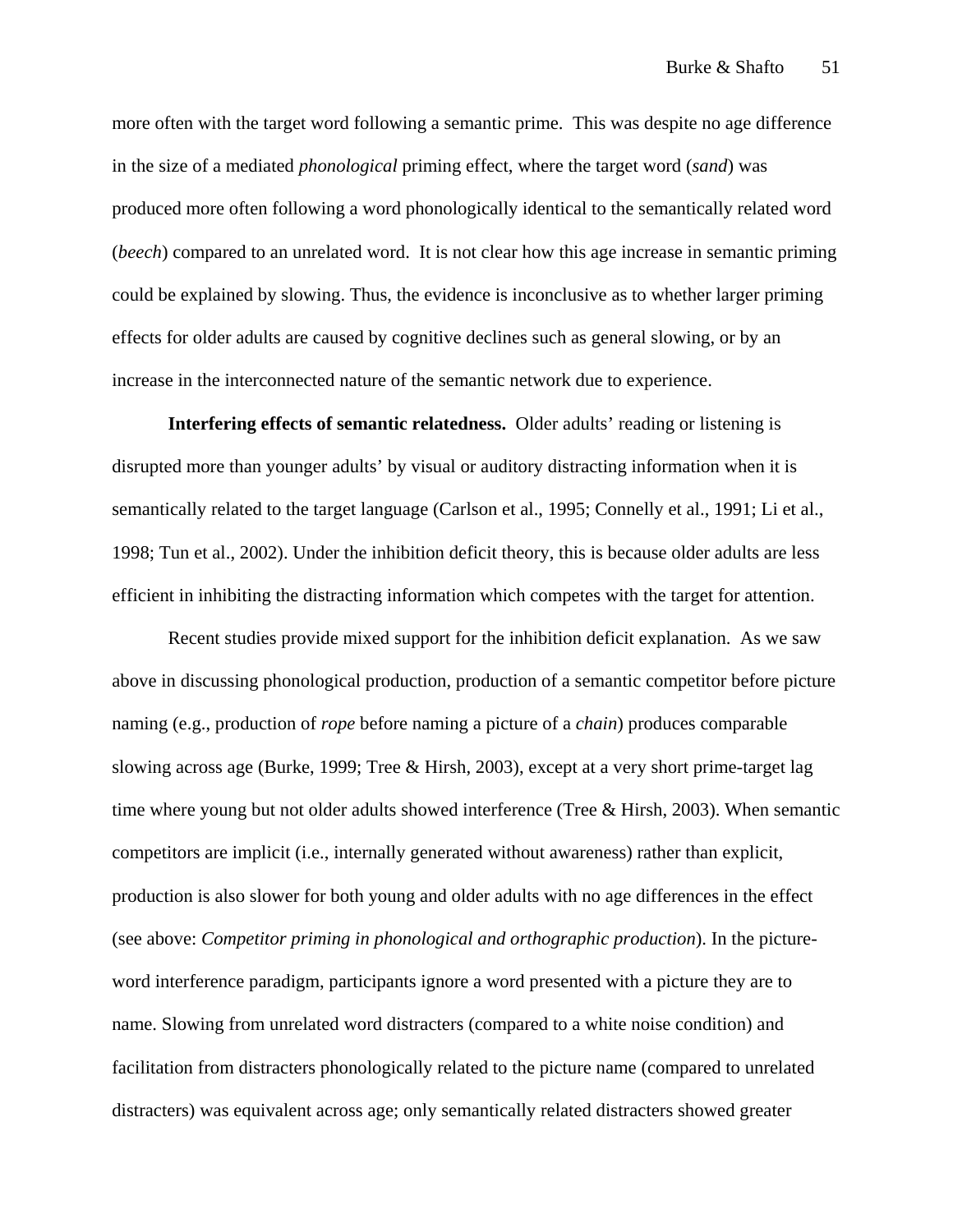slowing for older than young adults (Taylor & Burke, 2002). Under an inhibition deficit account, age-related inhibition deficits should apply to all irrelevant information regardless of its phonological or semantic relatedness to the target. Taylor and Burke argue that older adults' greater semantic interference reflects their more elaborated semantic network which increases the transmission of priming to related concepts, an explanation related to the "enriched semantics" account discussed earlier to explain age-related increases in semantic priming.

In sum, there is evidence for age-related increases in interference from semanticallyrelated distracters when they are presented, but not when they are implicit or produced by the participant. It is unclear how this overall pattern can be explained by age-related inhibition deficits. It has been suggested that age-related increases in perceptual interference, as in reading with distracters, are related to perceptual deficits (Burke & Osborne, 2007), but further investigation of the pattern of age differences with implicit and explicit distracters or competitors is needed.

### **Sentence comprehension**

Although the priming effect between semantically related words is a common measure of semantic network integrity, words are rarely comprehended in isolation, and efficient semantic processing at sentential and discourse levels is critical. Additionally, lexical-level tasks may not provide a fair test of some models of cognitive aging which predict interactions of age and increasing processing complexity. For example, under the working memory model, older adults' capacity may be taxed during sentence comprehension by the requirement to integrate incoming information into a developing sentence-level representation, but these coordinative efforts may not be required in single word processing. Moreover, under a general slowing account, impairment to semantic processes may only become apparent when multiple successive processes are required in time-sensitive online tasks, as with auditory sentence comprehension.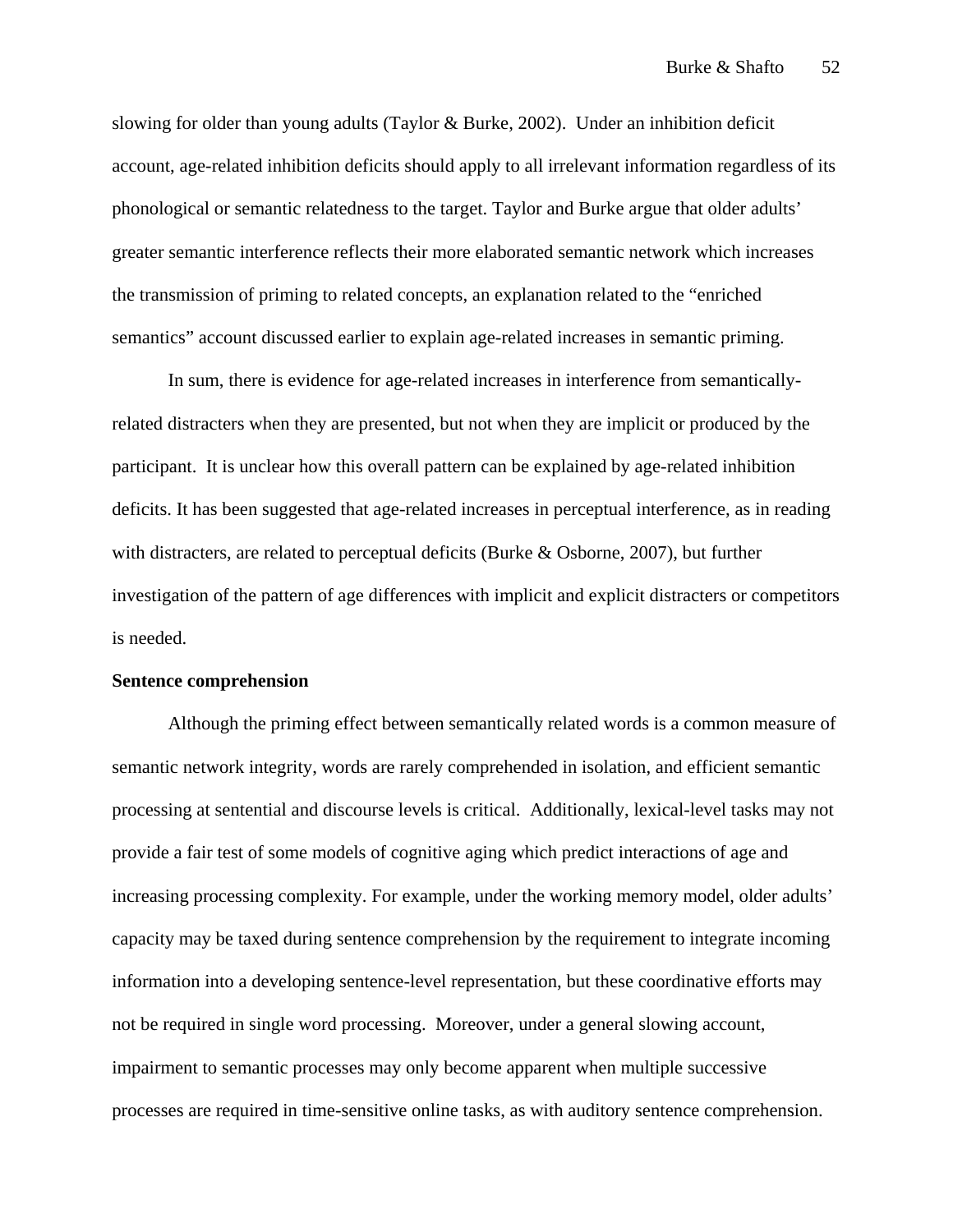Conclusions about the integrity of semantic processes during comprehension differ for on-line and off-line measures. On-line measures minimize non-linguistic memory requirements and meta-linguistic judgements about meaning; they occur during language processing and reflect semantic processes involved in computing a representation of a sentence. Off-line measures of comprehension occur after computation of the representation and are vulnerable to age-related declines in episodic memory. Not surprisingly, retention of a sentence or text after it is read or heard declines with age (e.g., Johnson, 2003; Van der Linden et al., 1999), as does performance on comprehension measures that depend on memory for the text (Kemper & Sumner, 2001). Mackenzie (2000b), however, reported that accuracy in responding to questions about details, inferences or metaphors in texts was comparable in middle-aged and young-old adults, but declined in adults 75 to 88 years of age. Although this may reflect a memory decline, aging effects on semantic processing of text may differ before and after the age of 75 years as is the case for aging effects in semantic processing at the lexical level (e.g., vocabulary).

On-line measures usually show age equivalence in constructing semantic representations of sentences and using these representations top-down to prime relevant concepts (e.g., Light, Valencia-Laver & Zavis, 1991; Roe et al., 2000; Stine & Wingfield, 1994; for review see Kemper, 1992; Light, 1991). Indeed, meaningful sentential contexts often facilitate word identification during language processing more for older than young adults, especially under difficult perceptual conditions (Manenti et al., 2004; Schneider et al., 2005; Sommers & Danielson, 1999; Speranza et al., 2000). When errors in an off-line recognition task reflected the correct generation of inferences during sentence processing, older adults showed at least as much evidence of inference generation as young adults (Zipin, Tompkins & Kasper, 2000).

On-line studies that show priming of relevant meanings and suppression of irrelevant meanings are important because under the inhibition deficit model, older adults should be less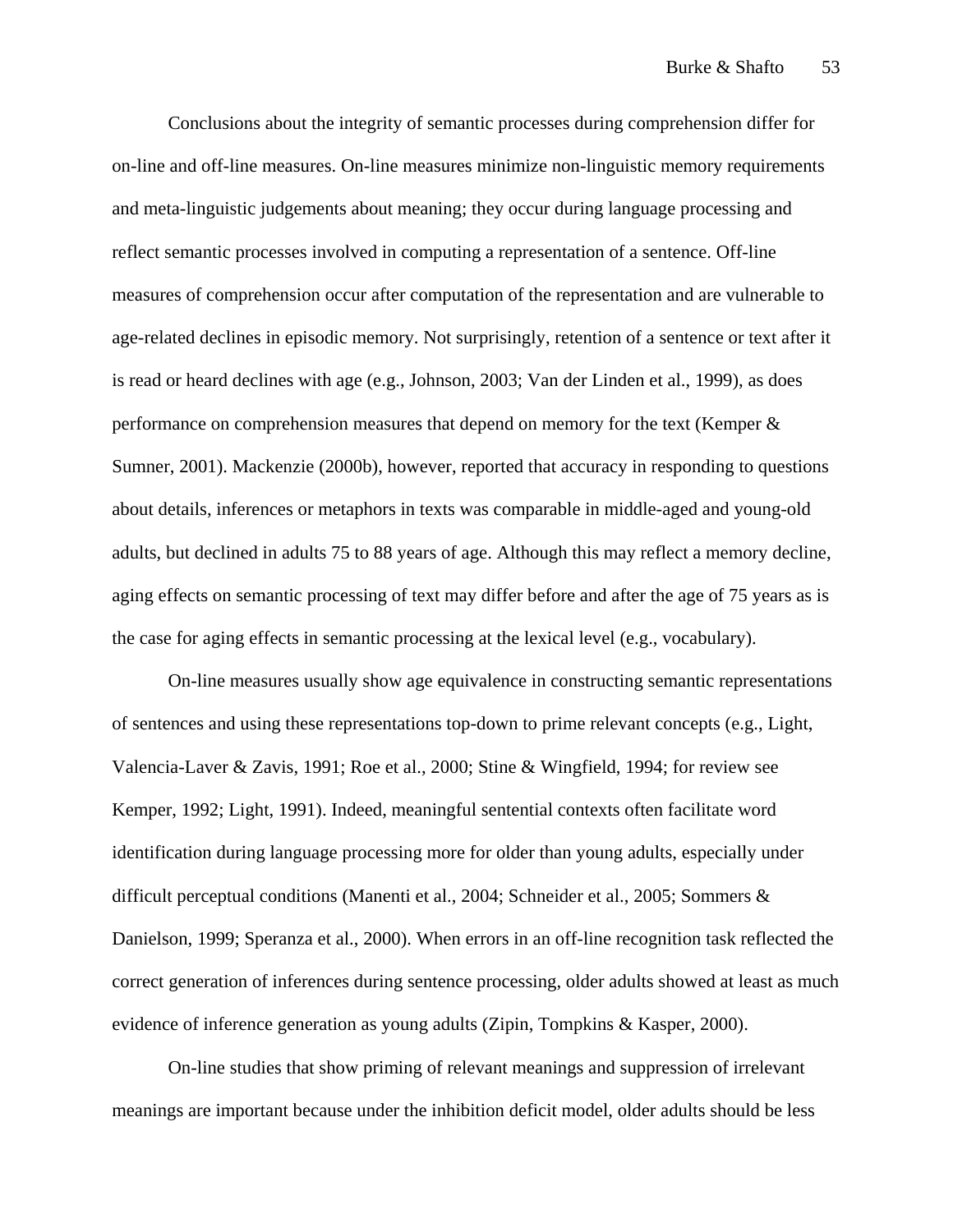able to inhibit contextually inappropriate meanings. Newsome and Glucksberg (2002) demonstrated that both young and older adults were faster to respond to a metaphor-relevant probe (e.g., *Sharks are tenacious*) after reading a metaphor prime (e.g., *The lawyer for the defense is a shark*) than after reading a literal prime (e.g., *The large hammerhead is a shark*). Responses to a metaphor-irrelevant probe (e.g., *Sharks are good swimmers*) were slower after metaphor primes than literal primes, suggesting suppression of attributes irrelevant to the metaphor, with no age effect. Similarly, when a homophone was presented in a sentence biasing one meaning, both young and older adults' word recognition was faster for a word related to the contextually appropriate meaning than the inappropriate meaning, suggesting that only the appropriate meaning was available (Hopkins, Kellas, & Paul, 1995; Paul, 1996). Dagerman et al. (2006), however, reported that young but not older adults used context online to disambiguate noun-verb homophones. They presented an auditory fragment biasing the verb interpretation of the ambiguous word (e.g., *The union told the reporters that the corporation fires*) or the noun interpretation (e.g., *The union told the reporters that the warehouse fires*) followed immediately by visual target word that was compatible with the verb interpretation (e.g., *us*). Young adults' naming latency for the target word was faster with the verb bias context than the noun bias context, whereas older adults showed no context effect. Both young and older adults showed context effects in an off-line judgment about the compatibility of the fragment and the visual target. The authors argued that older adults' processing was too slow to use the context to resolve the ambiguity by the time the target was presented. This explanation was supported in a simulation of the age difference in use of sentential context that implemented a model which manipulated a speed parameter controlling activation of all nodes in the model.

Age differences in semantic processing are also suggested by recent research that makes inferences about semantic processing of sentences based on the N400 response in ERPs. N400s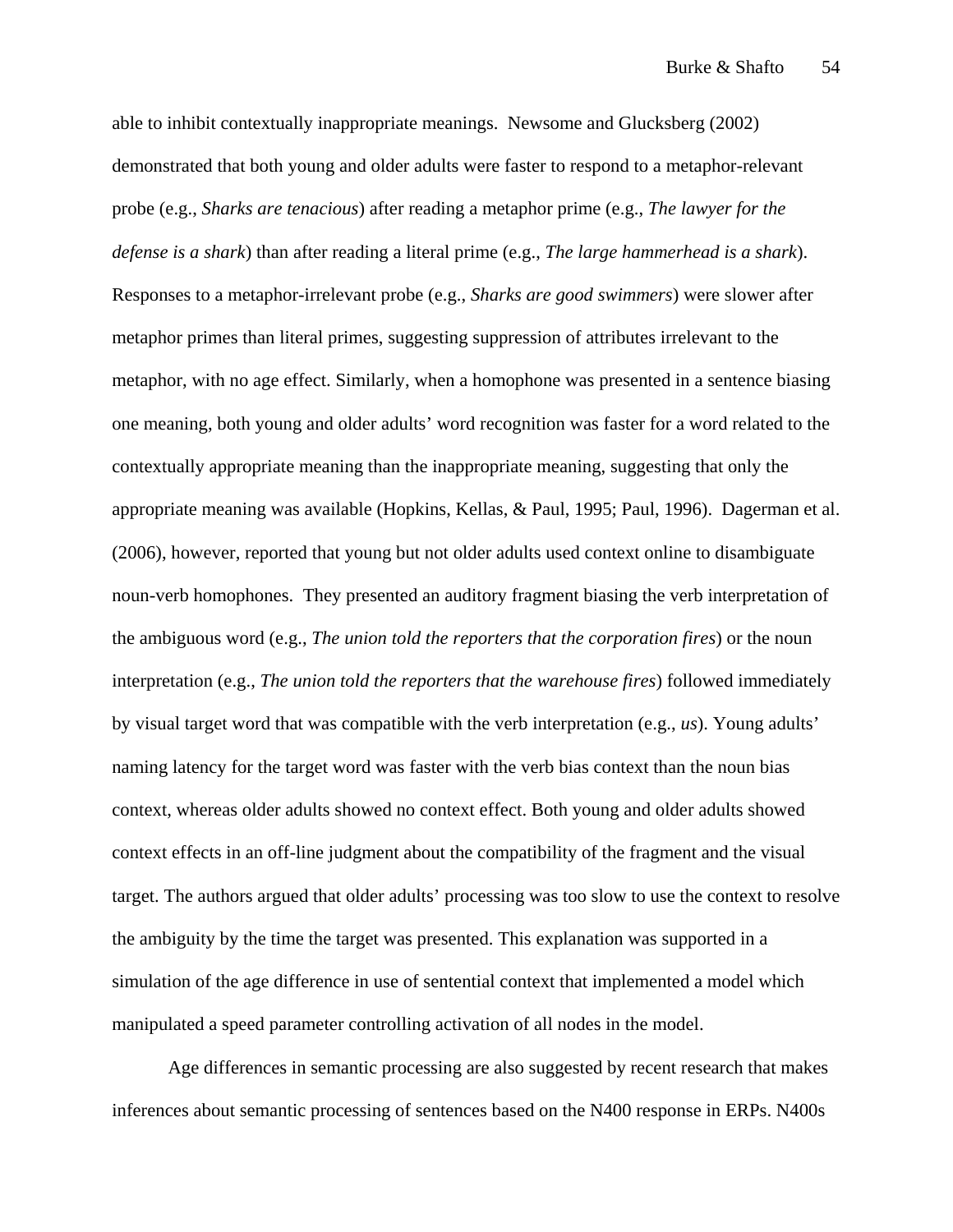are negatively going potentials which are larger following a semantically anomalous word in a sentence than a semantically congruent word. Kutas and Federmeier (2001) argued that words which are congruent with the sentence are primed by the sentence context and this readies them for activation and lowers the N400. Because this priming is feature-based, a sentenceincongruent word sharing semantic features with the congruent word will also receive some priming, reducing the N400 amplitudes compared to an incongruent and unrelated word. While young adults demonstrate this graded progression of N400 amplitudes, this pattern was reduced or absent in older adults; this age difference has been interpreted as older adults using the sentence context less effectively (Cameli & Phillips, 2000; Federmeier, McLennan, De Ochoa, & Kutas, 2002). In support of this conclusion, Federmeier et al. (2002) found that older adults with larger vocabularies and higher verbal fluency scores showed the young response pattern. However, in other studies, young and older adults showed comparable effects of sentence context on N400 to sentence congruent words (Federmeier et al., 2003; Phillips & Lesperance, 2003, Experiment 2), although the effect was delayed 200 ms in older adults compared to young adults in one study (Federmeier et al., 2003) but not the other. The delay is consistent with Dagerman et al.'s (2006) claim that older adults require more time for sentence context to affect word processing.

In sum, although lexical level semantic processing is at least as strong in older as young adults, there is some evidence that semantic processing of sentences may decline with aging, possibly because of age-related slowing. This is somewhat surprising given the consistent findings that sentential context aids older adults' perceptual processing of language. Further research is needed to determine if age-related changes in ERP during sentence processing are linked to behavioural deficits in older adults and to investigate what semantic properties of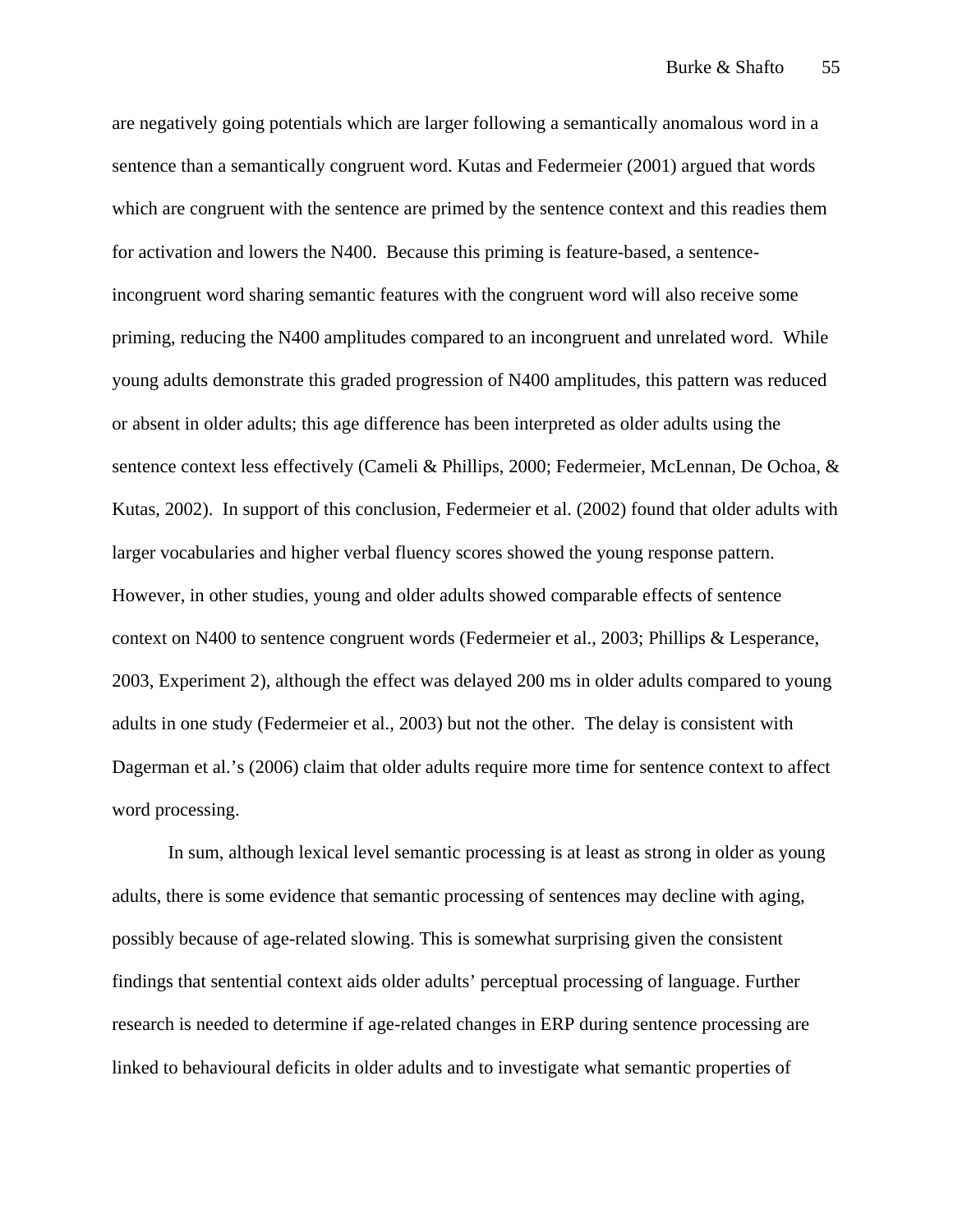sentences constrain older adults' sentence processing and how these properties are related to slowing.

#### **Discourse comprehension**

Discourse comprehension is particularly important for assessing the relative contributions of age-related processing deficits versus age-related increases in language experience. Discourse comprehension places demands on working memory because it requires integrating concepts and maintaining thematic information over multiple sentences. However, discourse comprehension also provides an opportunity for strong top-down influences, guiding comprehension with heuristics and real world knowledge which increases during adulthood. Part of discourse comprehension is the development of a situation model, namely, a multi-dimensional representation of the topic of the text, including information such as space, time, and causal relationships (Zwaan & Radvansky, 1998). A situation model goes beyond the literal content of the text by integrating the text with preexisting knowledge (e.g., Stine-Morrow, Gagne, Morrow, & DeWall, 2004). Thus, situation model information is often contrasted with the *surface* information (i.e., the specific word content), and *textbase* information (i.e., the specific propositional content).

Older adults typically demonstrate preserved use of situation models. Although one study suggests older adults do not inhibit representations of irrelevant situation models as well as younger adults (Radvansky, Zacks, & Hasher, 2005), most studies demonstrate age constancy in constructing and using situation models during comprehension, for example by updating them when there are changes to spatial or temporal information (Radvansky, Copeland, & Zwaan, 2003). Indeed, a number of studies indicate a *stronger* influence of situation models on older adults' comprehension than on younger adults'. Radvansky et al. (2001) gave participants history texts to read, and found that older adults had greater memory for situation model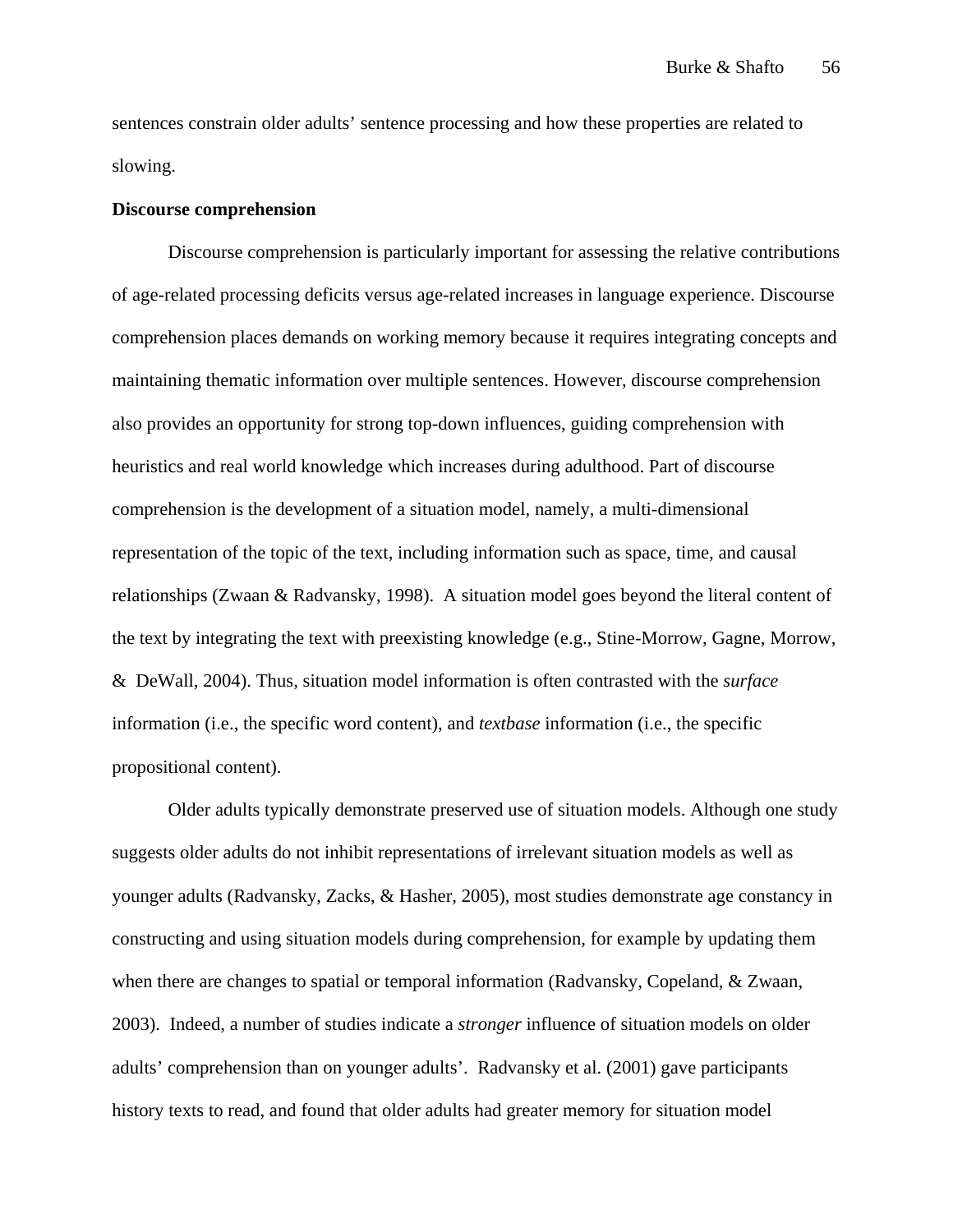information than younger adults. This age-related superiority was eliminated when a narrative text was used, which encouraged all readers to form situation models, but a subsequent study (Radvansky et al., 2003) demonstrated age-related superiority for remembering situation model information even when participants read narratives.

In keeping with these findings, a number of established situation model effects are larger for older adults. Dijkstra, Yaxley, Madden, & Zwaan (2004) had participants read sentences which described objects (e.g., spaghetti), in a context (e.g., bowl/box) which implied specific form information (e.g., cooked/uncooked). Participants then saw a drawing of an object (e.g., cooked or uncooked spaghetti) and had to indicate whether it had been described in the sentence or not. If features of the drawing mismatched the implied features from the sentence, participants were slower to make this decision than when the features matched. Older adults showed a larger mismatch effect than young adults, suggesting that their situation models were stronger and had more of an impact when the model was violated. Another situation model effect demonstrated that reading times were faster and memory was better for text where items had a functional, interactive relationship compared to a non-functional relationship (e.g., Radvansky et al., 2003). This functionality effect was present in both age groups but was larger for older adults. Finally, the further a described object is from the protagonist, the longer it takes readers to process information about it. For participants with good comprehension, this "distance effect" was larger for older than younger adults (Stine-Morrow, Morrow, & Leno, 2002).

Stine-Morrow, Loveless, and Soederberg (1996) evaluated the allocation of resources to surface, textbase, and discourse processing by regressing word-by-word reading times onto factors associated with these different processing levels. For example, word length in syllables measured orthographic decoding, number of propositions was a textbase variable, and "serial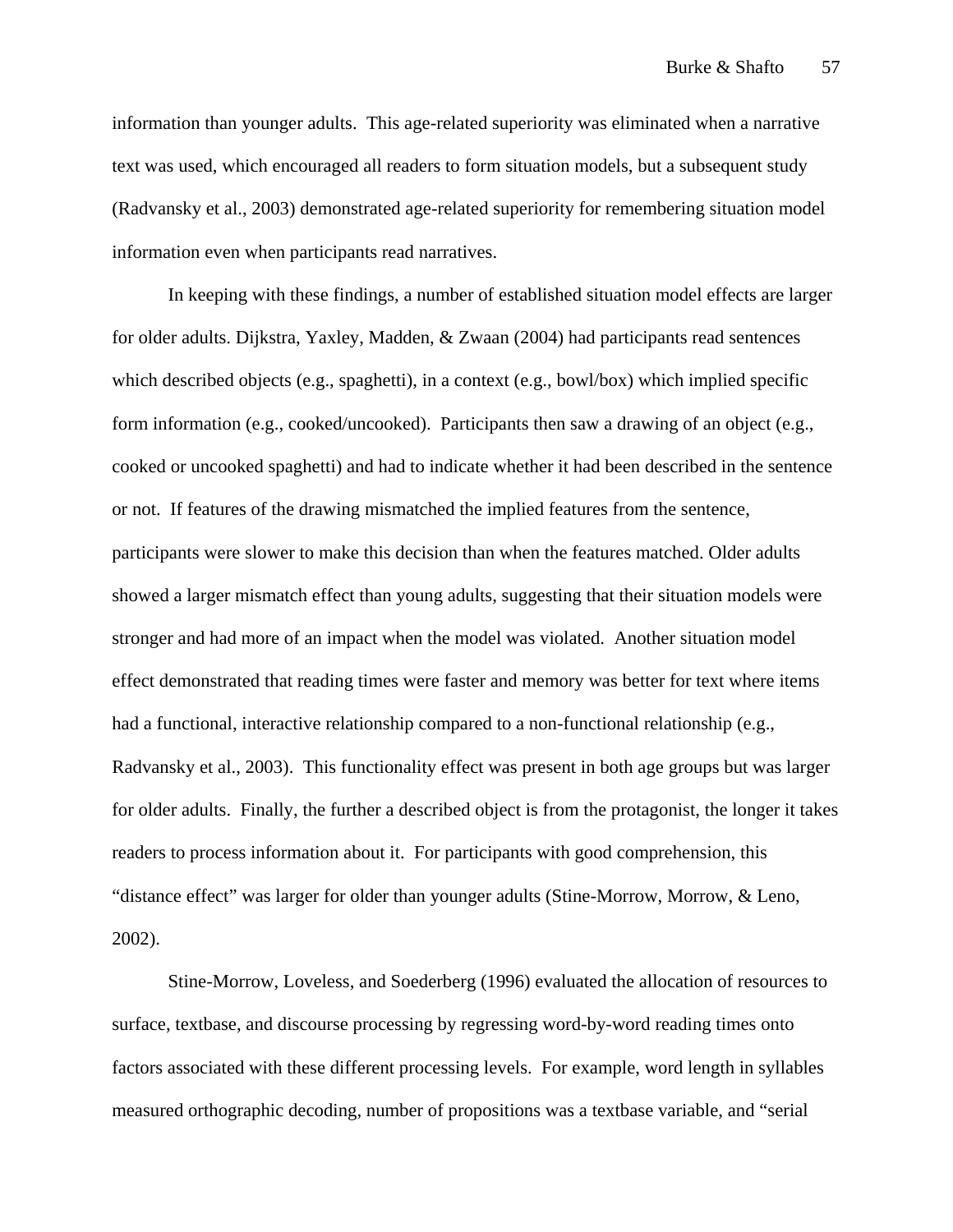position" indirectly indicated the strength of the global representation (which should increase as more of the passage is read). The critical assumption of this approach is that reading time allocation reflects relative allocation of cognitive processing. Using this approach, discourse factors influence older adults' processing more than young adults' because older adults' reading time depends more on these factors (e.g., Miller, Stine-Morrow, Kirkorian, & Conroy, 2004; Stine-Morrow et al., 2002; Stine-Morrow, Miller, & Leno, 2001). For example, Stine-Morrow et al. (2001) reported that better performing young adults allocated more time to textbase factors, while better performing older adults allocated more time to both textbase and discourse factors. For an excellent review of age-related changes to resource allocation during reading, see Stine-Morrow et al.,(2006).

Applying a resource model to older adults' emphasis on discourse-level processing, raises the question of whether it is an attempt to optimize limited resources or a byproduct of insufficient processing resources (see Stine-Morrow et al., 2006 for discussion). Several results suggest that older adults attempt to optimize their performance. For example, Stine-Morrow et al. (1996) found that older adults who showed the same pattern of reading time allocation as young adults had *worse* subsequent recall, whereas older adults with better recall had allocated more time to "strong schema-based processing". A number of other studies have also found different allocation patterns for older adults in the context of equivalent memory (e.g., Miller et al., 2004; Smiler, Gagne, & Stine-Morrow, 2003; Stine-Morrow et al, 2001) or superior memory performance compared to young (Miller et al., 2004). However, McGinnis and Zelinski (2003) demonstrated that when participants attempted to identify the definition of an unfamiliar word which had appeared in a passage context, older adults over age 75 gave high ratings to precise definitions, but unlike young or young-old adults, also gave high ratings to definitions based on the general themes of the passage and irrelevant definitions. This implies, at least for very older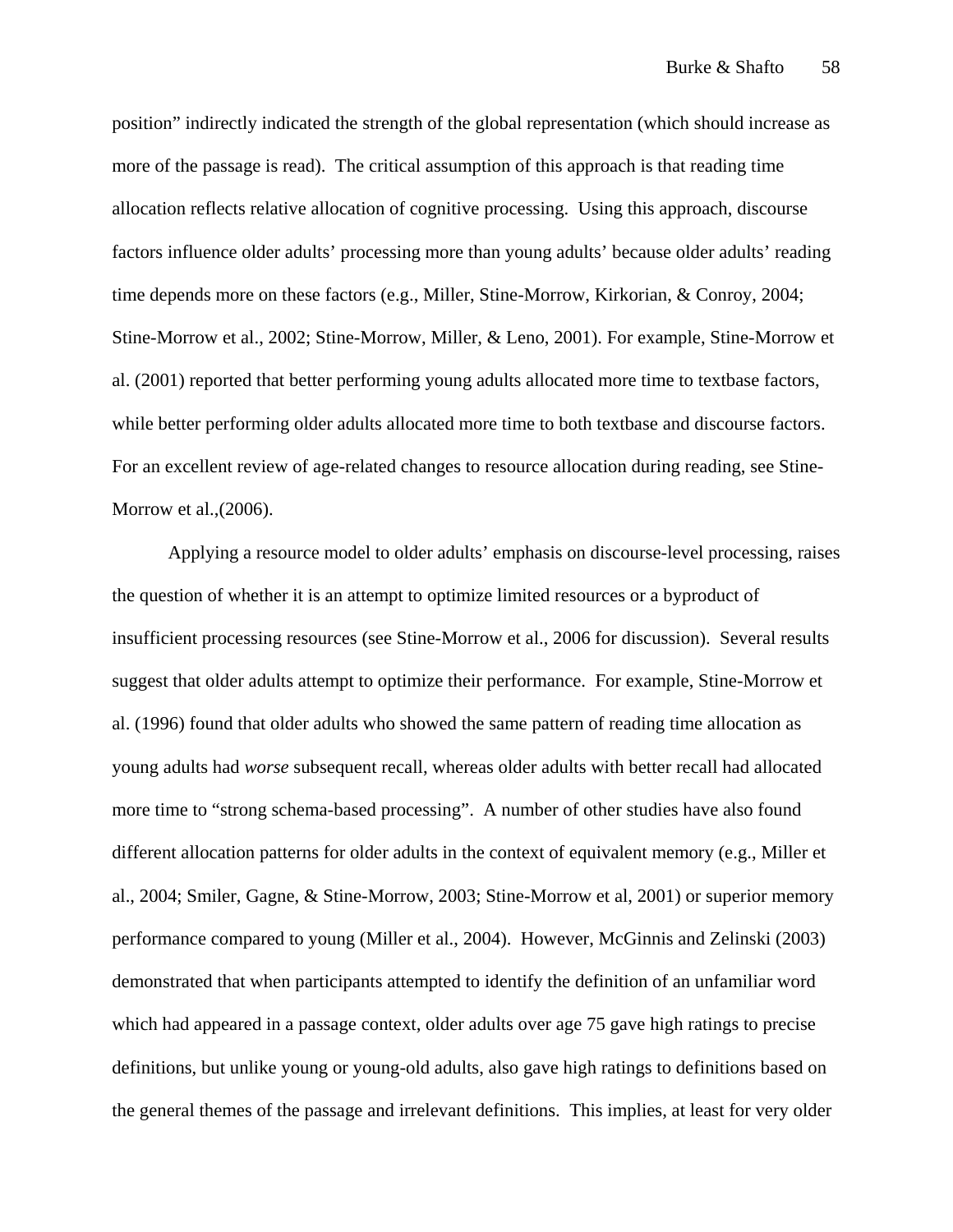adults, that the preference for discourse-level processing is not necessarily optimal. Additionally, during self-paced listening, younger adults adjusted allocation of listening times to improve memory as task difficulty increased, but older adults were not as flexible in their resources allocation patterns, and demonstrated worse recall than younger adults (Titone, Prentice, & Wingfield, 2000).

Recent research has called into question the underlying assumption that there is a connection between older adults' resource allocation patterns and decreases in available resources, such as working memory. Stine-Morrow et al. (2001) found that age-related changes to allocation patterns were largely independent of working memory capacity (as assessed with reading and listening sentence span tasks), despite an age-related capacity decline. The role of working memory capacity was more directly addressed by Smiler et al. (2003) who had participants read passages with or without a secondary memory task. Older adults had longer "wrap up" times at the ends of sentences, thought to reflect time allocated to conceptual integration, and this age difference increased in the presence of the secondary memory task. However, working memory capacity (i.e., sentence span) did not predict this pattern, despite the finding that working memory capacity was lower in the older group and did predict performance on the secondary memory task.

If age-related shifts towards discourse-level processing are not responses to decreasing processing resources, a ready alternative is that this shift is due to their greater pool of general knowledge, acquired across their lifespan. However, Radvansky et al. (2001) found no correlation between measures of prior knowledge and measures of situation model use, and many of the situation model effects depend on manipulating and updating situation models based on new information given in the task (e.g., Dijkstra et al., 2004, Radvansky et al., 2003). In fact, under some circumstances, older adults use situation models differentially more than younger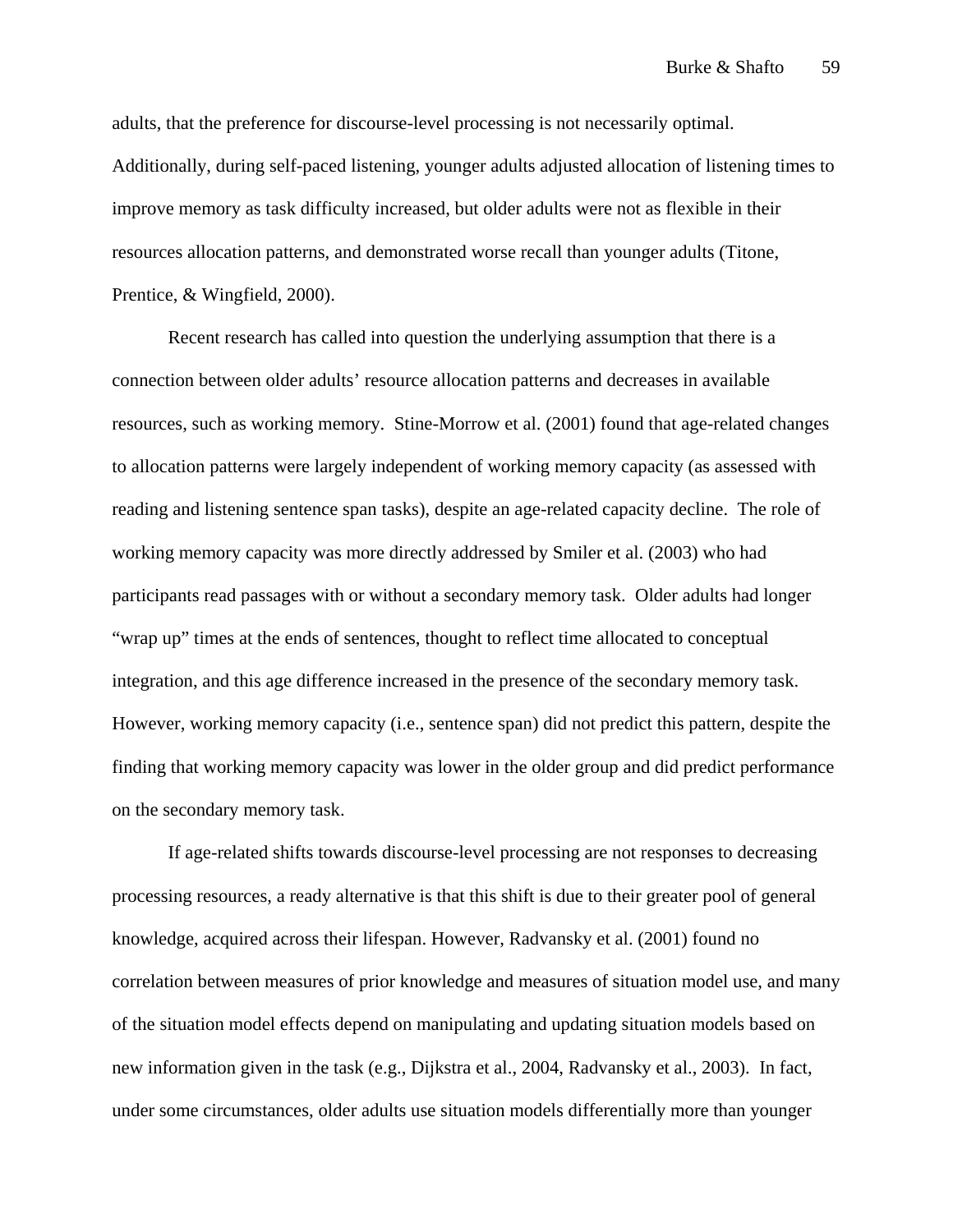adults in the context of new information. For example, both young and older adults increase the time they allocate to the integration of concepts when they have pre-existing expertise on the topic at hand (Miller, 2003), but only older adults are similarly affected by newly acquired knowledge (Miller et al., 2004). Additionally, Stine-Morrow et al. (2002) demonstrated that when new object information is introduced during text comprehension, only older adults integrate this information into the situation model, while younger adults rely on textbase processing to remember the new information. Finally, when reading a text multiple times, younger adults will tend to emphasize discourse-level processing only in the second reading after establishing a textbase representation in the first reading, whereas older adults focus on discourse-level processing beginning with the first reading (Stine-Morrow et al., 2004), a pattern which also leads to better comprehension performance in the older group.

Thus, older adults may have a bias towards top-down processing *per se*, but more research is clearly needed to determine why older adults prioritize situation model formation and other discourse-level processing during text comprehension. One possibility is that changes to older adults' performance may be due to their language "expertise": If the primary goal of comprehension is to form a situation model, older adults, who are more practiced at comprehension, may be better at identifying and focusing on the aspects of text that are relevant for forming situation models (Radvansky et al., 2001). In support of this view, Miller et al. (2004) reported that during passage reading older adults applied newly-acquired domain knowledge more, which differentially slowed their reading, but they subsequently outperformed younger adults on a comprehension task that required forming inferences. Thus, as suggested by Radvansky et al. (2001), young and older adults may be equally influenced by textbase information during comprehension, but while younger adults retain it, older adults discard this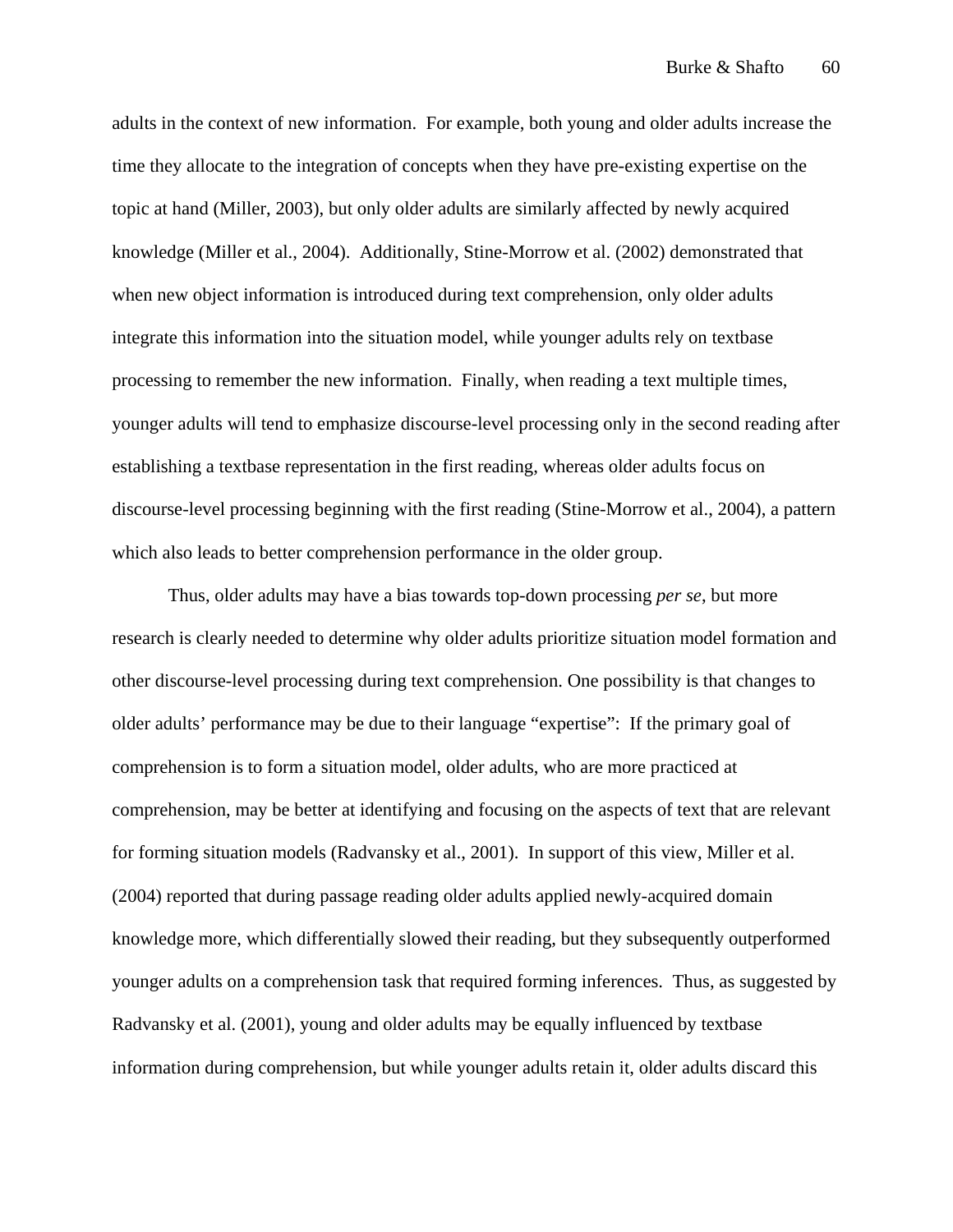information after using it to form a situation model, which may explain older adults' better inferential memory (Miller et al., 2004), but younger adults' better propositional memory.

In sum, text comprehension in old age appears to involve increased reliance on discourse structures such as situation models. However, recent studies suggest that this shift may be independent of declines in processing resources such as working memory, and may constitute an age-related shift in priorities during comprehension.

### **Elderspeak and Comprehension**

*Elderspeak* is an adopted speech register used to address older adults that attempts to accommodate anticipated communication difficulties, similar to speech used to small children and foreigners. Elderspeak is characterized by exaggerated intonation, slower speech rates, more repetition and elaboration, and shorter sentences with simpler syntax. Is elderspeak a helpful accommodation to older adults' comprehension abilities? Kemper and Harden (1999) identified helpful and harmful aspects of elderspeak using a referential communication task in which participants were instructed on how to follow a route on a map. Semantic alterations in the speaker's language such as repetitions and elaborations improved performance and reduced older adults' reported communication difficulties. The same was true for some kinds of syntactic simplifications, such as reducing the use of embedded or subordinate clauses, but simply shortening sentences was not helpful. Moreover, changes to prosody such as exaggerated intonation and slowed speech rate increased older adults' reported communication difficulties and under some circumstances impaired performance.

 The combination of helpful and harmful characteristics of elderspeak may explain some of the mixed reactions that elderspeak elicits. Older adults resent patronizing speech, and find it insulting and condescending (Ryan, Giles, Bartlucci & Henwood, 1986). Despite older adults' negative reaction to being spoken to in a patronizing register, they may be blamed for its use,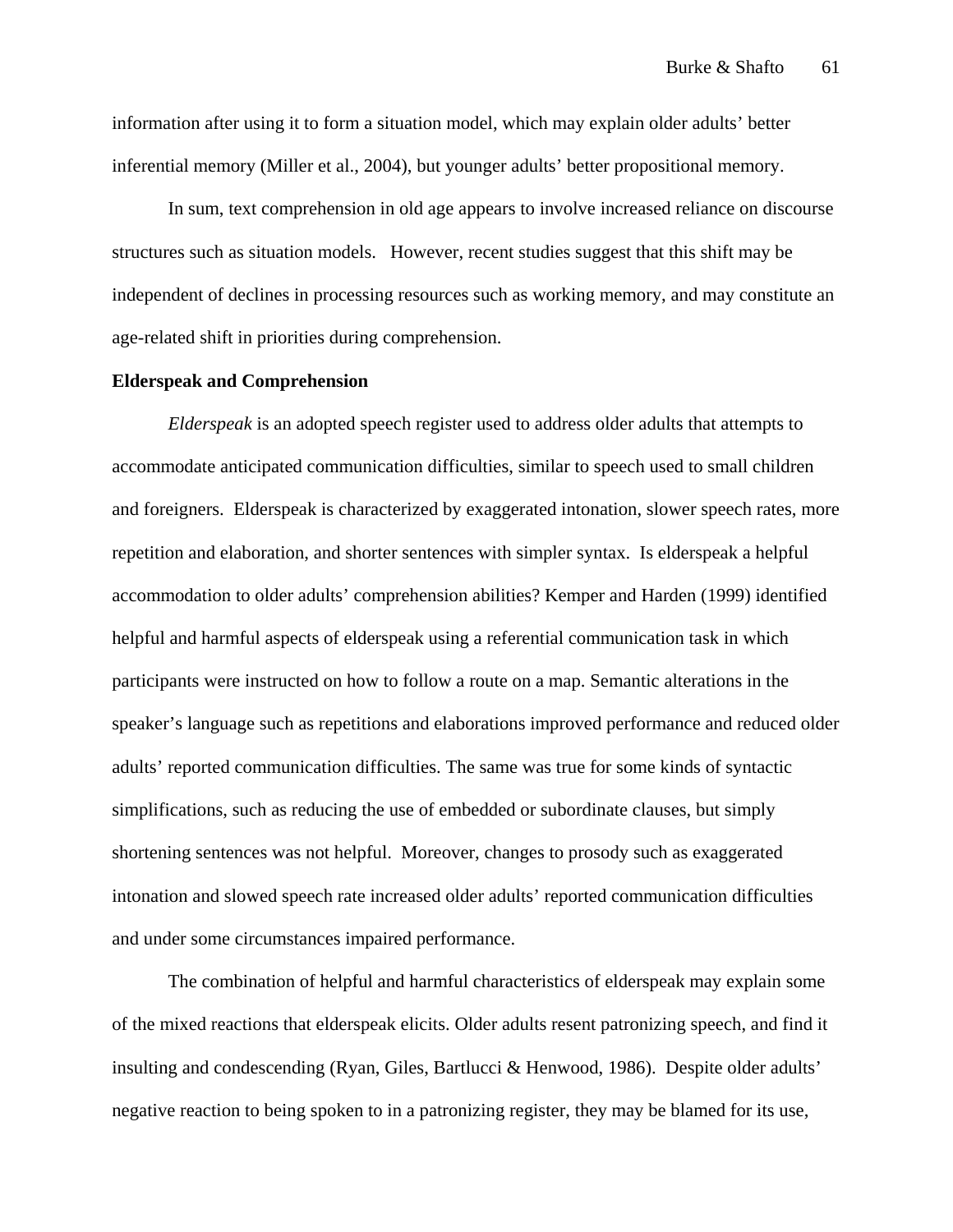contributing to the view that they are less competent (LaTourette & Meeks, 2000). Moreover, older adults feel that they have more communicative difficulties themselves in response to patronizing speech (Kemper & Harden, 1999) suggesting that elderspeak can lead to a downward spiral that reinforces negative stereotypes (e.g., Nussbaum, Pitts, Huber, Raup Krieger, & Ohs, 2005). However, while patronizing speakers are typically preferred less than speakers who don't use patronizing speech (Brown & Draper, 2003), elderspeak can also be associated with affection and nurturance (Ryan et al., 1986); in fact, when observing a conversation, both young and older adults rate elderspeak higher than neutral speech on both negative and positive characteristics (Gould, Saum & Belter, 2002). Interventions to reduce the use of elderspeak are motivated by findings that older adults prefer health care workers who are not condescending (e.g., LaTourette & Meeks, 2000), and that patronizing speech to nursing home residents can encourage dependence and increase social isolation (Williams, Kemper, & Hummert, 2003; Nussbaum et al., 2005). Intervention effectively reduces some aspects of elderspeak but not others (Williams et al., 2003), and some improvements remain stable, but some deteriorate over time (Williams, 2006).

In sum, the way that older adults are spoken to dramatically affects how they feel about themselves and how they are perceived by others. It can also affect their performance on cognitive tasks, improving it under some conditions and impairing it under others. Components of elderspeak are either helpful or harmful, but as Kemper and Kemtes (2000) point out, it is unclear that speakers use helpful components to adjust their speech to the communicative needs of older adults.

### **Discourse Production**

Much of the recent aging research on production of discourse investigates the semantic content, in particular, the number of ideas produced relative to a fixed number of words and the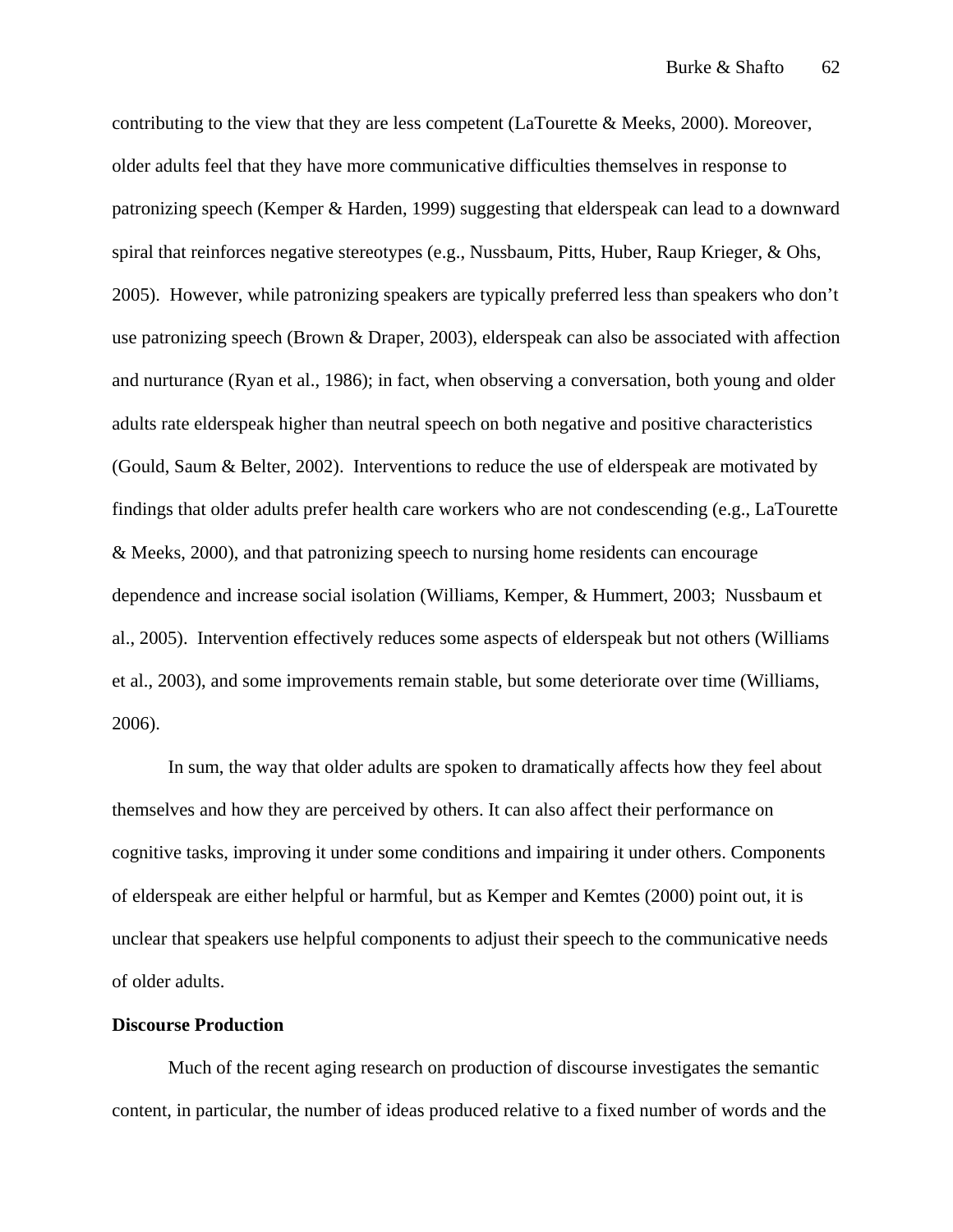degree to which these ideas are relevant to the topic. The density of ideas declines with age in written autobiographical essays (Kemper, Greiner, Marquis, Prenovost & Mitzner, 2001), spoken responses to topics (Kemper & Sumner, 2001; Kemper, Thompson et al., 2001) and spoken descriptions of a picture (Mackenzie, 2000a). Juncos-Rabadan, Pereiro and Rodriquez (2005) presented sequences of pictures and analyzed the semantic content of narratives about them by native speakers of Galician with no more than an  $8<sup>th</sup>$  grade education. Although the overall content did not vary with age, the density of content declined with age. At present, there is no account of why idea density declines with age, but low idea density is associated with increased all-cause mortality and Alzheimer's disease (Snowdon, Greiner, Kemper, Nanayakkara & Mortimer, 1999; Snowdon et al., 1996).

There is also evidence that under some conditions older adults produce more speech that is off topic. Arbuckle, Pushkar Gold and colleagues examined the responses of 60 to 95 year old adults in a life history interview and reported that off-topic verbosity (OTV) increased with aging (e.g., Arbuckle & Pushkar Gold, 1993; Gold, Andres, Arbuckle & Schwartzman, 1988). High OTV was associated with reduced performance on tests involving the ability to ignore irrelevant information (e.g., Trailmaking test, Stroop test), and the authors attributed OTV to age-related deficits in the ability to inhibit irrelevant information (Arbuckle & Pushkar Gold, 1993; Pushkar Gold & Arbuckle, 1995).

James, Burke, Austin and Hulme (1998) argued for an alternative pragmatic change account of discourse under which older adults produce more off-topic speech because of a shift in their conversational goals from the concise exchange of information, to an emphasis on personal narratives and identification of significant events in their lives. James et al. found that older adults produced more off-topic speech only during autobiographical story telling, and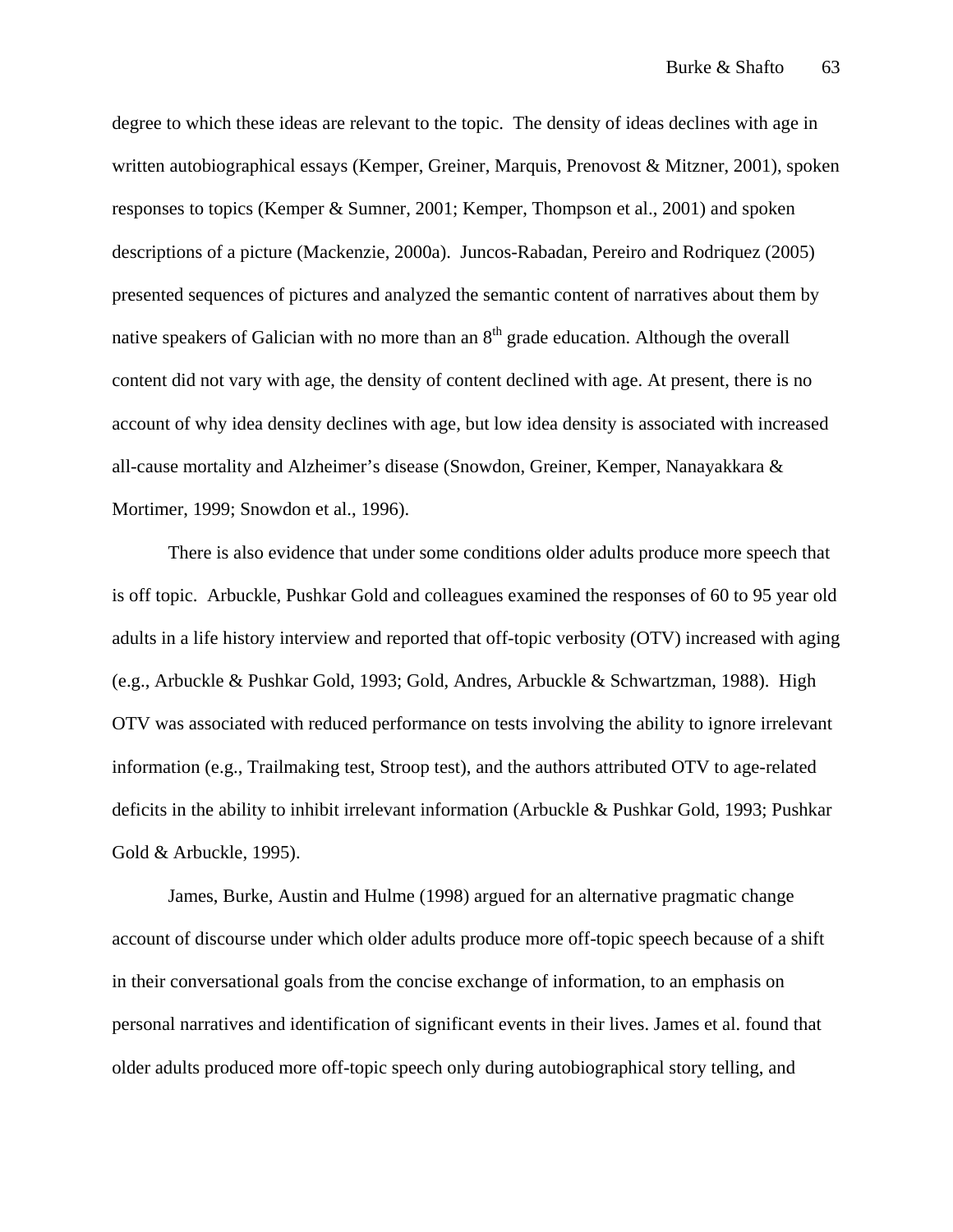although their stories were rated as less focused, they were also rated as more interesting and higher quality than young adults'.

The roles of age, inhibition and pragmatic factors in OTV have become clearer through careful and systematic investigations of Arbuckle, Pushkar Gold and colleagues. They selected adults who were in the top 15% of a panel of 455 older adults in terms of OTV, as well as samples with mid and low levels of OTV. To test the generality of OTV, as predicted by the inhibition deficit account, they used a referential communication task where participants gave descriptions to identify a nonsense figure to a listener. The high OTV group used more words, more hedges and more redundant information than the low or medium OTV groups who did not differ. There was, however, no difference among groups in off-topic speech in the task and little difference in the effect on the performance of the listener (Arbuckle et al., 2000). In a 'get acquainted' conversation with other participants, the high OTV participants spent more time talking and provided more information about themselves. In a condition where they received cues signalling listener boredom during the conversation, the high OTV participants still talked more than the other groups but all groups reduced the time they spent talking.

Arbuckle, Pushkar and colleagues concluded that OTV characterizes only a minority of older adults and that "older people in general are not prone to verbose self-focused talk or to high levels of OTV (p.373)" (Pushkar et al. 2000). They argue that inhibitory deficits explain OTV, but also suggest that declining cognitive performance may trigger a pragmatic change by shifting conversational goals towards more personal narratives. As Kemper and Mitzner (2001) point out, the inhibitory deficits invoked in OTV differ from the pervasive age-related deficits postulated in the inhibition deficit model (Hasher & Zacks, 1988). The relation between OTV and inhibitory function is found only for older adults in the top 15% of OTV scores, and not for the remaining 85% of older adults. Moreover, even high OTV adults are able to curb off-topic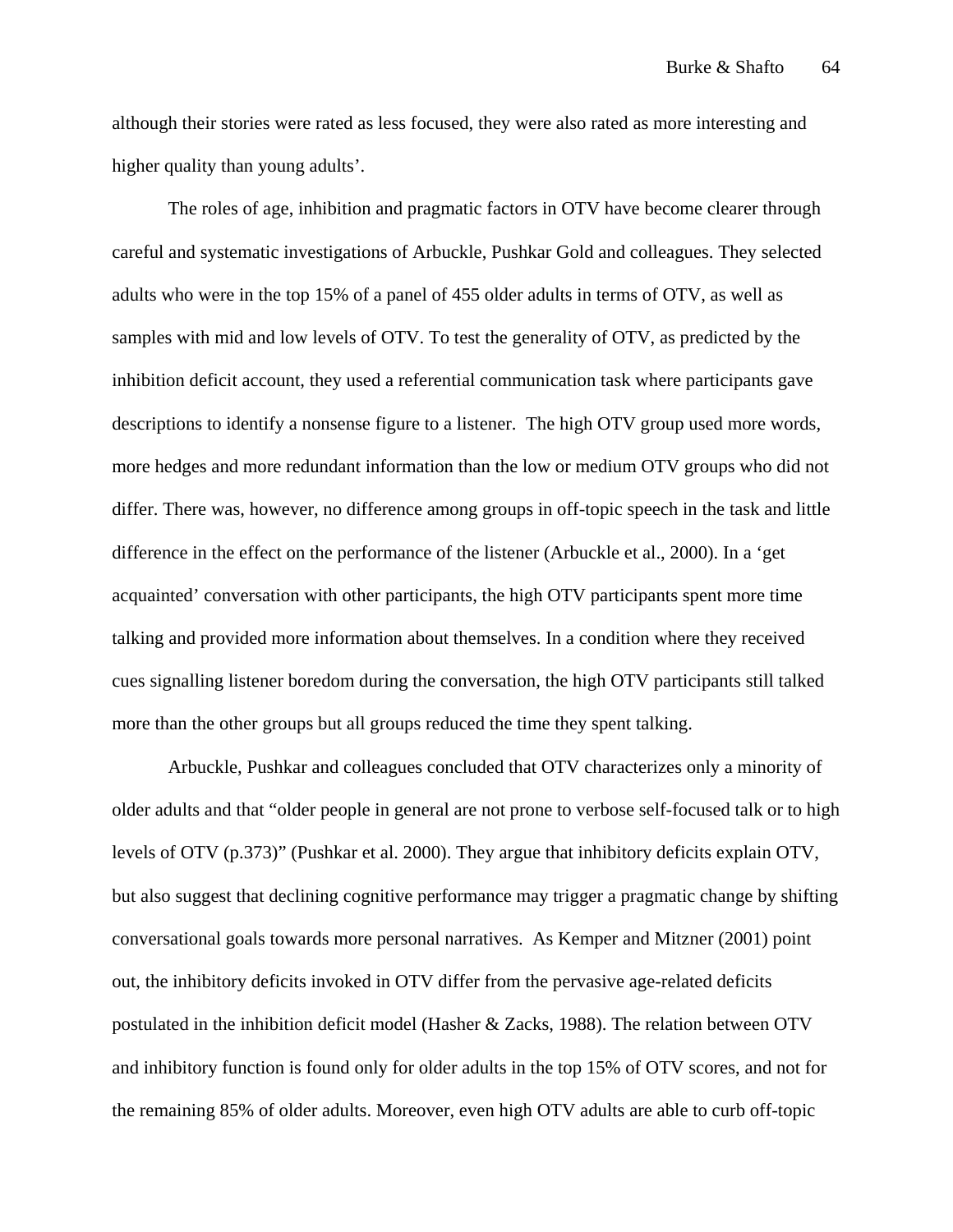speech in some situations, e.g., referential communication tasks and when conversational partners look bored.

### **Summary of Semantics**

Evidence from studies of lexical semantics, including vocabulary knowledge and semantic priming, suggests that this aspect of the semantic system is well-preserved in old age. Declines in vocabulary occur only in very old age and may reflect declines in learning rather than in semantic processing. The bulk of the evidence from studies of semantic processing of sentences and discourse suggests that older adults compute meaning on-line and use this meaning top-down in subsequent language processing. Some recent ERP findings indicate slower or incomplete computation of meaning of sentences, although supporting behavioural evidence is sparse (but see Dagerman et al., 2006). Older adults' greater language experience is relevant to several age-related changes including semantic priming and frequency effects at the lexical level and the use of situational models at the discourse level. Cognitive aging models of language have yet to address the question of why aging has a beneficial effect on lexical semantic processing but not on processing in other language sub-systems. Older adults reduce the density of ideas in their discourse and produce more off topic speech in autobiographical narratives. Further research is needed to determine if the change in idea density is related to a combination of changes in cognitive function and pragmatic principles as seems to be true for off-topic speech.

#### **Syntax**

The primary account of syntactic changes in adulthood is that they are driven by a shrinking working memory capacity which limits older adults' ability to process complex hierarchical structures such as those underlying some syntactic constructions. The assumption is that embedded clauses in general and certain types in particular, such as those in left branching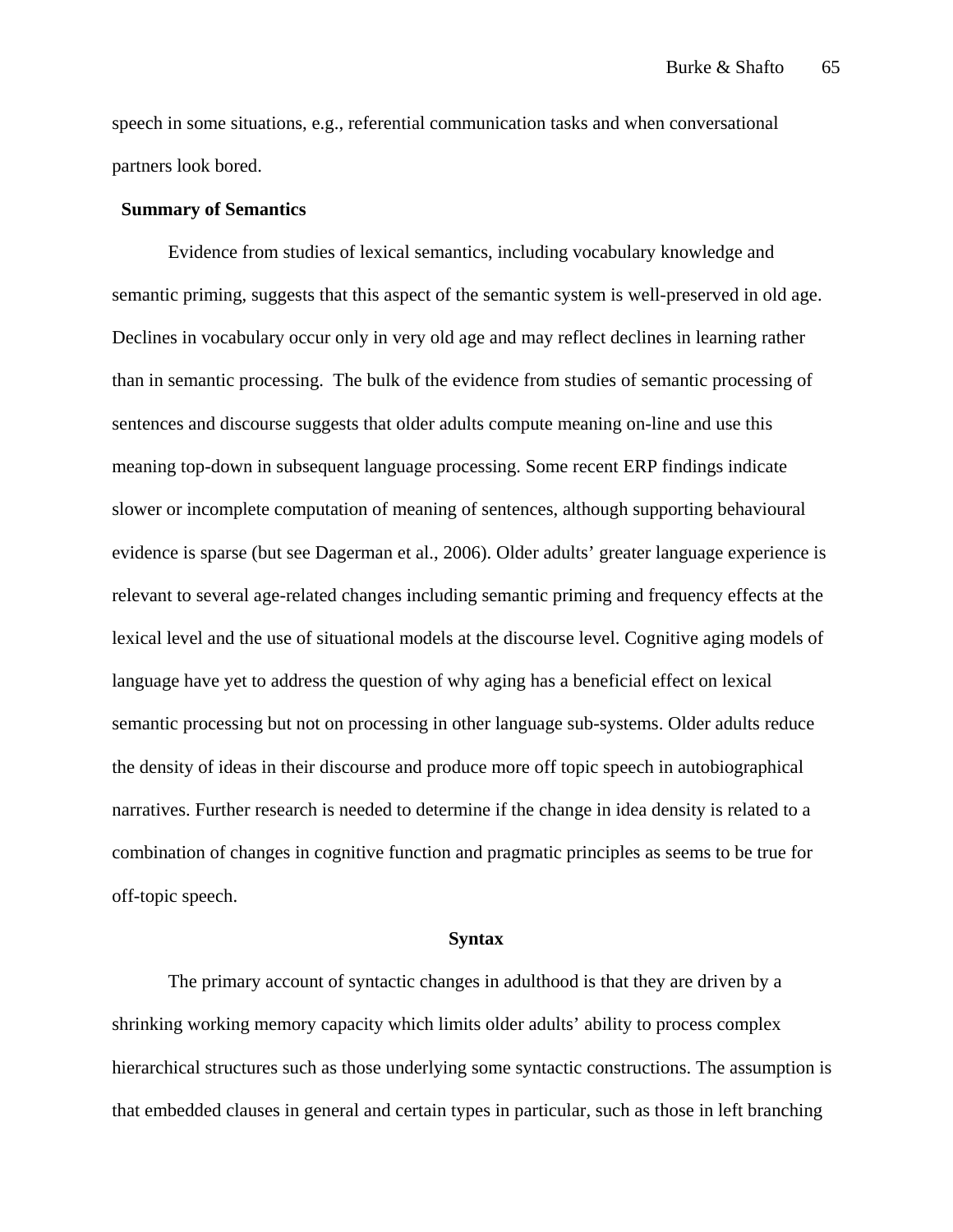sentences, increase working memory load to a point that sometimes exceeds older adults' capacity, disrupting syntactic processes (Kemper & Kemtes, 1999). Caplan and Waters, however, have argued for a dedicated working memory that is specialized for automatic interpretive processing of sentences and is unrelated to standard working memory measures that show age-related declines. Under this model, the on-line computation of meaning and syntax during reading or listening is obligatory and shows little variation with age. In contrast, off-line post-interpretive language processing such as plausibility or grammaticality judgments involve conscious, controlled processing that reflects age-related decrements in working memory capacity as measured by standard working memory tasks (Caplan & Waters, 1999; Waters & Caplan, 2001, 2005). Investigation of the relation of on-line and off-line language performance to aging and to working memory measures has motivated much recent research on comprehension of syntax.

### **Comprehension of syntax**

Off-line measures of comprehension that require participants to answer questions about a text after it is read have consistently found age-related declines in performance (e.g., Kemper & Sumner, 2001; Van der Linden et al., 1999), especially for text with greater syntactic complexity (Waters & Caplan, 2001, 2005; but see Feier & Gerstman, 1980). On-line techniques measure word-by-word or phrase-by-phrase reading or listening time, for example, by using the auditory moving window paradigm in which participants control presentation of successive phrases of the sentence. More time was allocated when the text increased in syntactic complexity, but this slowing of presentation was comparable for young and older adults at the most demanding regions of the sentence (Stine-Morrow et al., 1996; Waters & Caplan, 2001, 2005). Moreover, Waters and Caplan reported that off-line but not on-line measures were correlated with working memory span and that age effects in the off-line measures were reduced when span effects were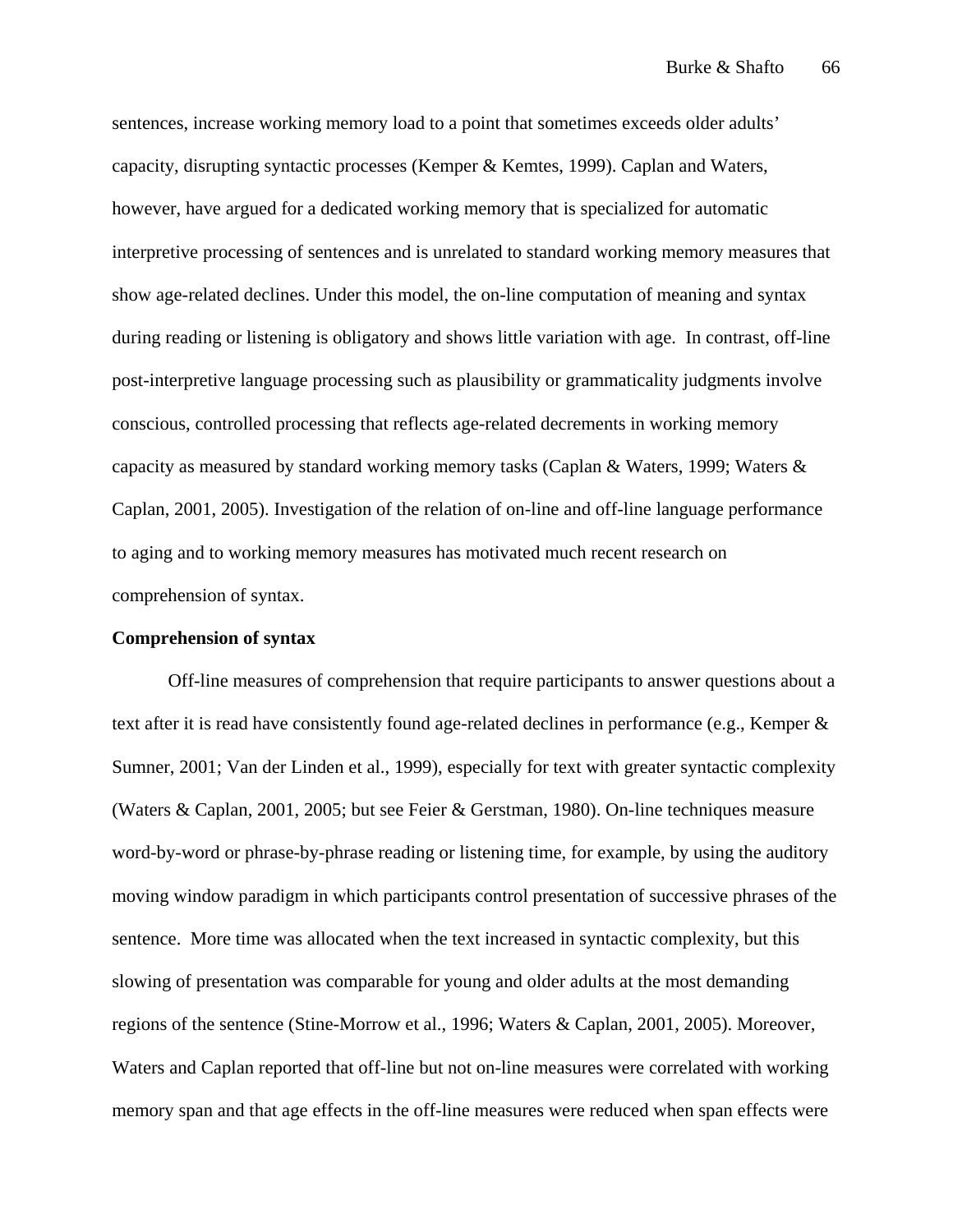removed. DeDe et al. (2004) tested this pattern of age differences using a structural equation modeling approach. Although the final model showed that the effects of syntactic complexity on listening time were related to age, they were not related to working memory measures. In contrast, off-line measures of comprehension were related to age and the age effects were mediated by working memory.

The effects of syntactic complexity can also be seen in sentences with temporary syntactic ambiguity as in garden path sentences: *The experienced soldiers warned about the dangers conducted the midnight raid.* Correct interpretation and avoidance of the garden path requires multiple interpretations of the ambiguous phrase, in particular, transformation of *warned* from main verb to the verb in a relative clause (Kemper, Crow & Kemtes, 2004). If syntactic processing is related to working memory capacity, then older adults should be less able to hold multiple interpretations in working memory and more likely to show garden path effects. However, the effect of ambiguity on reading time did not differ by age although young adults were more accurate than older adults answering questions about ambiguous sentences, but not unambiguous sentences (Kemtes & Kemper, 1997). In a study tracking eye movements, there were no age differences in the pattern of first pass fixation times for successive words in garden path sentences. First pass fixations are believed to reflect immediate semantic and syntactic processing during reading, and thus these findings are consistent with the Waters and Caplan (2001) model. Regressions back to words already read are believed to represent post-interpretive processes and these were more numerous for older than young adults in garden path sentences, suggesting that older adults were less able to hold the words in memory (Kemper et al., 2004).

Overall, the evidence suggests few age differences in on-line measures of syntactic processing and age decrements in off-line measures of syntactic processing. This pattern is consistent with the Caplan and Waters (1999) model of a dedicated working memory for on-line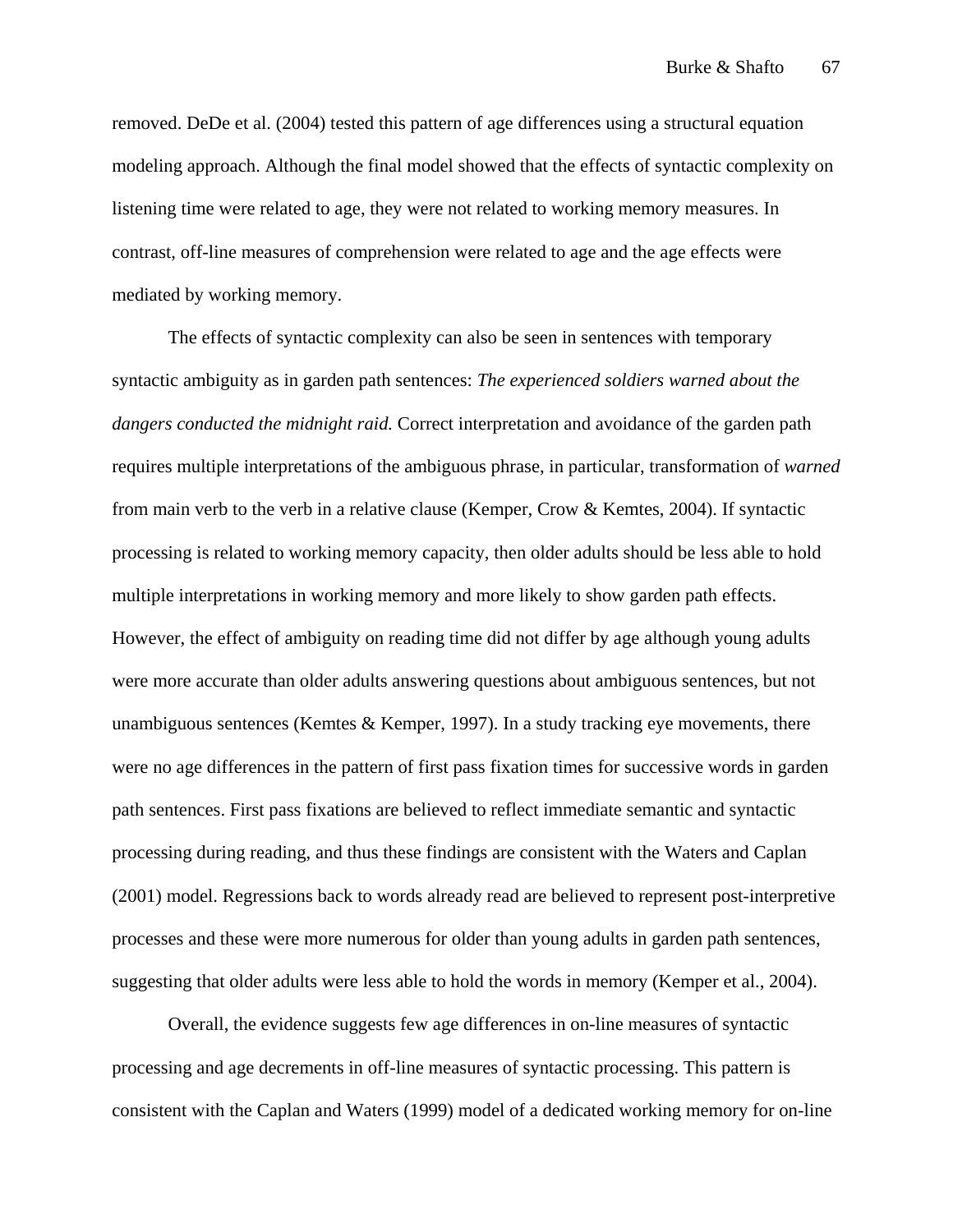language processing that is unrelated to working memory span. We turn now to production where virtually all measures have been on-line.

### **Production of syntax**

Kemper and her colleagues have produced considerable evidence from both longitudinal and cross-sectional research that the syntactic complexity of spoken and written language declines with age. Syntactic complexity, measured by counts of different types of embedded clauses and of clauses per utterance, declined in old age in samples of writing from diaries (Kemper, 1987) and essays (Kemper et al., 2001a) and spoken responses to questions (Kemper & Sumner, 2001; Kemper et al., 2001b). Syntactic complexity was not related to educational attainment or high school grades (Kemper et al., 2001a), but was related to working memory measures (Kemper, Kynette, Rash, Sprott & O'Brien, 1989; Kemper & Sumner, 2001; Kemper, 2001b).

Experimental studies of language production provide more control over pragmatic aspects of language that may influence the structure and content of spontaneous language, and may also vary with age. Davidson, Zacks and Ferreira (2003) used a constrained production task in which young and older adults constructed a sentence using a visually presented subject pronoun and verb followed by 2 or 3 other cue words. The verbs varied in the number of syntactic options they allowed. Having only one option for sentence construction slowed onset latency and increased dysfluencies, with no age difference in these effects. Thus, the ability to use grammatical options to increase efficiency in constructing a sentence is well maintained in old age.

Using a similar constrained production task and presenting 2, 3 or 4 cue nouns, Kemper, Herman and Lian (2003a) reported that latency to produce a sentence increased with the number of nouns presented and more so for older than young adults. Despite this apparent greater time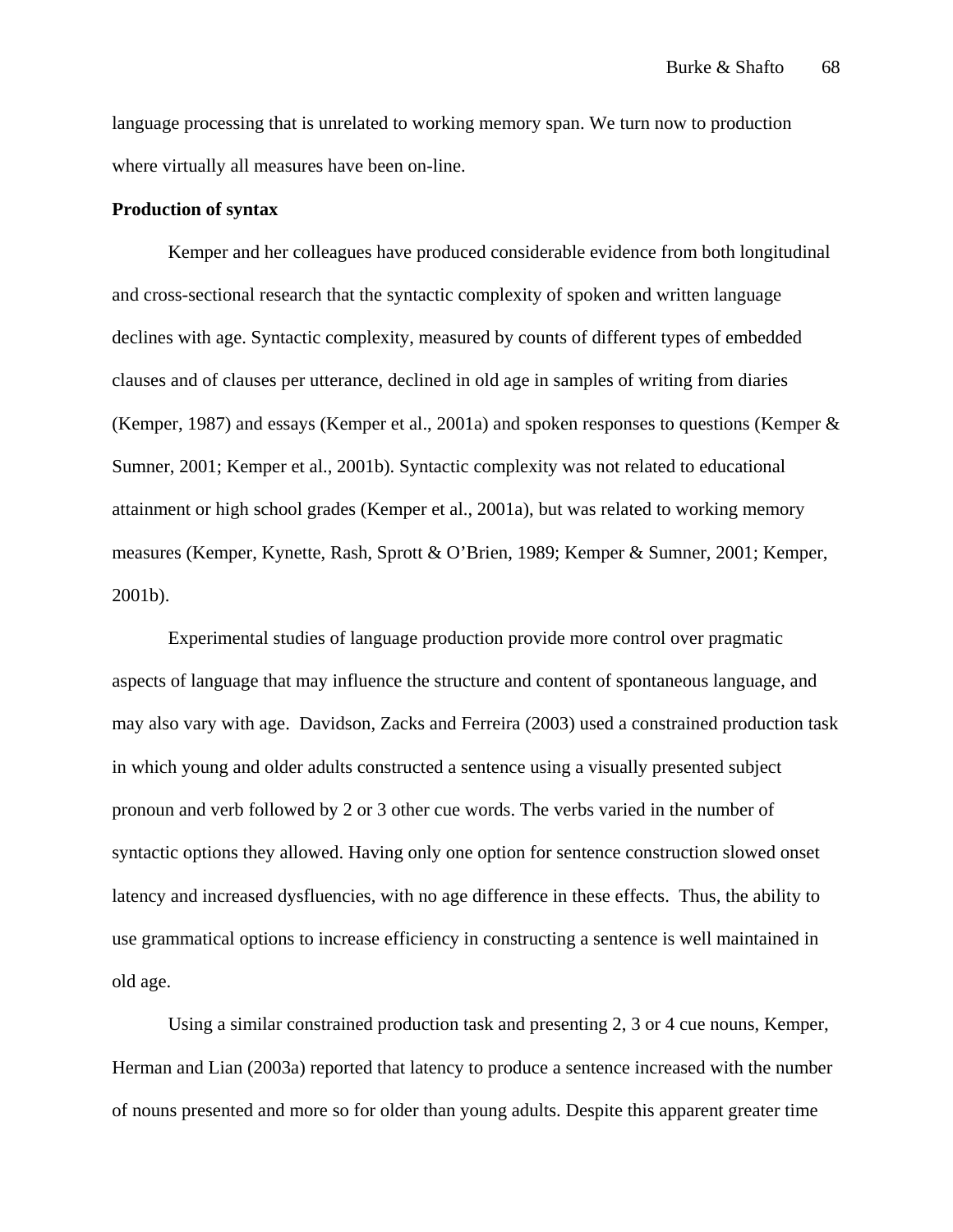planning the sentences when there were more cue words, older adults' grammatical complexity and idea density increased less than young adults' with 4 words, although there were no age differences with 2 or 3 cue words. Parallel findings were obtained when the complexity of a cue verb was varied by comparing complement-taking verbs, e.g., *wished, guessed,* which often yield multi-clause sentences, with transitive verbs, e.g., *called, replaced* and intransitive verbs, *smiled, jumped.* Complement taking verbs increased latency more for older than young adults, and increased grammatical complexity and idea density but again this increase was less for older than young adults. Kemper, Herman and Lian argued that increasing the number of cue words or the complexity of a cue verb increases memory load. This constrains the complexity of older adults' sentences because their reduced working memory capacity is inadequate with this increased load to generate complex syntax. This conclusion is consistent with results from another constrained production task where sentences were generated from presented stems that cued right branching or left branching completions (Kemper, Herman & Liu, 2004). Young adults' sentences, but not older adults' sentences, were longer, more grammatically complex and more dense in propositions for right-branching than left branching stems. The authors argued that older adults' reduced working memory capacity creates a "ceiling" on sentence complexity so that it does not vary with verb type.

Consistent with this account, Altmann and Kemper (2006) found that while young adults' word order in sentences was influenced by cue word characteristics such as animacy, older adults tended to construct sentences based on the order in which cue words were presented, perhaps because this reduced memory load. It is somewhat surprising in the context of these results that Kemper, Herman and Lian (2003b) found that language production of both young and older adults was affected by performance of a concurrent task, for example, walking or finger tapping. Young adults showed greater costs in reduction of grammatical complexity and length of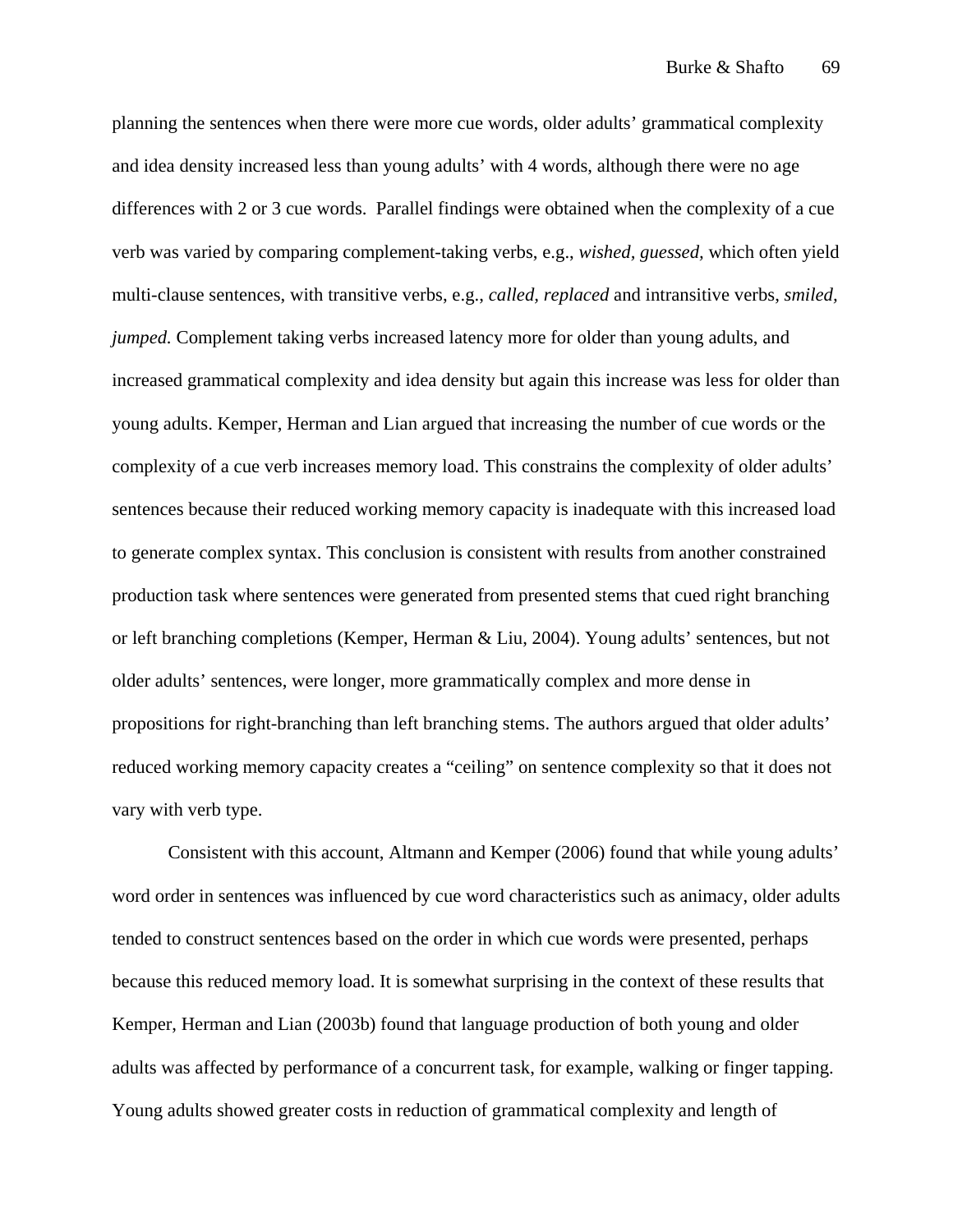utterance and older adults showed greater costs in slowing of speech rate. Although older adults' baseline language was less fluent and complex than young adults, it is unclear how the pattern of costs is consistent with the working memory account of age difference in grammatical complexity.

Miller and Johnson (2004) identified different types of working memory based on patient data, focusing on "lexical-semantic" short-term memory that is measured, for example, by the difference in memory span for words versus nonwords, and has been related to language production. Participants described the movement pattern of three pictures on a screen which varied so that the response required two nouns in the initial noun phrase, "The ball and the tree move above the finger" or one noun in the initial noun phrase, "The ball moves above the tree and the finger". Latency to begin the sentence was longer for the two noun initial phrases than the one noun and the size of the effect was the same across age. There were no age differences in measures of lexical-semantic short-term memory, but these measures predicted the complexity effect in onset latency whereas measures of phonological short-term memory did not. These results are compatible with the view that there may be different types of working memory that vary in their relevance to language tasks.

In sum, older adults produce sentences with lower syntactic complexity and propositional density than young adults in both spontaneous language and constrained language production tasks in the lab. This is readily explained under a working memory model in which older adults are less able to produce sentences with high complexity because of declines in working memory capacity. These conclusions are contrary to the conclusion reached in on-line comprehension studies that age has small effects on on-line syntactic processes and there is no relation between these processes and working memory. Clearly, future research needs to consider the reasons for this difference between on-line production and comprehension. It is unlikely that older adults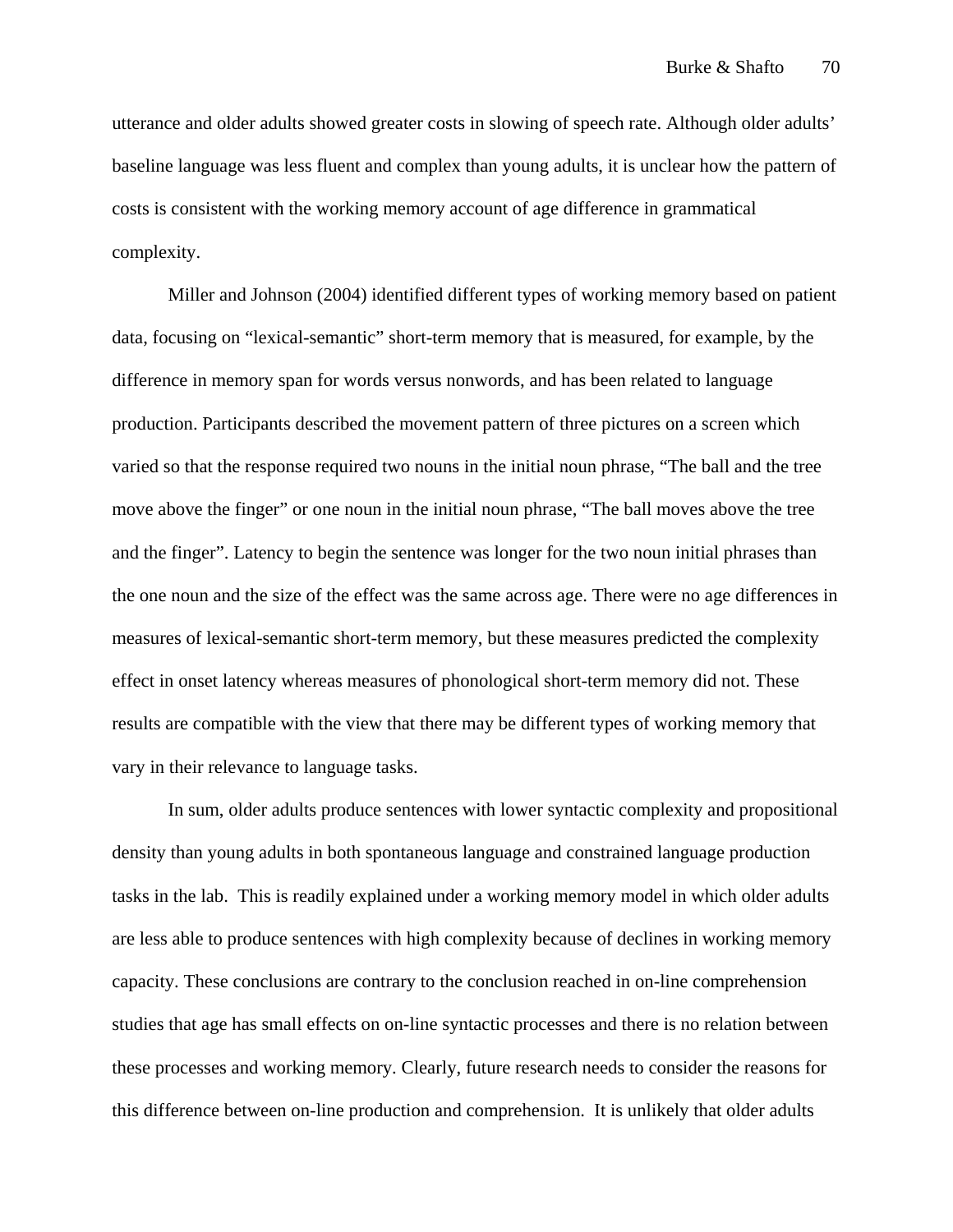construct simpler sentences as a pragmatic choice because they produce simpler sentences in constrained laboratory tasks and their reduced complexity compared to younger adults is accompanied by higher error rates (e.g., Kemper, Herman & Liu, 2004), suggesting that the simpler sentences were a response to processing difficulty. A recent attempt to identify different components of working memory that vary in how they are affected by age and in how they influence language production is a promising approach for understanding why some aspects of syntactic complexity are affected by age and others are not (Miller & Johnson, 2004).

### **Concluding Comments: Implications for Cognitive Aging Research**

One of the most salient findings emerging from this review of language and aging is the profound effect that age differences in perceptual processing have on cognitive performance. Since Baltes and Lindenberger (1997) noted the paucity of research on the relation between sensory functioning and cognition in older adults, there has been a rapid increase in research activity in this area. On a theoretical level, the interaction between perception and cognition is consistent with interactive language models (see Figure 1) in which semantic activation depends on priming transmitted bottom-up from the phonological system; top-down priming from the semantic system is also transmitted to phonological representations during perception aiding perceptual recognition. The permeability of sensory and cognitive systems in these models underscores the significance of age-related changes in sensory processes.

 The methodological implications are very clear. The sensory acuity of young and older participants in language research must be measured and reported. Self-reports of acuity have been shown to be inaccurate and unreliable. The research record demonstrates that it is difficult to draw conclusions about age differences in higher level language processes on the basis of behavior that reflects age differences in sensory acuity (See Schneider & Pichora-Fuller, 2000). In recent research older adults' sensory decline has been compensated for by adjusting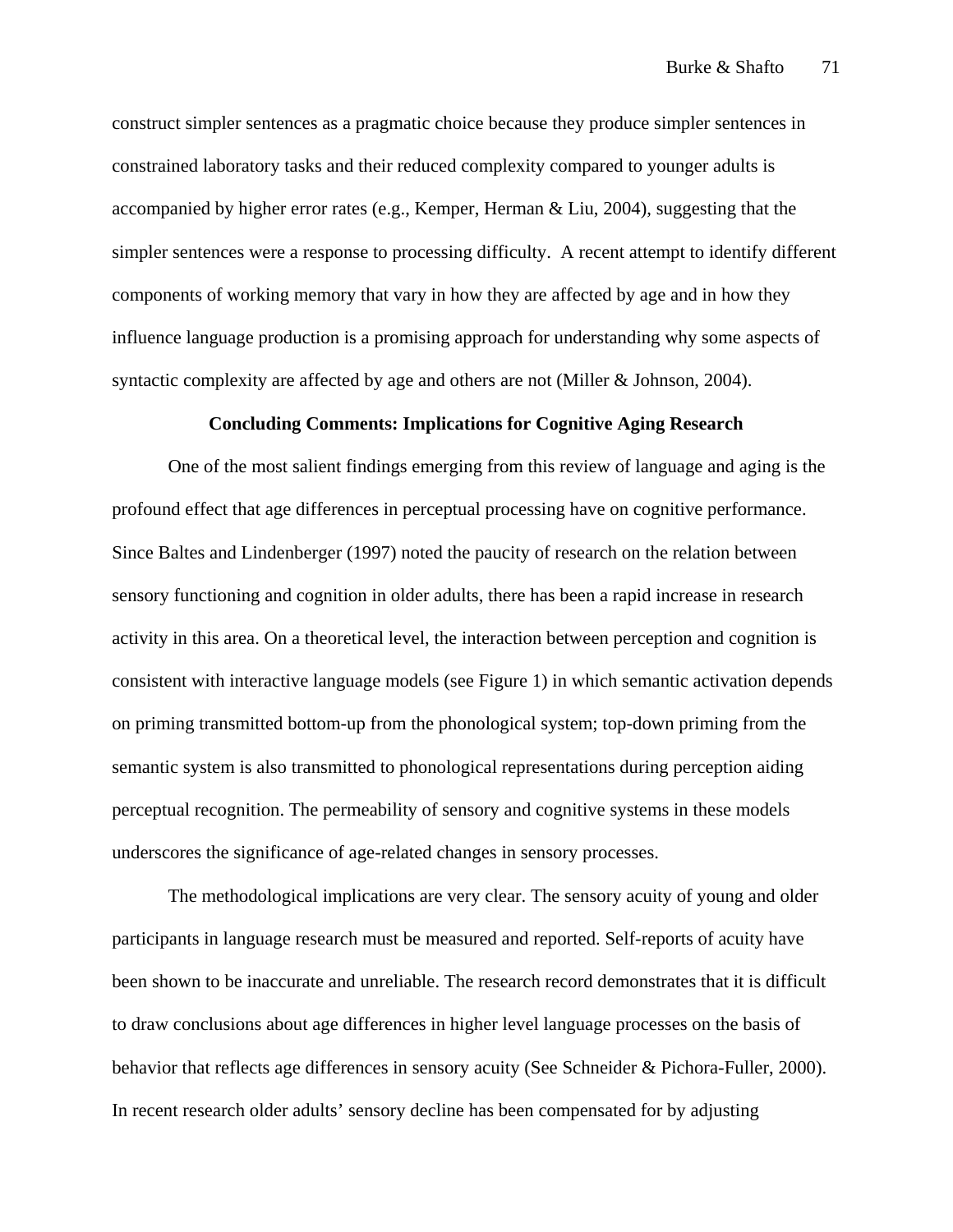presentation of stimuli to equate baseline performance or by statistically removing age differences in acuity. These procedures would be useful in a broad range of language research.

Cognitive aging theories have had mixed success in explaining why variables affecting perceptual difficulty, such as background noise or accelerated speed, have a greater effect on older adults' cognitive performance. The degraded signal account explains some but not all of the findings. In particular, even when identification of incoming language is correct so the signal is not degraded, the difficulty of perceptual identification affects subsequent cognitive processes (McCoy et al., 2005). Such effects are often attributed to limits on resource capacity. The resource model, however, continues to be plagued by a lack of specification of the nature of resources and how they affect performance.

The inadequacy of the resource model as currently implemented is not a new criticism (e.g., Light & Burke, 1988; MacKay & James, 2001; McDowd & Shaw, 2000; Navon, 1984; Salthouse & Craik, 2000). One of the most serious problems is the absence of an independent measure of resources creating a problem pointed out by Salthouse and Craik (2000), "…when the same empirical results that are 'explained' by reduced resources also serve as the primary evidence for inferring the existence of an age-related reduction of resources (p. 690)." Little progress has been made in identifying an independent measure of resources; indeed, there is additional evidence that is inconsistent with a single pool of processing resources which can be measured by a single general measure (e.g., Waters & Caplan, 2001).

The predictive inadequacy that results from the absence of a behavioral index or a theoretical mechanism for resources can be seen clearly in language research. Consider the effect on performance of difficult perceptual conditions such as background noise or accelerated presentation rate. Older adults' word recognition declines more than young adults', an age difference that has been attributed to difficult perceptual conditions requiring more resources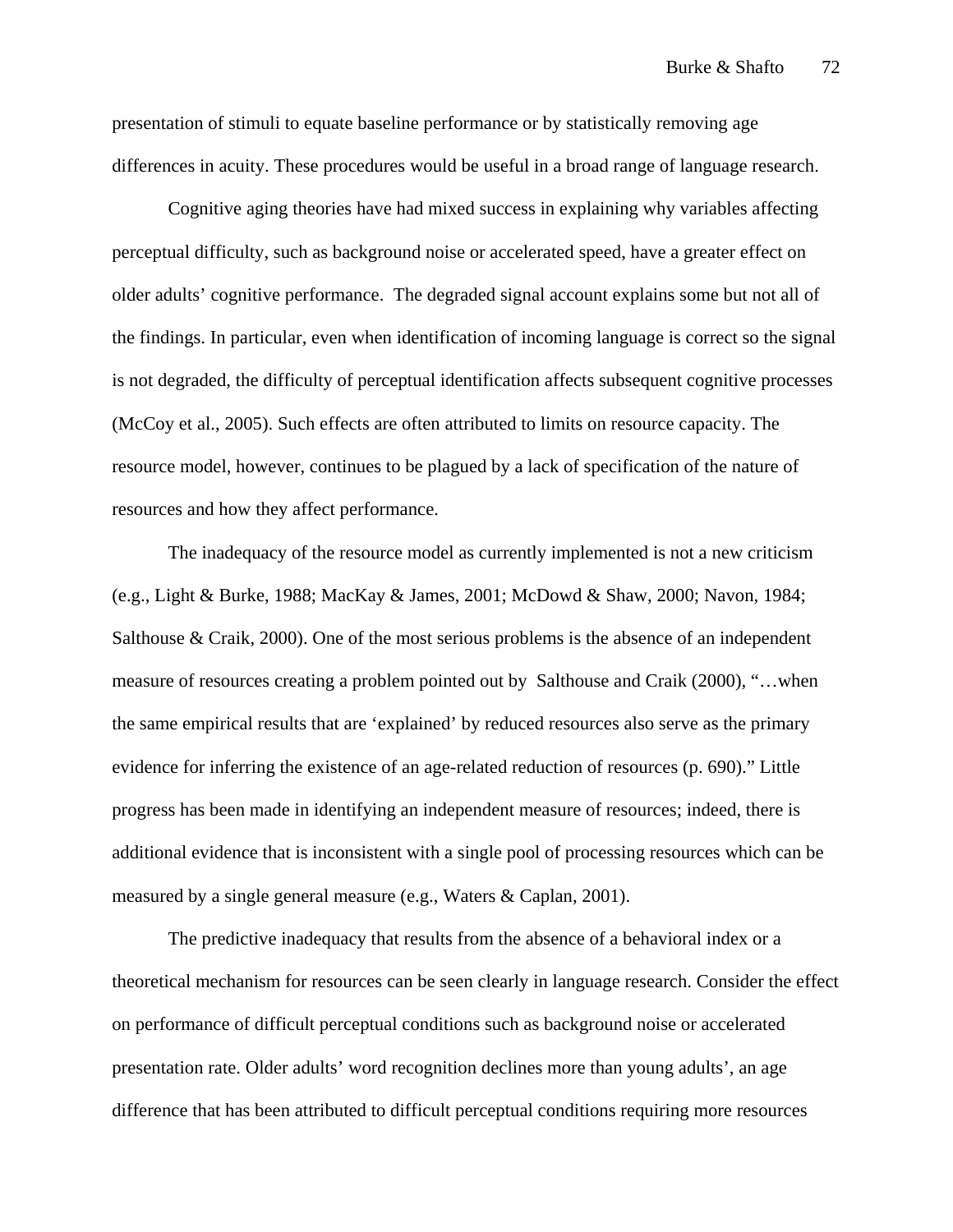than are available to older adults. However, when the to-be- identified words are presented in a meaningful sentence context, identification improves compared to a low meaning or no context condition, often with a larger benefit for older than young adults (e.g., Schneider et al., 2005; Sommers & Danielson, 1999; Speranza et al., 2000). This result can be explained under a resource account only if it is assumed that computing a semantic and syntactic representation of the sentence and using this representation top-down during word recognition reduces the resources required for the task compared to a no sentence context condition. This assumption is undermined by the findings of Stine-Morrow and others that demonstrate that computation of a mental representation of a sentence requires resources (e.g., Smiler et al., 2003). This assumption is also undermined under resource models that postulate that capacity is the maximum amount of activation available for storage and processing, and this amount is smaller for older than young adults (Just & Carpenter, 1992). Under this account, the activation required for computation and representation of sentence meaning would place a greater burden on older than young adults.

The extent to which semantic processes are maintained in old age presents a provocative challenge to cognitive aging theories more generally. What is required is a principled basis for explaining the asymmetric effects of aging on language, for example, the well-maintained semantic retrieval of word meaning (e.g., Verhaeghen, 2003) and the impaired phonological retrieval of word sounds (James & Burke, 2000), or the preserved response to internal semantic competitors during lexical selection (Stine & Wingfield, 1994) but the impaired response to internal phonological competitors (Sommers & Danielson, 1999). Thus, the challenge is to account for the good news in language research as well as age-related deficits.

## **Acknowledgments**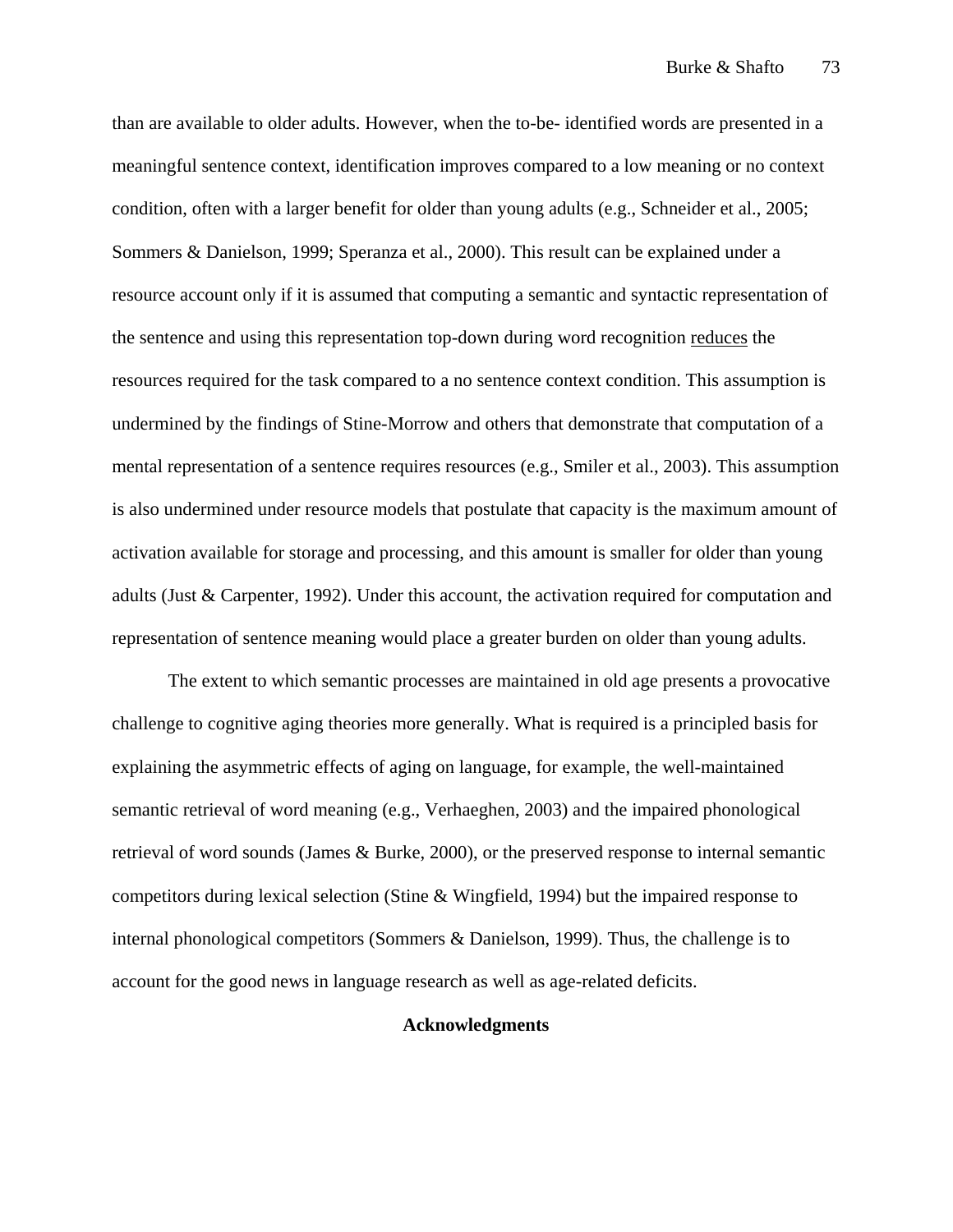The writing of this chapter was supported by grant AG 08835 from the National Institute on Aging. We thank Diana Rabut for her able assistance with references and Tim Salthouse, Gus Craik and Don MacKay for their comments on earlier versions of this chapter.

## **References**

- Aaronson. D. (1974). Stimulus factors and listening strategies in auditory memory: A theoretical analysis. *Cognitive Psychology, 6,* 108-132.
- Abrams, L., & Stanley, J. H. (2004). The detection and retrieval of spelling in older adults. In S. P. Shohov (Ed.), *Advances in Psychology Research, vol. 33* (pp. 87-109). Hauppauge, NY: Nova Science Publishers, Inc.
- Ackerman, P.L., & Rolfhus, E.L. (1999). The locus of adult intelligence: Knowledge, abilities and nonability traits. *Psychology and Aging, 14*, 314-330.
- Akutsu, H., Legge, G.E., Ross, J. A., & Schuebel, K. J. (1991). Psychophysics of reading: X. Effects of age-related changes in vision. *Journal of Gerontology: Psychological Sciences, 46,P*325-P331.
- Albert, M. S., Heller, H. S., & Milberg, W. (1988). Changes in naming ability with age. *Psychology and Aging, 3,* 173-178.
- Allen, P.A., Lien, M.-C., Murphy, M.D., Sanders, R. E., & McCann, R. S. (2002). Age differences in overlapping-task performance: Evidence for efficient parallel processing in older adults. *Psychology and Aging, 17,* 505-519.
- Allen, P.A., Madden, D,J., & Slane, S. (1995). Visual word encoding and the effect of adult age and word frequency. In P.A. Allen & T.R. Bashore (Eds.), *Age differences in word and language processing* (pp.30-71).Amsterdam: North-Holland.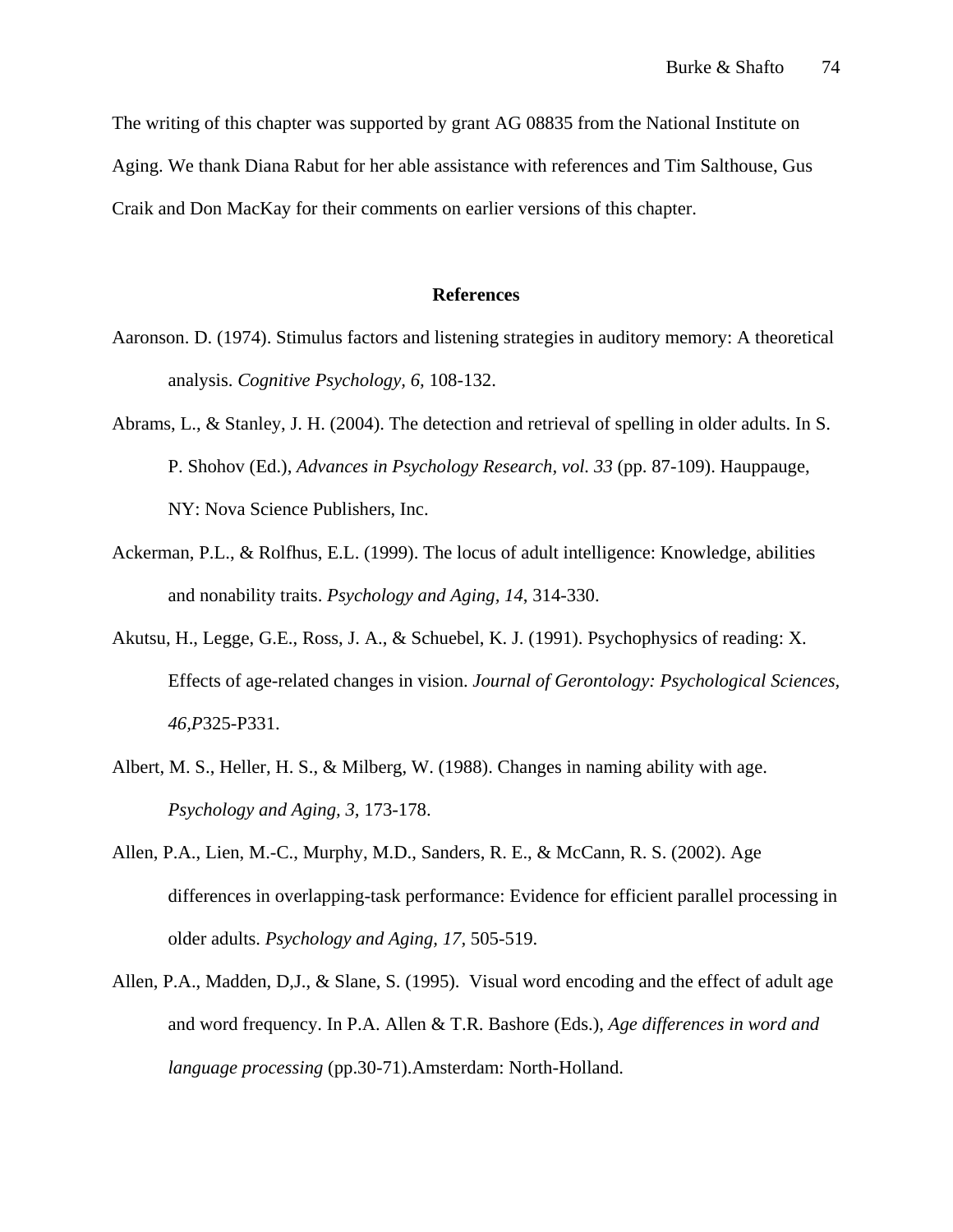- Allen, P. A., Madden, D. J., Weber, T. A., & Groth, K. E. (1993). Influence of age and processing stage on visual word recognition. *Psychology and Aging, 8,* 274-282.
- Altmann, L.J.P., & Kemper, S. (2006). Effects of age, animacy and activation order on sentence production. *Language and Cognitive Processes, 21*, 322-354.
- Alwin, D. F., & McCammon, R. J. (2001). Aging, cohorts, and verbal ability. *Journal of Gerontology: Social Sciences, 56B,* S151-S161.
- Anstey, K. J., Hofer, S. M., & Luszcz, M. A. (2003). A latent growth curve analysis of late-life sensory and cognitive function over 8 years: evidence of specific and common factors underlying change. *Psychology and Aging, 18,* 714-726.
- Anstey, K. J., Luszcz, M. A., & Sanchez, L. (2001). A reevaluation of the common factor theory of shared variance among age, sensory function, and cognitive function in older adults. *Journal of Gerontology: Psychological Sciences, 56B, P*3-P11.
- Anstey, K.J., & Smith, G.A. (1999). Interrelationships among biological markers of aging, health, activity, acculturation and cognitive performance in late adulthood. *Psychology and Aging, 14*, 605-618.
- Arbuckle, T. Y., & Pushkar Gold, D. P. (1993). Aging, inhibition and verbosity. *Journal of Gerontology: Psychological Sciences, 48, P*225-P232.
- Arbuckle, T. Y., Nohara-LeClair, M., & Pushkar, D. (2000). Effect of off-target verbosity on communication efficiency in a referential communication task. *Psychology and Aging, 15*, 65-77.
- Artal, P., Ferro, M., Miranda, I., & Navarro, R. (1993). Effects of aging in retinal image quality. *Journal of the Optical Society of America* A, *10*, 1656-1662.
- Au, R., Joung, P., Nicholas, M., Obler, L.K., Kass, R. & Albert, M.L. (1995). Naming ability across the adult life span. *Aging and Cognition, 2*, 300-311.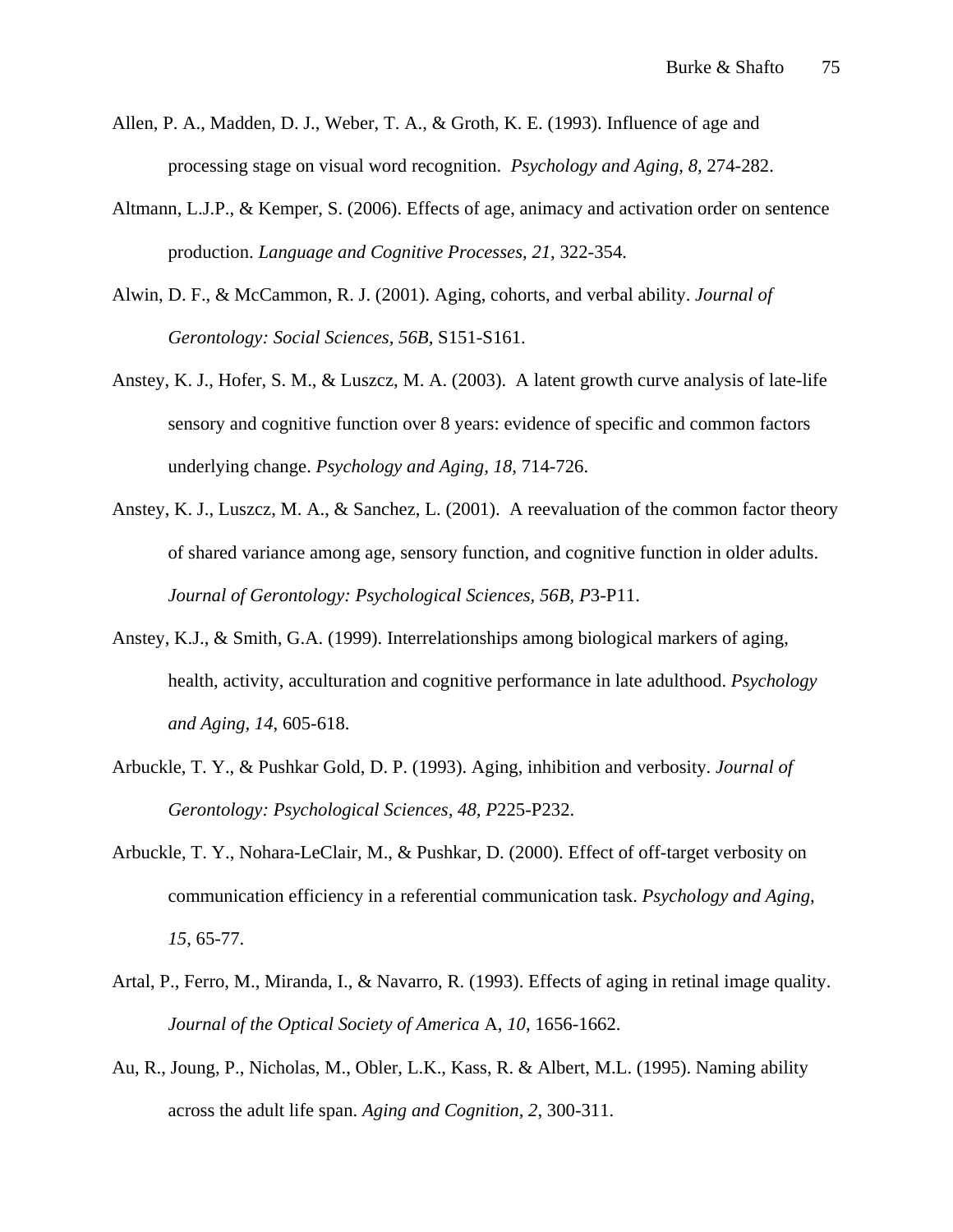Baddeley, A.D. (1986). *Working memory*. New York: Oxford University Press.

- Balota, D.A., Watson, J..M., Duchek, J.M., & Ferraro, F.R. (1999). Cross-modal semantic and homograph priming in healthy young, healthy old, and in Alzheimer's disease individuals. *Journal of the International Neuorpsychological Society, 5*, 626-640.
- Baltes, P. B., & Lindenberger, U. (1997). Emergence of a powerful connection between sensory and cognitive functions across the adult life span: A new window to the study of cognitive aging? *Psychology and Aging, 12,* 12-21.
- Baltes, P. B., Staudinger, U.M., & Lindenberger, U. (1999). Life span psychology: Theory and application to intellectual functioning. *Annual Review of Psychology, 50,* 471-507.
- Barresi, B. A., Nicholas, M., Connor, L. T., Obler, L. & Albert, M. L. (2000). Semantic degradation and lexical access in age-related naming failures. *Aging, Neuropsychology, and Cognition, 7,* 169-178.
- Beier, M.E., & Ackerman, P. L. (2001). Current-events knowledge in adults: An investigation of age, intelligence, and nonability determinants. *Psychology and Aging, 16* , 615-628.
- Birren, J.E. (1965). Age changes in speed of behavior: Its central nature and physiological correlates. In A.T. Welford & J.E. Birren (Eds.), *Behavior, aging and the nervous system* (pp. 191-216). Springfield, IL: Thomas.
- Bortfeld, H., Leon, S. D., Bloom, J. E., Schober, M. F., & Brennan, S. E., (2001). Disfluency rates in conversation: Effects of age, relationship, topic, role, and gender. *Language and Speech, 44,* 123-149.
- Botwinick J. (1977). Intellectual abilities. In J. E. Birren & K. W. Schaie (Eds.), *Handbook of the psychology of aging* (pp. 580-605). New York: Van Nostrand Reinhold.

Botwinick, J. (1984). *Aging and behavior.* New York: Springer Publishing Company.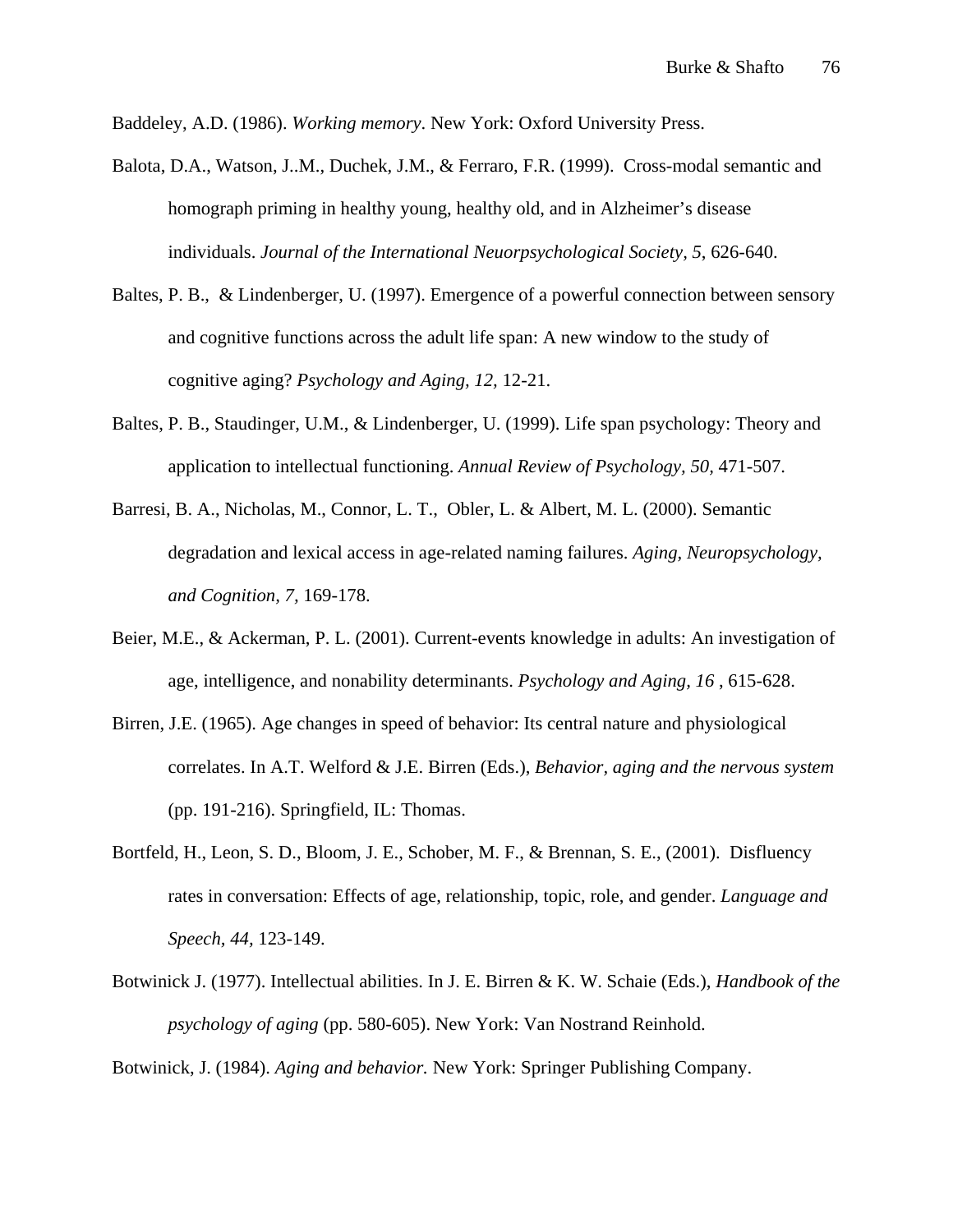- Brown, A., & Draper, P. (2003). Accommodative speech and terms of endearment: elements of a language mode often experienced by older adults. *Journal of Advanced Nursing, 41,*  15-21*.*
- Brown, A. S., & Nix, L. A., (1996). Age-related changes in the tip-of-the-tongue experience. *American Journal of Psychology, 109,* 79-91.
- Brown, R., & McNeill, D. (1966). The "tip of the tongue" phenomenon. *Journal of Verbal Learning Behavior, 5,* 325-337.
- Brown, S., & Pichora-Fuller, M. K. (2000). Temporal jitter mimicks the effects of aging on word identification and word recall in noise. *Canadian Acoustics, 28*, 126-128.
- Burke, D.M. (1999). Language production and aging. In S. Kemper and R. Kliegl (Eds.), *Constraints on language: Aging, grammar, and memory* (pp. 3-28). Boston: Kluwer Academic Publishers.
- Burke, D. M. (2006). Representation and aging. In E. Bialystok & F.I.M. Craik (Eds.) *Lifespan cognition: Mechanisms of change* (pp. 193-206)*.* New York: Oxford University Press**.**
- Burke, D.M., Locantore, J., Austin, A., & Chae, B. (2004). Cherry pit primes Brad Pitt: Homophone priming effects on young and older adults' production of proper names. *Psychological Science, 15,* 164-170
- Burke, D. M., & MacKay, D. G. (1997). Memory, language and ageing. *Philosophical Transactions of the Royal Society: Biological Sciences, 352,* 1845-1856.
- [Burke, D.M., MacKay, D.G., & James, L.E. \(2000\). Theoretical approaches to language and](http://www.psychology.pomona.edu/cogaging/Recent%20Publications/TIMBOOK.DOC)  [aging. In T. Perfect & E. Maylor \(Eds.\),](http://www.psychology.pomona.edu/cogaging/Recent%20Publications/TIMBOOK.DOC) *Models of cognitive aging* (pp. 204-237). [Oxford, U.K.: Oxford University Press.](http://www.psychology.pomona.edu/cogaging/Recent%20Publications/TIMBOOK.DOC)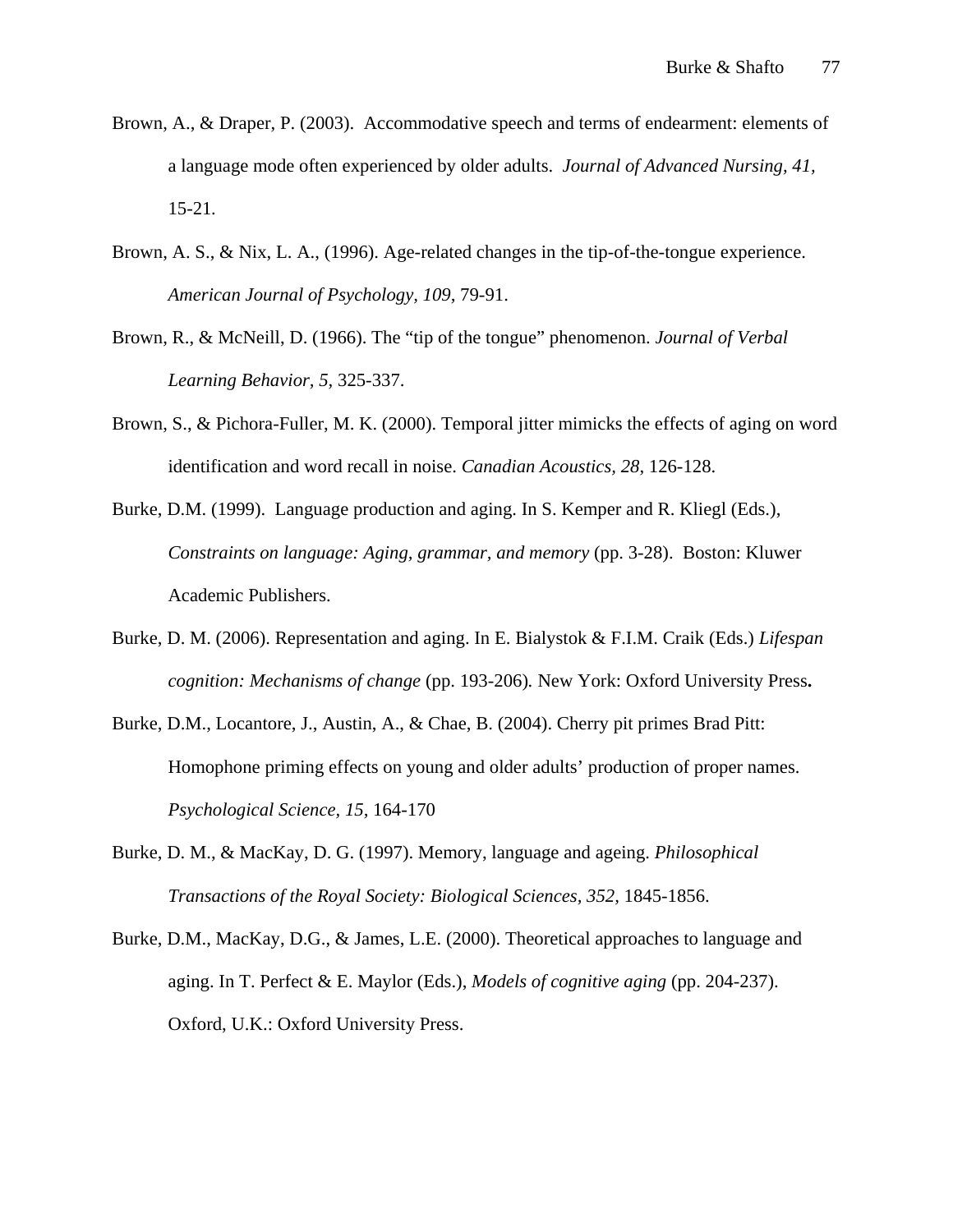- Burke, D. M., MacKay, D. G., Worthley, J. S., & Wade, E. (1991). On the tip of the tongue: What causes word finding failures in younger and older adults. *Journal of Memory and Language, 30,* 542-579.
- [Burke, D.M., & Osborne, G.L. \(2007\). Aging and inhibition deficits: Where are the effects? In](http://www.psychology.pomona.edu/cogaging/Recent%20Publications/Burke&Osborne(in%20press).pdf)  [D. Gorfein & C. MacLeod \(Eds.\),](http://www.psychology.pomona.edu/cogaging/Recent%20Publications/Burke&Osborne(in%20press).pdf) *Inhibition in cognition* (pp. 163-183)*.* Washington, [DC: American Psychological Association.](http://www.psychology.pomona.edu/cogaging/Recent%20Publications/Burke&Osborne(in%20press).pdf)
- Burke, D.M., & Peters, L. (1986). Word associations in old age: Evidence for consistency in semantic encoding during adulthood. *Psychology and Aging, 1,* 283-292.
- [Burke, D.M., & Shafto, M. A. \(2004\). Aging and language production.](http://www.psychology.pomona.edu/cogaging/Recent%20Publications/agingandlanguage.pdf) *Current Directions in [Psychological Science, 13,](http://www.psychology.pomona.edu/cogaging/Recent%20Publications/agingandlanguage.pdf)* 21-24.
- Burke, D. M., White, H., & Diaz, D. L. (1987). Semantic priming in young and older adults: Evidence for age constancy in automatic and attentional processes. *Journal of Experimental Psychology: Human Perception and Performance, 13*, 542-579
- Cameli, L., & Phillips, N. A. (2000). Age-related differences in semantic priming: Evidence from event-related brain potentials. *Brain & Cognition, 43,* 69-73.
- Caplan, D., & Waters, G. S. (1999). Verbal working memory and sentence comprehension. *Behavioral and Brain Sciences, 22,* 77-126.
- Caramazza, A. (1997). How many levels of processing are there in lexical access? *Cognitive Neuropsychology, 14,* 177-208.
- Caramazza, A., Costa, A., & Miozzo, M., & Bi, Y. (2001). The specific-word frequency effect: Implications for the representation of homophones. *Journal of Experimental Psychology: Learning, Memory, and Cognition, 27,* 1430-1450.
- Carlson, M. C., Hasher, L., Zacks, R. T., & Connelly, S. L. (1995). Aging, distraction, and the benefits of predictable location. *Psychology and Aging, 10,* 427-436.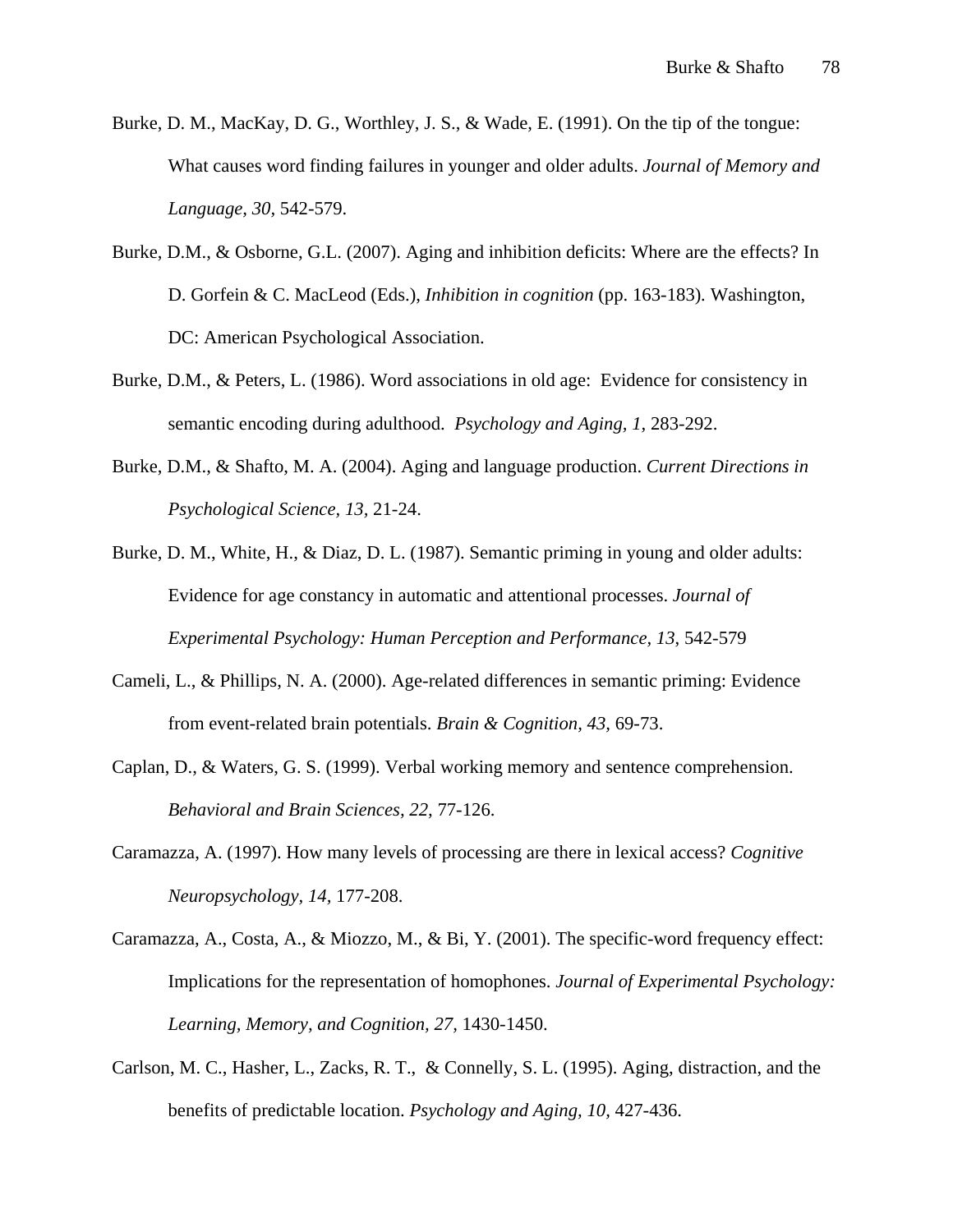- Carstensen, L.L., Isaacowitz, D.M., & Charles, S.T. (1999). Taking time seriously. *American Psychologist, 54,* 165-181.
- Carter, A.S., & Wilson, R.H. (2001). Lexical effects on dichotic word recognition in young and elderly listeners. *Journal of the American Academy of Audiology, 12,* 86-100.
- Caza, N., & Moscovitch, M. (2005). Effects of cumulative frequency, but not of frequency trajectory, in lexical decision times of older adults and patients with Alzheimer's disease. *Journal of Memory and Language, 53,* 456-471.

Cerella, J. (1985). Information processing rates in the elderly. *Psychological Bulletin, 98*, 67-83.

- Cheesman, M. F. (1997). Speech perception by elderly listeners: Basic knowledge and implications for audiology. *Journal of Speech-Language Pathology and Audiology, 21,* 104-110.
- Christensen, H., Mackinnon, A. J., Korten, A., & Jorm, A. F. (2001). The "common cause hypothesis" of cognitive aging: Evidence for not only a common factor but also specific associations of age with vision and grip strength in a cross-sectional analysis. *Psychology and Aging, 16,* 588-599.
- Committee on Hearing and Bioacoustics and Biomechanics (CHABA) (1988). Speech understanding and aging. *Journal of the Acoustical Society of America, 83,* 859-895.
- Connelly, S. L., Hasher, L., & Zacks, R. T. (1991). Age and reading: The impact of distraction. *Psychology and Aging, 6,* 533-541.
- Connor, L. T., Spiro, A., Obler, L. K., & Albert, M. L. (2004). Change in object naming ability during adulthood. *Journal of Gerontology: Psychological Sciences, 59B,* P203-P209.
- Corso, J. F., (1971). Sensory processes and age effects in normal adults. *Journal of Gerontology, 26,* 90-105.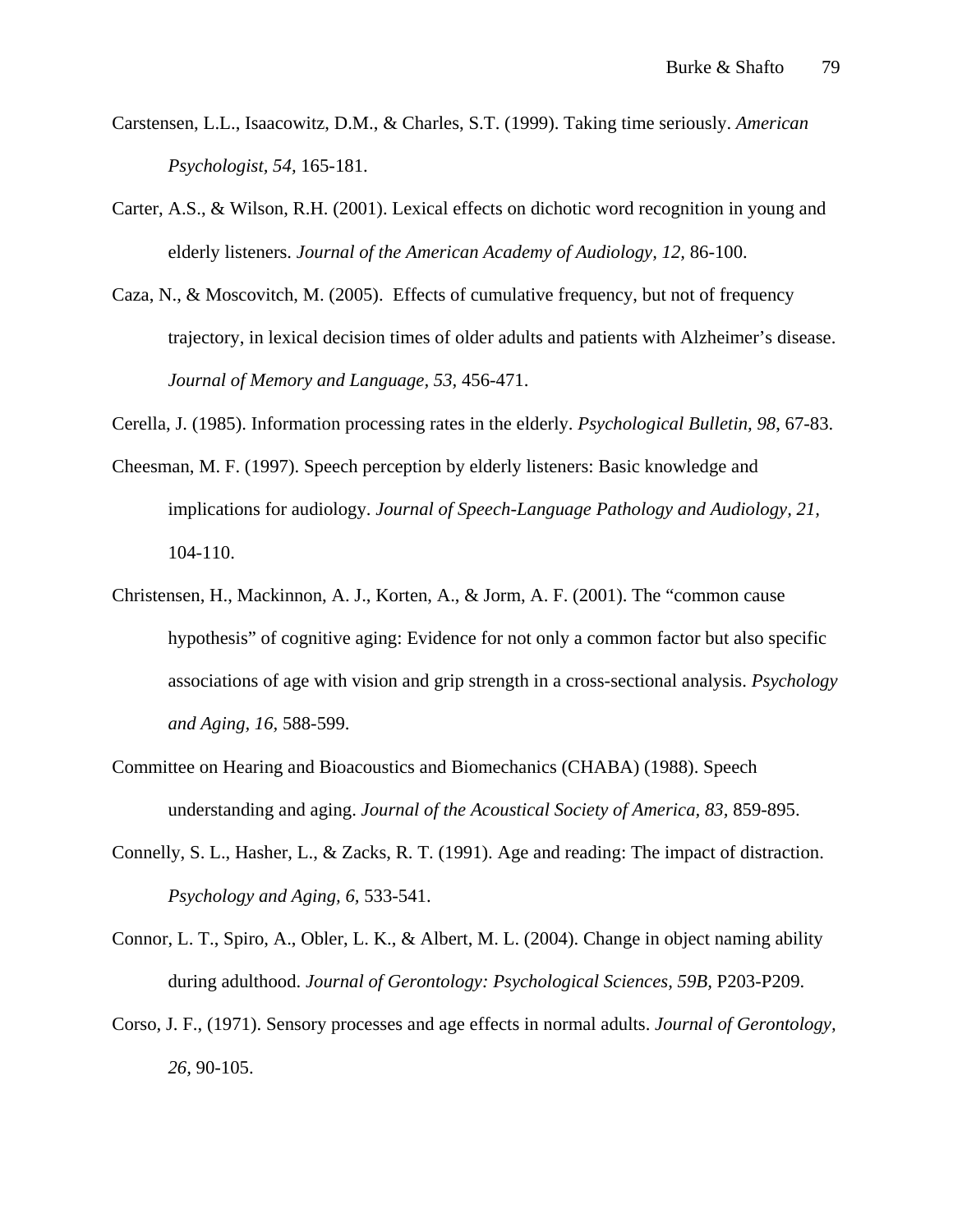- Cortese, M. J., Balota, D. A., Sergent-Marshall, S. D., & Buckner, R. L., (2003). Spelling via semantics and phonology: Exploring the effects of age. Alzheimer's disease and primary semantic impairment. *Neuropsychologia, 41,* 952-967.
- Coughlin, M., Kewley-Port, D., & Humes, L. E., (1998). The relation between identification and discrimination of vowels in young and elderly listeners. *Journal of the Acoustical Society of America, 104,* 3597-3607.
- Craik, F. I. M., & Byrd, M. (1982). Aging and cognitive deficits: The role of attentional resources. In F. I. M. Craik & S. E. Trehub (Eds.), *Aging and cognitive processes* (pp. 191-211). New York: Plenum Press.
- Craik, F. I. M., & Masani, P. A. (1967). Age differences in the temporal integration of language. *British Journal of Psychology, 58,* 291-299.
- [Cross, E.S., & Burke, D.M. \(2004\). Do alternative names block young and older adults retrieval](http://www.psychology.pomona.edu/cogaging/Recent%20Publications/cross%20and%20burke2004.pdf)  of proper names? *[Brain and Language, 89,](http://www.psychology.pomona.edu/cogaging/Recent%20Publications/cross%20and%20burke2004.pdf)* 174-181.
- Cutting, C. J., & Ferreira, V. S. (1999). Semantic and phonological information flow in the production lexicon. *Journal of Experimental Psychology: Learning, Memory, and Cognition, 25,* 318-344.
- Dagerman, K. S., MacDonald, M. C., & Harm, M. W. (2006). Aging and the use of context in ambiguity resolution: complex changes from simple slowing. *Cognitive Science, 30,* 311- 345.
- Davidson, D.J., Zacks, R.T., & Ferreira, F. (2003). Age preservation of the syntactic processor in production. *Journal of Psycholinguistic Research, 32,* 541-566.
- DeDe, G., Caplan, D., Kemtes, K., & Waters, G. (2004). The relationship between age, verbal working memory, and language comprehension. *Psychology and Aging*. *19,* 601-616.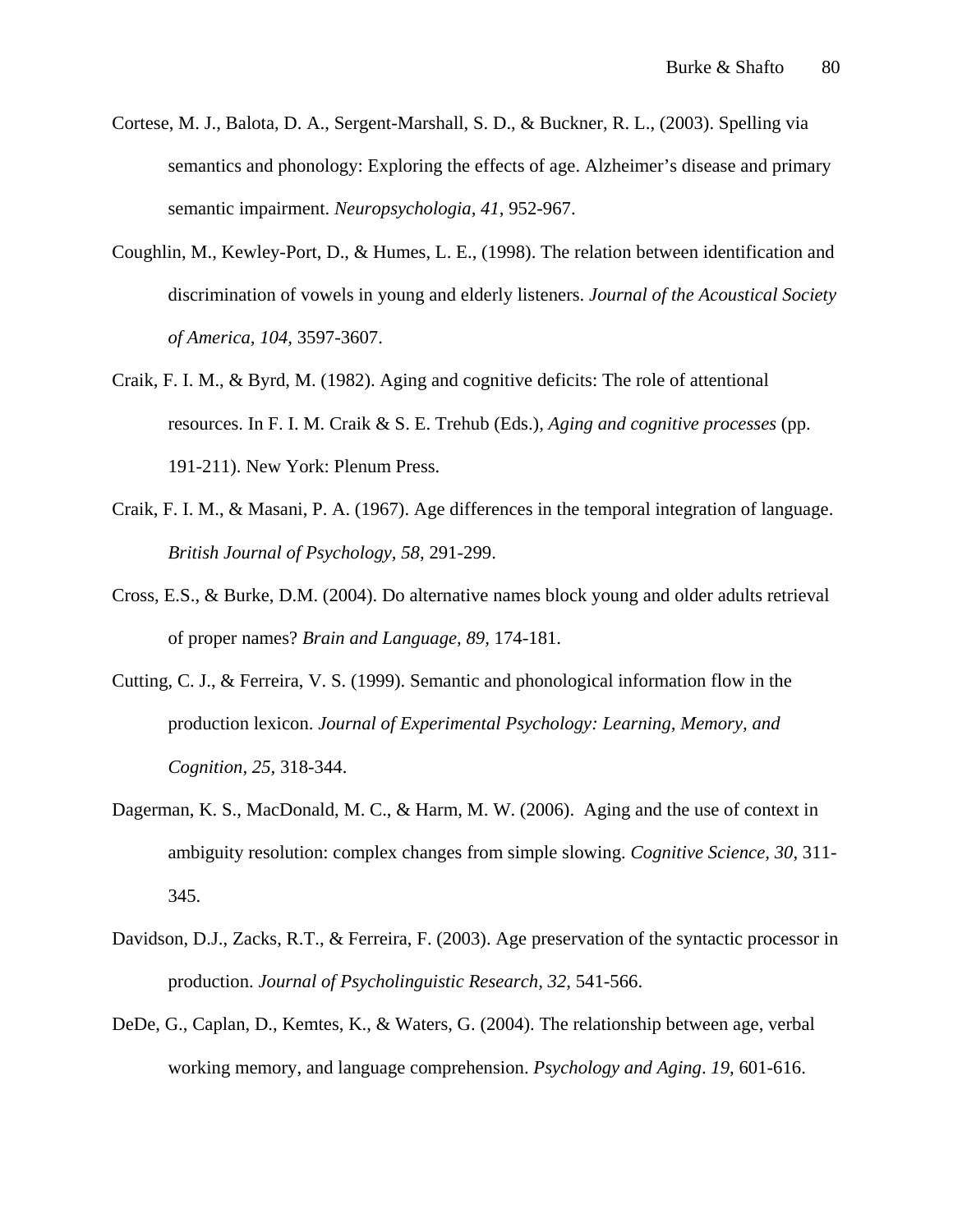- Dell, G. S. (1986). A spreading-activation theory of retrieval in sentence production. *Psychological Review, 93,* 283-321.
- Dell, G. S., Chang, E., & Griffin, Z. M. (1999). Connectionist models of language production: Lexical access and grammatical encoding. *Cognitive Science, 34*, 517-542.
- Dell, G. S., Schwartz, M. F., Martin, N., Saffran, E. M., & Gagnon, D. A. (1997). Lexical access in aphasic and nonaphasic speakers. *Psychological Review, 104,* 801-838.
- Dijkstra, K., Yaxley, R. H., Madden, C. J., & Zwaan, R. A. (2004). The role of age and perceptual symbols in language comprehension. *Psychology and Aging*, *19*, 352-356.
- Dubno, J.R., Dirks, D. D., & Morgan, D. E. (1984). Effects of age and mild hearing loss on speech recognition in noise. *Journal of the Acoustical Society of America, 76,* 87-96.
- Duchek, J. M., Balota, D. A., & Thessing, V. C. (1998). Inhibition of visual and conceptual information during reading in healthy aging and Alzheimer's disease. *Aging, Neuropsychology, and Cognition, 5,* 169-181.
- Dywan, J., & Murphy, W. E. (1996). Aging and inhibitory control in text comprehension. *Psychology and Aging, 11,* 199-206.
- Earles, J. L., Connor, L. T., Frieske, D., Park, D. C., Smith, A. D., & Zwahr, M. (1997). Age differences in inhibition: Possible causes and consequences. *Aging, Neuropsychology, and Cognition, 4,* 45–57.
- Engle, R. W., Tuholski, S. W., Laughlin, J. E., & Conway, A. R. A.(1999). Working memory, short-term memory, and general fluid intelligence: A latent-variable approach. *Journal of Experimental Psychology: General, 128,* 309-331.
- Evrard, M. (2002). Ageing and lexical access to common and proper names in picture naming. *Brain and Language, 81,* 174-179.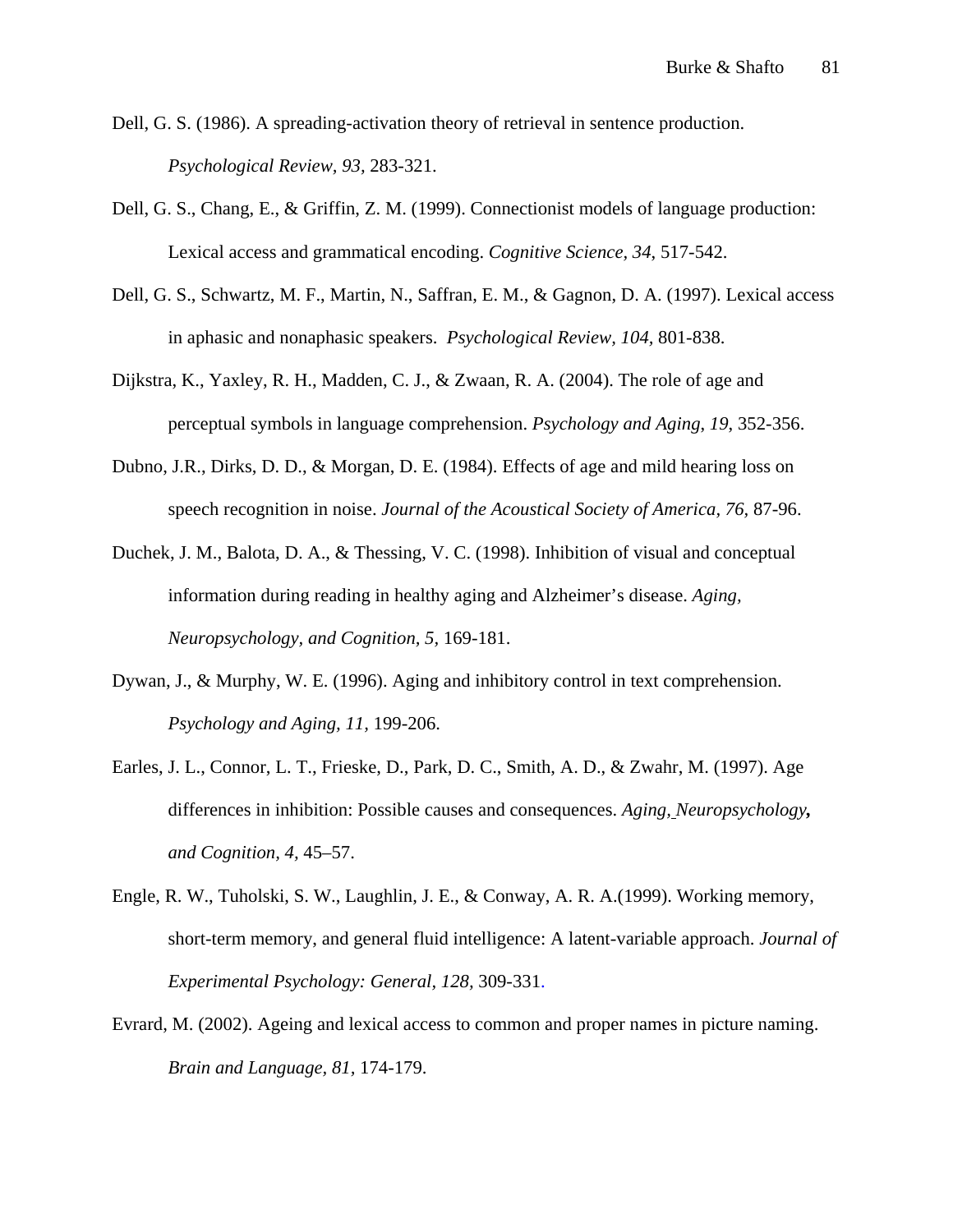- Faust, M.E., Balota, D.A., & Multhaup, K.S. (2004). Phonological blocking during picture naming in dementia of the Alzheimer type. *Neuropsychology, 18,* 526-536.
- Federmeier, K. D., McLennan, D. B., De Ochoa, E., Kutas, M. (2002). The impact of semantic memory organization and sentence context on spoken language processing by younger and older adults: an ERP study. *Psychophysiology, 39,* 133-146.
- Federmeier, K. D., Van Petten, C., Schwartz, T.J., & Kutas, M. (2003). Sounds, words, sentences: Age-related changes across levels of language processing. *Psychology and Aging, 18*, 858-872.
- Feier, C.D., & Gerstman, L.J. (1980) Sentence comprehension abilites throughout the life span. *Journal of Gerontology, 35*, 722-728.
- Feyereisen, P. (1997). A meta-analytic procedure shows an age-related decline in picturenaming: Comments on Goulet, Ska, and Kahn. *Journal of Speech and Hearing Research, 40,* 1328-1333.
- Fisher, D.L., Duffy, S.A., & Katsikopoulos, K.V. (2000). Cognitive slowing among older adults: what kind and how much? In T. Perfect & E. Maylor (Eds.), *Models of cognitive aging*  (pp. 87-124). Oxford, U.K.: Oxford University Press.
- Fitzgibbons, P. J., & Gordon-Salant, S. (1996). Auditory temporal processing in elderly listeners. *Journal of the American Academy of Audiology, 7,* 183–189.
- Fozard, J.L., & Gordon-Salant, S. (2001). Changes in vision and hearing with aging. In J. E. Birren and K. W. Schaie (Eds.), *Handbook of the psychology of aging* (pp. 214-266). New York: Academic Press.
- Gates, G. A., Feeney, M. P., & Higdon, R. J. (2003). Word recognition and the articulation index in older listeners with probable age-related auditory neuropathy. *Journal of the American Academy of Audiology, 14,* 574-581.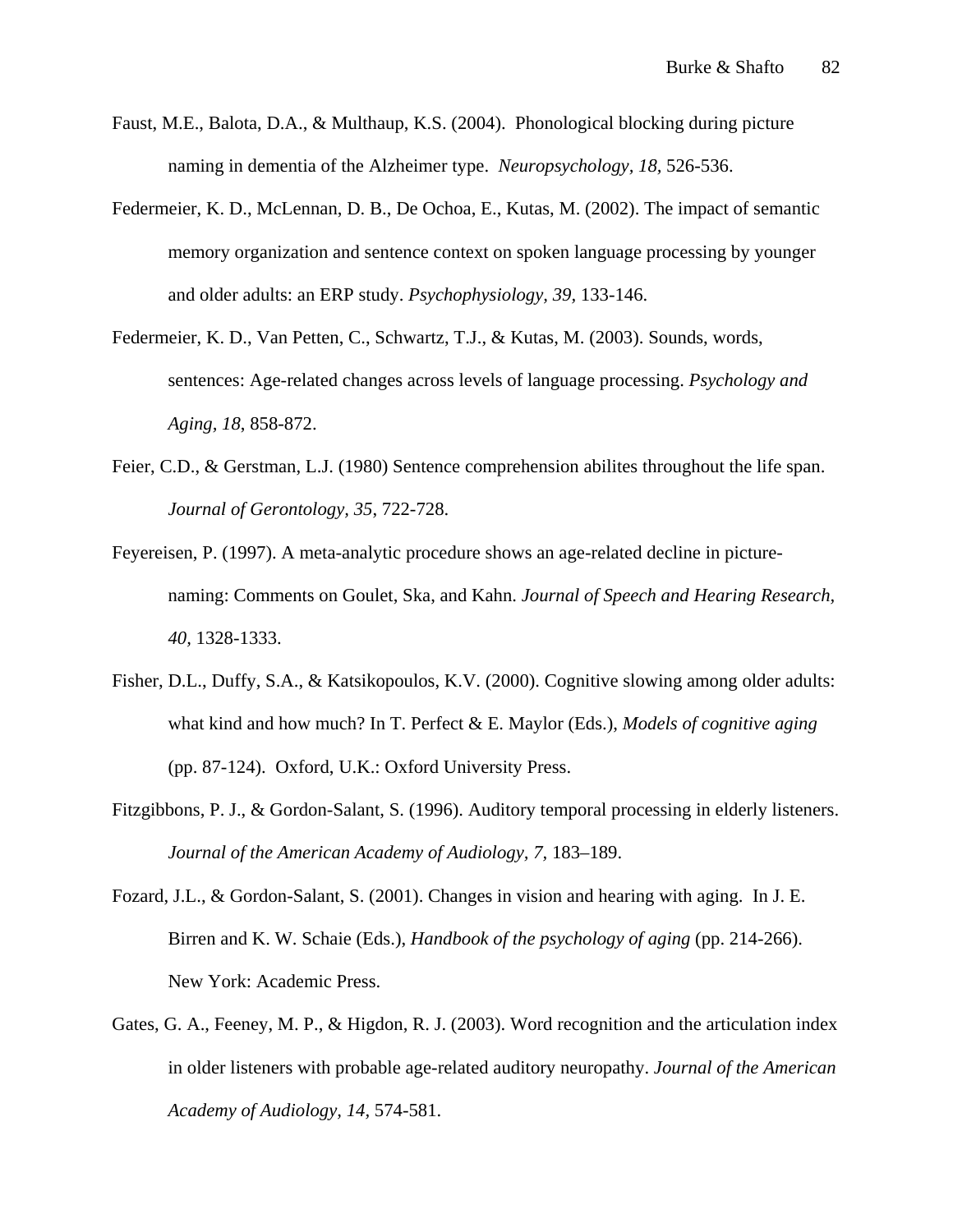- Ghisletta, P., & Lindenberger, U. (2005). Exploring structural dynamics within and between sensory and intellectual functioning in old and very old age: Longitudinal evidence from the Berlin Aging Study. *Intelligence, 33,* 555-587.
- Giffard, B., Desgranges, B., & Kerrouche, N. (2003). The hyperpriming phenomenon in normal aging: A consequence of cognitive slowing? *Neuropsychology, 17,* 594-601.
- Gilmore, G. C., Spinks, R. A., & Thomas, C. W. (2006). Age effects in coding tasks: Componential analysis and test of the sensory deficit hypothesis. *Psychology and Aging, 21,* 7-18.
- Gold, D., Andres, D., Arbuckle, T., & Schwartzman, A. (1988). Measurement and correlates of verbosity in elderly people*. Journal of Gerontology: Psychological Sciences, 43,* P27- P33.
- Gollan, T. H., & Brown, A. S. (2006) From tip-of-the-tongue (TOT) data to theoretical implications in two steps: when more TOTs means better retrieval. *Journal of Experimental Psychology:General, 135,* 462-483.
- Gomez, R. (2002). Word frequency effects in priming performance in young and older adults. *Journal of Gerontology: Psychological Sciences , 57B,* P233-P240.
- Good, C.D., Johnsrude, I. S., Ashburner, J., Henson, R. N. A., Friston, K. J., & Frackowiak, R. S. J. (2001). A voxel-based morphometric study of ageing in 465 normal adult human brains. *Neuroimage, 14*, 21-36.
- Gordon-Salant, S., & Fitzgibbons, P. (1999). Profile of auditory temporal processing in older listeners. *Journal of Speech, Language, and Hearing Research, 42,* 300-311.
- Gordon-Salant, S., & Fitzgibbons, P. J. (2001). Sources of age-related recognition difficulty for time-compressed speech. *Journal of Speech, Language, and Hearing Research, 44*, 709- 719.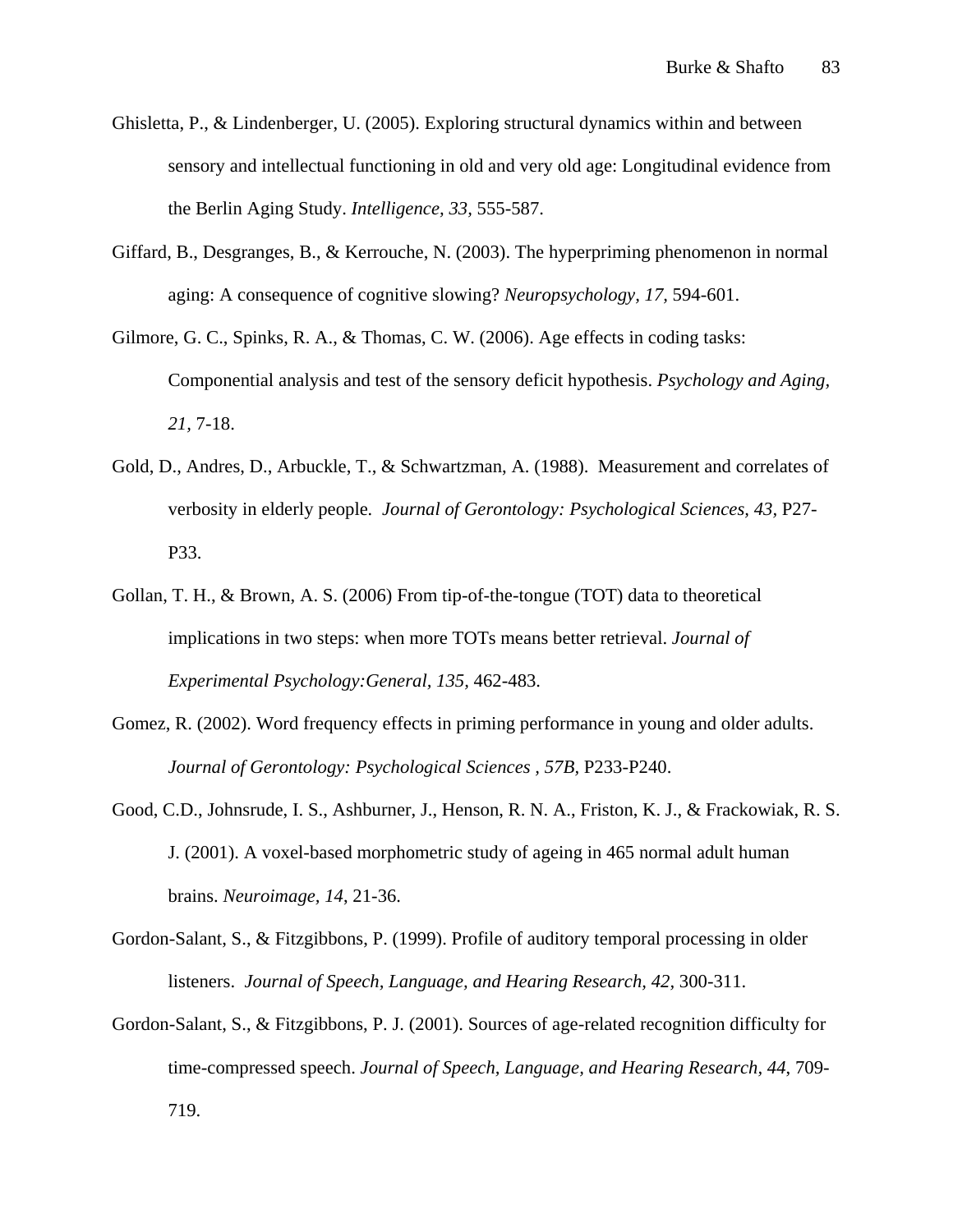- Gould, O.N., Saum, C., & Belter, J. (2002). Recall and subjective reactions to speaking styles: Does age matter? *Experimental Aging Research, 28*, 199-213.
- Goulet, P., Ska, B., & Kahn, H.J. (1994). Is there a decline in picture naming with advancing age? *Journal of Speech and Hearing Research, 37,* 629-644.
- Haarmann, H.J., Just, M.A., & Carpenter, P.A. (1997). Aphasic sentence comprehension as a resource deficit: A computational approach. *Brain and Language, 59*, 76-120.
- Haegerstrom-Portnoy, G., Schneck, M. E., & Brabyn, J. A. (1999). Seeing into old age: Vision function beyond acuity. *Optometry and Vision Science, 76*, 141-158.
- Halling, D. C., & Hume, L. E. (2000). Factors affecting the recognition of reverberant speech by elderly listeners. *Journal of Speech, Language, and Hearing Research, 43,* 414-439.
- Hasher, L., Lustig, C., & Zacks, R. (2007). Inhibitory mechanisms and the control of attention. In A.Conway, C. Jarrold, M. Kane, A. Miyake, & J. Towse (Eds). *Variation in working memory* (pp. 227-249). New York: Oxford University Press.
- Hasher, L., & Zacks, R. T. (1979). Automatic and effortful processes in memory. *Journal of Experimental Psychology: General, 108,* 356-388.
- Hasher, L., & Zacks, R. T. (1988). Working memory, comprehension, and aging: A review and a new view. *Psychology of Learning and Motivation*, *22*, 193-225.
- Heine, M. K., Ober, B. A., & Shenaut, G. K. (1999). Naturally occurring and experimentally induced tip-of-the-tongue experiences in three adult age groups. *Psychology and Aging, 14,* 445-457.
- Heller, R., B., & Dobbs, A.R. (1993). Age differences in word finding in discourse and nondiscourse situations. *Psychology and Aging, 8,* 443-450.
- Hirsh K.W., & Tree, J.J. (2001). Word association norms for two cohorts of British adults. *Journal of Neurolinguistics, 14,* 1-44.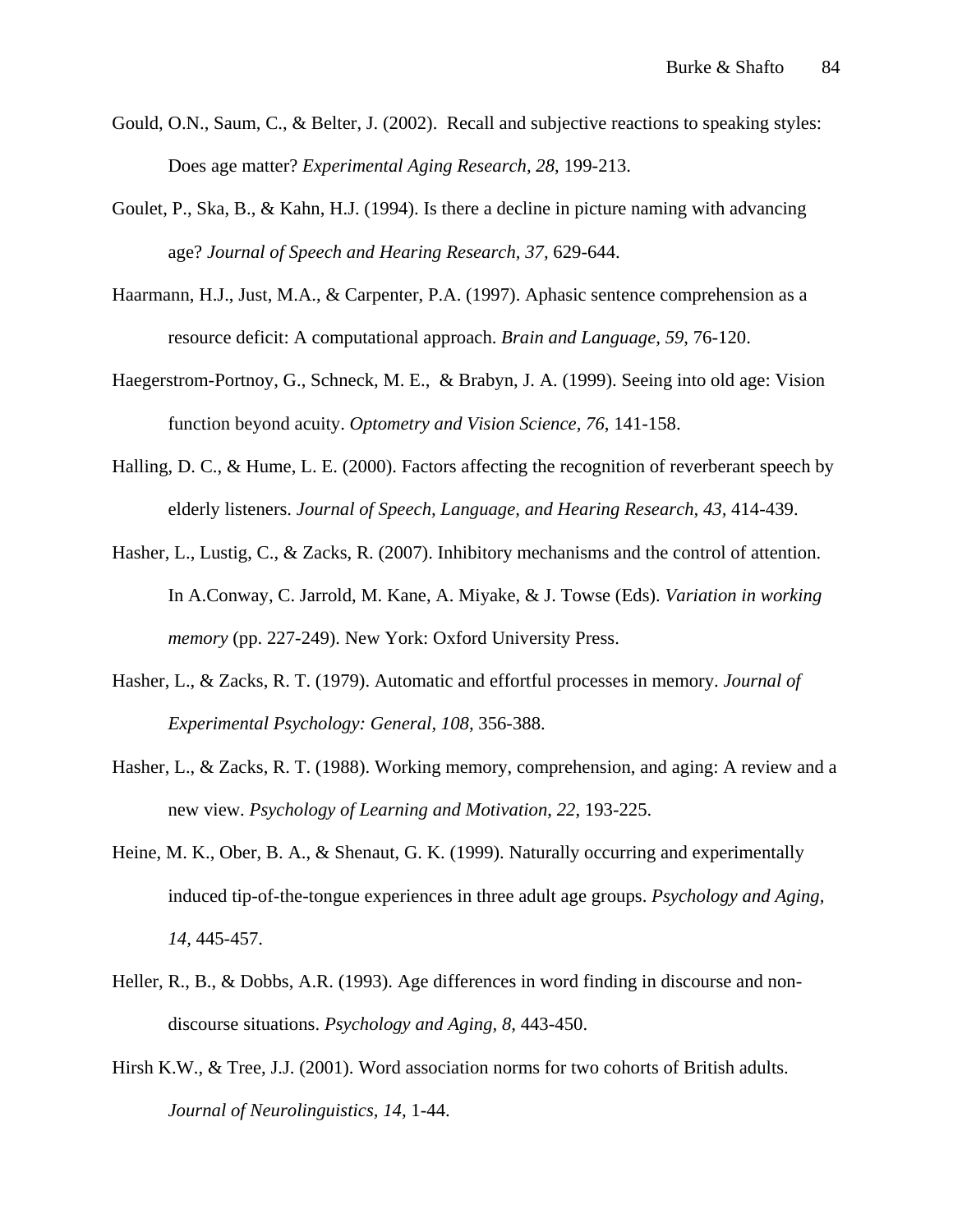- Hodgson, C., & Ellis, A. W. (1998). Last in, first to go: Age of acquisition and naming in the elderly. *Brain & Language, 64,* 146-163.
- Hopkins, K.A., Kellas, G., & Paul, S. (1995). Scope of word meaning activation during sentence processing by young and older adults. *Experimental Aging Research, 21*, 123-142.
- Howard, D.V., McAndrews, M.P., & Lasaga, M.I. (1981). Semantic priming of lexical decisions in young and old adults. *Journal of Gerontology, 36,* 707-714.
- Humes, L. E. (1996). Speech understanding in the elderly. *Journal of the American Academy of Audiology, 7,* 161-7.
- Humes, L. E., & Christopherson, L. (1991). Speech identification difficulties of hearing-impaired elderly persons: the contributions of auditory processing deficits. *Journal of Speech and Hearing Research, 34,* 686-693.
- Humes, L. E., Watson, B. U., Christensen, L. A., Cokely, C. G., Halling, D. C., & Lee, L. (1994). Factors associated with individual differences in clinical measures of speech recognition among the elderly. *Journal of Speech and Hearing Research, 37,* 465-474.
- Hummert, M. L., Garstka, T. A., Ryan, E. B. & Bonnesen, J. L. (2004). The role of age stereotypes in interpersonal communication. In J.F. Nussbaum & J. Coupland (Eds.), *Handbook of communication and aging research (2nd ed.*, pp*.* 91-114). Hillsdale, NJ: Lawrence Erlbaum.
- Indefrey, P., & Levelt, W.J.M. (2004). The spatial and temporal signatures of word production components. *Cognition, 92*, 101-144.
- Isaacowitz, D. M., Charles, S. T., & Carstensen, L. L. (2000). Emotion and cognition. In F. I. M., Craik & T. A. Salthouse (Eds.), *The Handbook of Aging and Cognition* (pp. 593- 631). Mahwah NJ: Lawrence Erlbaum Associates.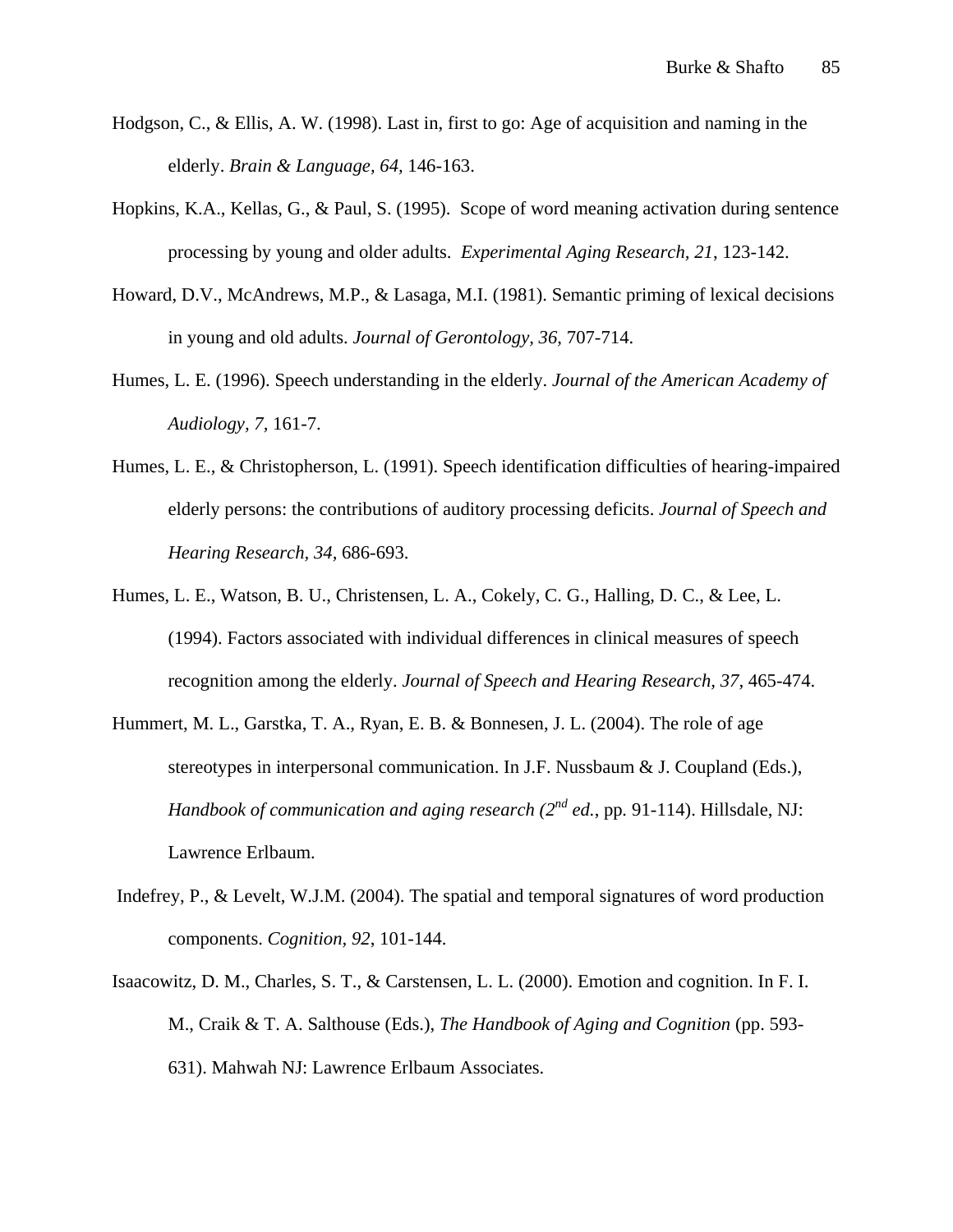- James, L. E. (2004). Meeting Mr. Farmer versus meeting a farmer: Specific effects of aging on learning proper names. *Psychology and Aging*, *19*, 515-522.
- James, L.E. (2006). Specific effects of aging on proper name retrieval: Now you see them, now you don't. *Journal of Gerontology: Psychological Sciences*, *61,* P180-P183.
- James, L.E. &, Burke, D.M. (2000). Phonological priming effects on word retrieval and tip-ofthe-tongue experiences in young and older adults*. Journal of Experimental Psychology*: *Learning, Memory and Cognition*, *26*, 1378-1391.
- James, L. E., Burke, D. M., Austin, A., & Hulme, E. (1998). Production and perception of ''verbosity'' in younger and older adults. *Psychology and Aging, 13*, 355–367.
- James, L.E. & MacKay, D.G. (2001). H.M., word knowledge and aging: Support for a new theory of long-term retrograde amnesia. *Psychological Science*, *12*, 485-492.
- Johnson, R.E. (2003). Aging and the remembering of text. *Developmental Review, 23,* 261-346.
- Jones, G.V. (1989). Back to Woodworth: Role of interlopers in the tip of the tongue phenomenon. *Memory and Cognition, 17*, 69-76.
- Juncos-Rabadan, O, Pereiro, A.X., & Rodriquez, M.S. (2005). Narrative speech in aging: Quantity, information content, and cohesion. *Brain and Language, 95*, 423-434.
- Just, M.A., & Carpenter, P.A. (1992). A capacity theory of comprehension: Individual differences in working memory. *PsychologicalReview, 98*, 122-149.
- Kahneman, D. (1973). *Attention and effort.* Englewood Cliffs, NJ: Lawrence Erlbaum Associates.
- Kemper, S. (1987). Life-span changes in syntactic complexity. *Journal of Gerontology, 42,* 323- 328.
- Kemper, S. (1992). Language and aging. In F.I.M. Craik & T.A. Salthouse (Eds*.) The handbook of aging and cognition* (pp. 213-270). Hillsdale, NJ: Lawrence Erlbaum Associates.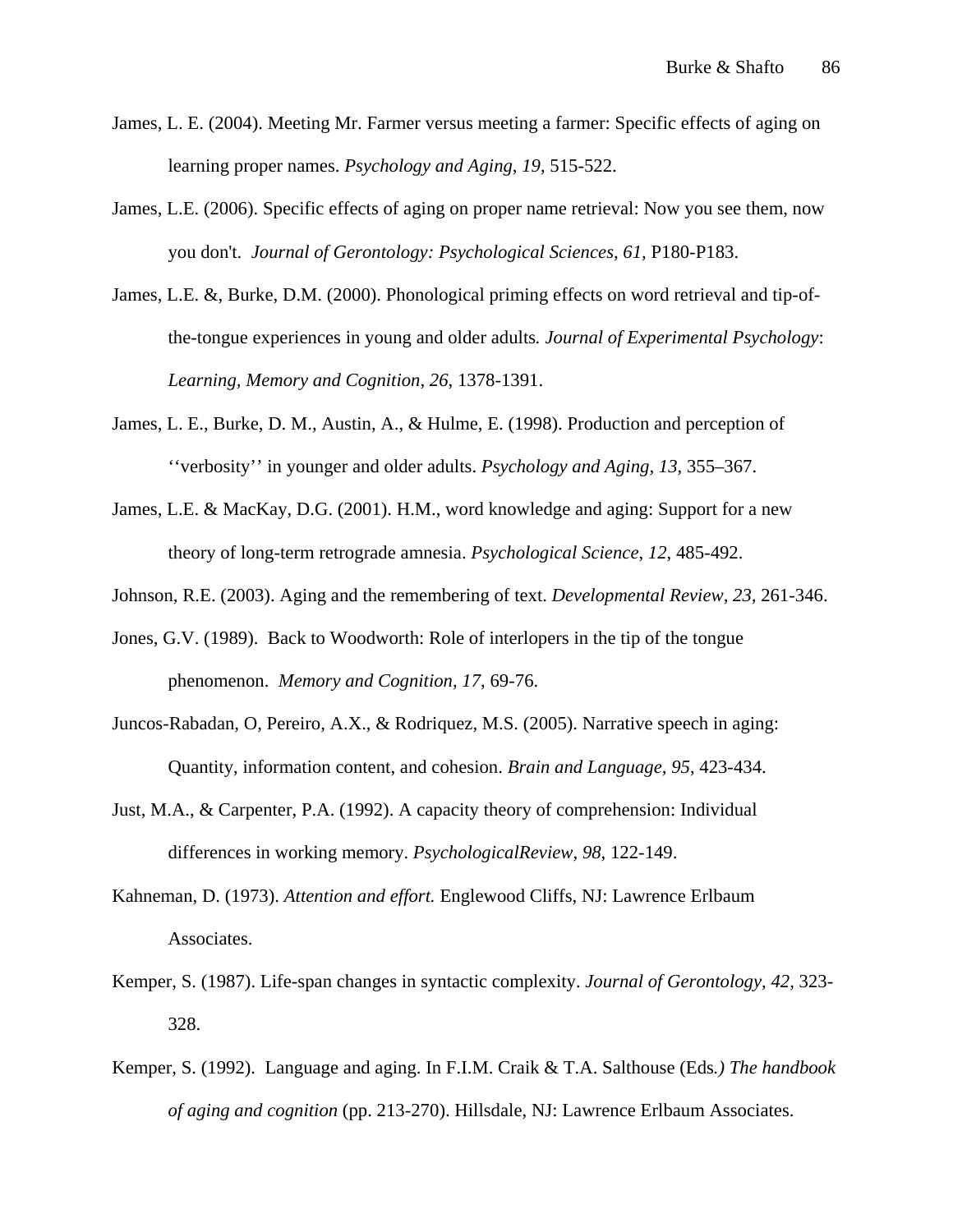- Kemper, S. (2006). Language in Adulthood. In E. Bialystok & F.I.M. Craik (Eds.) *Lifespan cognition: Mechanisms of change* (pp. 223-238)*.* New York: Oxford University Press**.**
- Kemper, S., Crow, A., & Kemtes, K. (2004). Eye-fixation patterns of high- and low-span young and older adults: Down the garden path and back again. *Psychology and Aging, 19*, 157- 170.
- Kemper, S., Finter-Urczyk, A., Ferrell, P, Harden, T., & Billington, C. (1998). Using elderspeak with older adults. *Discourse Processes*, *25,* 55-73.
- Kemper, S., Greiner, L.H., Marquis, J.G., Prenovost, K., & Mitzner, T.L. (2001a). Language decline across the life span: Findings from the nun study. *Psychology and Aging, 16*, 227–239.
- Kemper, S., & Harden, T. (1999). Experimentally disentangling what's beneficial about elderspeak from what's not. *Psychology and Aging, 14*, 656-670.
- Kemper, S., Herman, R., & Lian, C. (2003a). Age differences in sentence production. *Journal of Gerontology: Psychological Sciences , 58B,* P260-P268.
- Kemper, S., Herman, R. E., & Lian, C. H. T. (2003b). The costs of doing two things at once for young and older adults: Talking while walking, finger tapping, and ignoring speech or noise. *Psychology and Aging, 18*, 181-192.
- Kemper, S., Herman, R.E., & Liu, C.J. (2004). Sentence production by young and older adults in controlled contexts. *Journal of Gerontology: Psychological Sciences*, *59B*, P220-P224.
- Kemper, S., & Kemtes,, K. (1999). Limitations on syntactic processing. In S. Kemper & R. Kliegl (Eds.), *Constraints on language: Aging, grammar, and memory* (pp. 79-106). Boston: Kluwer Academic Publishers.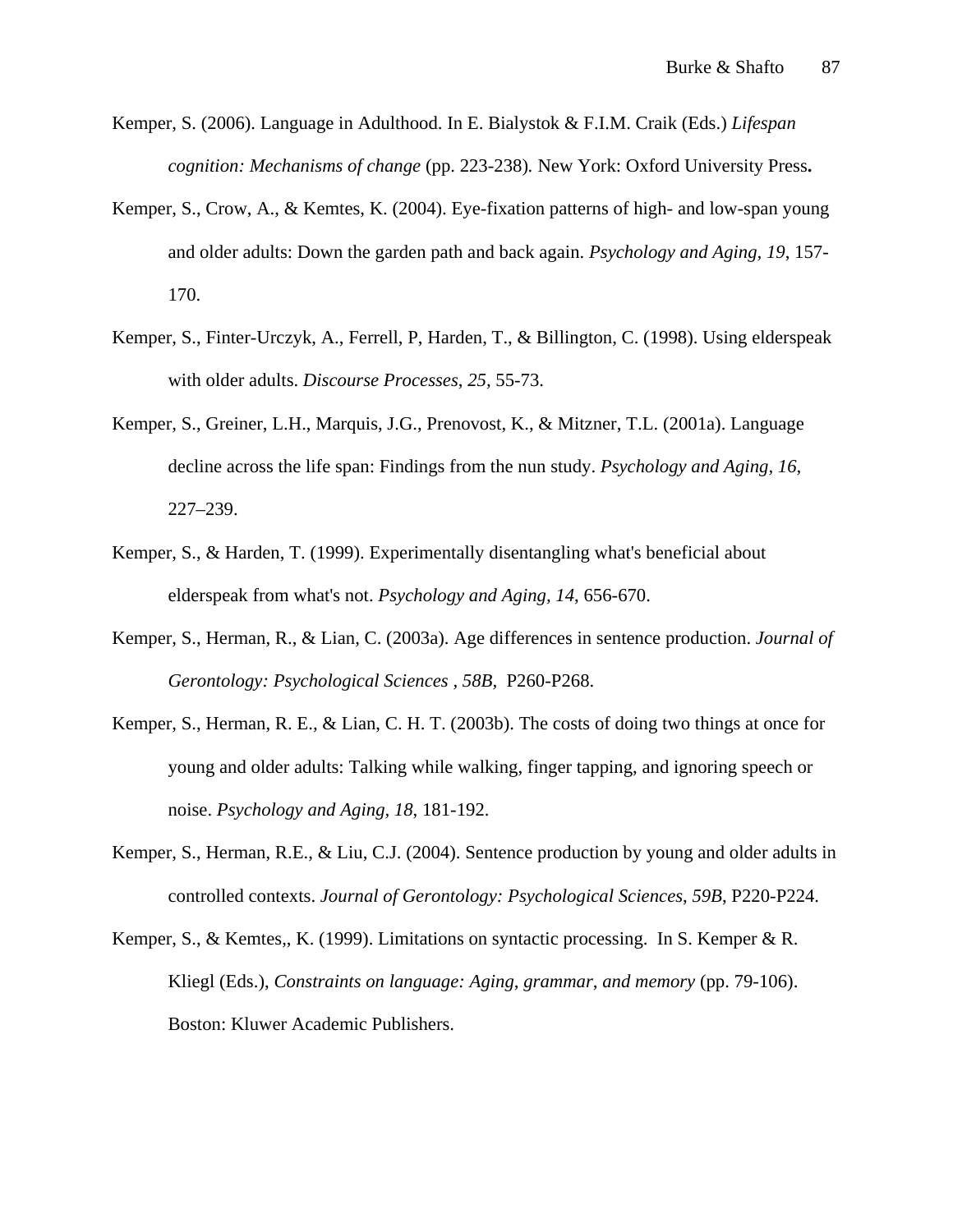- Kemper, S., & Kemtes, K. (2000). Aging and message production and comprehension. In D.C. Park & N. Schwarz (Eds), *Cognitive aging: A primer*. (pp. 197-213). New York, NY: Psychology Press.
- Kemper, S., Kynette, D., Rash, S., Sprott, R., & O'Brien, K. (1989). Life-span changes to adults' language: Effects of memory and genre. *Applied Psycholinguistics, 10,* 49-66.
- Kemper, S., & McDowd, J. (2006). Eye movements of young and older adults while reading with distraction. *Psychology and Aging, 21,* 32-39.
- Kemper, S., & Mitzner, T.L. (2001). Language production and comprehension. In In J. E. Birren & K. W. Schaie (Eds.), *Handbook of the psychology of aging* (5th ed., pp. 378–398). San Diego, CA: Academic Press.
- Kemper, S., Rash, S., Kynette, D., & Norman, S. (1990). Telling stories: The structure of adults' narratives. *European Journal of Cognitive Psychology, 2,* 205-228.
- Kemper, S., & Sumner, A. (2001). The structure of verbal abilities in young and older adults. *Psychology and Aging, 16,* 312–322.
- Kemper, S., Thompson, M., & Marquis, J. (2001b). Longitudinal change in language production: Effects of aging and dementia on grammatical complexity and propositional content. *Psychology and Aging, 16,* 227-239.
- Kemtes, K.A., & Kemper, S. (1997). Younger and older adults' on-line processing of syntactically ambiguous sentences. *Psychology and Aging, 12*, 362-371.
- Kliegl, R., & Kemper, S. (1999). Concluding observations. In S. Kemper and R. Kliegl (Eds.), *Constraints on language: Aging, grammar and memory* (pp. 299-307). Boston: Kluwer Academic Publishers.
- Kutas, M., & Federmeier, K. D. (2001). Electrophysiology reveals semantic memory use in language comprehension. *Trends in Cognitive Science, 4,* 463-470.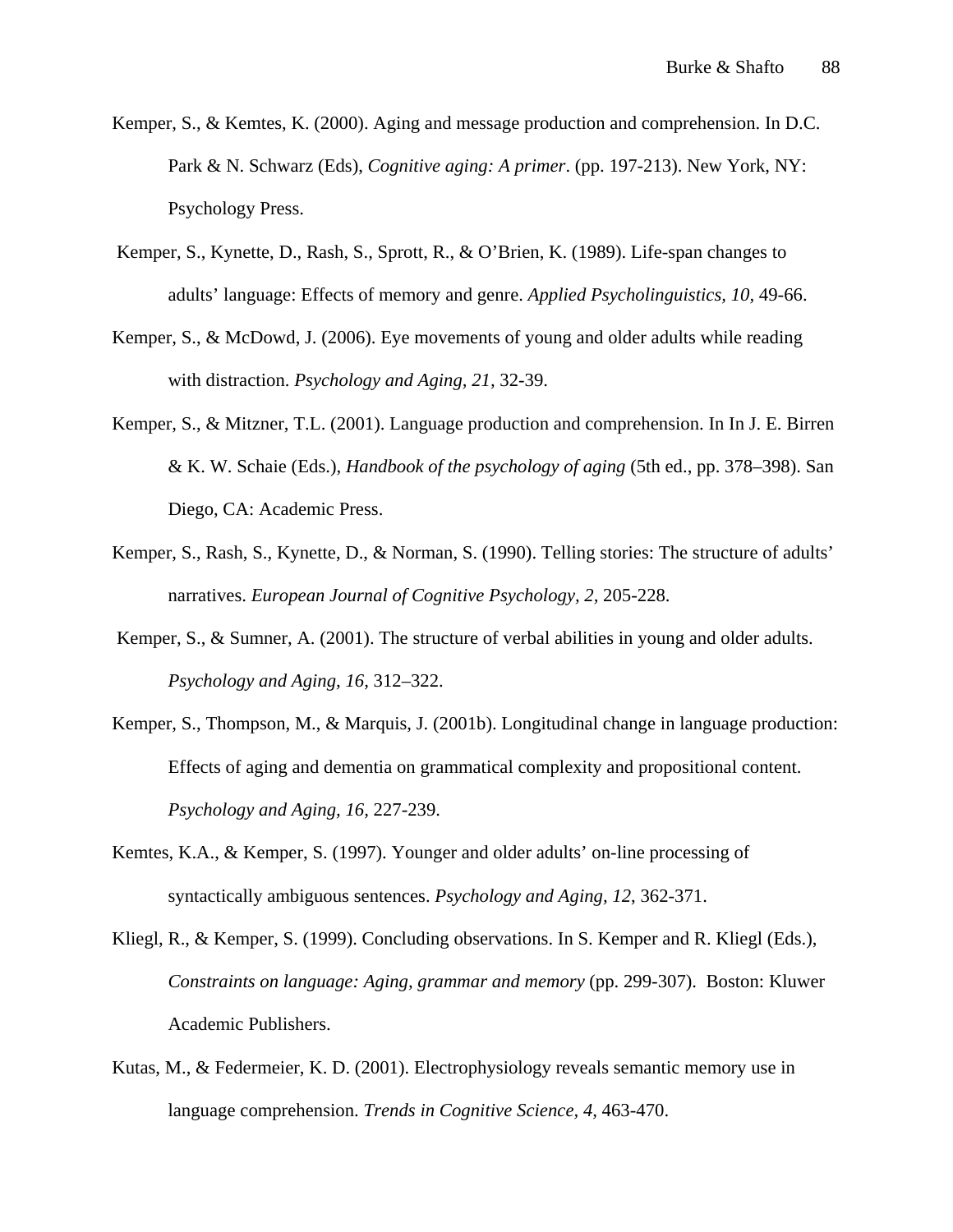- Lahar, C.J., Tun, P.A., & Wingfield, A. (2004). Sentence-Final Word Completion Norms for Young, Middle-Aged, and Older Adults. *The Journals of Gerontology: Psychological Sciences, 59*, P7-P10.
- Lashley, K. S. (1951). The problem of serial order in behavior. In L. A. Jeffress, (Ed.), Cerebral mechanisms in behavior (pp. 112-146). New York: Wiley.
- La Tourette, T.R., & Meeks, S. (2000). Perceptions of patronizing speech by older women in nursing homes and in the community. Impact of cognitive ability and place of residence. *Journal of Language and Social Psychology, 19,* 463-473.
- Laver, G. D. (2000). A speed-accuracy analysis of word recognition in young and older adults. *Psychology and Aging, 15,* 705-709.
- [Laver, G.D. & Burke, D.M. \(1993\). Why do semantic priming effects increase in old age? A](http://www.psychology.pomona.edu/cogaging/Recent%20Publications/laver%20and%20burke%201993.pdf)  meta-analysis. *[Psychology and Aging, 8,](http://www.psychology.pomona.edu/cogaging/Recent%20Publications/laver%20and%20burke%201993.pdf)* 34-43.
- [Lazzara](http://www.sciencedirect.com/science?_ob=ArticleURL&_udi=B6WSS-4CK7246-J&_coverDate=06%2F10%2F2004&_alid=425450653&_rdoc=1&_fmt=&_orig=search&_qd=1&_cdi=7054&_sort=d&view=c&_acct=C000048959&_version=1&_urlVersion=0&_userid=945391&md5=ed956eae9f9a7a9bec7f6b6b4ce3de1d#bbib45#bbib45), M.M., Yonelinas, A.P. and Ober, B.A., (2002). Implicit memory in aging: normal transfer across semantic decisions and stimulus format. *Aging, Neuropsychology, and Cognition, 9,* 145–156.
- Ledoux, K., Camblin, C. C., Swaab, T. Y., & Gordon, P. C. (2006). Reading words in discourse: The modulation of lexical priming effects by message-level context. *Behavioral and Cognitive Neuroscience Reviews, 5,* 107-127.
- Levelt, W. J. M. (2001). Spoken word production: A theory of lexical access. *Proceedings of the National Academy of Science*, *98*, 13464-13471.
- Levelt, W. J. M., Roelofs, A., & Meyer, A. S. (1999). A theory of lexical access in speech production. *Behavioral and Brain Sciences, 22,* 1-75.
- Li, K. Z. H., Hasher, L., Jonas, D., May, C. P., & Rahhal, T. A. (1998). Distractibility, circadian arousal, and aging: A boundary condition? *Psychology and Aging, 13,* 574-583.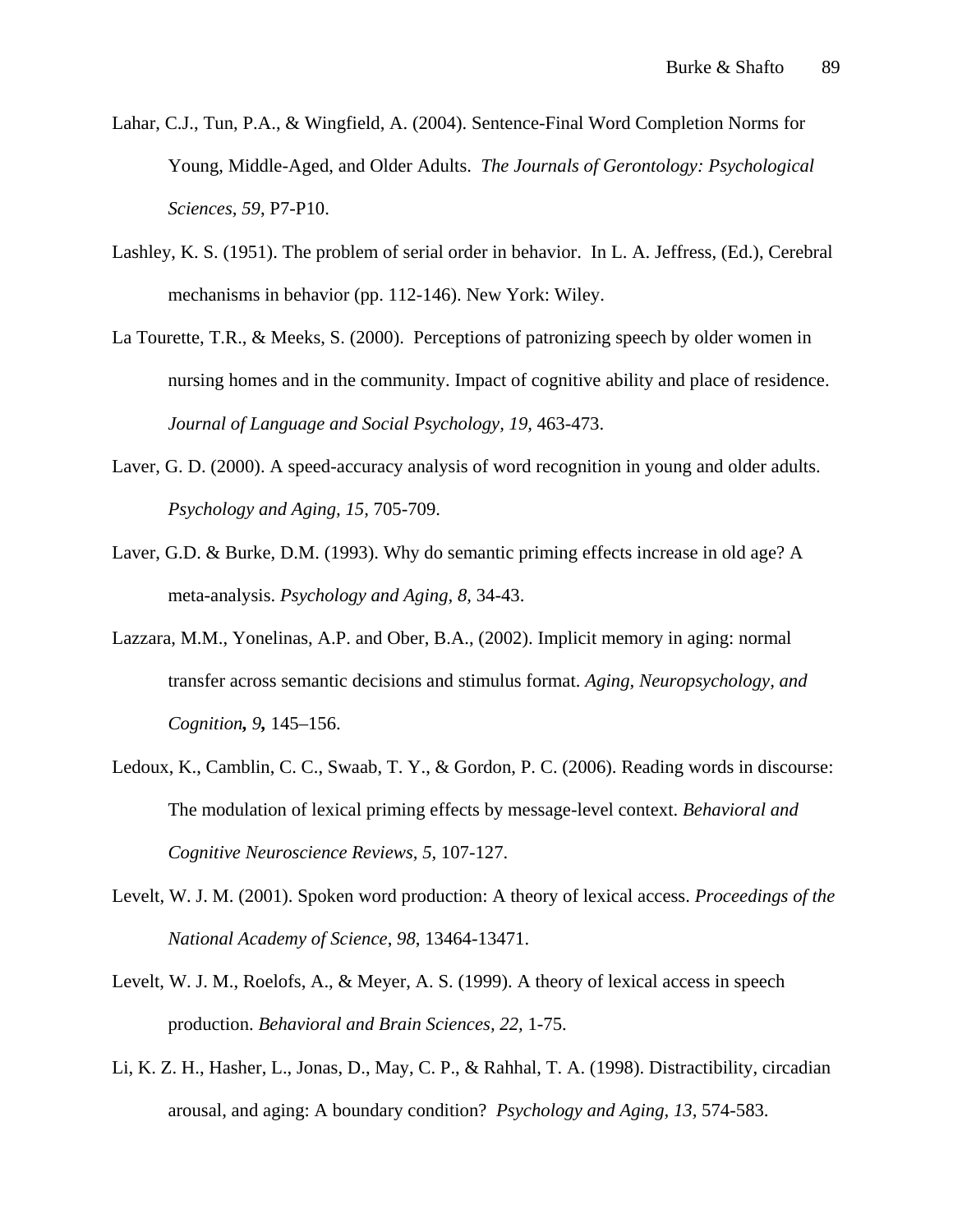- Li, K.Z., & Lindenberger, U. (2002). Relations between aging sensory/sensorimotor and cognitive function, *Neuroscience and Biobehavioral Reviews, 26*, 777-783.
- Li, L., Daneman, M., Qi, J.G. & Schneider, B.A. (2004). Does the information content of an irrelevant source differentially affect spoken word recognition in younger and older adults? *Journal of Experimental Psychology: Human Perception and Performance, 30,*  1077-1091.
- Light, L.L. (1991). Memory and aging: Four hypotheses in search of data. *Annual Review of Psychology, 42,* 333-376.
- Light, L., & Burke, D. (1988). Patterns of language and memory in old age. In L.Light, & D. Burke, (Eds.), *Language, memory and aging* (pp. 244-271). New York: Cambridge University Press.
- Light, L.L., Valencia-Laver, D., & Zavis, D. (1991). Instantiation of general terms in young and older adults. *Psychology and Aging, 6,* 337-351.
- Lima, S. D., Hale, S., & Myerson, J. (1991). How general is general slowing? Evidence from the lexical domain. *Psychology and Aging, 6,* 416-425.
- Lindenberger, U., & Baltes, P. (1994). Sensory functioning and intelligence in old age: A strong connection. *Psychology and Aging, 9,* 339–355.
- Lindenberger, U., & Baltes, P.B. (1997). Intellectual functioning in old and very old age: Crosssectional results from the Berlin Aging Study. *Psychology and Aging, 12*, 410-432.
- Lindenberger, U., Scherer, H., & Baltes, P. B. (2001). The strong connection between sensory and cognitive performance in old age: Not due to sensory acuity reductions operating during cognitive assessment. *Psychology and Aging*, *16*, 196–205.
- Little, D.M., Prentice, K.J., & Wingfield, A. (2004). Adult age differences in judgments of semantic fit. *Applied Psycholinguistics, 25,* 135-143.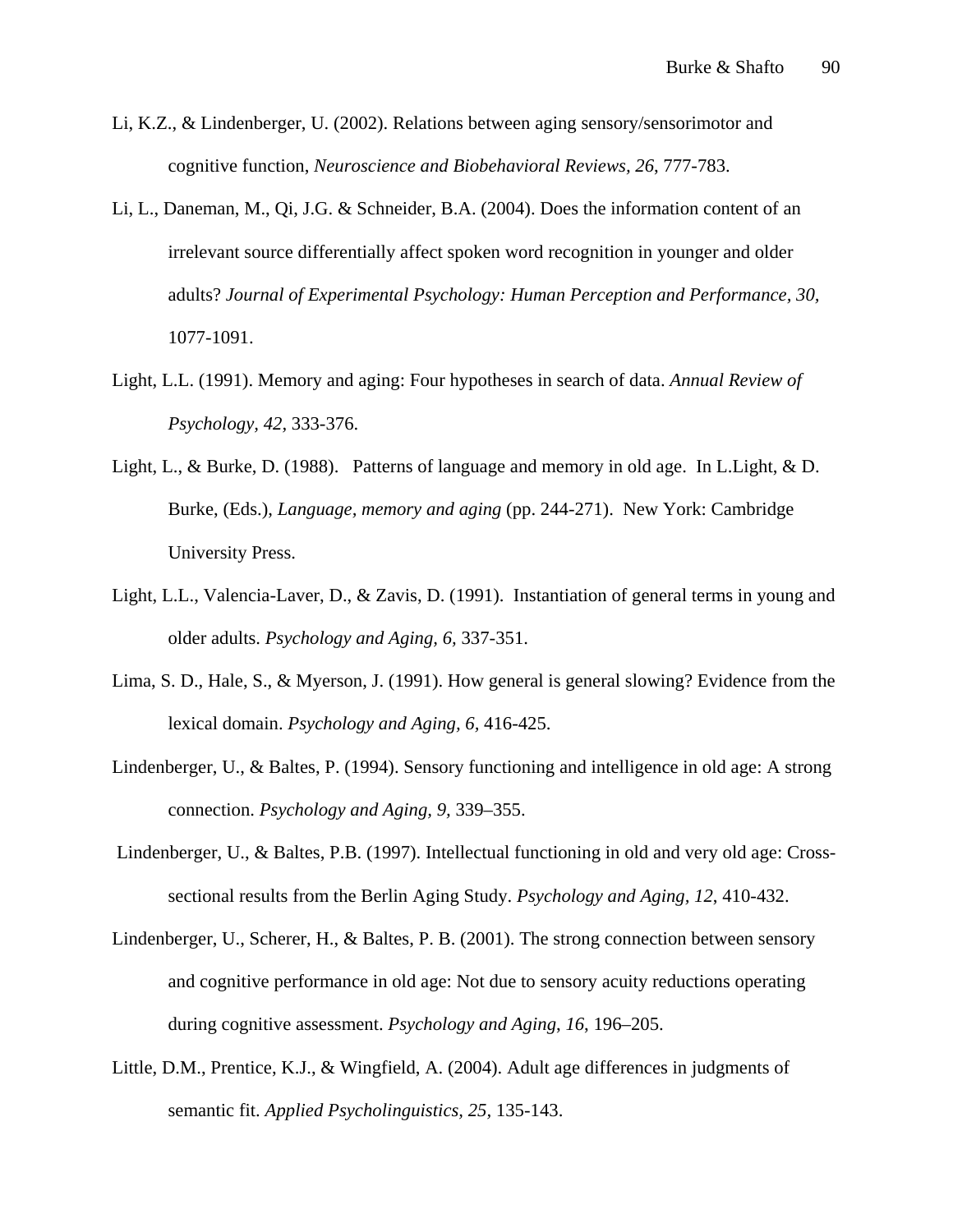- Logan, J.M., & Balota, D.A. (2003). Conscious and unconscious lexical retrieval blocking in young and older adults. *Psychology and Aging*, *18*, 537-550.
- Lovelace, E. A., & Twohig, P. T. (1990). Healthy older adults' perceptions of their memory functioning and use of mnemonics. *Bulletin of the Psychonomic Society, 28,* 115-118
- Luce, P.A., & Pisoni, D.B. (1998). Recognizing spoken words: The neighborhood activation model. *Ear & Hearing, 19,* 1-36.
- Lustig, C. & Hasher, L. (2001). Implicit memory is not immune to interference. *Psychological Bulletin, 127*, 618-628.
- MacDonald, M. C., & Christiansen, M. H. (2002). Reassessing working memory: Comment on Just and Carpenter (1992) and Waters and Caplan (1996). *Psychological Review, 109,* 35- 54.
- MacKay, A. I., Connor, L. T., Albert, M. L., & Obler, L. K. (2002). Noun and verb retrieval in healthy aging. *Journal of the International Neuropsychological Society, 8,* 764-770.
- MacKay, D. G. (1987). *The organization of perception and action: A theory for language and other cognitive skills*. New York: Springer-Verlag.
- MacKay, D.G. (2006). Aging, memory and language in amnesic HM. *Hippocampus*, *16*, 491- 495.
- MacKay, D. G., & Abrams, L. (1996). Language, memory, and aging: Distributed deficits and the structure of new-versus-old connections. In J. E. Birren & K. W. Schaie (Eds.), *Handbook of the psychology of aging* (4th ed., pp. 251–265). San Diego, CA: Academic Press.
- MacKay, D. G., & Abrams, L. (1998). Age-linked declines in retrieving orthographic knowledge: Empirical, practical, and theoretical implications. *Psychology and Aging, 13*, 647-662.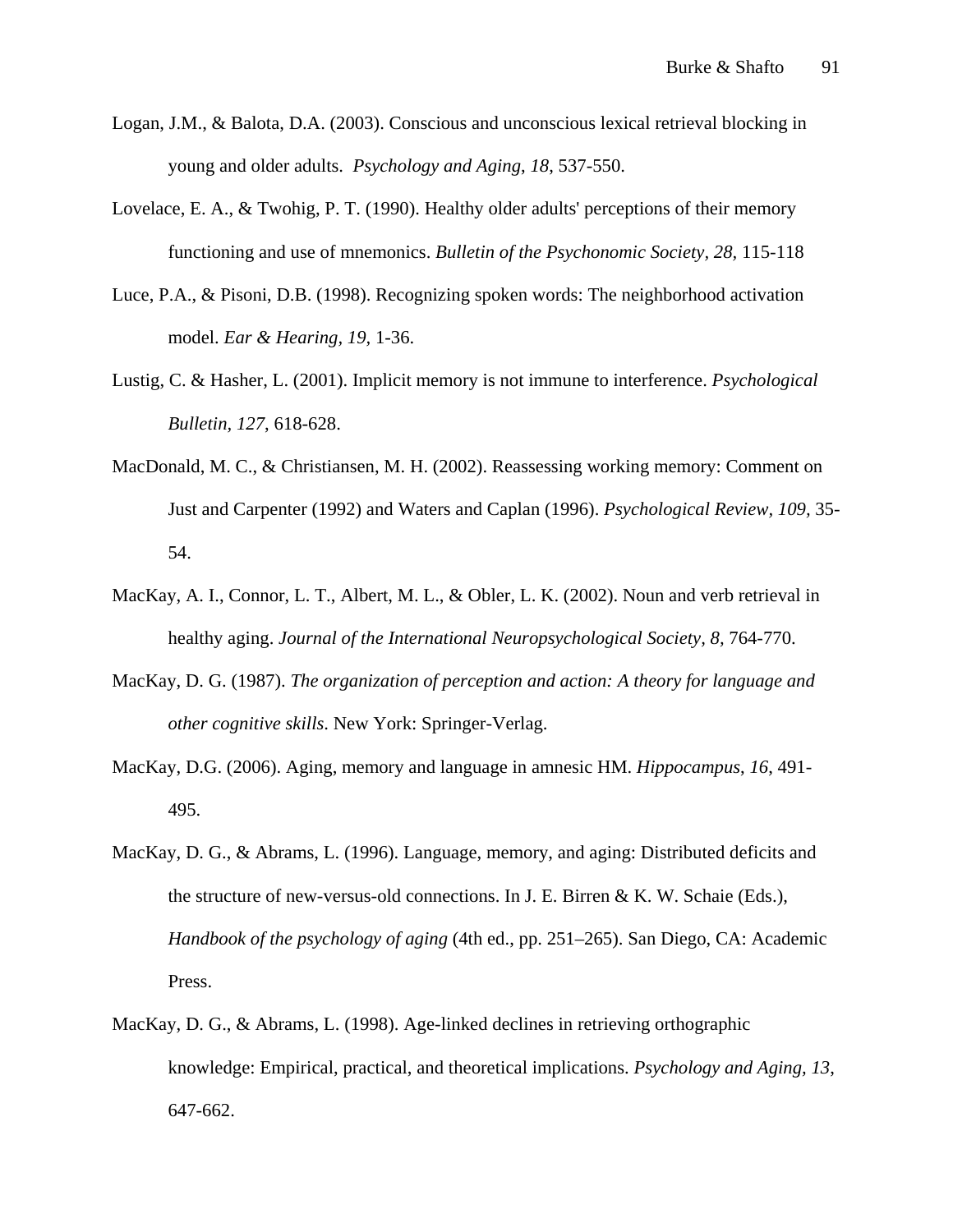- MacKay, D. G., Abrams, L., & Pedroza, M. J. (1999). Aging on the input versus output side: Theoretical implications of age-linked asymmetries between detecting versus retrieving orthographic information*. Psychology and Aging, 14*, 3-17.
- MacKay, D.G. & Burke, D.M. (1990). Cognition and aging: New learning and the use of old connections. In T.M. Hess (Ed.), *Aging and cognition: Knowledge organization and utilization* (pp. 213-263). Amsterdam: North Holland.
- MacKay, D. G., Hadley, C. B., & Abrams, L. (2007a). *Beyond soup stones: Testing the core assumptions of age-linked resource-capacity theories.* Manuscript submitted for publication.
- MacKay, D.G., & James, L.E. (2001). The binding problem for syntax, semantics, and prosody: H.M.'s selective sentence-reading deficits under the theoretical-syndrome approach. *Language and Cognitive Processes*, *16*, 419-460.
- MacKay, D. G., & James, L. E. (2004). Sequencing, speech production, and selective effects of aging on phonological and morphological speech errors. *Psychology and Aging, 19,* 93- 107.
- MacKay, D. G., Taylor, J. K., & Marian, D. E. (2007b). *Unsuspected age-linked acuity deficits and research on reading: Practical and empirical implications.* Manuscript submitted for publication.
- Mackenzie, C. (2000a). Adult spoken discourse: the influences of age and education. *International Journal of Language and Communication Disorders, 35*, 269-285.
- Mackenzie, C. (2000b). The relevance of education and age in the assessment of discourse comprehension. *Clinical Linguistics and Phonetics, 14*, 151-161.
- Madden, D. J. (1988). Adult age differences in the effects of sentence context and stimulus degradation during visual word recognition. *Psychology and Aging, 3,* 167-172.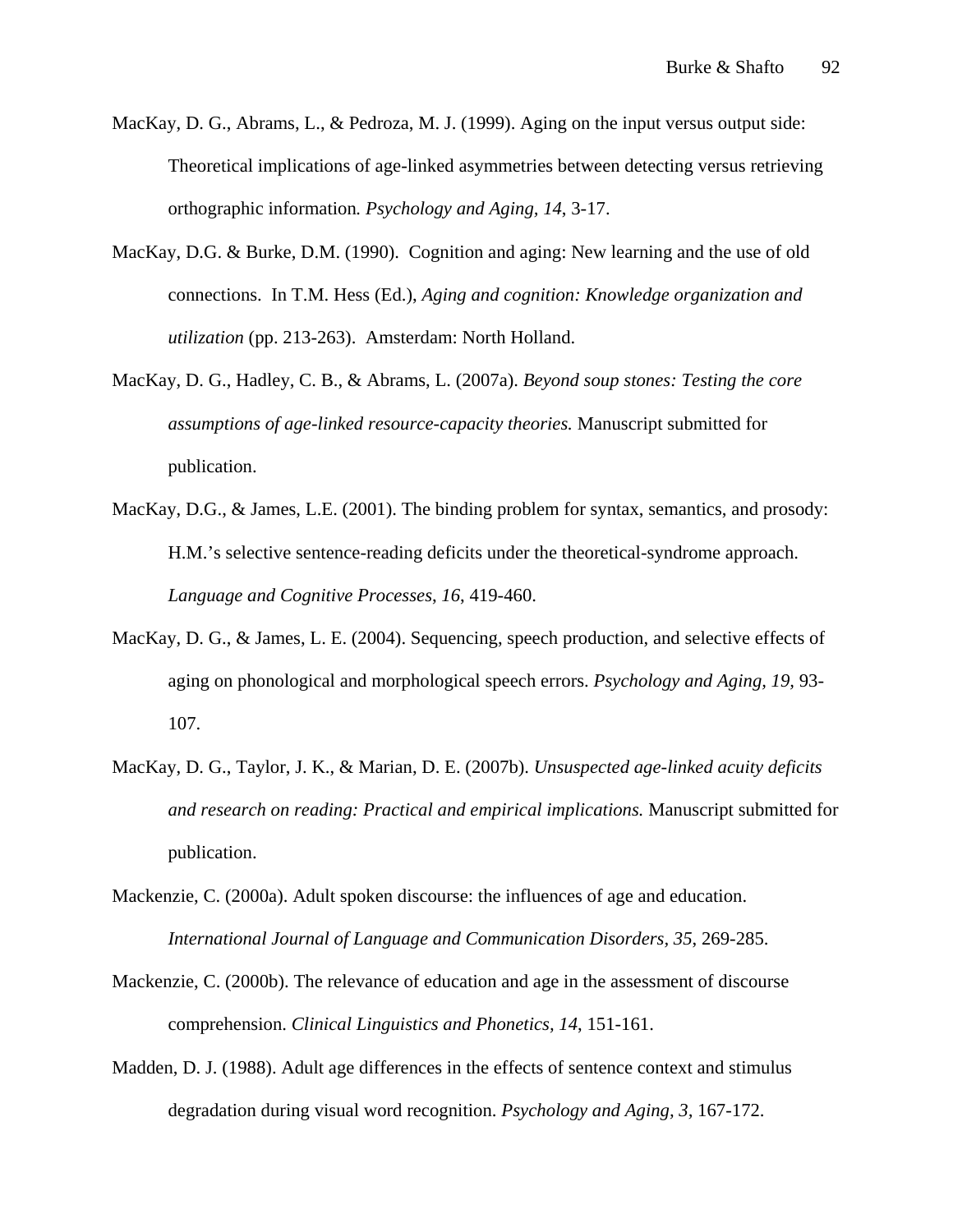- Madden, D,G, (1992). Four to ten milliseconds per year: Age-related slowing of visual word identification. *Journal of Gerontology: Psychological Sciences, 47, P59-P68.*
- Madden, D.J. (2001). Speed and timing of behavioral processes. In J. E. Birren & K. W. Schaie (Eds.), *Handbook of the psychology of aging* (5th ed., pp. 288–312). San Diego, CA: Academic Press.
- Madden, D.J., Langley, L.K., Denny, L.L., Turkington, T.G., Provenzale, J.M., & Hawk, T.C. (2002). Adult age differences in visual word identification: Functional neuroanatomy by positron emission tomography. *Brain and Cognition, 49*, 297-321.
- Madden, D.J., Pierce. T.W., & Allen, P.A. (1993). Age-related slowing and the time course of semantic priming in visual word identification. *Psychology and Aging, 8,* 490-507.
- Madden, D. J., & Whiting, W. L., (2004). Age-related changes in visual attention. In P.T. Costa & I. C. Siegler (Eds.) *Recent advances in psychology and aging* (pp. 41-88). Amsterdam: Elsevier.
- Madden, D.J., Whiting, W,L. & Huettel, S.A. (2005). Age-related changes in neural activity during visual perception and attention. In R. Cabeza, L. Nyberg & D. Park (Eds.), *Cognitive neuroscience and aging: Linking cognitive and cerebral aging* (pp. 157–185). New York: Oxford University Press.
- Manenti, R., Repetto, C., Bentrovato, S., Marcone, A., Bates, E., & Cappa, S.F. (2004). The effects of ageing and Alzheimer's disease on semantic and gender priming. *Brain, 127*, 2299-2306.
- Margolin, S. J., & Abrams, L. (in press). Individual differences in young and older adults' spelling: Do good spellers age better than poor spellers? *Aging, Neuropsychology, & Cognition.*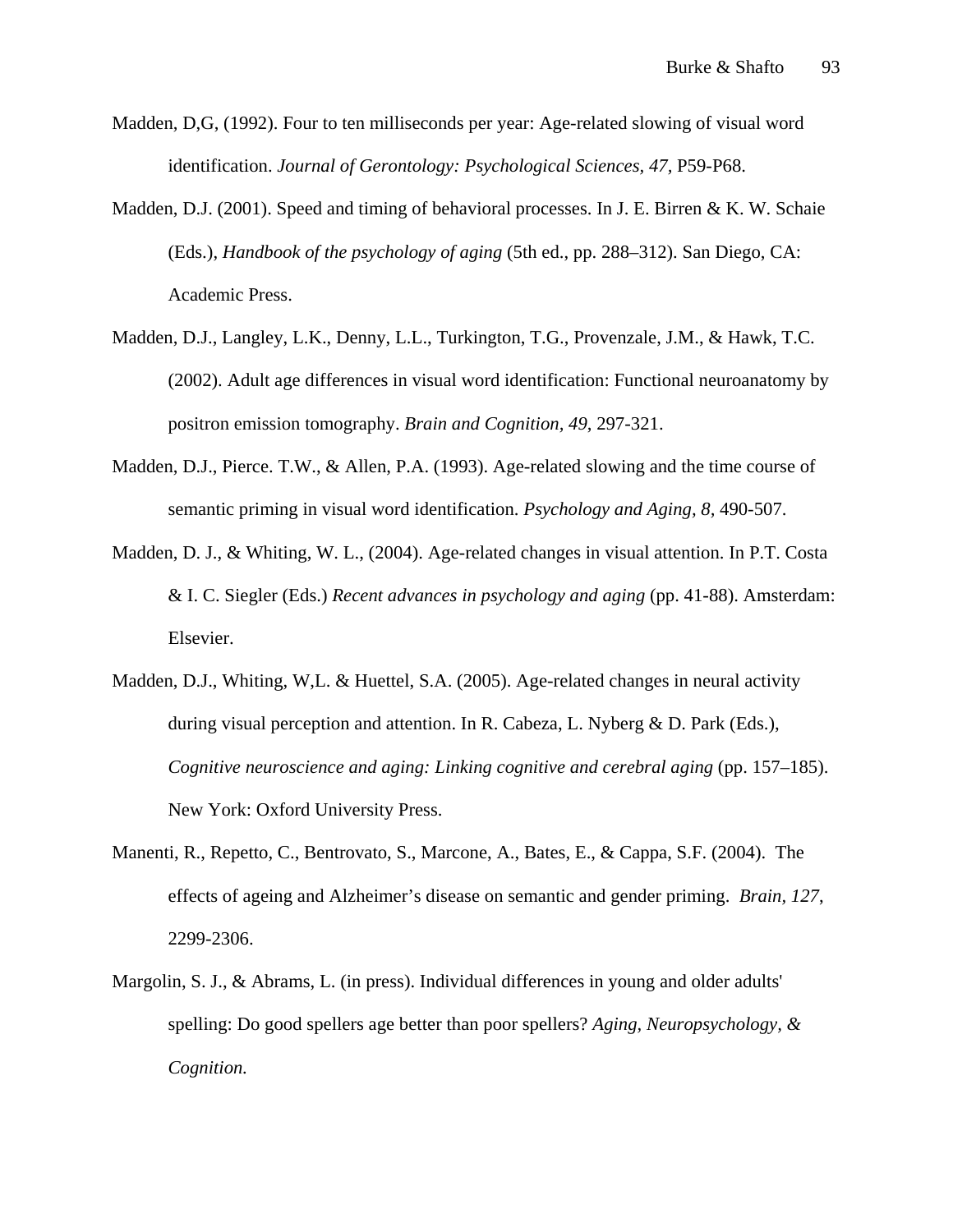- Marner, L., Nyengaard, J.R., Tang, Y., & Pakkenberg, B. (2003). Marked loss of myelinted nerve fibers in the human brain with age*. Journal of Comparative Neurology, 462,* 144- 152.
- Marslen-Wilson, W. D., & Welsh, A. (1978). Processing interactions and lexical access during word recognition in continuous speech. *Cognitive Psychology, 10,* 29–63.
- Maylor, E.A. (1990). Recognizing and naming faces: Aging, memory retrieval and the tip of the tongue state. *Journal of Gerontology: Psychological Sciences, 45*, P215-P225.
- Maylor, E. A. (1997). Proper name retrieval in old age: Converging evidence against disproportionate impairment. *Aging, Neuropsychology, and Cognition*, *4*, 211-226.
- McClelland, J. K., & Rumelhart, D. E. (1981). An interactive activation model of context effects in letter perception: Pt. 1. An account of the basic findings. *Psychological Review, 88,*  375-407.
- McCoy, S. L., Tun, P. A., Cox, L. C., Colangelo, M., Stewart, R. A., & Wingfield, A. (2005). Hearing loss and perceptual effort: Downstream effects on older adults' memory for speech. *The Quarterly Journal of Experimental Psychology, 58A,* 22-33.
- McDowd, J. M., & Shaw, R. J. (2000). Aging and Attention: A functional perspective. In F. I. M. Craik & T. A. Salthouse (Eds), *The Handbook of Aging and Cognition* (pp. 221-292). Mahwah, NJ: Lawrence Erlbaum Associates, Inc.
- McGinnis, D., & Zelinski, E. M. (2000). Understanding unfamiliar words: The influence of processing resources, vocabulary knowledge, and age. *Psychology and Aging, 15,* 335- 350.
- McGinnis, D., Zelinski, E. M. (2003). Understanding unfamiliar words in young, young-old, and old-old adults: Inferential processing and the abstraction-deficit hypothesis. *Psychology and Aging*, *18*, 497-509.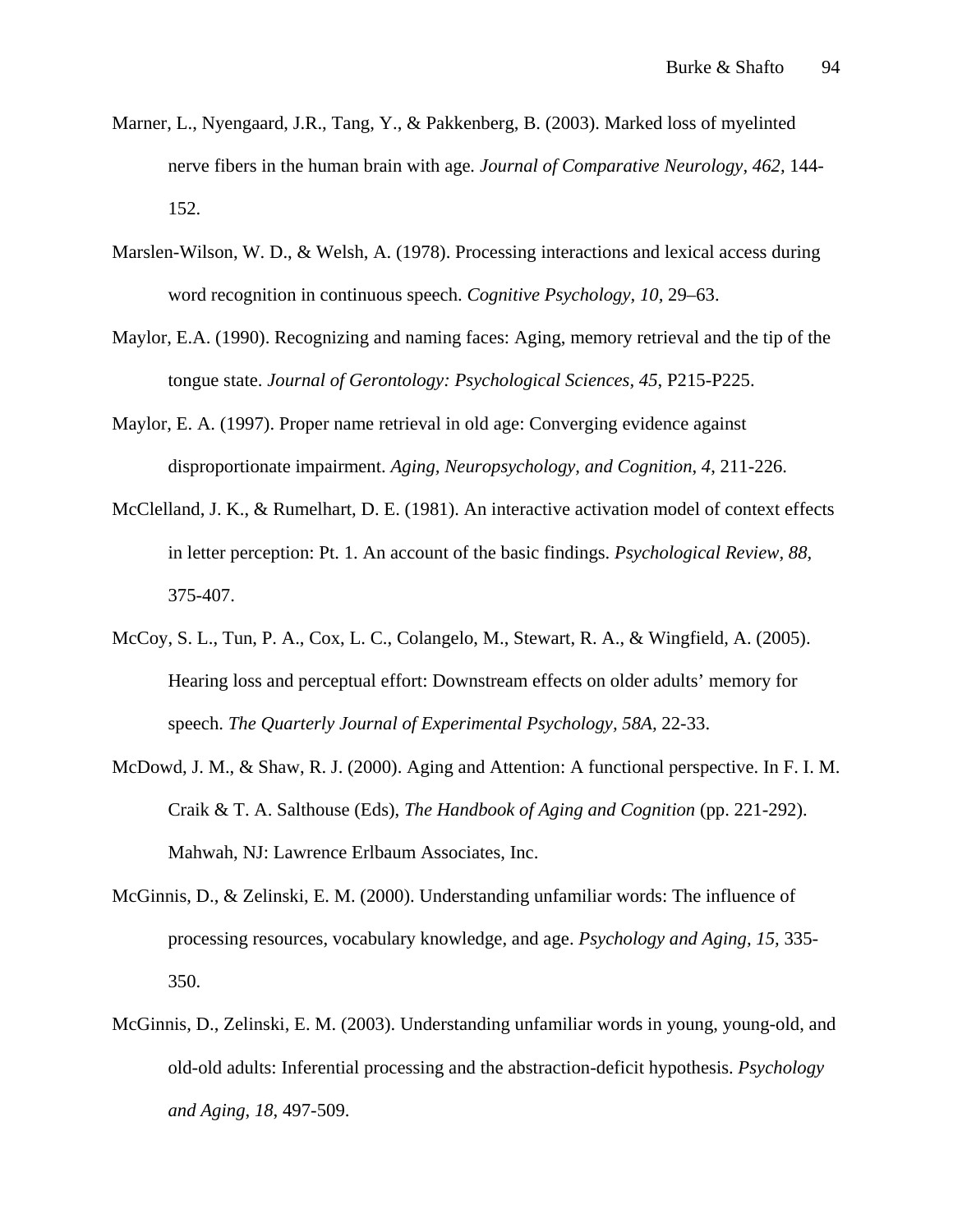- McIntyre, J.S., & Craik, F.I.M. (1987). Age differences in memory for item and source information. *Canadian Journal of Psychology, 41,* 175–192.
- Miller, G.A. (1956). The magical number seven, plus or minus two: Some limits on our capacity for processing information. *Psychological Review, 63*, 81-97.
- Miller, L. M. S. (2003). The effects of age and domain knowledge on text processing. *Journal of Gerontology: Psychological Sciences, 58B,* P217–P223.
- Miller, L.M. S., Stine-Morrow, E.A.L., Kirkorian, H.L., & Conroy, M.L. (2004). Adult age differences in knowledge-driven reading. *Journal of Educational Psychology, 96*, 811- 821.
- Miller, M.D., & Johnson, J.S. (2004). Phonological and lexical-semantic short-term memory and their relationship to sentence production in older adults. *Aging, Neuropsychology, and Cognition , 11,* 395-415.
- Miozzo, M., & Caramazza, A. (1997). Retrieval of lexical-syntactic features in tip-of-the-tongue states. *Journal of Experimental Psychology: Learning, Memory, and Cognition, 23,*  1410-1423.
- Mitchell, D. B. (1989). How many memory systems? Evidence from aging. *Journal of Experimental Psychology: Learning, Memory, and Cognition, 15,* 31-49.
- Morrison, C. M., Hirsh, K. W., & Duggan, G. B. (2003). Age of acquisition, ageing, and verb production: Normative and experimental data. *Quarterly Journal of Experimental Psychology: Human Experimental Psychology, 56,* 705–730.
- Mortensen, L., Meyer, A.S., & Humphreys, G.W. (2006). Age-related slowing of object naming: A review. *Language and Cognitive Processes, 21,* 238-290.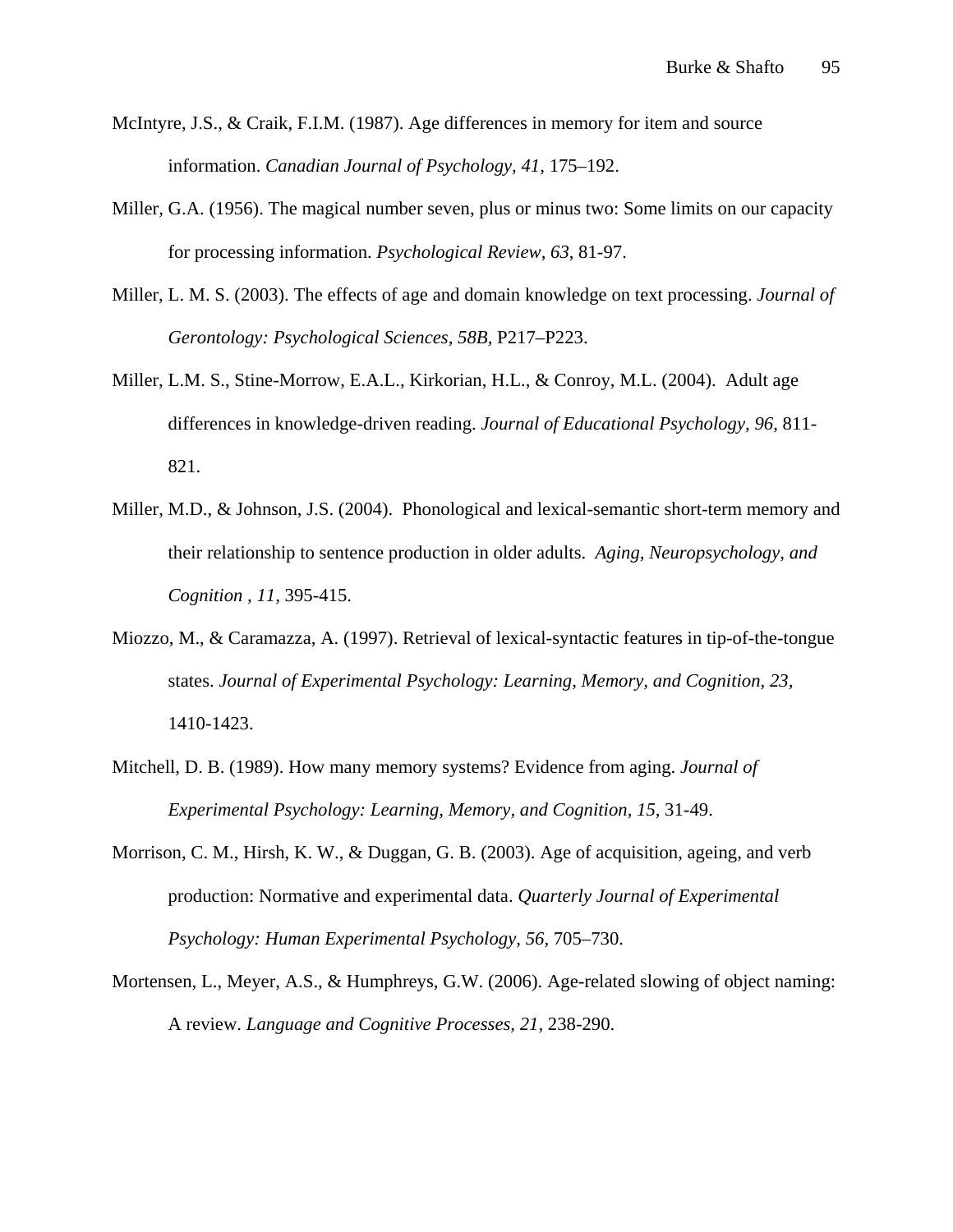- Murphy, D. R., Craik, F. I. M., Li, K. Z. H., & Schneider, B. A. (2000). Comparing the effects of aging and background noise on short-term memory performance. *Psychology and Aging, 15,* 323-334.
- Murphy, D.R., Daneman, M., & Schneider, B.A. (2006). Why do older adults have difficulty following conversations? *Psychology and Aging*, *21*, 49-61.
- Murphy, D. R., McDowd, J. M., & Wilcox, K. A. (1999). Inhibition and aging: Similarities between younger and older adults as revealed by the processing of unattended auditory information. *Psychology and Aging, 14,* 44-59.
- Myerson, J., Ferraro, F.R., Hale, S., & Lima, S.D. (1992). The role of general slowing in semantic priming and word recognition. *Psychology and Aging*, *7*, 257-270.
- Myerson, J., Hale, S., Wagstaff, D., Poon, L. W., & Smith, G. A. (1990). The information-loss model: A mathematical theory of age-related cognitive slowing. *Psychological Review, 97,* 475-487.
- Navon, D. (1984). Resources A theoretical soupstone? *Psychological Review, 91*, 216-234.
- Nelson, H. E. (1985). *National Adult Reading Test (NART): Test manual*. Windsor, England: National Foundation for Educational Research.
- Newsome, M. R., & Glucksberg, S. (2002). Older adults filter irrelevant information during metaphor comprehension. *Experimental Aging Research, 28*, 253-267.
- Nicholas, M. Obler, L. K., Albert, M. L., & Goodglass, H. (1985). Lexical retrieval in healthy aging. Cortex, 21, 595-606.
- Nussbaum, J.F., Pitts, M.J., Huber, F.N., Raup Krieger, J.L., & Ohs, J.E. (2005). Ageism and ageist language across the life span: Intimate relationships and non-intimate interactions. *Journal of Social Issues, 61*, 287-305.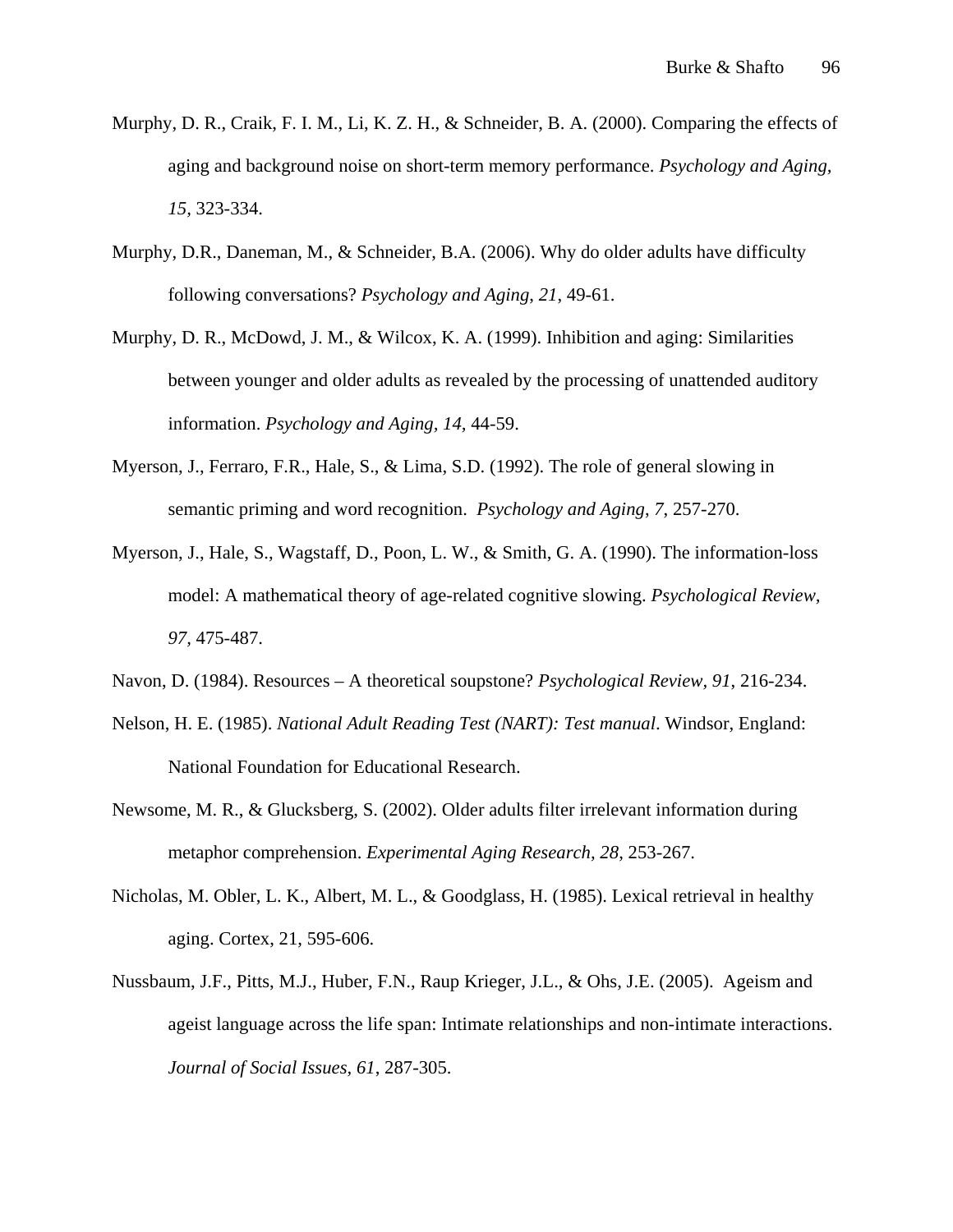- Ohnishi, T., Matsuda, H., Tabira, T., Asada, T., & Uno, M. (2001). Changes in brain morphology in Alzheimer disease and normal aging: Is Alzheimer disease an exaggerated aging process? *American Journal of Neuroradiology, 22,* 1680-1685.
- Paul, S.T. (1996). Search for semantic inhibition failure during sentence comprehension by younger and older adults*. Psychology and Aging, 11,* 10-20.
- Parkin, A.J. & Java, R.I. (2000). Determinants of age-related memory loss. In T. Perfect & E. Maylor (Eds.), *Models of cognitive aging* (pp. 188-203). Oxford: Oxford University Press.
- Peelle, J. E., & Wingfield, A. (2005). Dissociations in perceptual learning revealed by adult age differences in adaptation to time-compressed speech. *Journal of Experimental Psychology: Human Perception and Performance, 31, 1315-1330.*
- Persson, J., Sylvester, C-Y. C., Nelson, J.K., Welsh, K.M., Jonides, J., & Reuter-Lorenz, P.A. (2004). Selection requirements during verb generation: differential recruitment in older and young adults. *Neuroimage, 23*, 1382-1390.
- Phillips, N.A., & Lesperance, D. (2003). Breaking the waves: Age differences in electrical brain activity when reading text with distractors*. Psychology and Aging, 18*, 126-139.
- Phillips, S. L., Gordon-Salant, S., Fitzgibbons, P. J., & Yeni-Kombshian, G., (2000). *Journal of Speech, Language, and Hearing Research, 43,* 217-228.
- Pichora-Fuller, M. K., Schneider, B. A., & Daneman, M. (1995). How young and old adults listen to and remember speech in noise. *Journal of the Acoustical Society of America, 97,*  593-608.
- Pichora-Fuller, M.K., & Singh, G. (2006). Effects of age on auditory and cognitive processing: Implications for hearing aid fitting and audiologic rehabilitation. *Trends in Amplification, 10*, 29-59.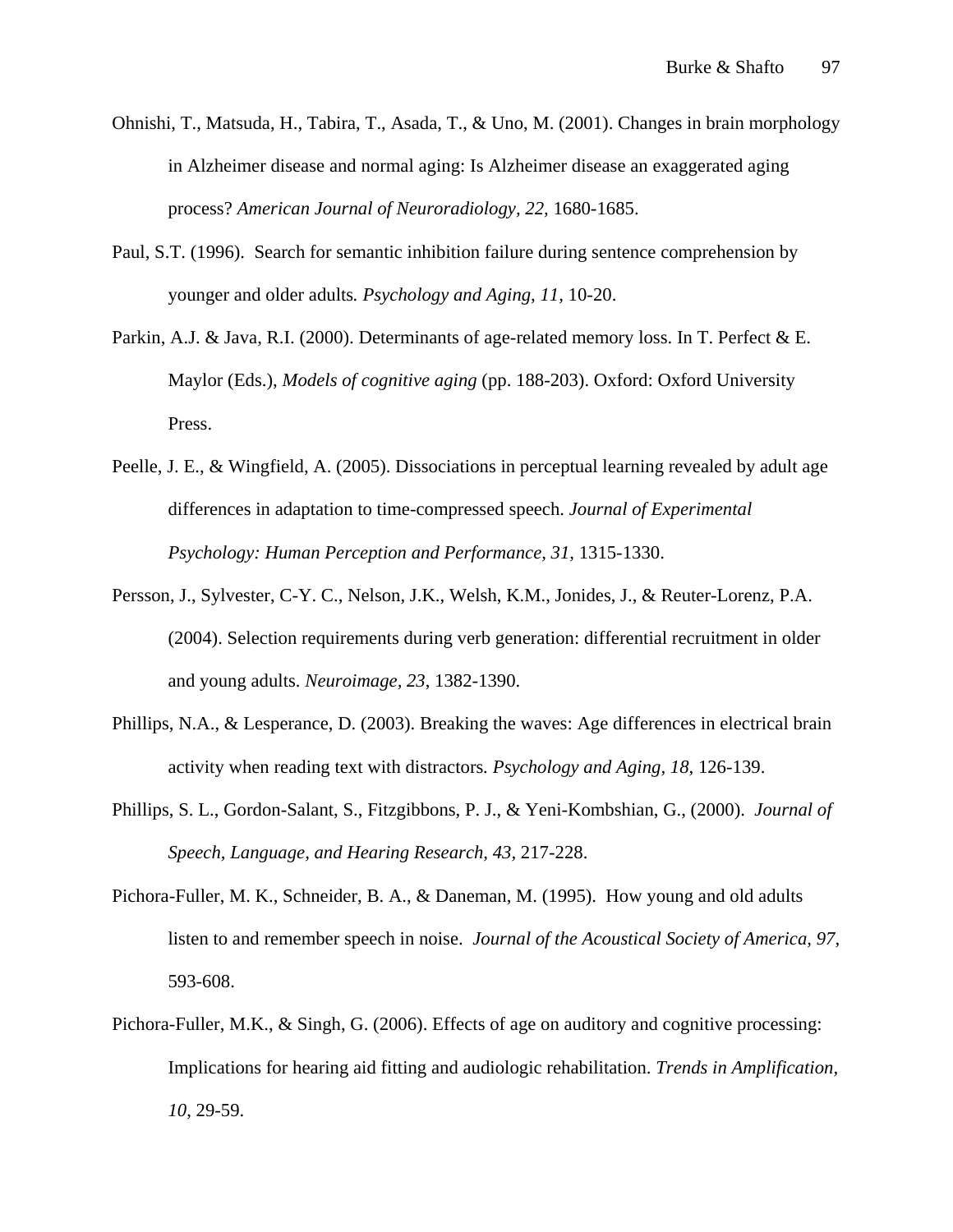- Prull, M.W., Godard-Gross, C., & Karas, E.M. (2004, April). *How verb generation repetition priming in adulthood is influenced by age and response competition.* Poster presented at the Cognitive Aging Conference, Atlanta, GA.
- Pushkar, D., Basevitz, P., Arbuckle, T.Y., Nohara-LeClair, M., Lapidus, S., & Peled, M. (2000). Social behavior and off-target verbosity in elderly people. *Psychology and Aging, 15*, 361-374.
- Pushkar Gold, D.P., & Arbuckle, T.Y. (1995). A longitudinal study of off-target verbosity. *Journal of Gerontology: Psychological Sciences, 50B*, P307-P315.
- Rabbitt, P.M. (1968). Channel-capacity, intelligibility and immediate memory. *Quarterly Journal of Experimental Psychology, 20,* 241-248.
- Rabbitt, P., Maylor, E., McInnes, L., Bent, N., & Moore, B. (1995). What goods can selfassessment questionnaires deliver for cognitive gerontology? *Applied Cognitive Psychology, 9,* S127-S152.
- Radvansky, G.A., Copeland, D.E., & Zwaan, R. A. (2003). Aging and functional spatial relations in comprehension and memory. *Psychology and Aging, 18*, 161-165.
- Radvansky, G.A., Zacks, R.T., & Hasher, L. (2005). Age and Inhibition: The Retrieval of Situation Models *The Journals of Gerontology: Psychological Sciences, 60,* P276-P278.
- Radvansky, G.A., Zwaan, R.A., Curiel, J.M., & Copeland, D E. (2001). Situation models and aging. *Psychology and Aging, 16,* 145–160.
- Rapp, B., & Goldrick, M. (2000). Discreteness and interactivity in spoken word production. *Psychological Review, 107,* 460-499.
- Rastle, K.G., & Burke, D.M. (1996). Priming the tip of the tongue: Effects of prior processing on word retrieval in young and older adults. *Journal of Memory and Language, 35*, 586-605.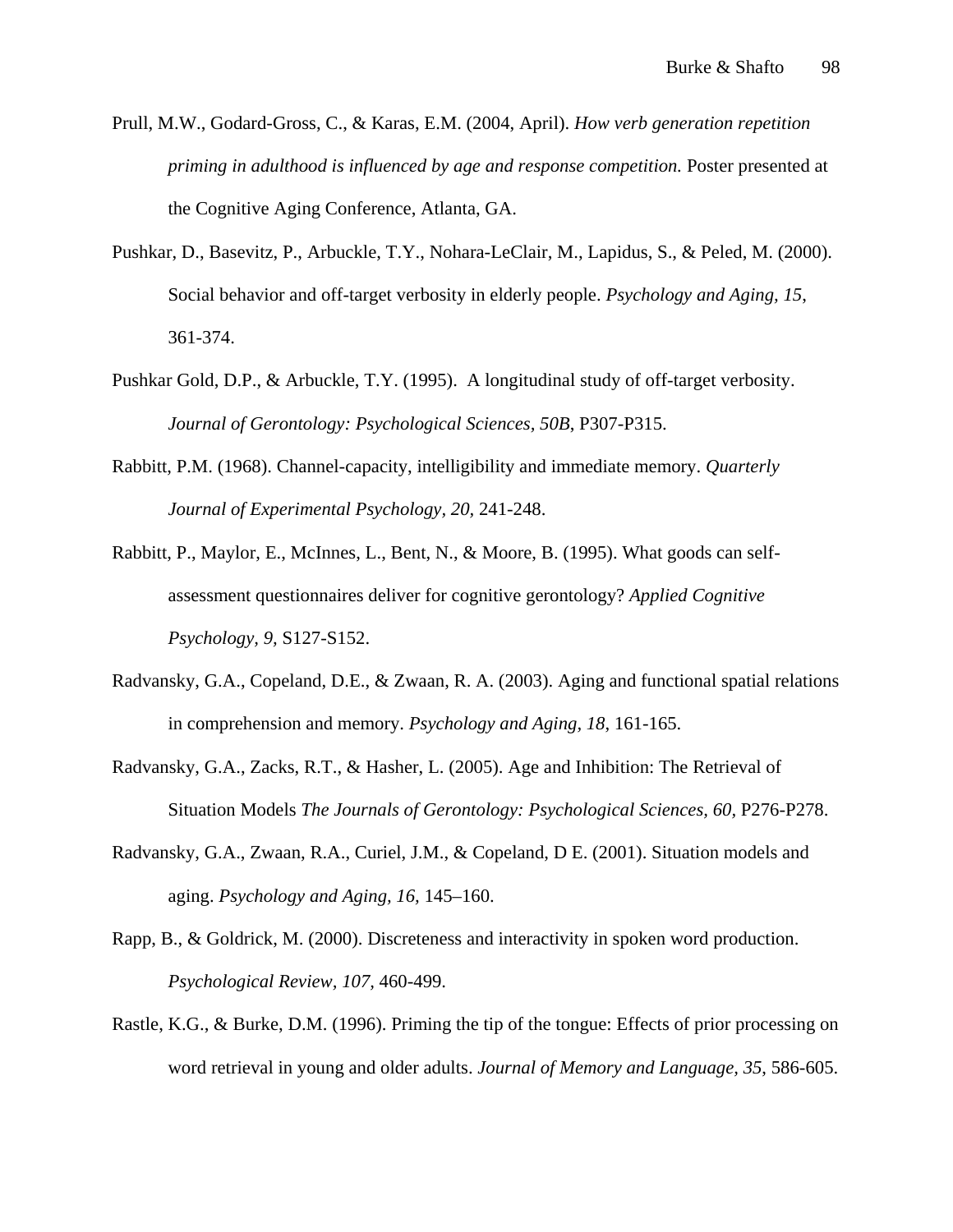Raz, N. (2000). Aging of the brain and its impact on cognitive performance: Integration of structural and functional findings. In: F. I. M. Craik and T. A. Salthouse (Eds.), *Handbook of aging and cognition* (2nd ed., pp. 1-90). Mahwah, NJ: Erlbaum.

- Rendell, P.G., Castel, A.D., & Craik, F.I.M. (2005). Memory for proper names in old age: A disproportionate impairment? *The Quarterly Jourmal of Experimental Psychology, 58A*, 54-71.
- Resnick, S.M., Pham, D.L., Kraut, M.A., Zonderman, A.B., &.Davatzikos, C. (2003). Longitudinal magnetic resonance imaging studies of older adults: A shrinking brain. *Journal of Neuroscience, 23,* 3295-3301.
- Riegel, K.F., & Riegel, R.M. (1964). Changes in associative behavior during later years of life: A cross-sectional analysis. *Vita Humana, 7,* 1-32.
- Roe, K., Jahn-Samilo, J., Juarez, L., Mickel, N., Royer, I., & Bates, E. (2000). Contextual effects on word production: A lifespan study. *Memory and Cognition, 28,*756-765.
- Rogers. T.T., & McClelland, J.L. (2004). *Semantic cognition: A parallel distributed processing approach.* Cambridge, MA: MIT Press*.*
- Ryan, E.B., See, S.K., Meneer, W.B., & Trovato, D. (1994). Age-based perceptions of conversational skills among younger and older adults. In M.L. Hummert, J.M. Wiemann, & J.N. Nussbaum (Eds.) *Interpersonal communication in older adulthood* (pp.15-39). Thousand Oaks, CA: Sage Publications.
- Ryan, E.B., Giles, H., Bartlucci, G., & Henwood, K. (1986). Psycholinguistic and social psychological components of communication by and with the elderly*. Language and Communication, 6,* 1-24.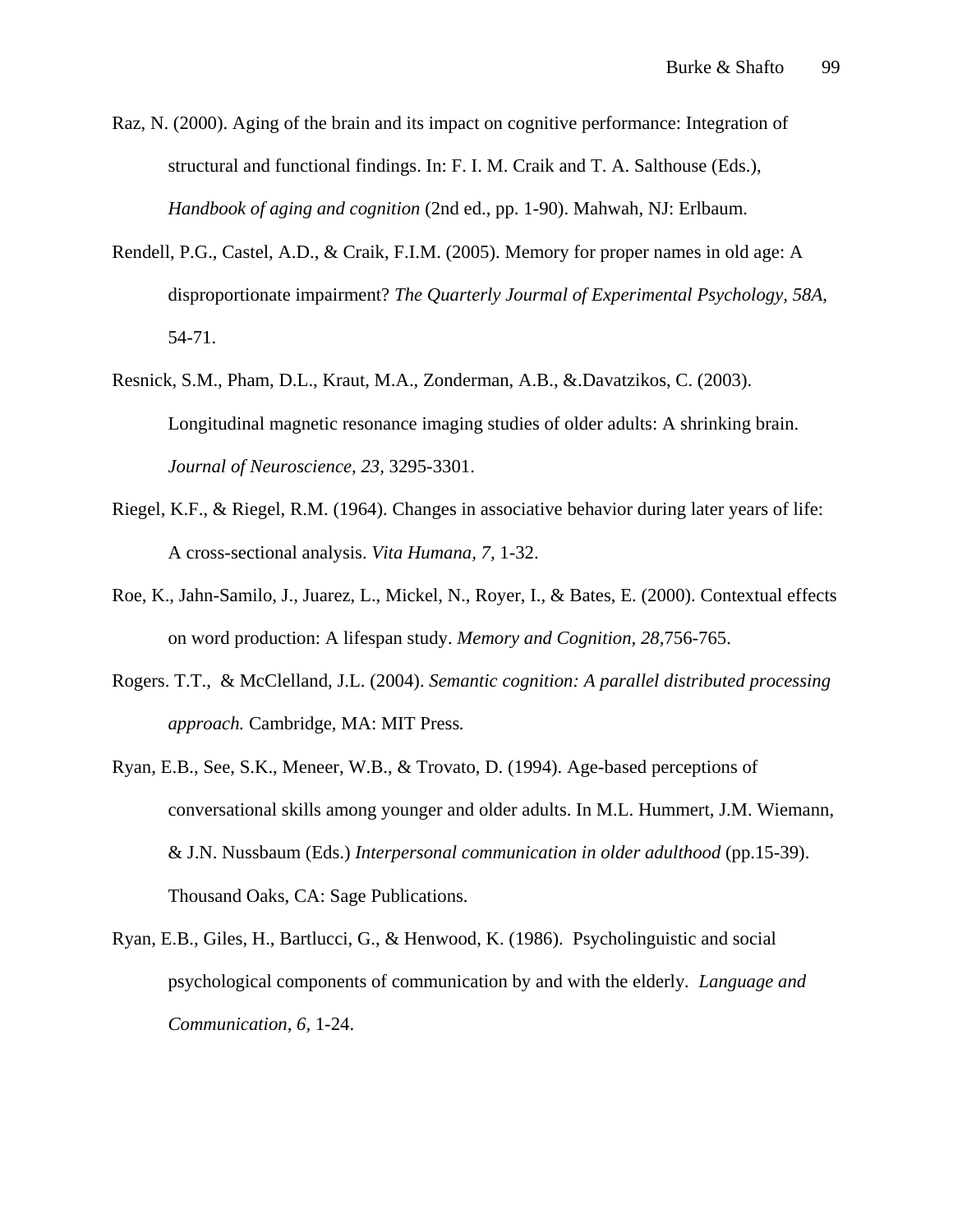Saffran, E.M., Dell, G.S., & Schwartz, M.F. (2000) Computational modeling of language disorders. In M. S. Gazzaniga (Ed), *The new cognitive neurosciences* (pp.933-948). Cambridge: MIT Press.

Salthouse, T.A. (1985). *A Theory of Cognitive Aging*. Amsterdam: North-Holland.

- Salthouse, T.A. (1996). The processing-speed theory of adult age differences in cognition*. Psychological Review, 103*, 403-428.
- Salthouse, T.A. (2000). Steps towards the explanation of adult age differences in cognition. In T. Perfect & E. Maylor (Eds.), *Models of cognitive aging* (pp. 19-49). Oxford, U.K.: Oxford University Press.
- Salthouse. T. A.. & Craik. F. I. M. (2000). Closing comments. In F. I. M. Craik & T. A. Salthouse (Eds.). *The handbook of aging and cognition* (pp. 689-703). Mahwah. NJ: Erlbaum.
- Salthouse, T. A., Hambrick, D. Z., & McGuthry, K. E. (1998). Shared Age-related influences on cognitive and non-cognitive variables. *Psychology and Aging, 13,* 486-500.
- Salthouse, T. A., Hancock, H. E., Meinz, E. J., & Hambrick, D. Z. (1996). Interrelations of age, visual acuity, and cognitive functioning. *Journal of Gerontology, 51B*, 317-330.
- Salthouse, T. A., Toth, J., Daniels, K., Parks, C., Pak, R., Wolbrette, M., & Hocking, K.J. (2000). Effects of aging on efficiency of task switching in a variant of the trail making test. *Neuropsychology, 2000,* 102-111.
- Schacter, D.L., Osowiecki, D., Kaszniak, A.W., Kihlstrom, J.F. & Valdiserri, M. (1994). Source memory: Extending the boundaries of age-related deficits. *Psychology and Aging, 9*, 81-89.
- Schaie, K.W. (1994). The course of adult intellectual development. *American Psychologist, 49,* 304-313.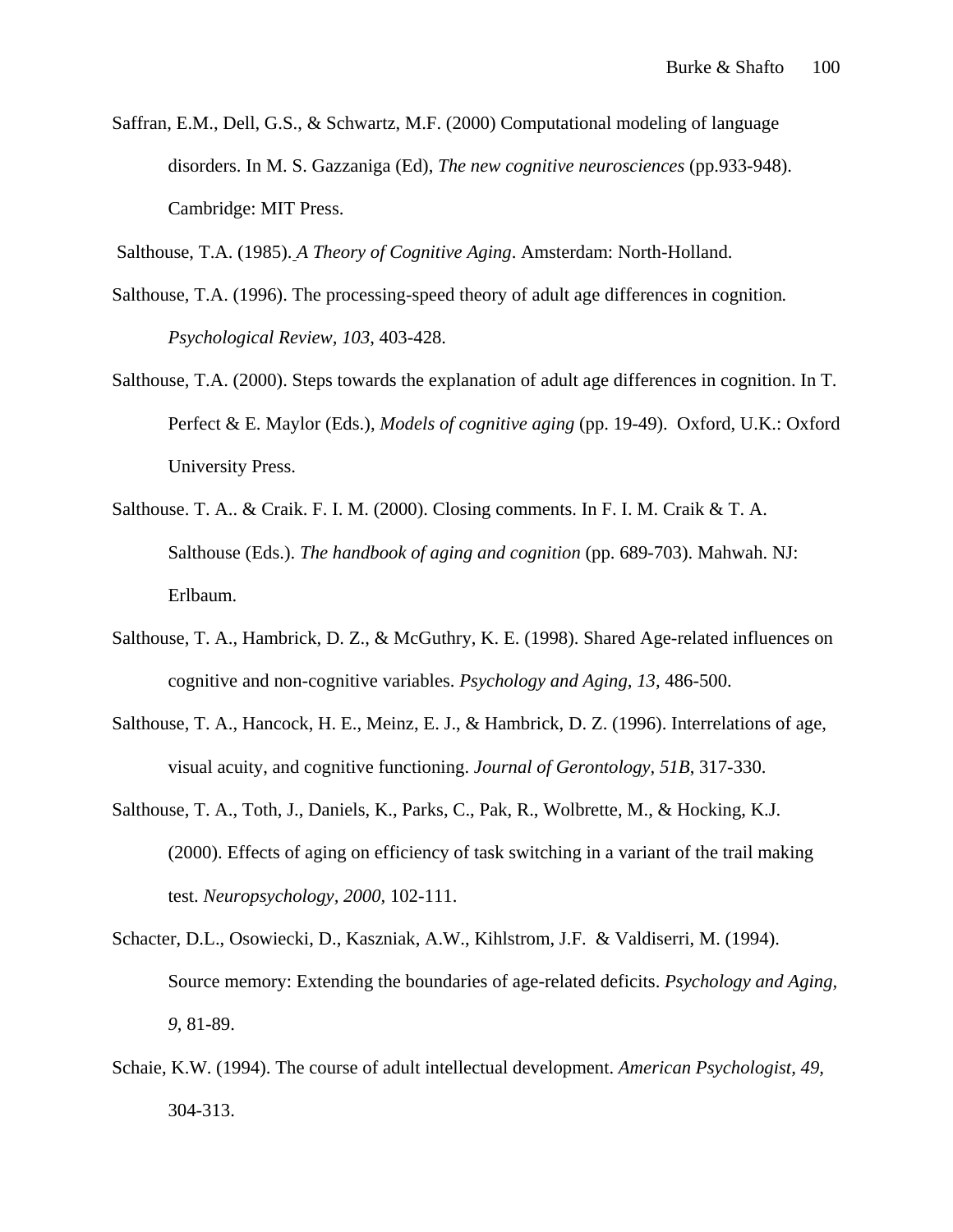- Schaie, K. W. (2005). *Developmental influences on adult intelligence*. Oxford, UK: Oxford University Press.
- Schmitter-Edgecombe, M., Vesneski, M., & Jones, D. (2000). Aging and word finding: A comparison of discourse and nondiscourse tests. *Archives of Clinical Neuropsychology, 15,* 479-493.
- Schneider, B. (1997). Psychoacoustics and aging: implications for everyday listening. *Journal of Speech-Language Pathology and Audiology, 21,* 111-124.
- Schneider, B. A., Daneman, M., & Murphy, D. R. (2005). Speech comprehension difficulties in older adults: Cognitive slowing or age-related changes in hearing? *Psychology and Aging, 20,* 261-271.
- Schneider, B. A., Daneman, M., Murphy, D. R. & Kwong See, S. (2000) Listening to discourse in distracting settings: The effects of aging. *Psychology and Aging, 15,* 110-125.
- Schneider, B. A., Daneman, M., & Pichora-Fuller, M. K. (2002). Listening in aging adults: from discourse comprehension to psychoacoustics. *Canadian Journal of Experimental Psychology, 56,* 139-152.
- Schneider, B. A., & Pichora-Fuller, M. K. (2000). Implications of perceptual deterioration for cognitive aging research. In F.I.M. Craik & T.A. Salthouse (Eds), *Handbook of aging and cognition* (pp.155-220). Mahwah, NJ: Erlbaum.
- Schneider, B. A., & Pichora-Fuller, M. K. (2001). Age-related changes in temporal processing: Implications for listening comprehension. *Seminars in Hearing, 22,* 227-239.
- Schneider, B. A., Pichora-Fuller, M. K., Kowalchuk, D., & Lamb, M. (1994). Gap detection and the precedence effect in young and old adults. *Journal of the Acoustical Society of America, 95,* 980-991.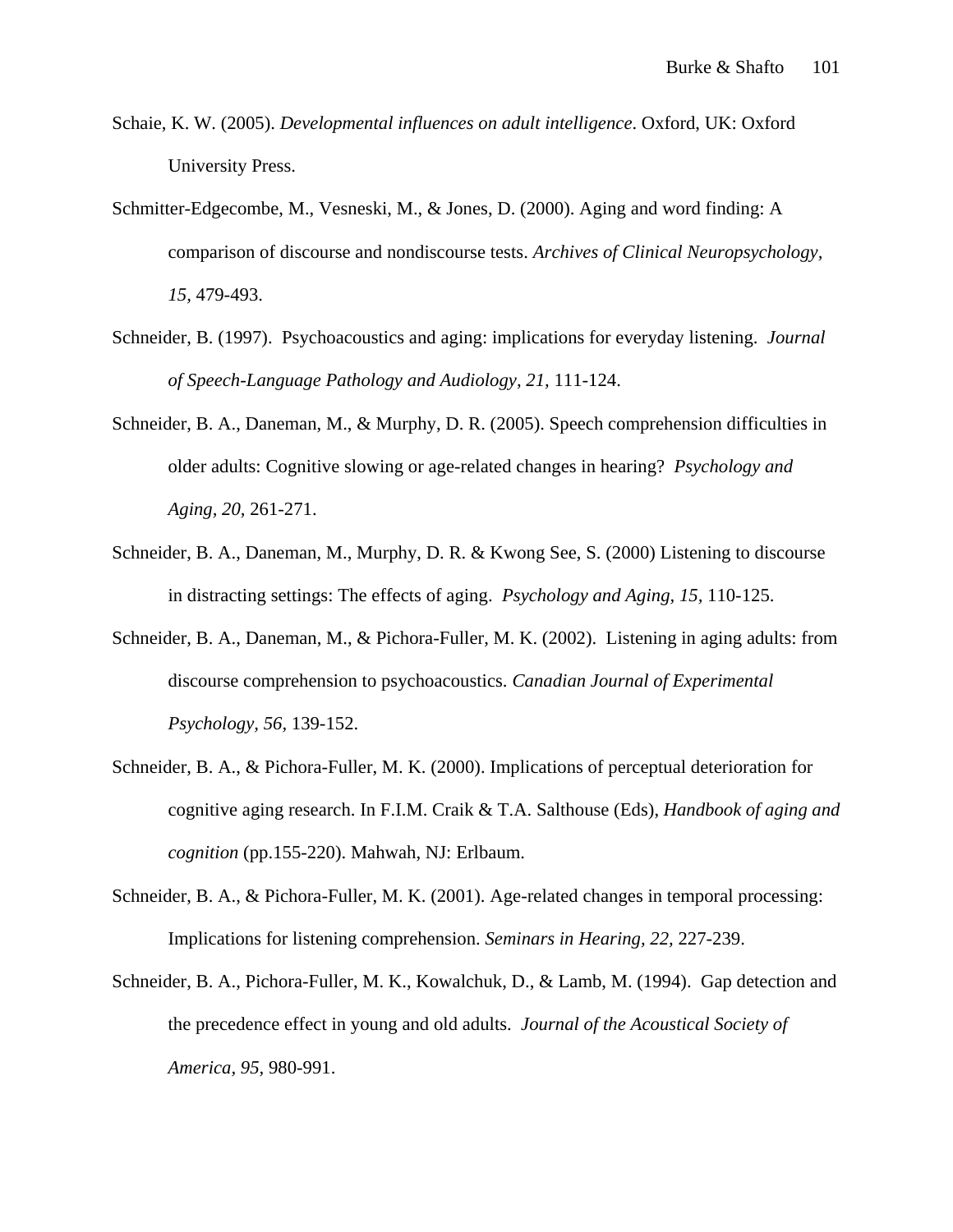- Schneider, B., Speranza, F., & Pichora-Fuller, M. K. (1998). Age-related changes in temporal resolution: Envelope and intensity effects. *Canadian Journal of Experimental Psychology, 52,* 184-191.
- Schwartz, M.F., Dell, G.S., Martin, N., Gahl, S., & Sobel, P. (2006). A case-series test of the interactive two-step model of lexical access: Evidence from picture naming. *Journal of Memory and Language, 54,* 228–264.
- Schweich, M., Van der Linden, M., Brédart, S., Bruyer, R., Nelles, B., & Schils, J.P., 1992. Daily-life difficulties in person recognition reported by young and elderly subjects. *Applied Cognitive Psychology, 6,* 161-172.
- Scialfa, C. T. (2002). The role of sensory factors in cognitive aging research. *Canadian Journal of Experimental Psychology, 56,* 153-163.
- Scialfa, C.T., Hamaluk, E., Pratt, J., & Skaloud, P. (1999). Age differences in saccadic averaging. *Psychology and Aging, 14,* 695-699.

Shafto, M.A., Burke, D.M., Stamatakis, E.A., Tam, P.P., & Tyler, L.K. (In press). Atrophy in

insula predicts increased word-finding failures with ageing*. Journal of Cognitive Neuroscience.* 

- Shaw, N.A. (1992). Age-dependent changes in central somatosensory conduction time. *Clinical Electroencephalography, 23*, 105-110.
- Singer, T., Verhaeghen, P., Ghisletta, P., Lindenberger, U., & Baltes, P.B. (2003). The fate of cognition in very old age: Six year longitudinal findings in the Berlin Aging Study (BASE). *Psychology and Aging, 18*, 318-331.
- Smiler, A.P., Gagne, D.D., Stine-Morrow, E.A.L. (2003). Aging, memory load, and resource allocation during reading. *Psychology and Aging, 18*, 203-209.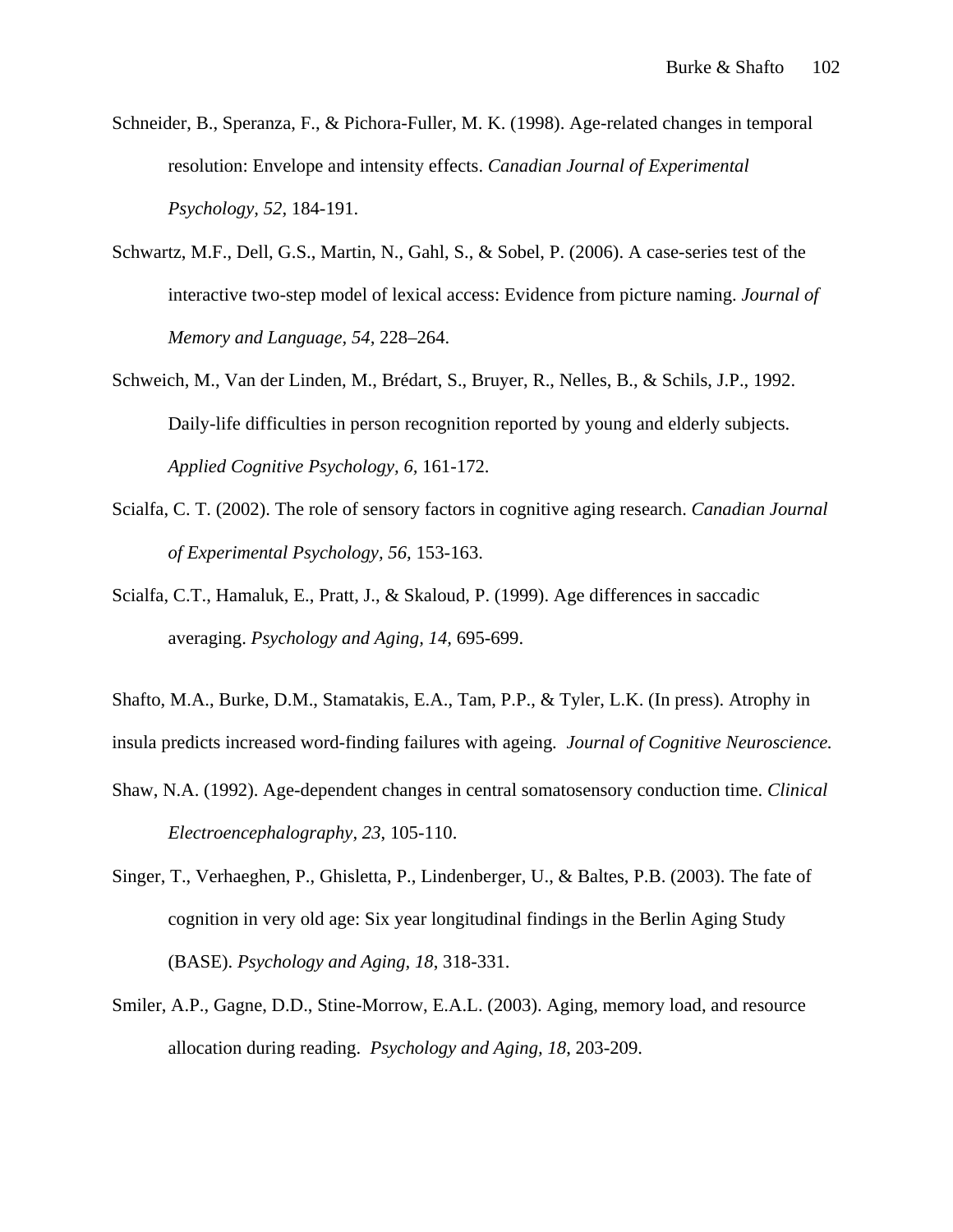- Snell, K. B., Mapes, F. M., Hickman, E. D., & Frisina, D. R. (2002). Word recognition in competing babble and the effects of age, temporal processing, and absolute sensitivity. *Journal of the Acoustical Society of America, 112,* 720-727.
- Snowdon, D.A., Greiner, L.H., Kemper, S.J., Nanayakkara, N., & Mortimer, J.A. (1999). Linguistic ability in early life and longevity: Findings from the Nun Study. In J.M. Robine, B. Forette, C. Francheschi, & M. Allard (Eds.), *The paradoxes of longevity* (pp. 103-113). Amsterdam: Springer.
- Snowdon, D.A., Kemper, S.J., Mortimer, J.A., Greiner, L.H., Wekstein, D.R., & Markesbery, W.R. (1996). Linguistic ability in early life and cognitive function and Alzheimer's disease in late life: Findings from the Nun Study*. Journal of the American Medical Association, 275*, 528-532.
- Sommers, M.S. (1996). The structural organization of the mental lexicon and its contribution to age-related declines in spoken-word recognition. *Psychology and Aging, 11,* 333-341.
- Sommers, M.S., & Danielson, S.M. (1999). Inhibitory processes and spoken word recognition in young and older adults: The interaction of lexical competition and semantic context. *Psychology and Aging, 14,* 458-472.
- Sowell, E. R., Peterson, B. S., Thompson, P. M., Welcome, S. E., Henkenius, A. L., & Toga, A. W. (2003). Mapping cortical change across the human life span. *Nature Neuroscience, 6,*  309-315.
- Speranza, F., Daneman, M., & Schneider, B.A. (2000). How aging affects the reading of words in noisy backgrounds. *Psychology and Aging*, *15*, 253-258.
- Spieler, D.H., & Balota, D.A. (2000). Factors influencing word naming in younger and older adults. *Psychology and Aging*, *15,* 225-231.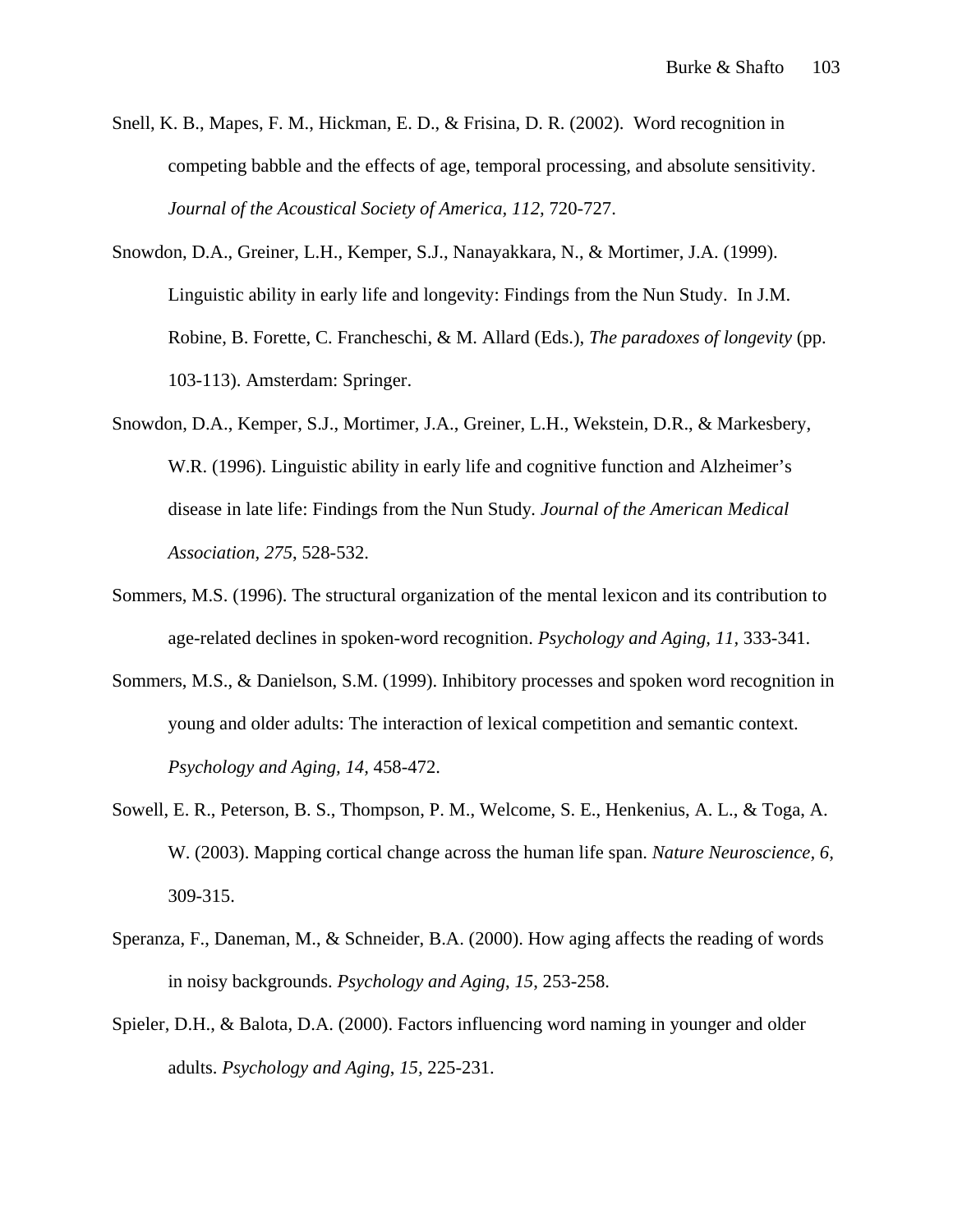- Steenbekkers, L.P.A. (1998). Visual contrast senstitivity. In L.P.A. Steenbekkers and C.E.M. Beijsterveldt (Eds.) *Design-relevant characteristics of ageing users. Backgrounds and guidelines for product innovation* (pp. 131-136). Delft, The Netherlands: Delft University Press.
- Stine, E.A.L., & Wingfield, A. (1994). Older Adults can inhibit high-probability competitors in speech recognition. *Aging and Cognition, 1,* 152-157.
- Stine, E. L., Wingfield, A., & Poon, L. W. (1986). How much and how fast: rapid processing of spoken language in later adulthood. *Psychology and Aging, 1,* 303-311.
- Stine-Morrow, E.A.L., Gagne, D.D., Morrow, D.G., DeWall, B.H. (2004). Age differences in rereading. *Memory and Cognition, 32*, 696-710.
- Stine-Morrow, E.A.L., Loveless, M.K., & Soederberg, L.M. (1996). Resource allocation in online reading by younger and older adults. *Psychology and Aging, 11,* 475–486.
- Stine-Morrow, E.A.L., Miller, L.M.S., Hertzog, C. (2006). Aging and self-regulated language processing. *Psychological Bulletin, 132,*582-606.
- Stine-Morrow, E.A.L., Morrow, D.G., & Leno, R. (2002). Aging and the representation of spatial situations in narrative understanding. *Journals of Gerontology: Psychological Sciences, 57*, P91–P97.
- Stine-Morrow, E.A.L., Miller, L.M.S., & Leno, R. (2001). Patterns of on-line resource allocation to narrative text by younger and older readers. *Aging, Neuropsychology, and Cognition, 8*, 36-53.
- Strouse, A., Ashmean, D. H., Ohde, R. N., & Grantham, D. W. (1998). Temporal processing in the aging auditory system. *Journal of the Acoustical Society of America, 104,* 2385-2399.
- Sunderland, A., Watts, K., Baddeley, A. D., & Harris, J. E. (1986). Subjective memory assessment and test performance in elderly adults. *Journal of Gerontology, 41,* 376-384.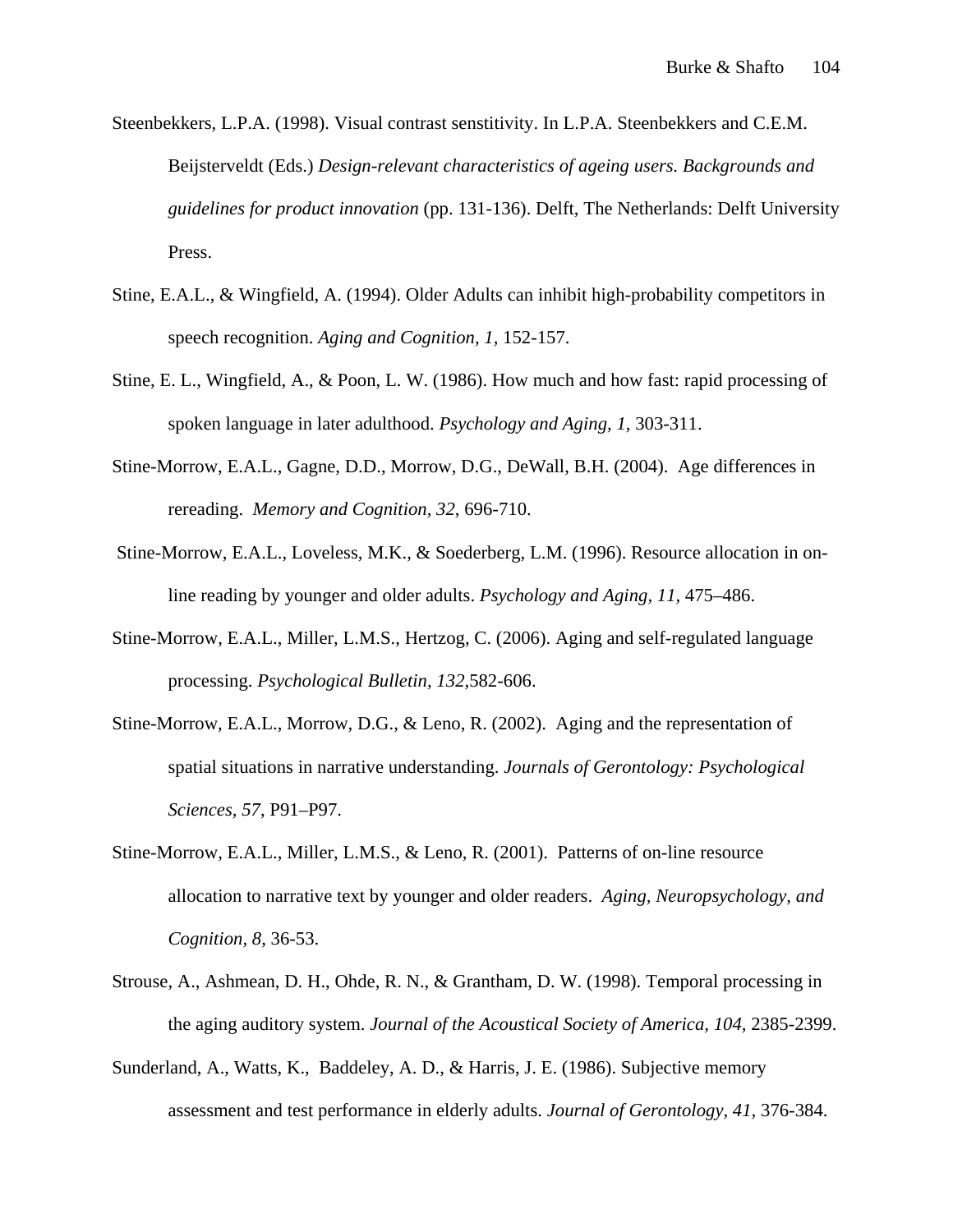- Tainturier, M. J., Tremblay, M., & Lecours, A. R. (1989). Aging and the word frequency effect: A lexical decision investigation. *Neuropsychologia, 27*, 1197-1203.
- Takayanagi, S., Dirks, D.D., & Moshfegh, A. (2002). Lexical and talker effects on word recognition among natuve and non-native listeners with normal and impaired hearing. *Journal of Speech, Language and Hearing Research, 45,* 585-597.
- Tang, Y., Nyengaard, J.R., Pakkenberg, B., & Gundersen, H.J. (1997). Age-induced white matter changes in the human brain: a stereological investigation. *Neurobiology of Aging, 18*, 609-615
- Tanosaki, M., Ozaki, I., Shimamura, H., Baba, M., & Matsunaga, M. (1999). Effects of aging on central conduction in somatosensory evoked potentials: Evaluation of onset versus peak methods. *Clinical Neurophysiology, 110,* 2094-2103.
- Taylor, J.K., & Burke, D.M. (April, 2000). *Slips of the tongue: An examination of language production in old age*. Poster presented at the Cognitive Aging Conference, Atlanta.
- Taylor, J.K., & Burke, D.M. (2002). Asymmetric aging effects on semantic and phonological processes: Naming in the picture-word interference task. *Psychology and Aging, 17,* 662- 676.
- Thornton, R., & Light, L.L. (2006). Language comprehension and production in normal aging. In J. E. Birren and K. W. Schaie (Eds.), *Handbook of the psychology of aging* (pp. 262- 287). Burlington, MA: Elsevier Academic Press.
- Titone, D., Prentice, K.J., & Wingfield, A. (2000). Resource allocation during spoken discourse processing: Effects of age and passage difficulty as revealed by self-paced listening. *Memory & Cognition, 28*, 1029-1040.
- Trainor, L. J., & Trehub, S. E. (1989). Aging and auditory temporal sequencing: Ordering the elements of repeating tone patterns. *Perception and Psychophysics, 45,* 417-426.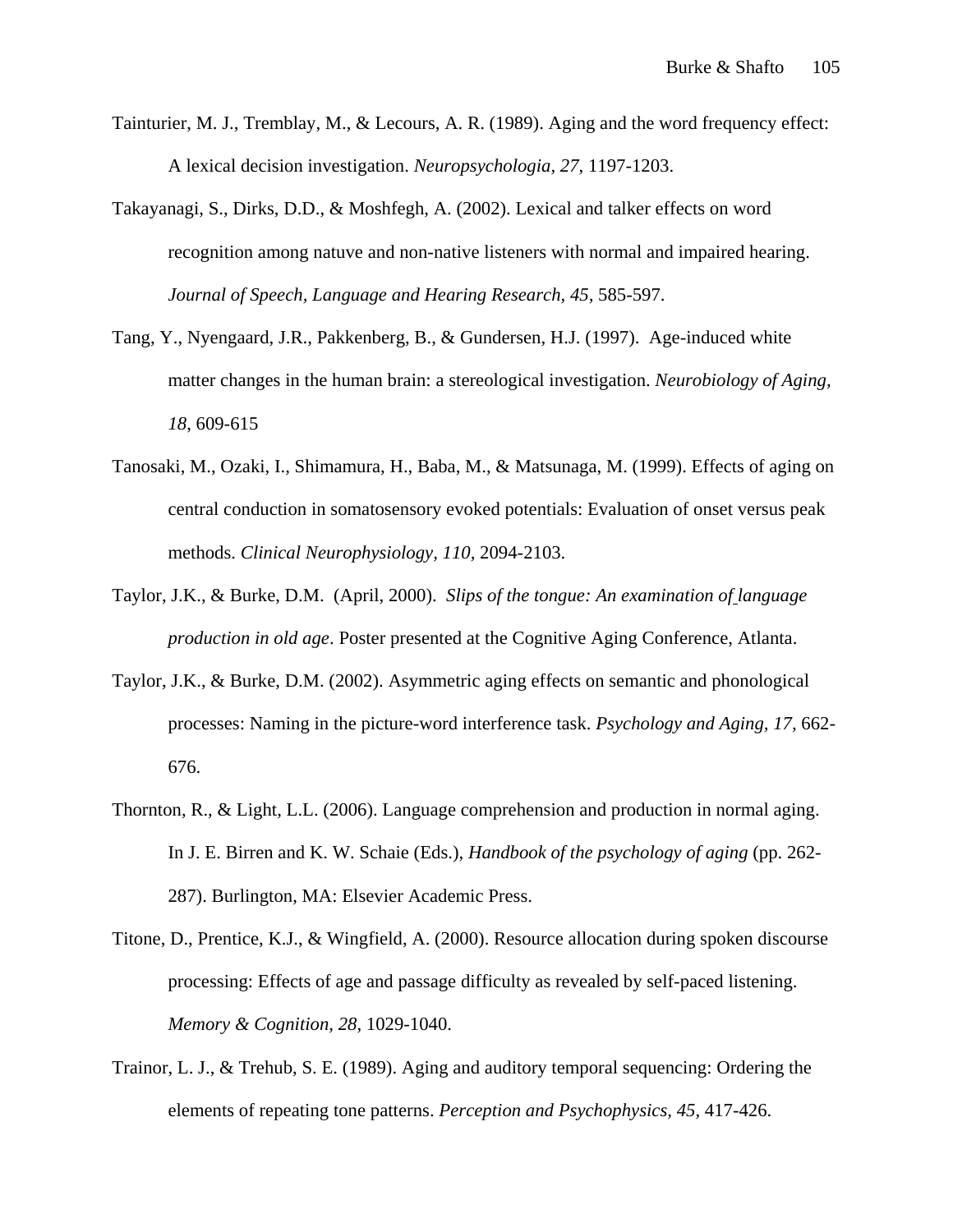- Tree, J. J. and Hirsh, K. W. (2003) Sometimes faster, sometimes, slower: Associative and competitor priming in picture naming with young and elderly participants, *[Journal of](http://dx.doi.org/10.1016/S0911-6044(02)00005-2)  [Neurolinguistics](http://dx.doi.org/10.1016/S0911-6044(02)00005-2)*, *16*, pp. 489–514.
- Tremblay, K. L., Piskosz, M., & Souza, P. (2002). Aging alters the neural representation of speech cues. *Neuroreport, 13,* 1865-1870.
- Tun, P. A. (1998). Fast noisy speech: Age differences in processing rapid speech with background noise. *Psychology and Aging, 13,* 424-434.
- Tun, P. A., O'Kane, G., & Wingfield, A. (2002). Distraction by competing speech in young and older adult listeners. *Psychology and Aging, 17,* 453-467.
- Tun, P. A., & Wingfield, A. (1999). One voice too many: Adult age differences in language processing with different types of distracting sounds. *Journals of* Gerontology*: Psychological Sciences, 54B,* P317-P327.
- Tun, P. A., Wingfield, A., Stine, E. A. L., & Mecsas, C. (1992). Rapid speech processing and divided attention: processing rate versus processing resources as an explanation of age effects. *Psychology and Aging, 7,* 546-550.
- Uttl, B. (2002). North American Adult Reading Test: Age norms, reliability, and validity. Journal of Clinical and Experimental Neuropsychology, 24, 1123-1137.
- Uttl, B., & Van Alstine, C.L. (2003). Rising verbal intelligence scores: Implications for research and clinical practice. *Psychology and Aging, 18,* 616-621.
- Van der Linden, M., Hupet, M. Feyereisen, P., Schelstraete, M., Bestgen, Y., Bruyer, et al. (1999). Cognitive mediators of age-related differences in language comprehension and verbal memory performance. *Aging, Neuropsychology and Cognition, 6,* 32-55.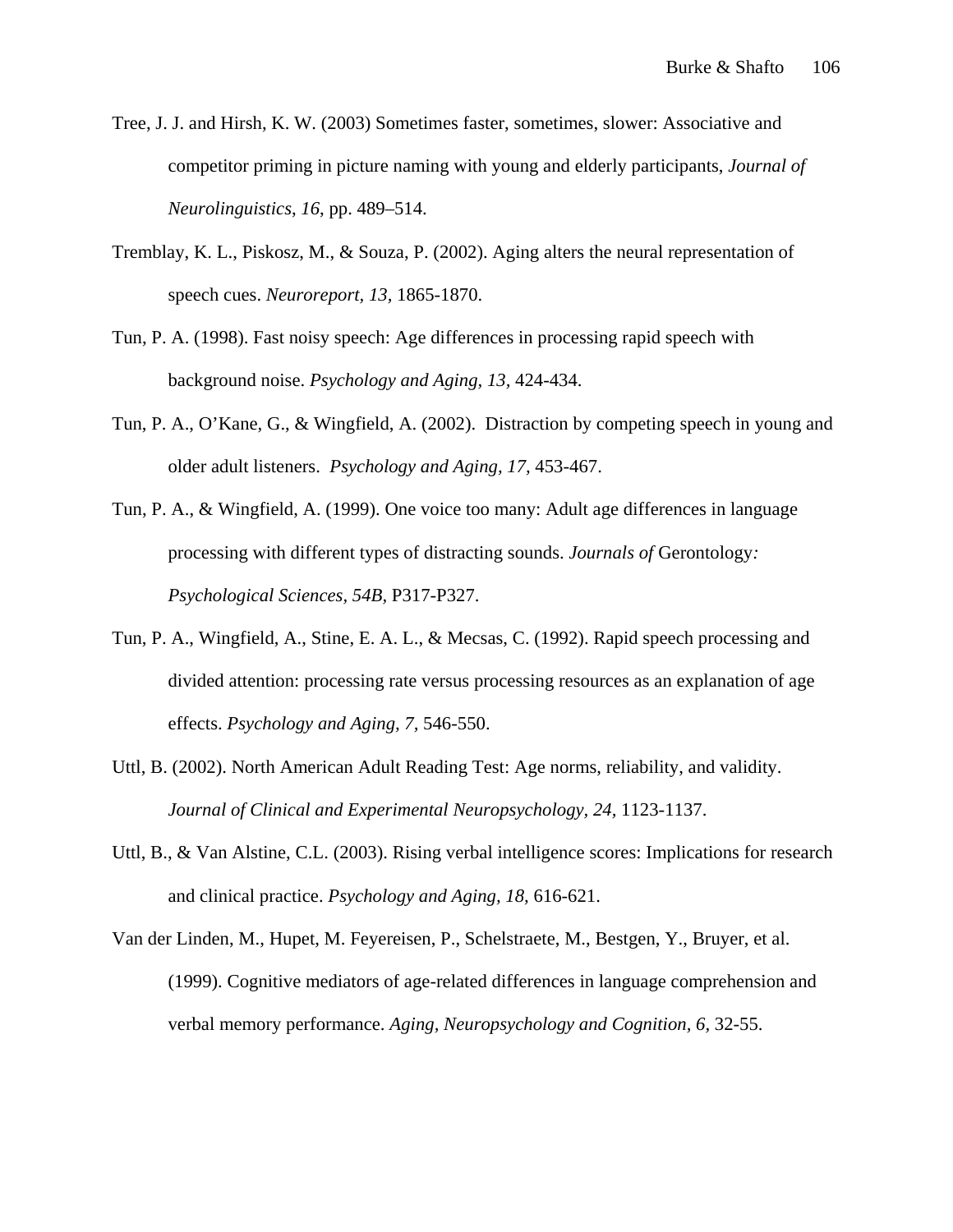- van Rooij, J. C. G. M., & Plomp, R. (1990). Auditive and cognitive factors in speech perception by elderly listeners. II. Multivariate analyses. *Journal of the Acoustical Society of America, 88,* 2611-2624.
- Verhaeghen, P. (2003). Aging and vocabulary score: A meta-analysis. *Psychology and Aging, 18,* 332-339.
- Vitevitch, M. S., & Sommers, M. S. (2003). The facilitative influence of phonological similarity and neighborhood frequency in speech production in younger and older adults. *Memory & Cognition, 31,* 491-504.
- Vousden, J.I., & Maylor, E.A. (2006). Speech errors across the lifespan. *Language and Cognitive Processes, 21,* 48-77.
- Waters, G., & Caplan, D. (2001). Age, working memory and on-line syntactic processing in sentence comprehension*. Psychology and Aging, 16,* 128-144.
- Waters, G. S., & Caplan, D. (2005). The relationship between age, processing speed, working memory capacity, and language comprehension. *Memory, 13,* 403-413.
- Wheeldon, L. R., & Monsell S. (1994). Inhibition of spoken word production by priming a semantic competitor. *Journal of Memory and Language, 33*, 332-357.
- White, K. K., & Abrams, L. (2002). Does priming specific syllables during tip-of-the-tongue states facilitate word retrieval in older adults? *Psychology and Aging, 17,* 226-235.
- White, K.K., & Abrams L. (2004a). Free associations and dominance ratings of homophones for young and older adults. *Behavior Research Methods, Instruments, & Computers, 36,* 408- 420.
- White, K. K., & Abrams, L. (2004b). Phonologically mediated priming of preexisting and new associations in young and older adults*. Journal of Experimental Psychology: Learning, Memory, and Cognition, 30*, 645-655.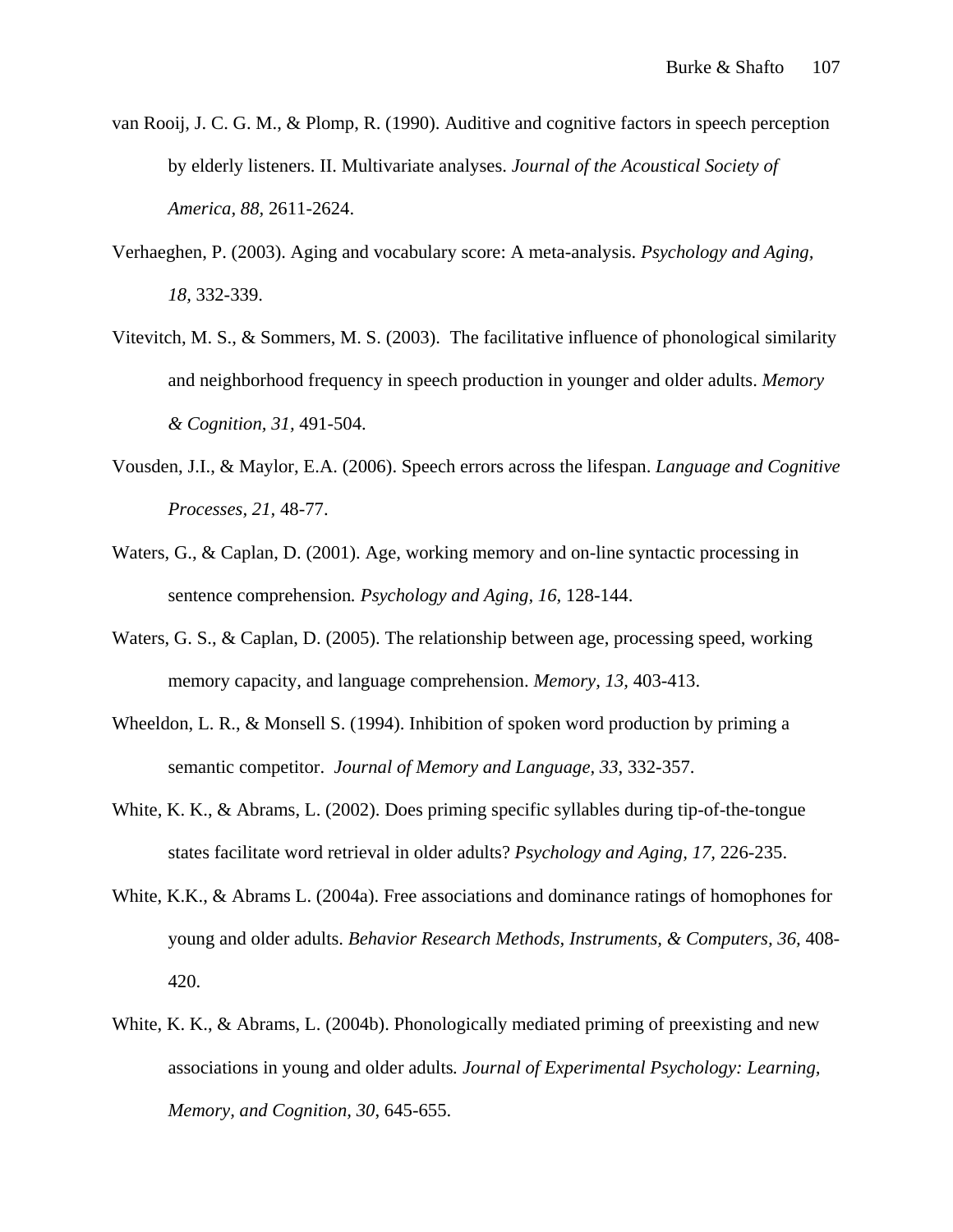- Whiting, W.L., Madden, D.J., Langley, L.K., Denny, L.L., Turkington, T.G., Provenzale, J.M., et al. (2003). Journal of Cognitive Neuroscience, 15, 475-487.
- Williams, K.N. (2006). Improving outcomes of nursing home interactions. *Research in Nursing & Health, 29*, 121-133.
- Williams, K., Kemper, S., Hummert, M.L. (2003). Improving nursing home communication: An intervention to reduce elderspeak. *The Gerontologist, 43*, 242-247.
- Wingfield, A. (1996). Cognitive factors in auditory performance: context, speed of processing, and constraints of memory. *Journal of the American Academy of Audiology, 7,* 175-182.
- Wingfield, A., & Ducharme, J. L., (1999). Effects of age and passage difficulty on listening-rate preferences for time-altered speech. *Journal of Gerontology: Psychological Sciences, 54,*  P199-P202.
- Wingfield, A., Lindfield, K. C., & Goodglass, H. (2000). Effects of age and hearing sensitivity on the use of prosodic information in spoken word recognition. *Journal of Speech, Language, and Hearing Research, 43,* 915-925.
- Wingfield, A., McCoy, S.L., Peelle, J.E., Tun, P.A., & Cox, L.C. (2007). Effects of adult age and hearing loss on comprehension of rapid speech varying in syntactic complexity. *Journal of the American Academy of Audiology ,17,* 487-97.
- Wingfield, A., Peelle, J. E., & Grossman, M. (2003) Speech rate and syntactic complexity as multiplicative factors in speech comprehension by young and older adults. *Aging Neuropsychology and Cognition, 10,* 310-322.
- Wingfield, A., Poon, L. W., Lombardi, L., & Lowe, D. (1985). Speed of processing in normal aging: effects of speech rate, linguistic structure, and processing time. *Journal of Gerontology, 40,* 579-585.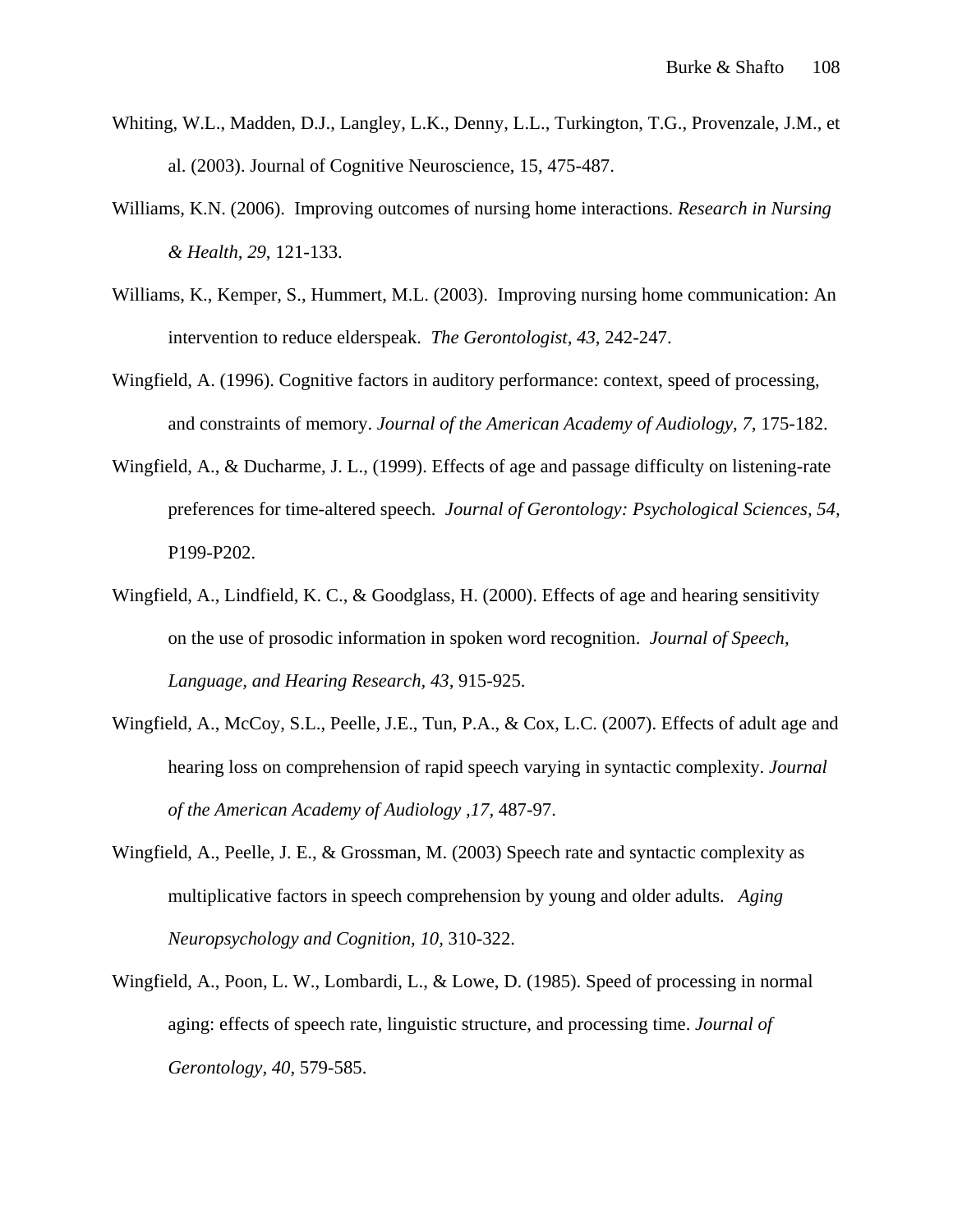- Wingfield, A., & Stine-Morrow, E.A.L. (2000). Language and speech. In Craik, F.I.M., & Salthouse, T.A. (Eds), *The handbook of aging and cognition* (2nd ed., pp. 359-416). Mahwah, NJ: Lawrence Erlbaum Associates, Publishers.
- Wingfield, A., Tun, P. A., Koh, C. K., & Rosen, M. J. (1999). Regaining lost time: Adult aging and the effect of time restoration on recall of time-compressed speech. *Psychology and Aging, 14,* 380-389.
- Wingfield, A. Tun, P.A., & McCoy, S.L. (2005). Hearing loss in older adulthood: What it is and how it interacts with cognitive performance. *Current Directions in Psychological Science, 14,* 144-148.
- Zacks, R. T., & Hasher, L. (1997). Cognitive gerontology and attentional inhibition: A reply to Burke and McDowd. *Journal of Gerontology: Psychological Sciences, 52,* P274-P283.
- Zacks, R. T., & Hasher, L (2006). Aging and long-term memory: Deficits are not inevitable. In E. Bialystok & F. I. M. Craik (Eds.), *Lifespan cognition: Mechanisms of change* (pp.162- 177). Oxford University Press.
- Zipin, L.M., Tompkins, C.A., & Kasper, S.C. (2000). Effects of foregrounding on predictive inference generation by normally ageing adults. *Aphasiology, 14*, 115-131.
- Zwaan, R. A., & Radvansky, G. A. (1998). Situation models in language comprehension and memory. *Psychological Bulletin, 123*, 162–185.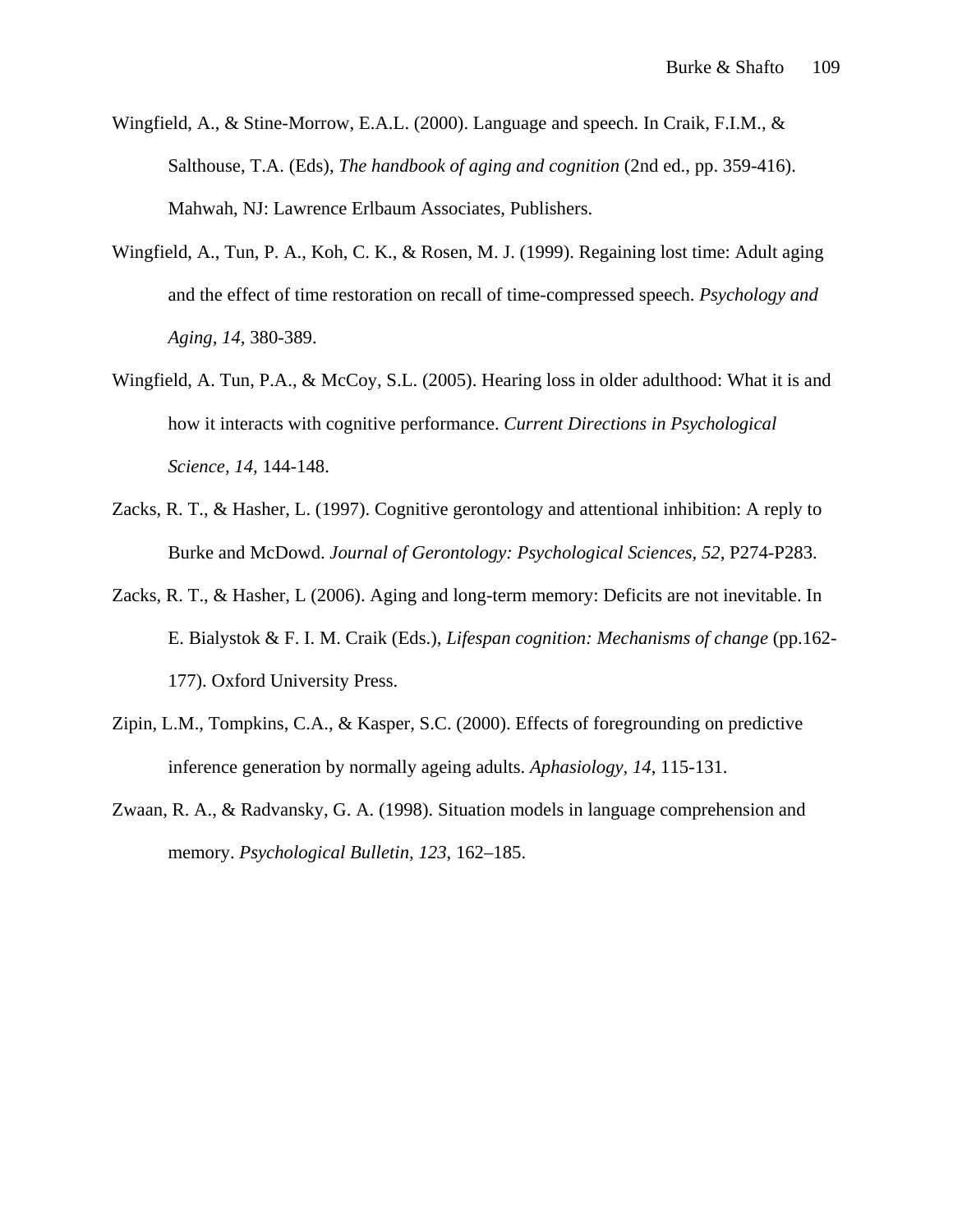## **Figure Caption**

Figure 1. Example of representation of some semantic, syntactic and phonological information in an interactive activation model. Many nodes necessary for perceiving or producing these words have been omitted to simplify the figure.